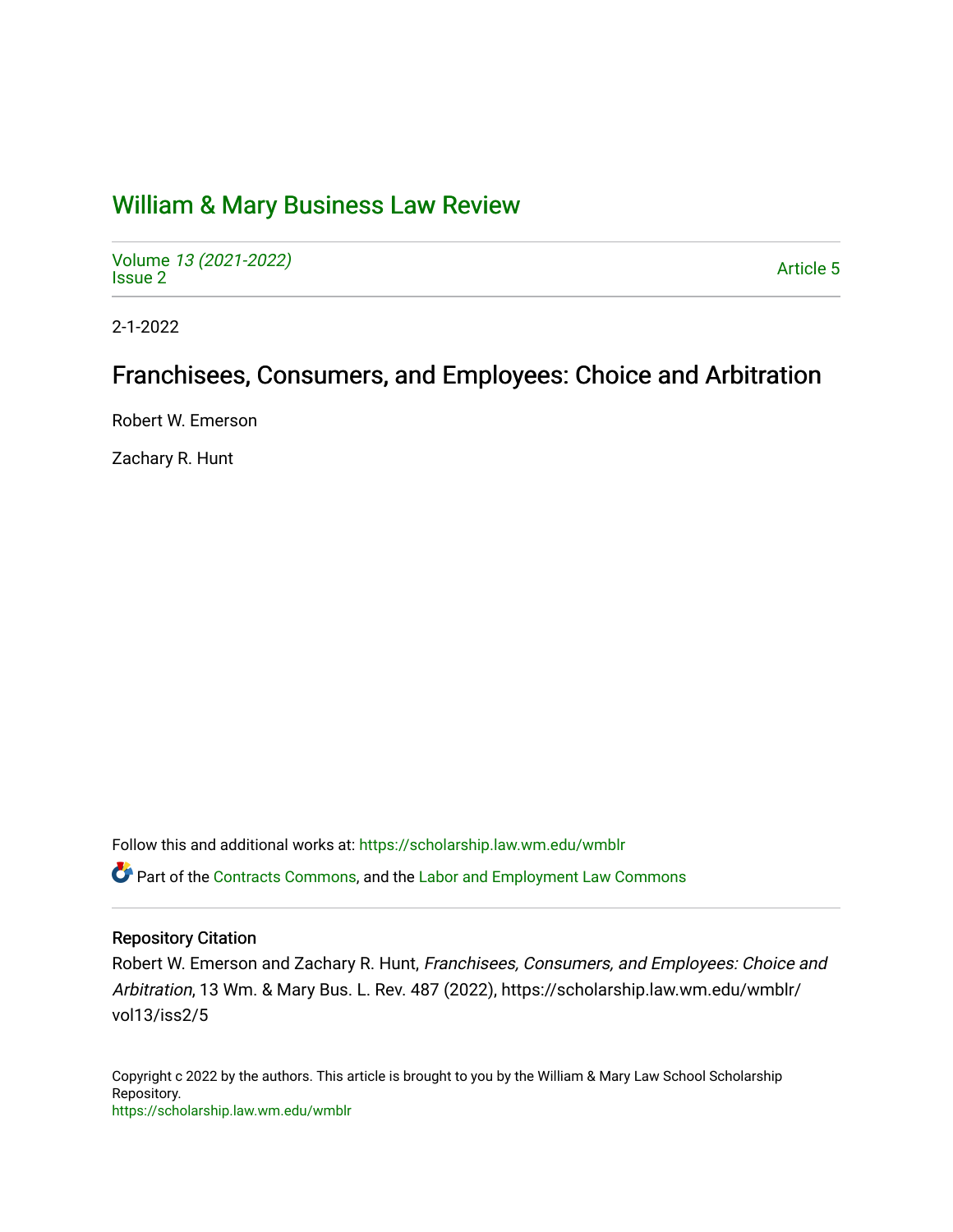# FRANCHISEES, CONSUMERS, AND EMPLOYEES: CHOICE AND ARBITRATION

# ROBERT W. EMERSON\* ZACHARY R. HUNT\*\*

#### ABSTRACT

 *Commentators and lawmakers have called attention to the rising frequency of contractual arbitration as a non-negotiable condition of many relationships. Indeed, it is a rare individual who is not subject to at least one pre-dispute, binding arbitration agreement.* 

 *This Article studies common concerns associated with binding, pre-dispute arbitration agreements and evaluates their use in consumer-vendor, employee-employer, and franchisee-franchisor relationships. Having introduced concepts relevant throughout the Article, the Article in Part I studies contractual arbitration as a form of alternative dispute resolution for transactional disputes between consumers and vendors. It examines industry self-regulation, due process, consumer salience, and forum accessibility including online dispute resolution, among other matters. Part II evaluates concerns about unfairness toward the less powerful party in employment arbitration, including judicial safeguards against unconscionability and the proposed Forced Arbitration Injustice Repeal Act (the FAIR Act), while Part III critically examines bargaining power disparities between franchisees and franchisors.* 

 *Based on a comprehensive review of available data and literature, this Article finds that, while the most charitable interpretations by arbitration proponents are untenable, some measured but broadly supportive arguments for contractual arbitration can be persuasive. Although unchecked bargaining power disparities are rightfully concerning and should be addressed, contractual arbitration can nonetheless play a useful role in relational contracts.*

<sup>\*</sup> JD, Harvard Law School. Huber Hurst Prof., University of Florida.

<sup>\*\*</sup> JD Candidate, Cornell Law School. MS, University of South Florida.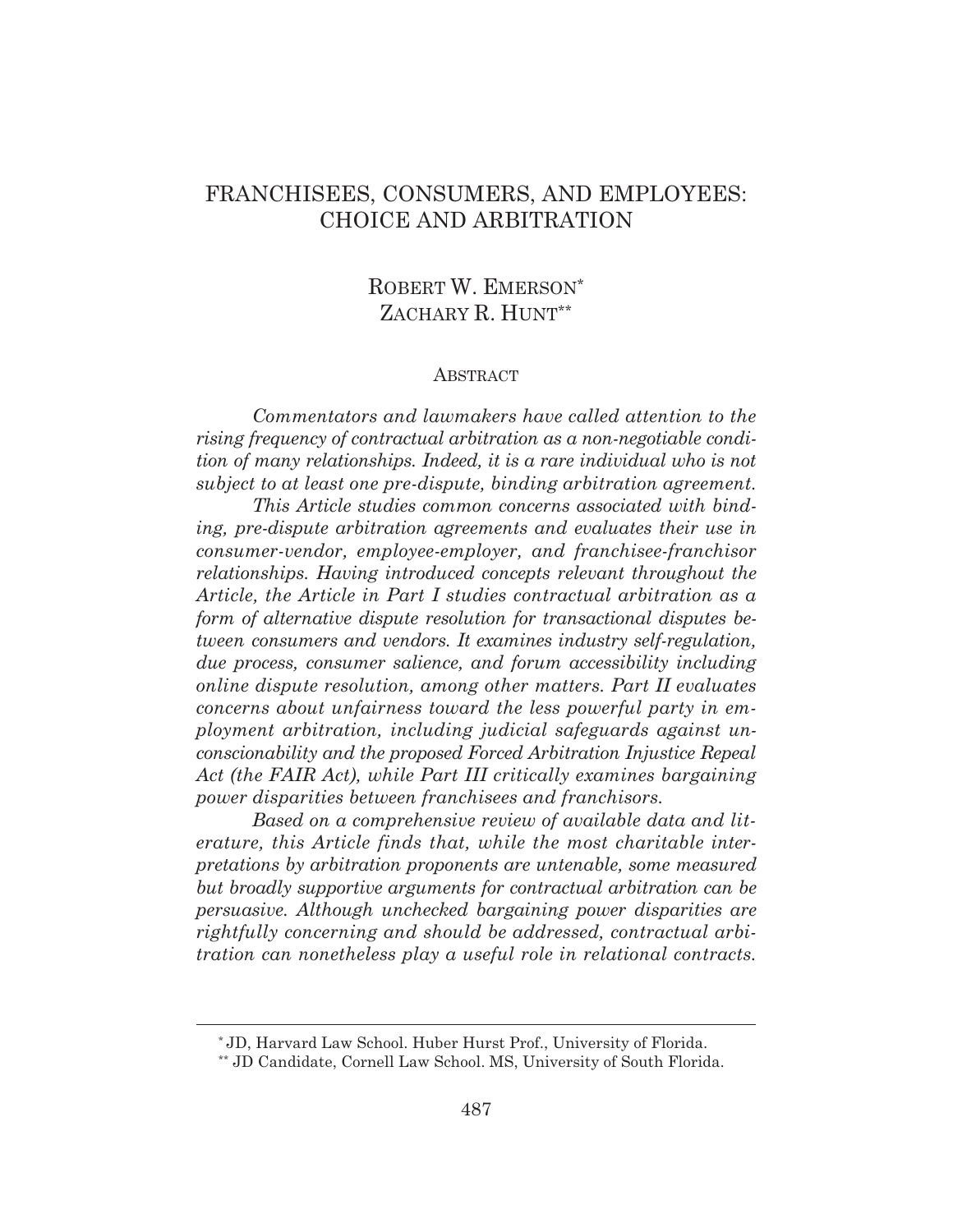# TABLE OF CONTENTS

| B. Critical Perspectives: Counterarguments to Contractual |  |
|-----------------------------------------------------------|--|
|                                                           |  |
|                                                           |  |
|                                                           |  |
|                                                           |  |
|                                                           |  |
|                                                           |  |
|                                                           |  |
|                                                           |  |
|                                                           |  |
| A. Process Advantages: Affordable, Fast, and Flexible 524 |  |
|                                                           |  |
|                                                           |  |
| D. The Forced Arbitration Injustice Repeal (FAIR) Act 537 |  |
|                                                           |  |
|                                                           |  |
| B. Construction of Franchise Agreements 544               |  |
|                                                           |  |
|                                                           |  |
|                                                           |  |
|                                                           |  |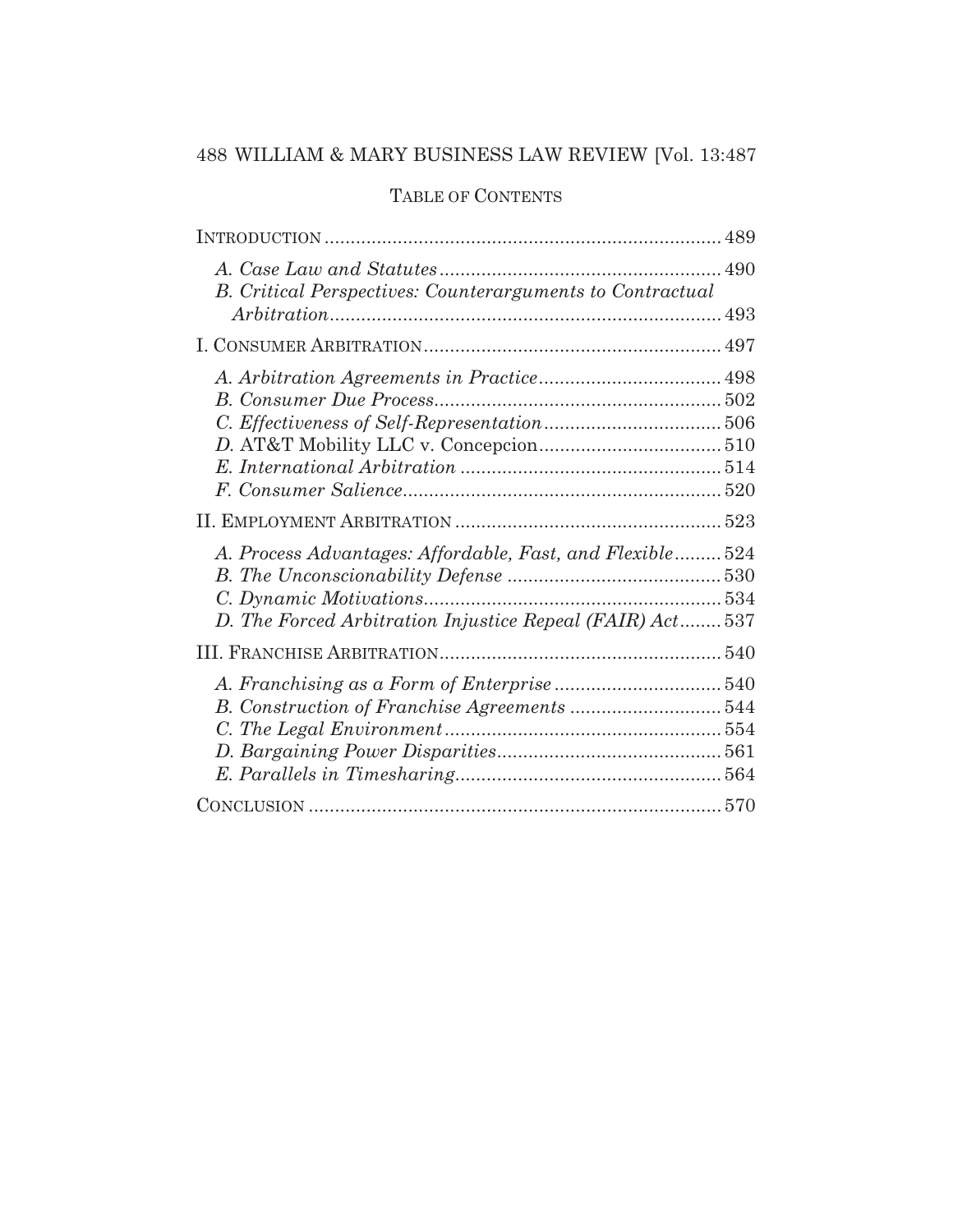#### **INTRODUCTION**

 Arbitration is a form of alternative dispute resolution in which a private, neutral, third party hears and decides a case instead of a civil court judge or jury.1 In *binding* arbitration, the arbitrator's decision is final and enforceable.2 When forming an employment, consumer, or franchise relationship, the parties may preemptively agree to arbitrate any future disputes that arise between them—this is called a *binding arbitration agreement* or *contractual arbitration*.3 A sample arbitration clause furnished by the American Arbitration Association reads as follows:

Any controversy or claim arising out of or relating to this contract, or the breach thereof, shall be settled by arbitration administered by the American Arbitration Association in accordance with its Commercial [or other] Arbitration Rules, and judgment on the award rendered by the arbitrator(s) may be entered in any court having jurisdiction thereof.<sup>4</sup>

 Arbitrable disputes most often arise from negligence, breach of contract, breach of fiduciary duty, fraud, or failure to supervise.5

<sup>1</sup> AM. BAR ASS'N SEC. OF DISP. RESOL., BENEFITS OF ARBITRATION FOR COMMERCIAL DISPUTES 2 [hereinafter COMMERCIAL DISPUTES].

<sup>2</sup> *See, e.g.*, 28 U.S.C. § 657. Arbitration should not be confused with mediation, another form of alternative dispute resolution; while the two procedures are similar, arbitration is usually more formal than mediation. *Difference between Arbitration and Mediation*, B.C. INT'L COM. ARB. CTR., http://bcicac.com/about /what-is-mediationarbitration/difference-between-arbitration-and-mediation/ [https://perma.cc/D6W8-5S9W]. In mediation, a neutral third party (the mediator) guides the procedure and settles the dispute by helping parties come to an agreement to settle the dispute. *Mediation*, AM. BAR ASS'N, https://www.ameri canbar.org/groups/dispute\_resolution/resources/disputeresolutionprocesses/me diation/ [https://perma.cc/5APT-2HSF]. The mediator, unlike an arbitrator, does not have the power to impose a decision on the parties. *Id.* Not all mediations result in a settlement of the dispute, and only the parties can decide, by agreement, how to settle the case. *Id.*

<sup>3</sup> *See Arbitration*, BLACK'S LAW DICTIONARY (11th ed. 2019); *Contract Arbitration*, BLACK'S LAW DICTIONARY (11th ed. 2019). The terms "binding arbitration agreement," "arbitration agreement," "arbitration clause," and "contractual arbitration" are used interchangeably hereinafter to refer to binding, adhesive, pre-

dispute, contractually compelled arbitration as described in this paragraph. 4 *Clauses*, AM. ARB. ASSOC., https://adr.org/Clauses [https://perma.cc/94CY -N9JN].

<sup>5</sup> *Dispute Resolution Statistics*, FIN. INDUS. REGUL. AUTH. (July 2021), https:// www.finra.org/arbitration-mediation/dispute-resolution-statistics [https://perma .cc/9NWN-3MTF].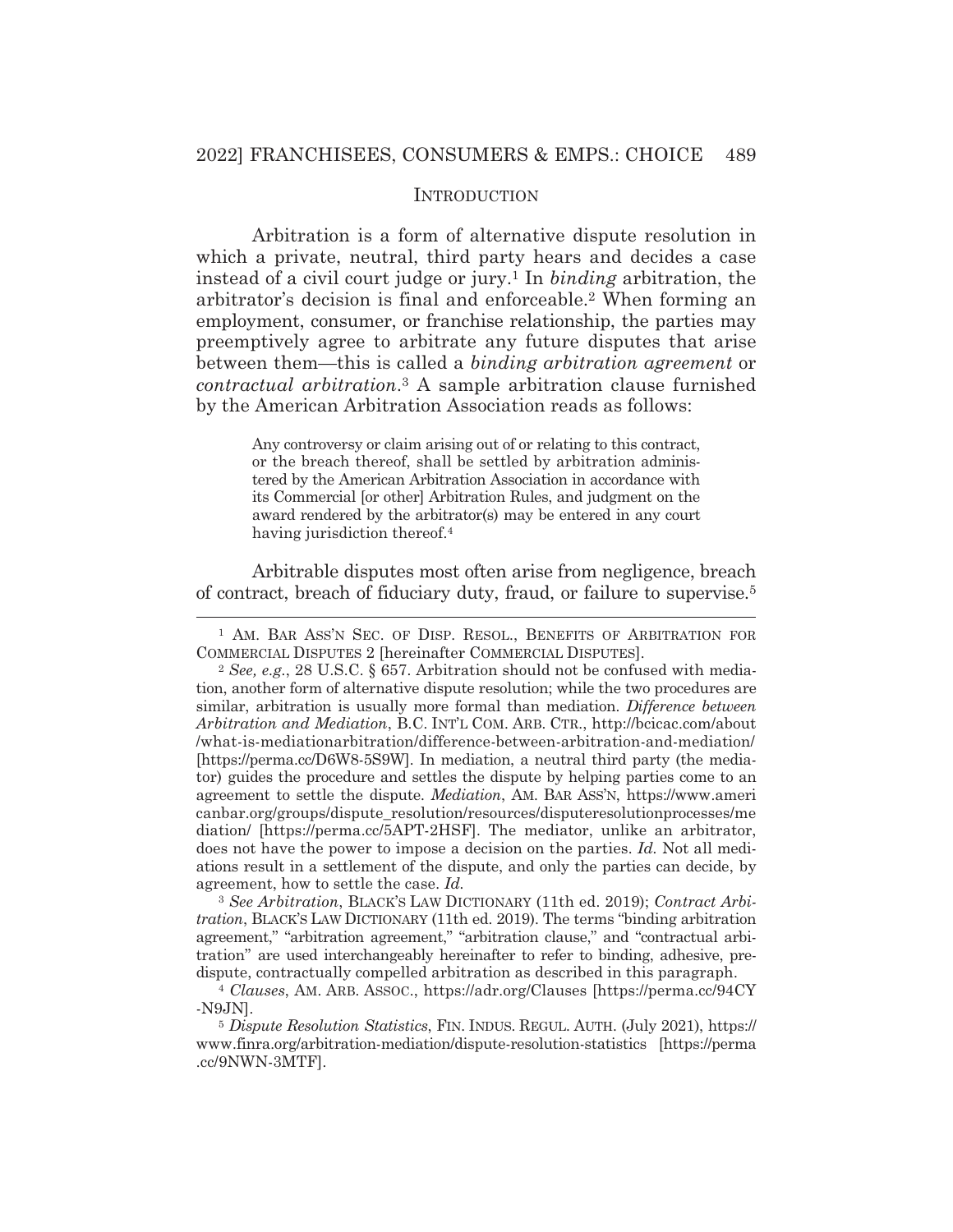One prominent arbitration agency reported that out of 175 arbitrations in 2019, forty-two concerned delivery agreements, thirtytwo involved a service agreement, twenty-six dealt with business acquisitions, fifteen related to an employment agreement, six covered a credit or loan agreement, six focused on intellectual property, and five were about a license agreement.6 Arbitration is typically less expensive than litigation,7 and it tends to be less formal.8 The arbitrator (or panel of arbitrators) usually has specialized expertise in the relevant area of law (for example, employment, intellectual property, or civil rights).9 An arbitral judgment is final, and losing parties usually cannot appeal the judgment or award unless there is evidence of misconduct.10

#### *A. Case Law and Statutes*

 The primary statute governing contractual arbitration is the United States Arbitration Act of 1925, commonly called the Federal Arbitration Act (FAA), which provides for alternative dispute resolution via private arbitration.11 Under the FAA, contractual arbitration is considered "valid, irrevocable, and enforceable, save upon such grounds as exist at law or in equity for the revocation of any contract."12 In *Allied-Bruce Terminix Cos. v. Dobson*,

8 Barbara Kate Repa, *Arbitration Pros and Cons*, NOLO, https://www.nolo .com/legal-encyclopedia/arbitration-pros-cons-29807.html [https://perma.cc/V2 NV-7GKE]. Both parties may use an attorney, but they are not required to do so. *Id.*

<sup>6</sup> *SCC Statistics 2019*, ARB. INST. STOCKHOLM CHAMBER COM. 3 (2019).

<sup>7</sup> Christopher R. Drahozal, *Arbitration Costs and Contingent Fee Contracts*, 59 VAND. L. REV. 729, 732–33 (2006) [hereinafter *Arbitration Costs*] (asserting that overall process costs tend to be higher in litigation as opposed to arbitration due to a more extensive discovery phase, among other things); Christopher R. Drahozal, *Arbitration Costs and Forum Accessibility: Empirical Evidence*, 41 U. MICH. J.L. REFORM 813, 826–27 (2008) (noting a study comparing parties and attorneys' use of arbitration and finding that the majority of survey respondents, from fifty-one percent to eighty-nine percent, stated that arbitration was less expensive or more cost effective than litigation).

<sup>9</sup> COMMERCIAL DISPUTES, *supra* note 1, at 5.

<sup>10</sup> David K. Taylor, *Binding Arbitration: Limited Appeal Rights*—*Finality is the Rule*, BRADLEY (June 1, 2016), https://www.bradley.com/insights/publi cations/2016/06/binding-arbitration-limited-appeal-rights-finality-is-the-rule [https://perma.cc/5SYR-AH8M]. 11 9 U.S.C*.* § 2. 12 *Id.*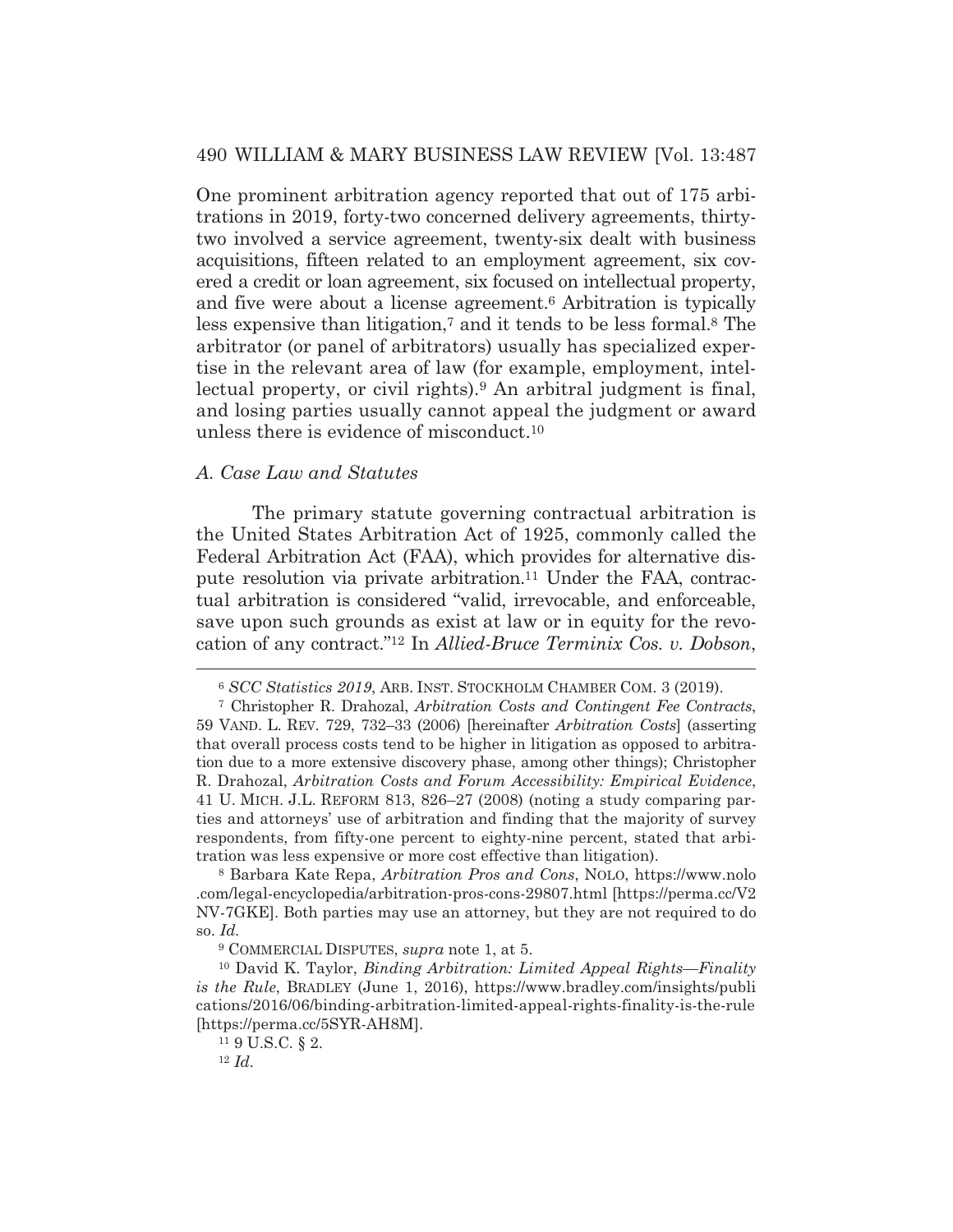the United States Supreme Court held that the FAA applies to all disputes involving commerce,13 upholding the validity of predispute consumer arbitration agreements.14 Importantly, the FAA mandates that agreements to arbitrate be in writing, as absent an agreement between the parties over a dispute, arbitration will not be compelled.15

 In *Gilmer v. Interstate Johnson/Lane, Corp.*, the Court confirmed that statutory claims are subject to pre-dispute arbitration.16 Even in cases where conflict exists between the FAA and other statutory rights, the FAA usually preempts.17 In *AT&T Mobility, LLC v. Concepcion*, the Court held that the FAA preempts "state-law rules that stand as an obstacle to the accomplishment of the FAA's objectives."18 More recently, the Court held in *Epic Systems Corp. v. Lewis*, that binding arbitration agreements can even preclude collective action—a statutory right under the National Labor Relations Act—against an employer by its employees, citing the FAA's "liberal federal policy favoring arbitration."19

 In *Prima Paint Corp. v. Flood & Conklin Manufacturing Co.*, the Court held that the arbitrator decides the validity of a contract unless the arbitration agreement itself is at issue, in which case a court may decide its validity.20 It reaffirmed *Prima Paint* in *Buckeye Check Cashing, Inc. v. Cardegna*, distinguishing between void and voidable contracts.21 *Rent-A-Center West, Inc. v.* 

18 563 U.S. 333, 343 (2011) (affirming the FAA's overarching purpose of ensuring enforcement of arbitration agreements according to their terms in order to facilitate informal, streamlined proceedings).

19 138 S. Ct. 1612, 1644 (2018).

20 388 U.S. 395, 406 (1967) (holding that a federal court may consider only the issues relating to the making and performance of the agreement to arbitrate).<br><sup>21</sup> 546 U.S. 440, 449 (2006) (affirming that a challenge brought federally or

at the state level to the validity of the contract, and not specifically the arbitration clause, must go to the arbitrator).

<sup>13</sup> James Chin, *Commerce*, INVESTOPEDIA (Jan. 19, 2021), https://www.in vestopedia.com/terms/c/commerce.asp [https://perma.cc/D4HG-ZNZW]. Commerce can be defined as an "exchange of goods, services or something of value." *Id.* 

<sup>14</sup> Allied-Bruce Terminix Cos. v. Dobson, 513 U.S. 265, 282 (1995).

<sup>15</sup> Campbell Invs., LLC v. Dickey's Barbecue Rests., Inc., 784 Fed. App'x 627, 631 (10th Cir. 2019).

<sup>16 500</sup> U.S. 20, 33 (1991).

<sup>17</sup> Claudia Salomon & Samuel de Villiers, *The United States Federal Arbitration Act: A Powerful Tool for Enforcing Arbitration Agreements and Arbitral Awards*, LEXISPSL ARB. 1, 2–3 (Apr. 2014).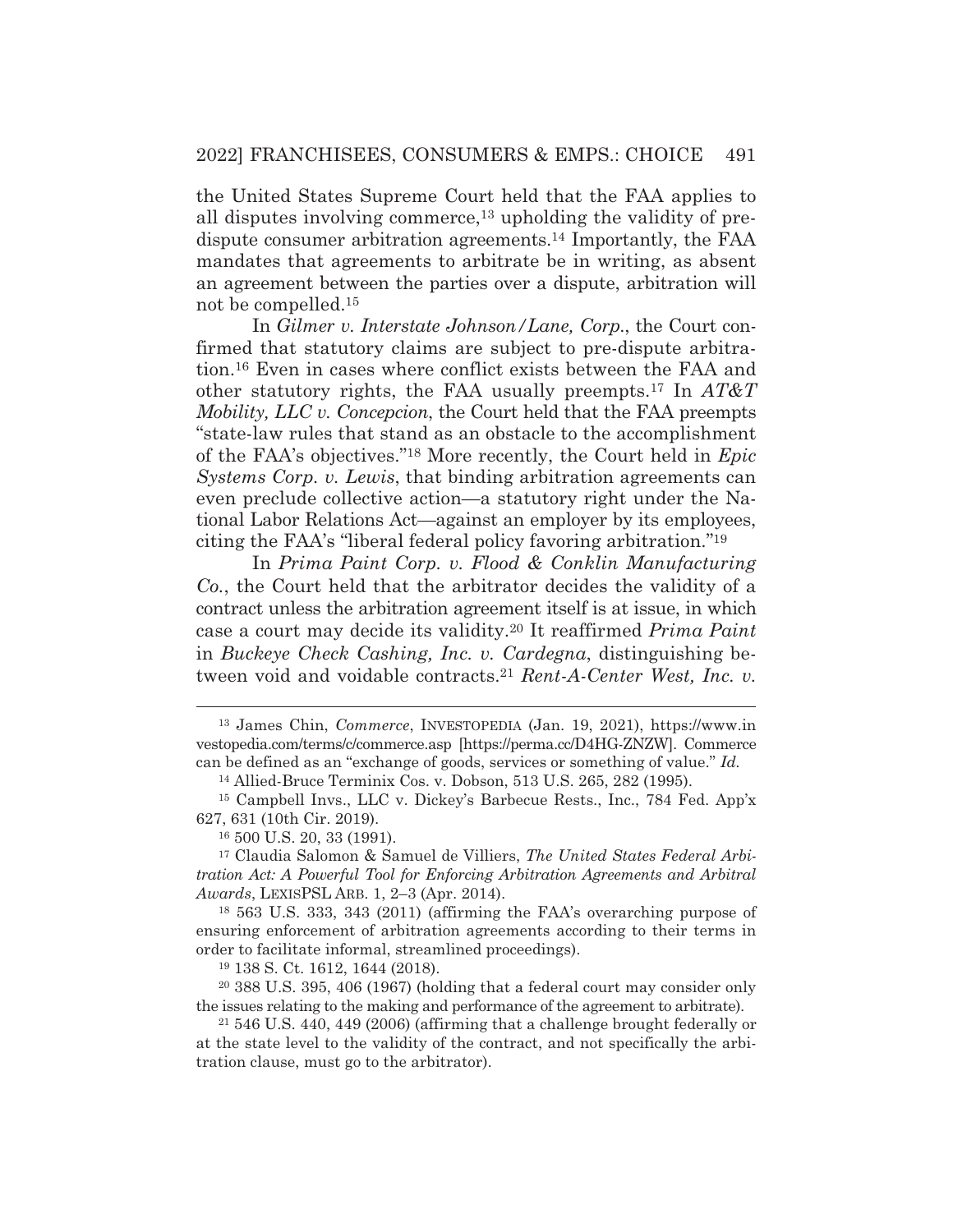*Jackson*, held that unconscionability challenges must be decided in court, even if the contract unequivocally stipulates that an arbitrator will decide unconscionability.<sup>22</sup> On June 15, 2020, the Court granted certiorari in *Henry Schein, Inc. v. Archer and White Sales, Inc*.23 The crux of the case turned on whether a provision that exempts (i.e., carves out) certain claims from arbitration negates an otherwise clear and unmistakable delegation of arbitrability decisions to the arbitrator.<sup>24</sup> The Court reviewed the Fifth Circuit's conclusion that a court, not the arbitrator, was required to determine the scope of the parties' arbitration agreement,<sup>25</sup> but eventually dismissed the case without a decision on the merits, allowing the Fifth Circuit's decision to stand.26

 In *Doctor's Associates, Inc. v. Casarotto*, the Court held that state law requiring notice of an arbitration clause to be "typed in underlined capital letters on the first page of the contract" is preempted by the FAA, but it upheld the vulnerability of arbitration agreements to "generally applicable contract defenses, such as fraud, duress, or unconscionability."27 In *Green Tree Financial Corp.–Alabama v. Randolph*, the high court determined that the possibility of a party being "saddled with prohibitive costs is too speculative to justify invalidation of an arbitration agreement."28 Finally, the Supreme Court in *Hall Street Associates, LLC v. Mattel*

Caroline Simson, *High Court Takes Up Arbitration Carveout Question*, LAW360 (June 15, 2020), https://www.law360.com/articles/1280705/high-court-takes-up -arbitration-carveout-question [https://perma.cc/A698-YU7P].

25 Kaplinsky & Levin, *supra* note 23.

26 Russ Bleemer, *Scotus's Henry Schein No-Decision*, CPR INST. (Jan. 25, 2021), https://blog.cpradr.org/2021/01/25/scotuss-henry-schein-no-decision/ [https://perma .cc/72YC-ZNY5].

27 517 U.S. 681, 687 (1996) (directing courts to invalidate arbitration agreements under state laws applicable only to arbitration provisions).

28 531 U.S. 79, 90 (2000).

 $22\,561$  U.S. 63, 72 (2010) (noting that when a party challenges the validity of an agreement to arbitrate, the court must consider the challenge before addressing compliance with that agreement, but for challenges of the agreement as a whole, the challenge is for the arbitrator).

<sup>23 935</sup> F.3d 274 (5th Cir. 2017), *cert. granted*, 138 S. Ct. 2678, 2678 (2018); *see also* Allan S. Kaplinsky & Mark J. Levin, *Supreme Court Agrees to Decide Arbitration Issue (But Not the Expected One)*, JD SUPRA (June 18, 2020), https:// www.jdsupra.com/legalnews/supreme-court-agrees-to-decide-35783/ [https:// perma.cc/WK3P-S5NM]. 24 935 F.3d at 280–82, *cert. granted*, 207 L. Ed. 2d 1050 (U.S. 2020); *see*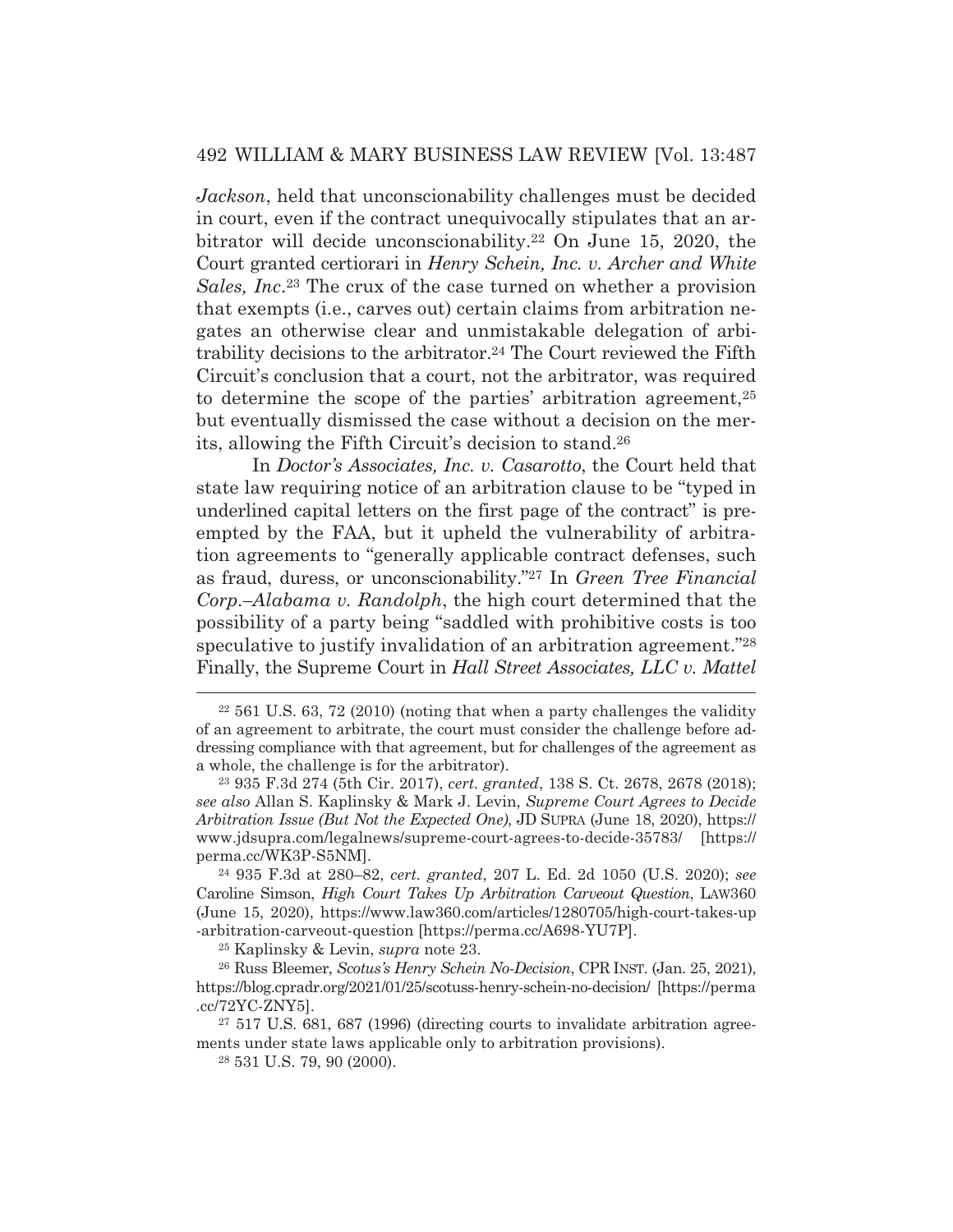ruled that provisions of the FAA, such as judicial review authority, are exclusive and cannot be expanded by contract.29 Arbitration enforcement has developed considerably, and continues to do so, as parties turn to private arbitration instead of litigation.30

# *B. Critical Perspectives: Counterarguments to Contractual Arbitration*

 Contractual arbitration is a normatively and politically difficult issue because the best arguments on both sides are compelling.31 Opposition to contractual arbitration primarily relates to due process and unconscionability.32 Many commentators believe that arbitration does not sufficiently ensure fairness or equity for the less powerful party.33 More abstractly, one may speak of injustice—that to condition a relationship upon an agreement to arbitrate is invariably unfair.<sup>34</sup> Other talking points challenging a modern onslaught of arbitration<sup>35</sup> include low rates

31 David S. Schwartz, *Mandatory Arbitration and Fairness*, 84 NOTRE DAME L. REV. 1247, 1250–52 (2009).

<sup>32</sup> *Id.* at 1255.

<sup>33</sup> *See, e.g.*, *id.* at 1249; Jean R. Sternlight, *Disarming Employees: How American Employers Are Using Mandatory Arbitration to Deprive Workers of Legal Protection*, 80 BROOK. L. REV. 1309, 1310 (2015) ("[E]mployers, with substantial assistance from the Supreme Court, are using mandatory arbitration clauses to 'disarm' employees, effectively preventing them from bringing most individuals or class claims and thereby obtaining access to justice.").

34 Terri Gerstein, *Forced Arbitration Is Unjust and Deeply Unpopular. Can Congress End It?*, SLATE (Mar. 1, 2019, 3:25 PM), https://slate.com/news-and -politics/2019/03/congress-forced-arbitration-fair-act.html [https://perma.cc /XNW7-4TBG]; Lewis L. Maltby, *Employment Arbitration and Workplace Justice*, 38 UNIV. S.F. L. REV. 105, 118 (2003) ("This does not mean that the civil rights community should accept employment arbitration in its present form. Arbitration as condition of employment is wrong and should be opposed.").

<sup>35</sup> Although data on the spread of arbitration is limited, evidence suggests that arbitration agreements have become more widespread over the last three decades. *See* Colvin, *supra* note 30. A 1995 GAO study found that 7.6 percent of workplaces had adopted contractual arbitration. *Id.* Another study in 2003 found that 14.1 percent of surveyed telecommunications employers used contractual

<sup>29 552</sup> U.S. 576, 587 (2008).

<sup>30</sup> Alexander J.S. Colvin, *The Growing Use of Mandatory Arbitration*, ECON. POL'Y INST. (Apr. 6, 2018), https://www.epi.org/publication/the-growing -use-of-mandatory-arbitration-access-to-the-courts-is-now-barred-for-more-than -60-million-american-workers/ [https://perma.cc/3WRL-MNFB].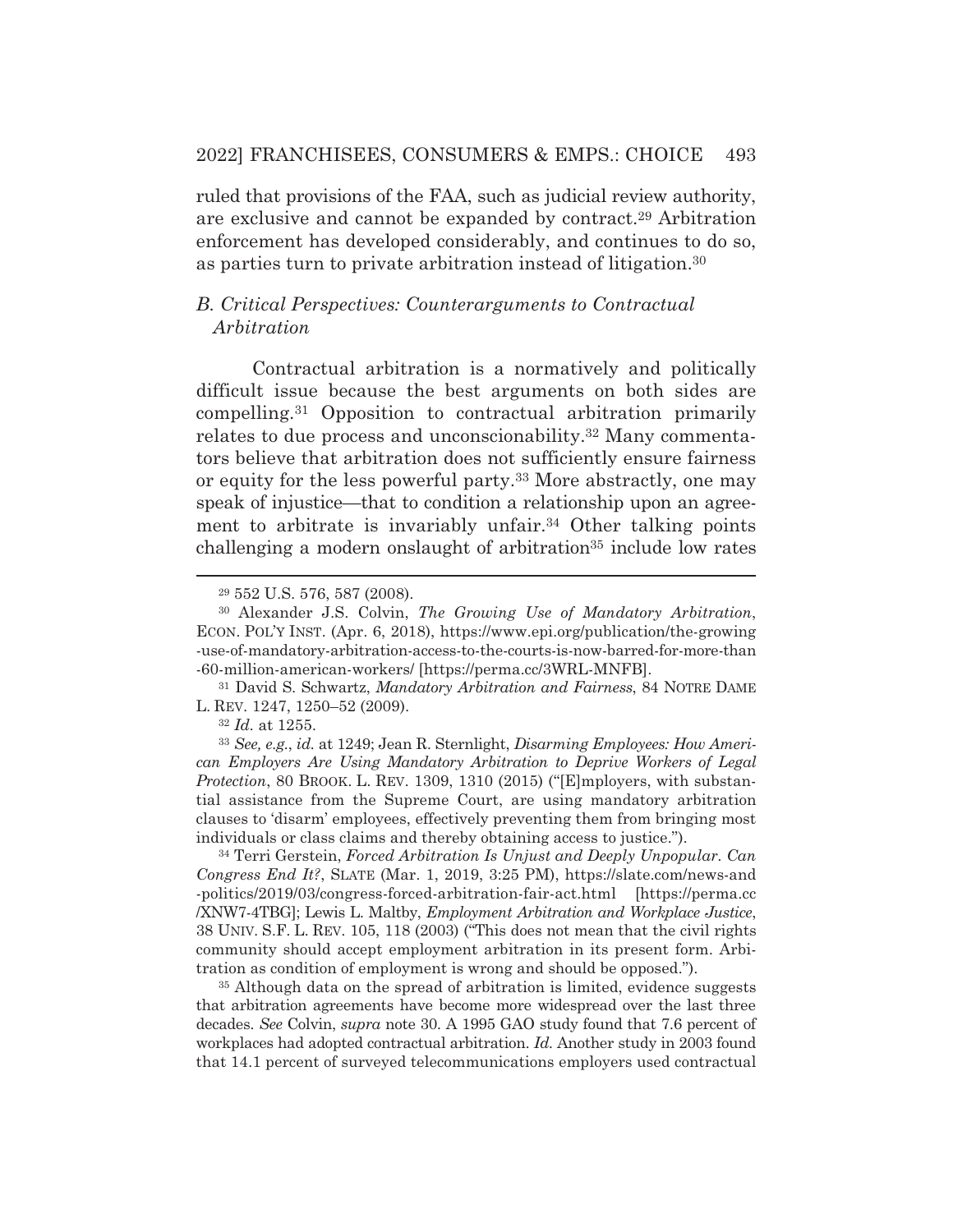of contract readership, absence of a formal appeals process, and removal of socially undesirable disputes from public view.36 These concerns could disproportionately impact members of historically vulnerable groups (e.g., immigrants or persons with disabilities).<sup>37</sup> Employees may also face a "repeat player effect,"38 where workers are less likely to win their cases if the arbitrator had handled past disputes involving the employer,<sup>39</sup> although evidence for such an effect is inconclusive, and the Court has "decline[d] to indulge" repeat-player arguments.40

 Opponents argue that upfront costs faced by claimants in arbitration serve as a prohibitive measure against filing an otherwise

36 Gerstein, *supra* note 34.

<sup>37</sup> *See* Sternlight, *supra* note 33, at 1349. The Americans with Disabilities Act contains language that encourages claims to be settled in ADR. William D. Goren, *ADA and Mediation/Arbitration: Things to Think About*, UNDERSTAND-ING THE ADA: THE BLOG OF WILLIAM D. GOREN, J.D. LL.M. (Jan. 6, 2014), http://www.williamgoren.com/blog/2014/01/06/ada-mediation-arbitration/ [https:// perma.cc/DX5K-BSEY].

38 Stephen Ware, *The Centrist Case for Enforcing Adhesive Arbitration Agreements*, 23 HARV. NEGOT. L. REV. 29, 67–68 (2017). It is possible that an analogous effect exists in litigation. Evidence of an analogous effect would support the theory that repeat-players benefit from experiential learning insofar as frequent exposure to any repetitive activity naturally produces a learning effect of some kind. A search of existing literature did not find such evidence, but the theory cannot be excluded. *See id.* at 68 ("[L]itigation may have a 'repeat-player effect' that equals or even exceeds arbitration's. That is, businesses who litigate often may do better in litigation than businesses who litigate rarely, and the gap between repeat players and 'one-shotters' in litigation may be wider than the analogous gap in arbitration. Consequently, evidence of a 'repeat-player effect in arbitration has little relevance without evidence showing whether litigation has a comparable repeat-player effect.'").

39 Lisa B. Bingham, *Employment Arbitration: The Repeat Player Effect*, 1 EMP. RTS.&EMP. POL'Y J. 189, 213 (1997).

40 Gilmer v. Interstate Johnson/Lane, Corp., 500 U.S. 20, 21 (1991); *see* Edward Silverman, *The Suspicious Existence of the "Repeat Player Effect" in Mandatory Arbitration of Employment Disputes*, 3 NAT'L L. REV. 90 (Mar. 31, 2013), https:// www.natlawreview.com/article/suspicious-existence-repeat-player-effect-man datory-arbitration-employment-disputes [https://perma.cc/J4JA-EXNK].

arbitration as a condition of employment. *Id.* A 2017 study found that 50.4 percent of respondents reported that employees in their organizations were required to enter into arbitration agreements. *Id.* As of 2018, mandatory arbitration clauses were present in more than 55 percent of private non-unionized worker contracts. *Id.* The figure is higher, 65.1 percent, for companies with more than one thousand employees. *Id.*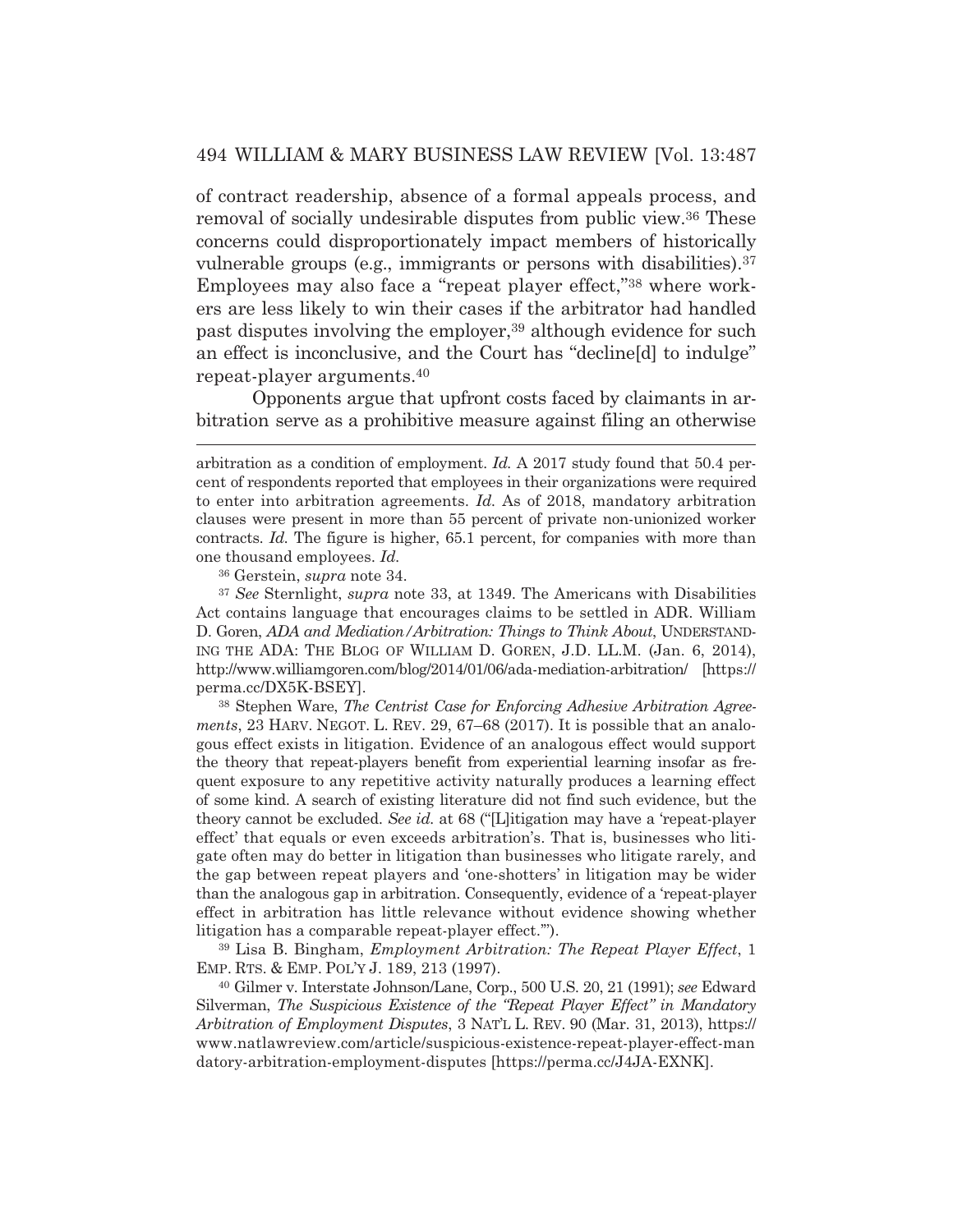viable claim.41 However, decisions to litigate tend to depend on overall costs rather than upfront costs;<sup>42</sup> some attorneys have even shown a willingness to finance arbitration costs as security for a percentage of the reward.<sup>43</sup> Further, unpredictable jury behavior makes it quite difficult for even a seasoned lawyer to predict how a particular group of jurors will decide a case.44 Arbitration may provide more certainty, as arbitrators typically are educated on and experienced in the subject generally, and can more easily and predictably become familiar with the law and presentation of parties' evidence.<sup>45</sup>

 Another flashpoint in the debate could involve the use of arbitration as a disciplinary appeals mechanism, particularly where powerful labor unions make it difficult to discipline employees even for serious misconduct.46 In May 2020, George Floyd, an African-American man, was killed by Minneapolis police officer Derek Chauvin during an arrest for allegedly passing counterfeit bills in a grocery store.47 Chauvin was fired and later convicted of second-degree unintentional murder.48 Lieutenant Bob Kroll, head

<sup>45</sup> *Id.* at 377; Stephen J. Ware, *Paying the Price of Process: Judicial Regulation of Consumer Arbitration Agreements*, J. DISP. RESOL. 89, 90 n.9 (2001) [hereinafter *Paying the Price*].

46 Tyler Adams, *Factors in Police Misconduct Arbitration Outcomes: What Does It Take to Fire a Bad Cop?*, 32 A.B.A. J. LAB.&EMP. L. 133, 135 (2016) [hereinafter *Factors in Police*]; U.S. DEP'T OF JUST., LOCAL POLICE DEPART-MENTS, 2007 13 (2010) (noting that around forty percent of local police departments allow collective bargaining for officers).

47 Minyvonne Burke, *Owner of Minneapolis Grocery Store Says He Told Employee 'Call the Police on the Police' as She Witnessed George Floyd Death*, NBC NEWS (May 28, 2020, 2:04 PM), https://www.nbcnews.com/news/us-news /owner-minneapolis-grocery-store-says-he-told-employee-call-police-n1216461 [https://perma.cc/XA7X-W4AP].

48 Eric Levenson & Aaron Cooper, *Derek Chauvin Found Guilty of all Three Charges for Killing George Floyd*, CNN (April 21, 2021, 12:13 PM), https:// www.cnn.com/2021/04/20/us/derek-chauvin-trial-george-floyd-deliberations/in dex.html [https://perma.cc/2FYL-DAJ6].

<sup>41</sup> Sternlight, *supra* note 33, at 1335–36. 42 *Id*. at 1335.

<sup>43</sup> *Id.* at 1334–35 (reaffirming that employees may effectively utilize the contingent fee system within an arbitration context). 44 *See* Valerie P. Hans & Theodore Eisenberg, *The Predictability of Juries*,

<sup>60</sup> DEPAUL L. REV. 375, 376–79 (2011) (describing traditional views of lawyers regarding purported unpredictability of juries).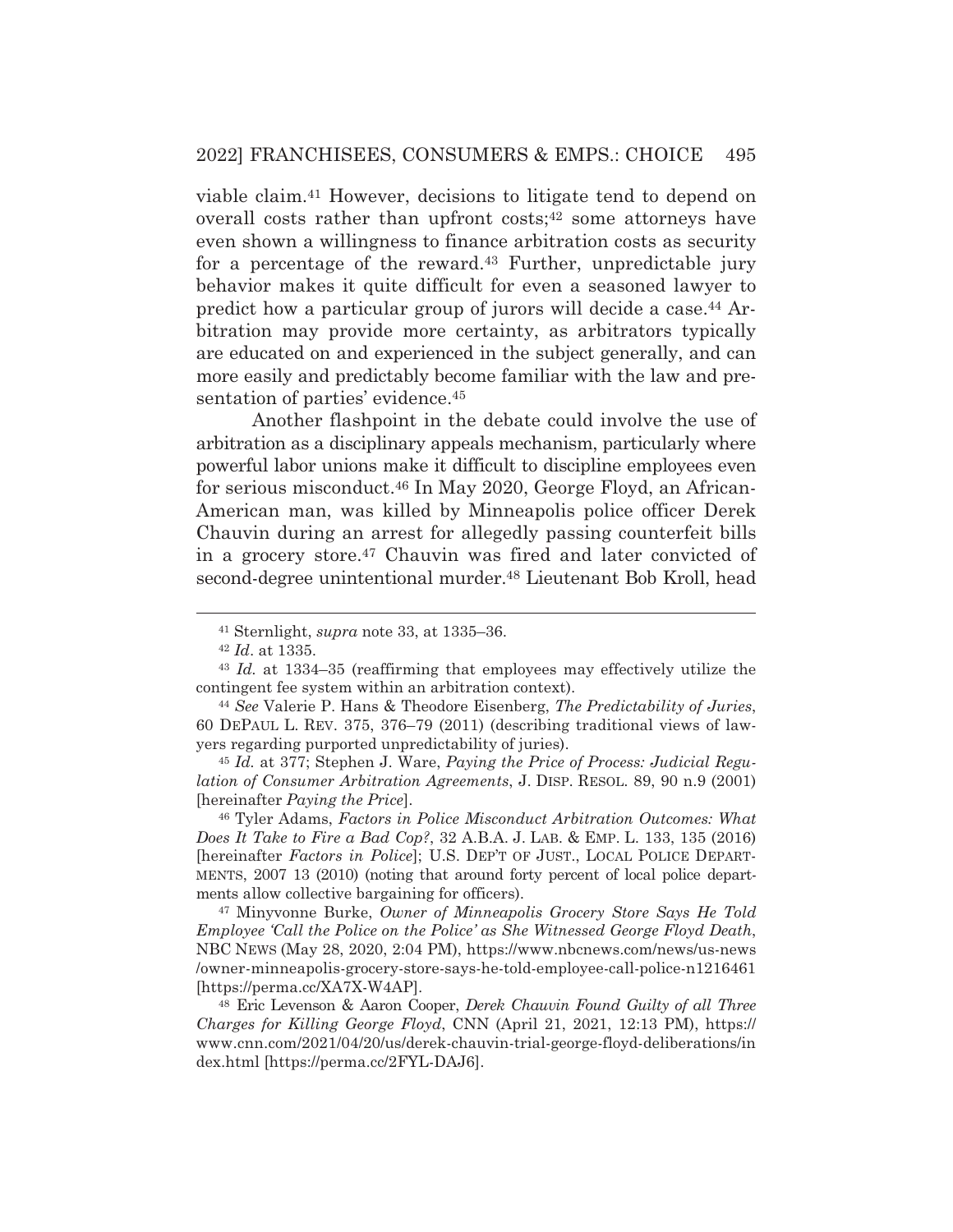of the Minneapolis police union, later declared that Chauvin's firing was justified.49 Police officers are different from other employees in that they usually have a union-negotiated right to appeal disciplinary actions in binding arbitration.50 However, the intermediate steps between an initial complaint and binding arbitration are frequently conducted in such a way that the discipline cannot survive an appeal.<sup>51</sup> Police arbitration is understudied in the existing literature,<sup>52</sup> and this Article cannot claim a causal relationship between any variable and the frequency with which police discipline is reduced or reversed in binding arbitration. It hypothesizes that police unions leverage their political clout to create complex procedural requirements that police supervisors do not consistently meet at all levels of the disciplinary process.53 Thus, when an appeal reaches binding arbitration, the case against the officer cannot withstand rigorous scrutiny by an independent third party.54

 The legal community has spent decades in widespread disagreement over the scope and significance of contractual arbitration's disadvantages.55 Even its terminology is divisive.56 Some

<sup>49</sup> Paul Walsh, *Minneapolis Police Union Head Says Chauvin Firing Is Justified but Rank and File Officers Being Scapegoated*, STAR TRIB. (June 24, 2020, 5:29 AM), https://www.startribune.com/lt-bob-kroll-mpls-police-union-is-being -scapegoated-by-failed-leaders/571439422/ [https://perma.cc/63V5-BK65].

<sup>50</sup> *See* Stephen Rushin, *Police Disciplinary Appeals*, 167 UNIV. PA. L. REV. 545, 579–81 (2019) (This study of 1,881 cases found that between 2006 and 2017, over twenty-eight percent of disciplinary appeals arising from termination resulted in rehiring of the officer.). Another study found that the most common grounds for reducing or reversing officer discipline are inadequate departmental investigations, lack of evidence for officer guilt, failure by investigators to comply with procedural requirements, and mitigating information in an officer's personnel file. *Factors in Police*, *supra* note 46, at 139–53.

<sup>51</sup> Rushin, *supra* note 50, at 570–79.

<sup>52</sup> *Id.* at 560.

<sup>53</sup> *Id.* at 581–82. Police union contracts frequently include generous language that protects officers by delaying interrogations, expunging records of prior misconduct, and limiting external oversight. *Id.* at 559–60.

<sup>54</sup> *Id.* at 579.

<sup>55</sup> Catherine A. Rogers, *The Arrival of the "Have-Nots" in International Arbitration*, 8 NEV. L.J. 341, 352 (2007).

<sup>56</sup> *Id.*; Martin H. Malin, *Due Process in Employment Arbitration: The State of the Law and the Need for Self-Regulation*, 11 EMP. RTS.&EMP. POL'Y J. 363, 365 (2007) (employing the term "employer-promulgated arbitration").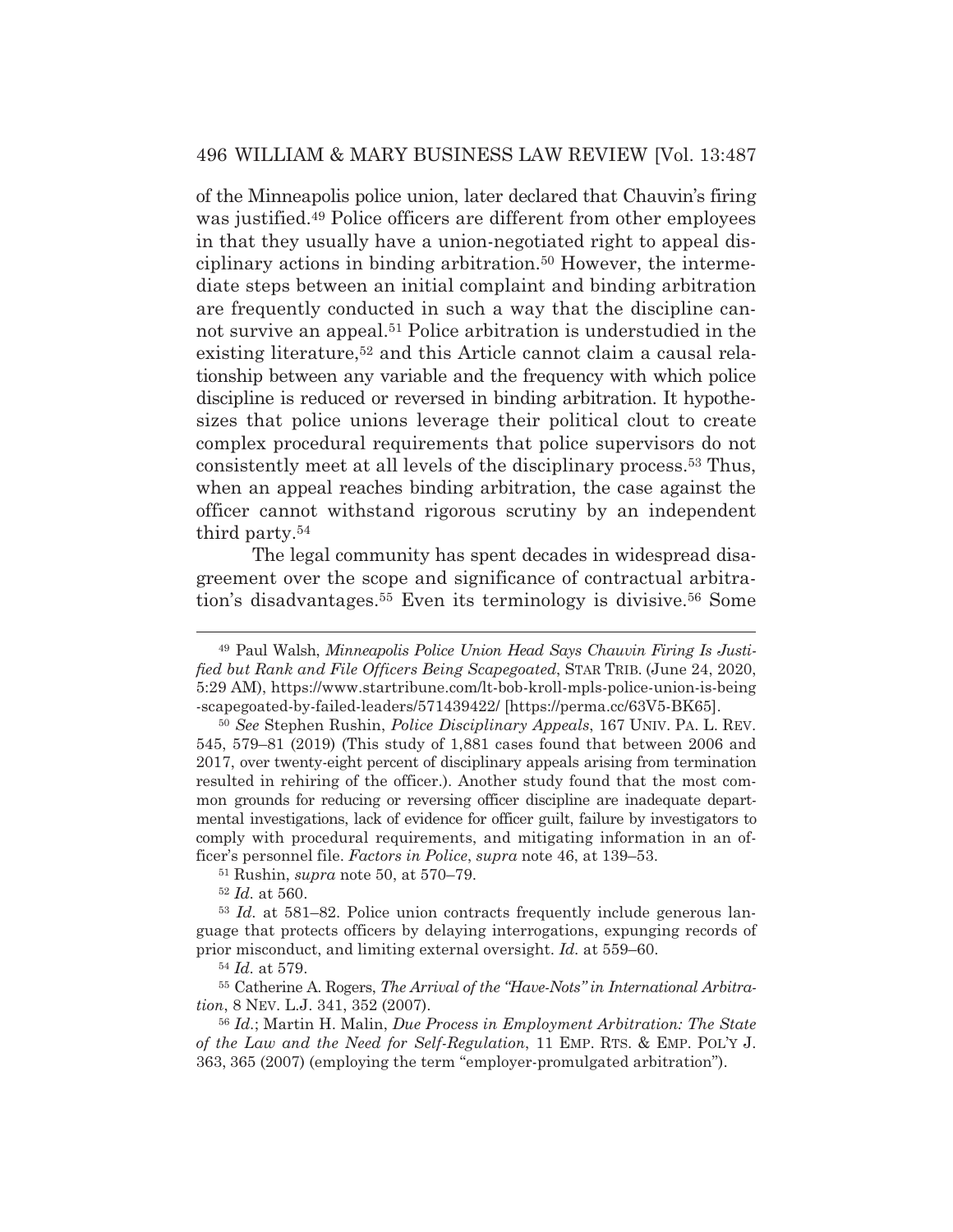proponents use "*promulgated* arbitration," while critics have adopted the more pejorative "*mandatory* arbitration" or "*forced* arbitration";57 this Article prefers the relatively neutral "*contractual*  arbitration." While these arguments may seem compelling, relevant data and literature support a more favorable view of contractual arbitration.58 Undesirable outcomes, as reported by some commentators, can largely be mitigated through a combination of industry self-regulation and judicial oversight.59 Although the abuses by an opportunistic actor are rightfully concerning, absolute skepticism toward contractual arbitration is probably impractical and unnecessary.60

#### I. CONSUMER ARBITRATION

 Consumer arbitration is a form of alternative dispute resolution used to resolve transactional disputes between a consumer and a vendor.<sup>61</sup> The consumer is an individual who seeks to acquire goods or services primarily for individual, family, or household use.62 Vendors provide those goods or services in exchange for compensation.63 They include privately held businesses, publicly held businesses, family-owned businesses, sole proprietorships, partnerships, corporations, financial institutions, and service providers.64 The arbitration agreement is usually within a larger contract of sale, or container contract, which stipulates the terms

<sup>57</sup> Rogers, *supra* note 55, at 352.

<sup>58</sup> *See, e.g.*, Jeffrey W. Stempel, *Pitfalls of Public Policy: The Case of Arbitration Agreements*, 22 ST. MARY'S L.J. 259, 265–69 (1990) (discussing benefits of arbitration); Cameron L. Sabin, *The Adjudicatory Boat Without a Keel: Private Arbitration and the Need for Public Oversight of Arbitrators*, 87 IOWA L. REV. 1337, 1359–62 (2002) (discussing economic rationales).

<sup>59</sup> Malin, *supra* note 56, at 396 (discussing self-regulation); Ronald G. Aronovsky, *The Supreme Court and the Future of Arbitration*, 42 SW. L. REV. 131, 181 (2012) (arguing for increased involvement from state courts).

<sup>60</sup> *See* Stempel, *supra* note 58, at 265–68; Sabin, *supra* note 58, at 1359–60.

<sup>61</sup> NAT'L CONSUMER L. CTR., CONSUMER ARBITRATION AGREEMENTS 2–3 (8th ed. 2020); *Paying the Price*, *supra* note 45, at 89.

<sup>62</sup> *See* CAL. R. OF CT. Standard 2(e)(1); *Consumer*, BLACK'S LAW DIC-TIONARY (11th ed. 2019).

<sup>63</sup> *Vendor*, BLACK'S LAW DICTIONARY (11th ed. 2019).

<sup>64</sup> *Id.*; *What is a Vendor?*, CORP. FIN. INST., https://corporatefinanceinsti tute.com/resources/knowledge/finance/vendor/ [https://perma.cc/MLG3-4AJM].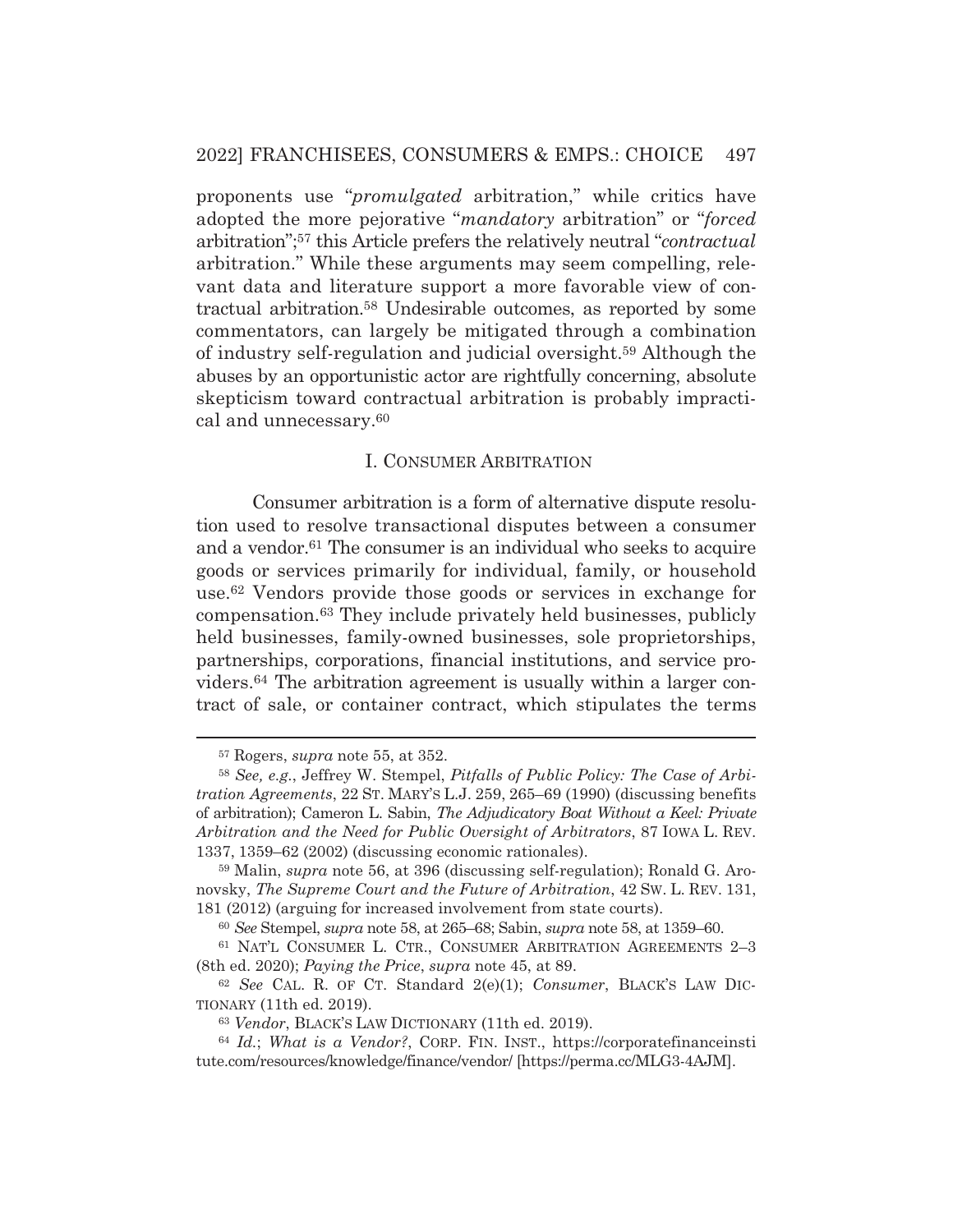under which title to the asset will transfer.65 In most cases, the vendor drafts both the container contract and the arbitration agreement, and the consumer must accept as a condition of purchase.<sup>66</sup>

#### *A. Arbitration Agreements in Practice*

 In 2018, at least 826,537,000 binding arbitration agreements were in effect throughout the United States.<sup>67</sup> The U.S population was 328,000,000.68 Eighty-one of America's one hundred largest companies use binding arbitration agreements as a standard provision of consumer contracts, and a strong majority of U.S. households are governed by at least one.<sup>69</sup> Virtually all transactions between a consumer and a nonconsumer are arbitrable, including those for retail goods, consumer services, financial products, e-commerce transactions, securities, and real estate.70 Commercial transactions, also called business-to-business or B2B transactions, are also arbitrable, but those agreements are generally less controversial and enjoy a history of support in both domestic and international contexts.71 Many of America's leading companies do not use arbitration agreements, but those companies primarily serve industrial or commercial clients rather than consumers—for example, Lockheed Martin, Boeing, or United Technologies.72 Arbitration agreements also vary by scope.73 Walmart, for example, agrees to arbitrate all claims between consumers and the company, while Ford more narrowly agrees to arbitrate disputes that arise from a credit installment plan.74

<sup>65</sup> Katherine A. Helm, *The Expanding Scope of Judicial Review of Arbitration Awards: Where Does the Buck Stop?*, 61 DISP. RESOL. J. 16, 17 (Nov. 2006).

<sup>66</sup> Nguyen v. Barnes & Noble, Inc., 763 F.3d 1171, 1175–76 (9th Cir. 2014) (describing "clickwrap" and "browsewrap" agreements, the two most common types of contracts formed on the internet).

<sup>67</sup> Imre Stephen Szalai, *The Prevalence of Consumer Arbitration Agreements by America's Top Companies*, 52 U.C. DAVIS L. REV. ONLINE 233, 242 (2019).

<sup>68</sup> *Id.*

<sup>69</sup> *Id.* at 238.

<sup>70</sup> *Id.* at 236.

<sup>71</sup> Amy J. Schmitz, *American Exceptionalism in Consumer Arbitration*, 10 LOY. U. CHI. INT'L L. REV. 82, 85 (2012).

<sup>72</sup> Szalai, *supra* note 67, at 238–39.

<sup>73</sup> *Id.* at 239.

<sup>74</sup> *Id.*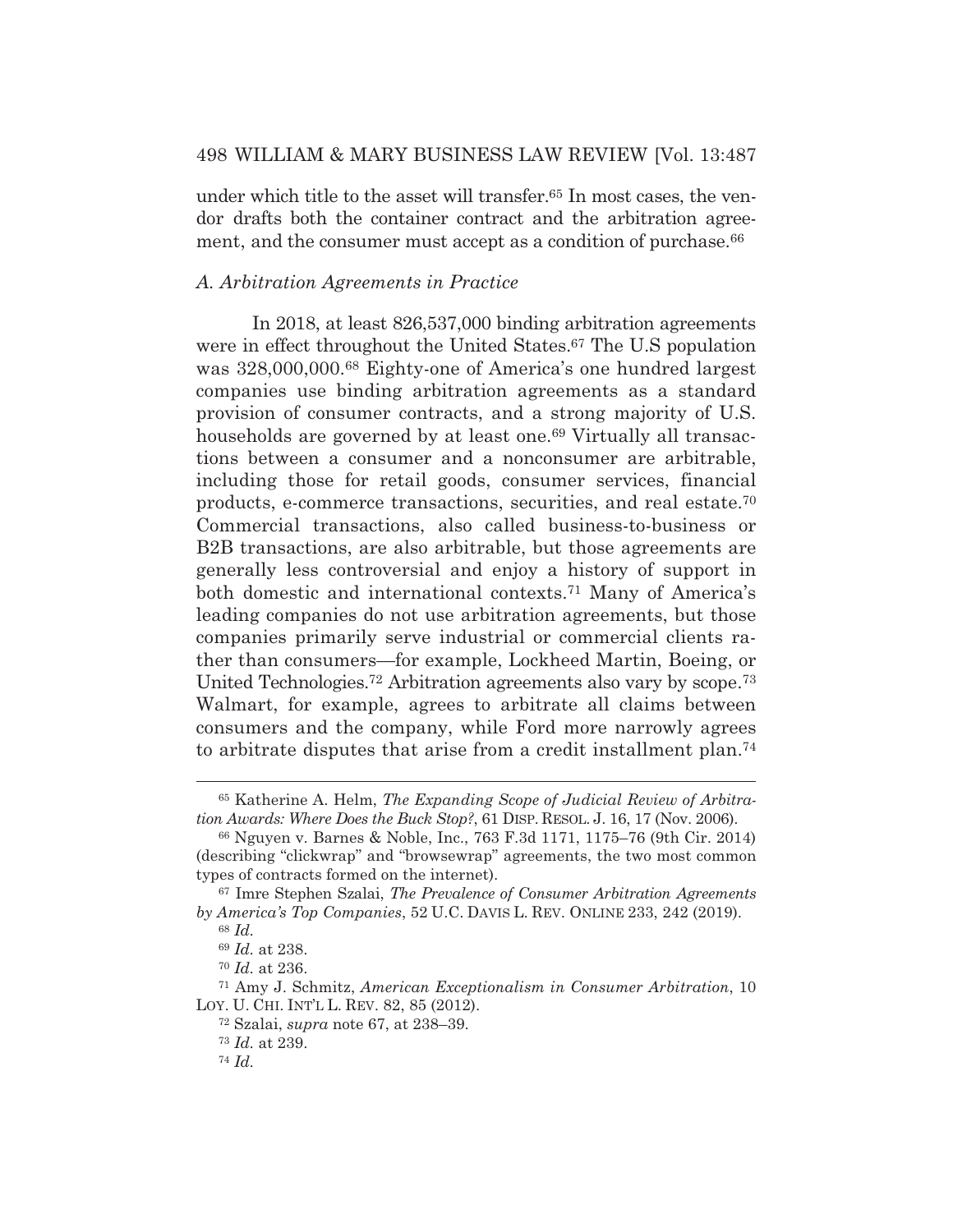The narrowest arbitration agreements typically govern specialized technical matters, such as appraisal rights or non-compete requirements in franchising.75

 In *Prima Paint Corporation v. Flood & Conklin Manufacturing Co.*, the Supreme Court introduced the doctrine of *separability*—that an arbitration agreement is analytically distinct from the container contract.76 Thus, a court may decide a challenge to the arbitration agreement itself, but an arbitrator will determine a challenge to the container contract.77 In *John B. Goodman Ltd. Partnership v. THF Construction, Inc.*, for example, the Eleventh Circuit Court of Appeals found that "once the district court is satisfied that the parties actually agreed to arbitrate the dispute, it is for the arbitration panel, not the district court, to determine whether the underlying contracts in general are enforceable."78

 E-commerce agreements warrant unique attention for their widespread relevance to most consumers.79 As e-commerce has soared in the last two decades, so too has the associated use of contractual arbitration.80 Arbitration agreements govern over sixty percent of retail e-commerce sales as of 2019.<sup>81</sup> As part of the vendor's larger terms of service, e-commerce arbitration agreements are presented in either scroll boxes or hyperlinked text, and consumers click an icon to signal acceptance.82 If a vendor

<sup>77</sup> *See* Smit, *supra* note 76, at 2.

78 321 F.3d 1094, 1098 (11th Cir. 2003) (leaving it to the arbitration panel to decide whether the contracts were enforceable under Florida law).

<sup>79</sup> *See* Szalai, *supra* note 67, at 241–42.

<sup>80</sup> *Id.*

<sup>81</sup> *Id.* at 241 n.18.

<sup>75</sup> Craig R. Tractenberg, *Nuts and Bolts of International Arbitration*, 38 FRANCHISE L.J. 451, 466 (2019).

<sup>76 388</sup> U.S. 395, 406 (1967); *see* Robert H. Smit, *Separability and Competence—Competence International Arbitration:* Ex Nihilo Nihil Fit*? Or Can Something Indeed Come from Nothing?*, AM. BAR ASS'N SEC. INT'L L. & PRAC. 1, 4–5 (May 7, 2003) ("If all the court has to do in order to compel arbitration under FAA  $\S$  4 is to verify that the arbitration agreement—as opposed to the whole contract—is not in issue, then the two must be separable and the arbitration clause can be enforced notwithstanding a challenge to the contract containing it.").

<sup>82</sup> *See, e.g.*, Timothy Miller, *A Website User's Assent to Arbitration Terms is Required*, AM. BAR ASS'N (July 20, 2016), https://www.americanbar.org/groups /litigation/committees/alternative-dispute-resolution/practice/2016/website-users -assent-to-arbitration-terms-is-required/ [https://perma.cc/HH99-TMJ3].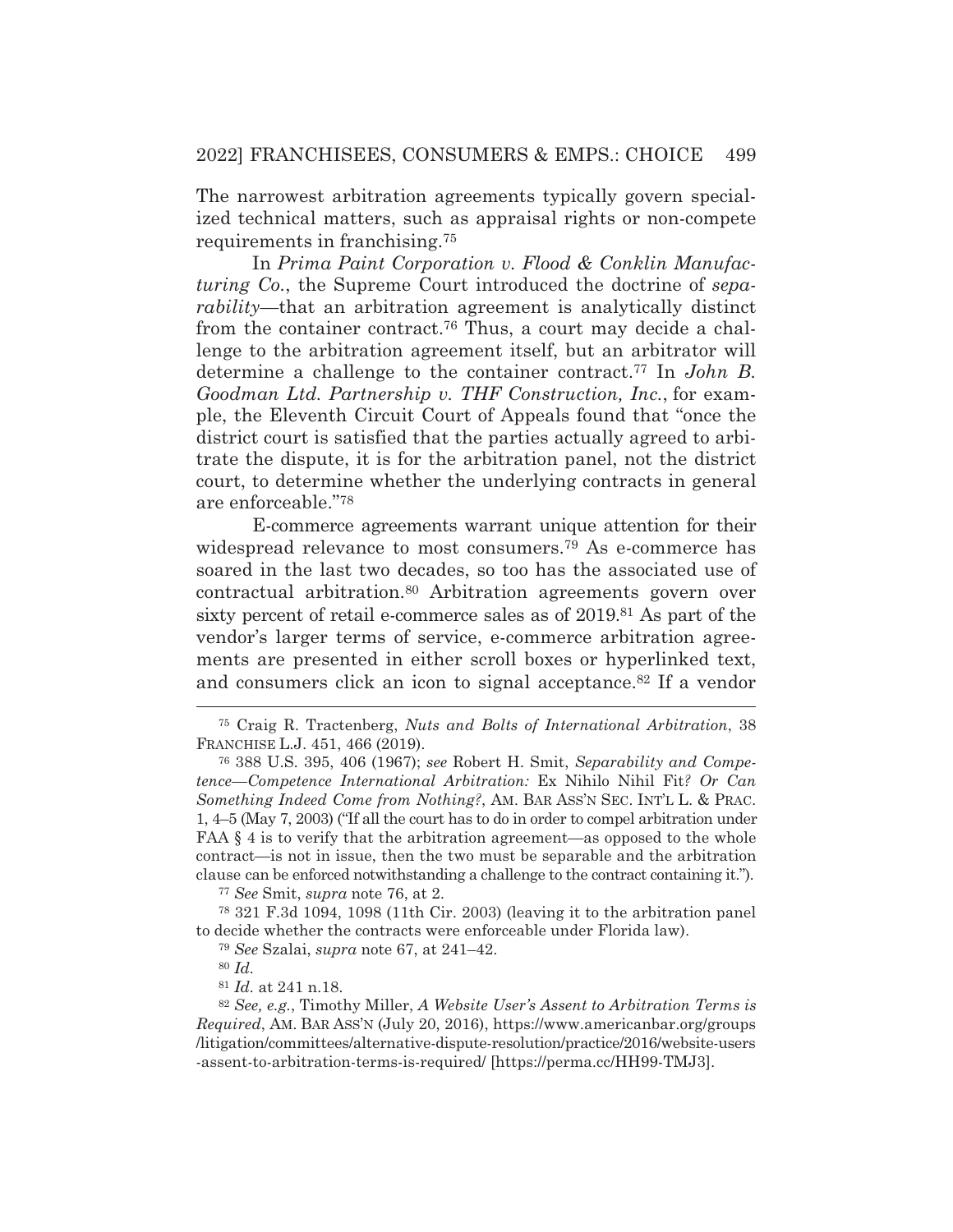intends to bind the user of a website to an arbitration agreement, the vendor must make it clear to consumers that they are entering into a contract by navigating through the website.83 In *Sgouros v. TransUnion*, the Seventh Circuit Court of Appeals denied Trans-Union's motion to compel arbitration because TransUnion failed to clearly label either the scroll box or hyperlinked text as terms and conditions of sale.84 Vendors can avoid uncertainties of mutual assent by using prominent, conspicuous language and placing the agreement icon near the terms and conditions to which the customer is agreeing.85

 Significant law has also developed around contractual arbitration in the sale of consumer financial products—e.g., credit cards, checking accounts, savings accounts, reloadable prepaid cards, payday loans, or student loans.<sup>86</sup> Tens of millions of consumers use financial products that are subject to an arbitration agreement,<sup>87</sup> and most consumers report that arbitration agreements play "little to no role in choosing the credit card they use most frequently."88 JPMorgan Chase, America's largest financial institution,89 uses an arbitration agreement in nearly all of its credit card contracts, including its popular Sapphire, Slate, and United MileagePlus cards.90 According to Chase, it prefers to

<sup>86</sup> *See* Dodd-Frank Wall Street Reform and Consumer Protection Act, Pub. L. No. 111-203, 124 Stat. 1376, 1871 (2010) (codified at 15 U.S.C. § 780).

87 CONSUMER FIN. PROT. BUREAU, ARBITRATION STUDY: REPORT TO CONGRESS, PURSUANT TO DODD-FRANK WALL STREET REFORM AND CONSUMER PROTECTION ACT § 1028(A) 9 (2015) [hereinafter REPORT TO CONGRESS].

<sup>88</sup> *Id.* at 11.

<sup>89</sup> *See Biggest US Banks by Asset Size (2021)*, MONEY SUMMIT (Apr. 20, 2021), https://www.mx.com/moneysummit/biggest-banks-by-asset-size-united-states [https://perma.cc/64JR-D2M3] (taking data from FDIC showing JPMorgan Chase's considerable dominance in the industry).

90 Jacob Passy, *Chase is Bringing Forced Arbitration Clauses Back to Its Most Popular Credit Cards*, MARKETWATCH (June 15, 2019, 8:17 AM), https://

<sup>83</sup> *Id.* ("Companies who want their websites to bind customers to contracts should design their websites so that it is clear to their customers that they are entering into a contract when they 'click' through the website.").

<sup>84</sup> No. 14-C-1850, 2015 WL 507584, at \*6–7 (N.D. Ill. Feb. 5, 2015).

<sup>85</sup> Practical L. Com. Transactions, Sgouros v. TransUnion *and Best Practices in Online Terms and Conditions*, WESTLAW (May 10, 2016), https://con tent.next.westlaw.com/Document/Id24b2824096711e698dc8b09b4f043e0/View /FullText.html?contextData=(sc.Default)&transitionType=Default&firstPage =true&bhcp=1 [https://perma.cc/32SU-6TZL].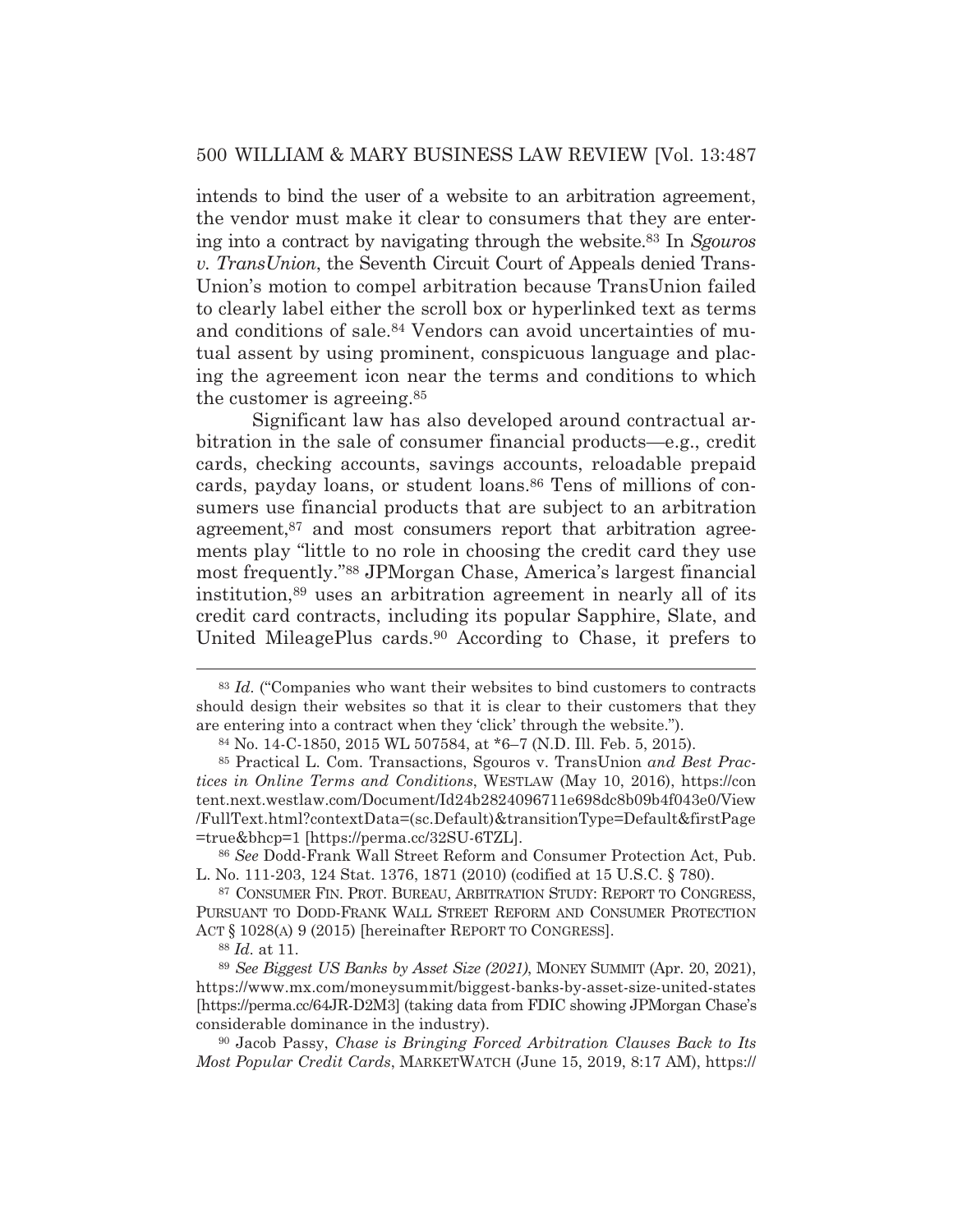arbitrate disputes because it "is often faster, less expensive[,] and provides better outcomes for our customers."91

 Under the Dodd-Frank Wall Street Reform and Consumer Protection Act, Congress empowered the Consumer Financial Protection Bureau (CFPB) to conduct empirical studies on pre-dispute arbitration agreements in connection with consumer financial products or services and present its findings to Congress.92 In doing so, Congress granted the CFPB full authority "to limit or prohibit the use of pre-dispute arbitration clauses for consumer financial products or services if such a rule is in the public interest, for the protection of consumers, and if the findings of such a rule are consistent with findings from our study."93 Following "the most comprehensive study of mandatory arbitration clauses ever undertaken," the CFPB did not find sufficient evidence to prohibit or substantially limit the use of arbitration agreements.94 CFPB's sole proposal, a limitation on class-action provisions, was quickly scrapped by Congress via the Congressional Review Act.95 Lawmakers maintained that because most agreements include carve-outs for access to small claims court, the proposed rule would inadvertently enrich lawyers without passing on any appreciable savings to consumers.96 Lawmakers even cited the CFPB's own study, which found that prevailing consumers received an average of over \$5,000 in arbitration versus \$32 in class action suits.<sup>97</sup>

www.marketwatch.com/story/chase-is-bringing-forced-arbitration-clauses-back -to-its-most-popular-credit-cards-2019-06-04 [https://perma.cc/4C3K-WDJZ].

<sup>91</sup> Gregory Karp, *Chase Brings Back Limits on Cardholders' Right to Sue*, GAINESVILLE SUN (June 5, 2019, 12:36 PM), https://www.gainesville .com/ZZ/business/20190605/chase-brings-back-limits-on-cardholders-right-to -sue [https://perma.cc/L38B-RGV9].

<sup>92</sup> REPORT TO CONGRESS, *supra* note 87, at 2.

<sup>93</sup> Richard Cordray, *Prepared Remarks of CFPB Director Richard Cordray on the Arbitration Rule Announcement*, CONSUMER FIN. PROT. BUREAU (July 10, 2017), https://www.consumerfinance.gov/about-us/newsroom/prepared-remarks -cfpb-director-richard-cordray-arbitration-rule-announcement/ [https://perma .cc/SP7R-YQFL].

<sup>94</sup> *Id.*

<sup>95</sup> Ian McKendry, *Senate Votes to Repeal CFPB Arbitration Rule in Win for Financial Institutions*, AM. BANKER (Oct. 24, 2017, 10:21 PM), https://www .americanbanker.com/news/senate-repeals-cfpb-arbitration-rule-in-win-for-finan cial-institutions [https://perma.cc/95J4-59CR].

<sup>96</sup> *Id.*

<sup>97</sup> *Id.*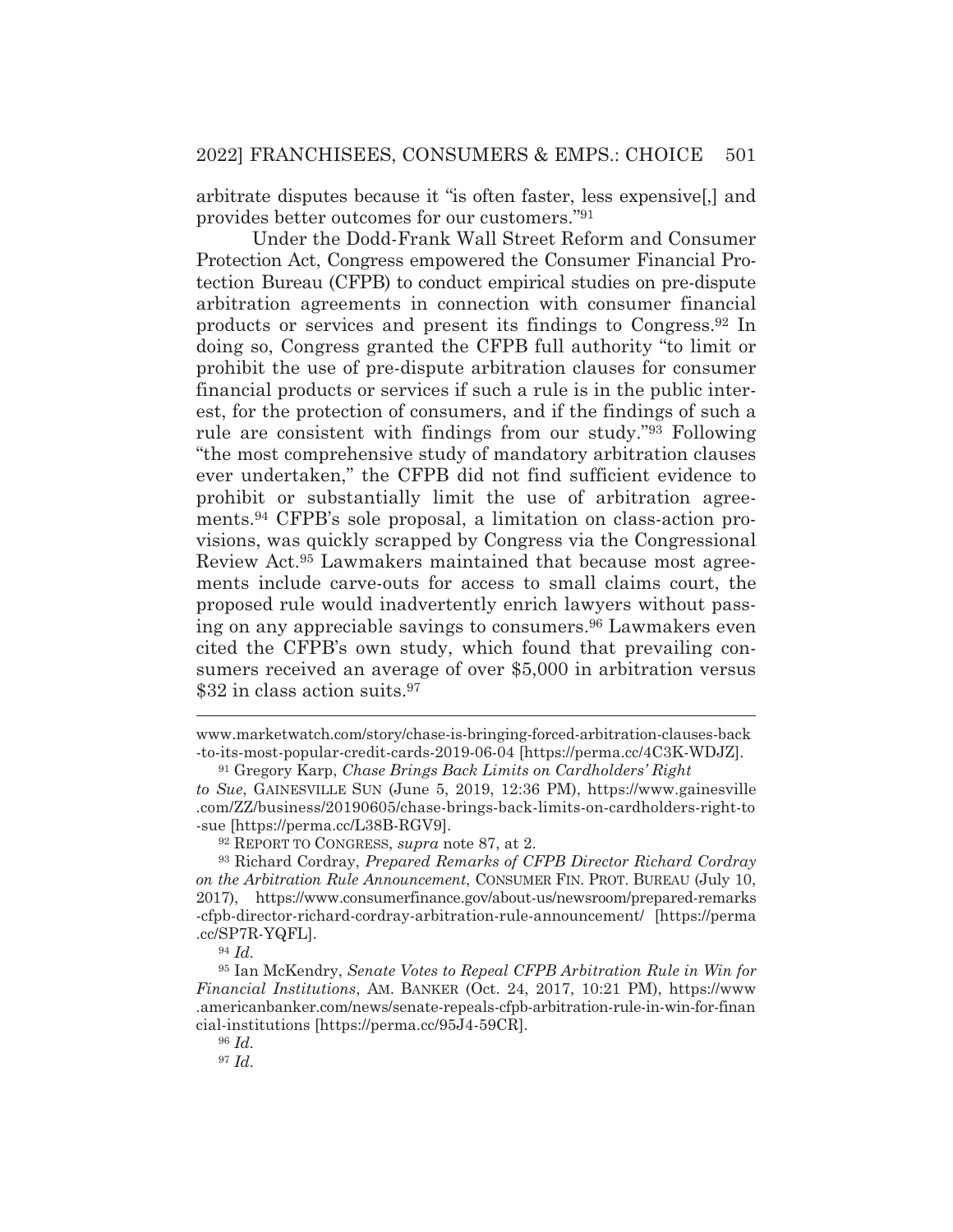#### *B. Consumer Due Process*

 Consumer fairness in arbitration is protected largely via self-regulation by arbitration providers.<sup>98</sup> Virtually all major providers have adopted written protocols for consumer due process, and vendors who seek a provider's services must use an arbitration agreement that complies with the provider's protocols.99 The American Arbitration Association (AAA), for example, "will exercise its authority to decline administration of arbitration demands where an arbitration clause contains material violations of the AAA Consumer Due Process Protocols."100 Put differently, if an arbitration agreement provides for administration by the AAA, that agreement must comply with AAA's Due Process Protocols.101 Vendors must submit a copy of their arbitration agreements for review, and once an agreement is deemed compliant, it becomes publicly accessible in the AAA's Consumer Clause Registry.102 Any subsequent changes to the agreement must also be reviewed by the AAA and updated in the registry.103

 Most arbitration agreements explicitly name the arbitrator(s) who may administer the case.104 Two of the most prominent arbitrators worldwide, AAA and the Judicial Arbitration and Mediation Services, Inc. (JAMS), lead the way as standardbearers for due process in arbitration.105 Both organizations will

<sup>98</sup> Christopher R. Drahozal & Samantha Zyontz, *Private Regulation of Consumer Arbitration*, 79 TENN. L. REV. 289, 300–01 (2012) (discussing the extent of protocols adhered to by the AAA, including the Employment Due Process Protocol, the Consumer Due Process Protocol, the Health Care Due Process Protocol, and the Consumer Debt Collection Due Process Protocol); Peter B. Rutledge, *Who Can be Against Fairness? The Case Against the Arbitration Fairness Act*, 9 CARDOZO J. CONFLICT RESOL. 267, 268 (2008) (stating that while arbitration is not perfect a combination of industry self-regulation and judicial oversight, this combination has been used in the past to try to make arbitration as close to perfect as it can become).

<sup>99</sup> Drahozal & Zyontz, *supra* note 98, at 292, 300–01, 303.

<sup>100</sup> *Consumer*, AM. ARB. ASS'N, https://adr.org/consumer [https://perma.cc /4ASD-PZWB].

<sup>101</sup> AM. ARB. ASS'N, CONSUMER ARB. RULES 6, 9–10 (2005).

<sup>102</sup> *Id.* at 16.

<sup>103</sup> *Id.* at 39.

<sup>104</sup> Drahozal & Zyontz, *supra* note 98, at 295–96.

<sup>105</sup> *AAA Statement of Ethical Principles*, AM. ARB. ASS'N, https://www.adr .org/StatementofEthicalPrinciples [https://perma.cc/7WQ8-3SPZ]; *JAMS Policy on Employment Arbitration Minimum Standards of Procedural Fairness*, JAMS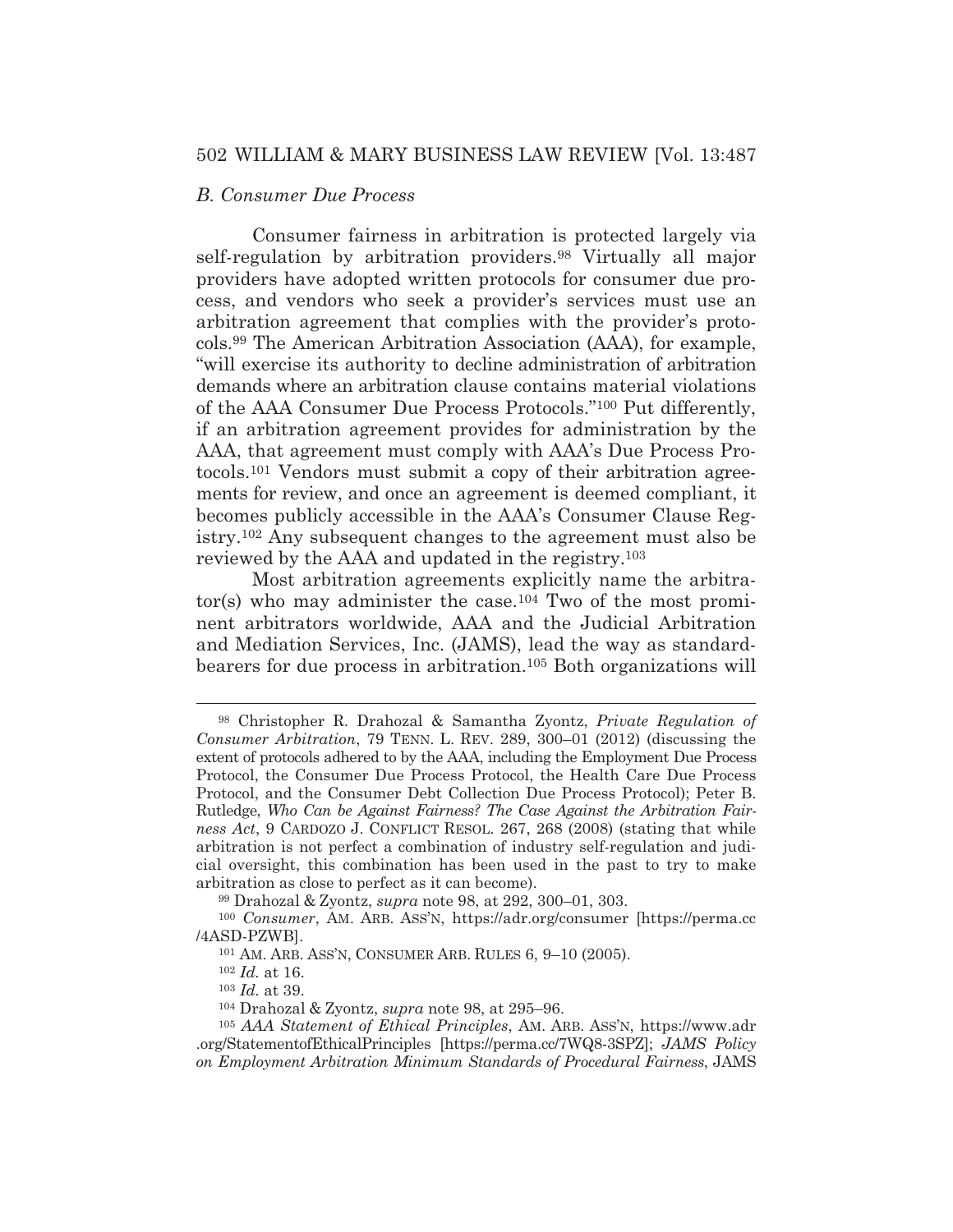refuse to administer a case if the arbitration agreement materially fails to comply with the relevant protocols.106 As one would expect, key provisions of the Consumer Due Process Protocols center around ensuring that arbitration is reasonably priced and accessible; fairness and impartiality of the proceedings; and transparency regarding the consequences of the arbitration agreement.107 They read:

> Consumers and businesses have a right to an independent and impartial arbitrator and independent administration of their dispute. Consumers always have a right to representation. Costs of the process for the consumers must be reasonable. Location of the proceeding must be reasonably accessible. No party may have unilateral choice of arbitrator. There shall be full disclosure by arbitrators of any potential conflict or appearance of conflict or previous contact between the arbitrator and the parties. The arbitrator shall have no personal or financial interest in the matter. Arbitrators should be empowered to grant whatever relief would be available in court. All parties retain the right to seek relief in small claims court for disputes or claims within the scope of its jurisdiction. Parties to the dispute must have access to information critical to resolution of the dispute. The use of mediation to foster voluntary resolution of the matter. Clear and adequate notice of the arbitration provision and its consequences, including a statement of its mandatory or optional character.108

#### Similarly, JAMS provides the following:

The arbitration agreement must be reciprocally binding on all parties such that (a) if a consumer is required to arbitrate his or her claims or all claims of a certain type, the company is so bound; and, (b) no party shall be precluded from seeking remedies in small claims court for disputes or claims within the scope of its jurisdiction. The consumer must be given notice of the arbitration clause. Its existence, terms, conditions and implications

<sup>107</sup> *See id.* at 305–06 (discussing the general aspects of arbitration due process guidelines).

<sup>108</sup> *Consumer Arbitration Fact Sheet*, AM. ARB. ASS'N, https://go.adr.org/con sumer-arbitration [https://perma.cc/J64D-CAPF].

<sup>(</sup>July 15, 2009), https://www.jamsadr.com/employment-minimum-standards/ [https://perma.cc/8ZKU-FK5H]; *Consumer Arbitration Minimum Standards*, JAMS (July 15, 2009) [hereinafter *Consumer Arbitration Minimum Standards*], https://www.jamsadr.com/consumer-minimum-standards/ [https://perma.cc /6XBK-GMJ5].

<sup>106</sup> Drahozal & Zyontz, *supra* note 98, at 292.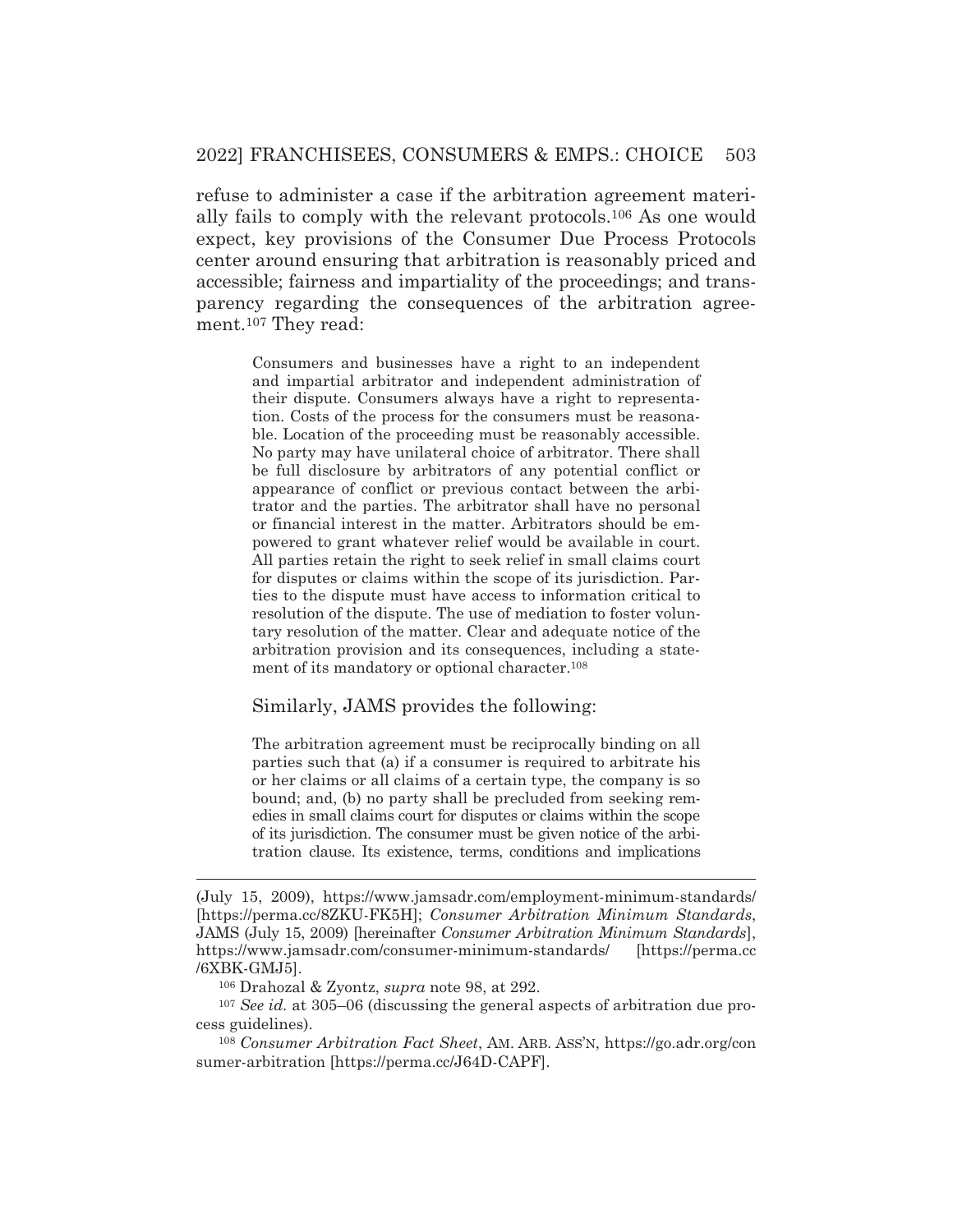must be clear. Remedies that would otherwise be available to the consumer under applicable federal, state or local laws must remain available under the arbitration clause, unless the consumer retains the right to pursue the unavailable remedies in court. The arbitrator(s) must be neutral, and the consumer must have a reasonable opportunity to participate in the process of choosing the arbitrator(s). The consumer must have a right to an in-person hearing in his or her hometown area. The clause or procedures must not discourage the use of counsel. With respect to the cost of the arbitration, when a consumer initiates arbitration against the company, the only fee required to be paid by the consumer is \$250, which is approximately equivalent to current Court filing fees. All other costs must be borne by the company, including any remaining JAMS Case Management Fee and all professional fees for the arbitrator's services. When the company is the claiming party initiating an arbitration against the consumer, the company will be required to pay all costs associated with the arbitration. In California, the arbitration provision may not require the consumer to pay the fees and costs incurred by the opposing party if the consumer does not prevail. The arbitration provision must allow for the discovery or exchange of non-privileged information relevant to the dispute. An Arbitrator's Award will consist of a written statement stating the disposition of each claim. The award will also provide a concise written statement of the essential findings and conclusions on which the award is based.109

 Section 10(a) of the FAA provides for judicial review of arbitral awards and permits the reviewing court to vacate an award in the following circumstances:

> (a) Where the award was procured by corruption, fraud, or undue means.

> (b) Where there was evident partiality or corruption in the arbitrators, or either of them.

> (c) Where the arbitrators were guilty of misconduct in refusing to postpone the hearing, upon sufficient cause shown, or in refusing to hear evidence pertinent and material to the controversy; or of any other misbehavior by which the rights of any party have been prejudiced.

> (d) Where the arbitrators exceeded their powers, or so imperfectly executed them that a mutual, final, and definite award upon the subject matter submitted was not made.<sup>110</sup>

<sup>109</sup> *Consumer Arbitration Minimum Standards*, *supra* note 105.

<sup>110 9</sup> U.S.C. § 10 (1925); *see also* Gail A. Andler et al., *Settlement and Alternative Dispute Resolution (ADR)*, *in* BUSINESS COURTS BENCHBOOK 133,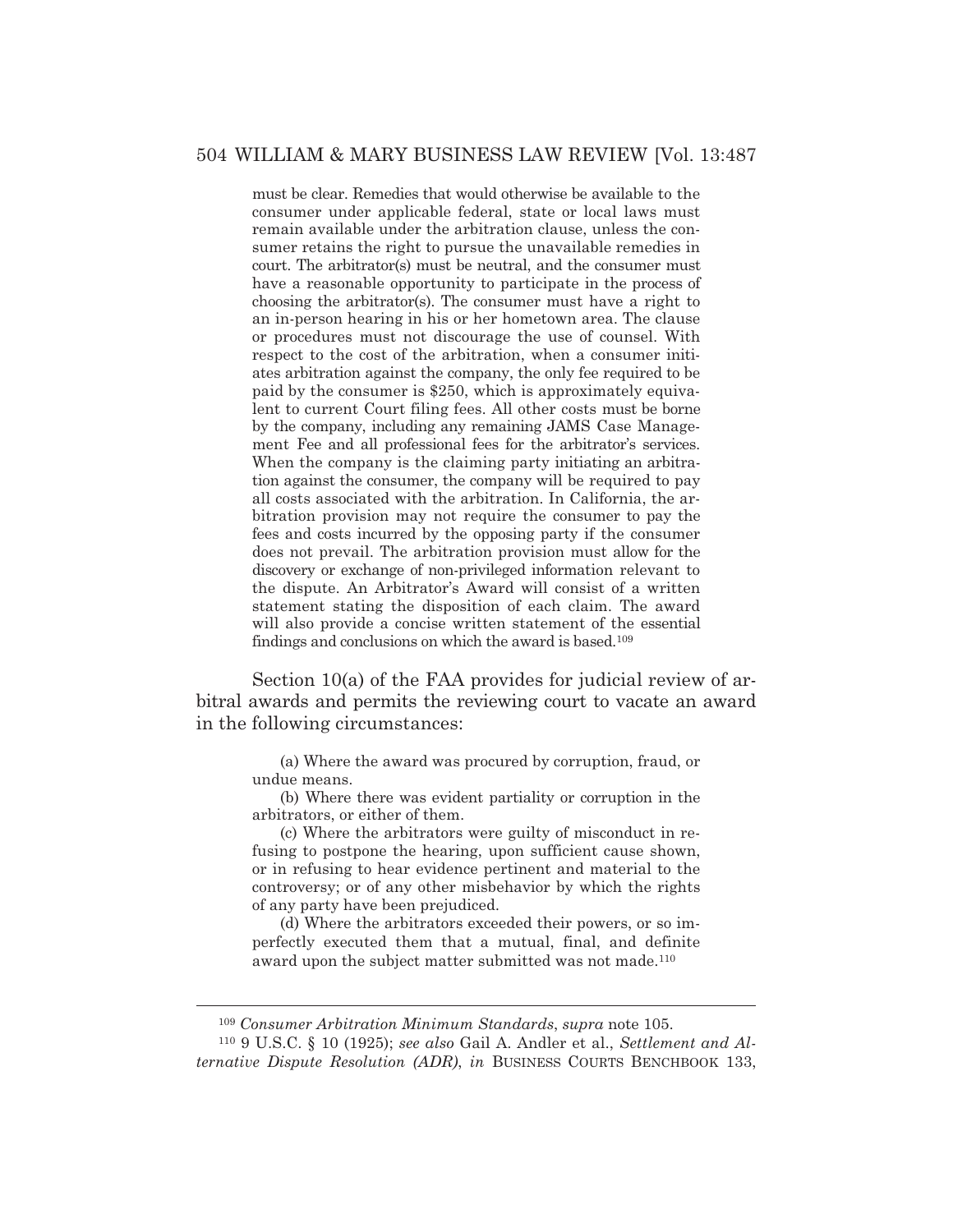#### 2022] FRANCHISEES, CONSUMERS & EMPS.: CHOICE 505

Subsections  $10(a)(1)$  through  $10(a)(3)$  are the sources of authority for challenges to procedural fairness, while 10(a)(4) is the source for challenging correctness of the award.111 Although courts have historically declined to review arbitral awards, the proliferation of pre-dispute arbitration agreements in the system has made courts more comfortable with reviewing and vacating arbitral awards rendered in error.<sup>112</sup> In June 2020, the Supreme Court denied certiorari to a Ninth Circuit Court of Appeals ruling requiring arbitrators to disclose ownership interests in forprofit tribunals.113 The arbitrator had ruled the Washington Franchise Investment Protection Act did not apply to a beverage distributor, but the Ninth Circuit vacated the award on grounds that the arbitrator did not disclose his ownership in JAMS.114 The Ninth Circuit's decision was the first to make clear that arbitrators must avoid even the appearance of partiality or else risk vacatur.115 Hearing a factually similar case, another court invoked four factors utilized by the Second and Fourth Circuits in assessing evidence of powerfully suggestive bias:

> (1) The extent and character of the personal interest, pecuniary or otherwise, of the arbitrator in the proceedings; (2) the directness of the relationship between the arbitrator and the party he is alleged to favor; (3) the connection of that relationship to the arbitrator; and (4) the proximity in time between the relationship and the arbitration proceeding.116

113 Monster Energy Co. v. City Beverages, LLC, 141 S. Ct. 164, 164 (2020) (mem.); Caroline Simson, *Monster Asks High Court to Weigh in On Arbitrator Bias*, LAW360 (June 3, 2020, 8:40 PM) [hereinafter *Monster Asks High Court*], https://www.law360.com/articles/1279454 [https://perma.cc/ER7G-SFE4]. 114 Monster Energy Co. v. City Beverages, LLC, 940 F.3d 1130, 1132–33

(9th Cir. 2019).

<sup>115</sup> *Monster Asks High Court*, *supra* note 113.

116 Martin v. NTT Data, Inc., No. 20-CV-0686, 2020 WL 3429423, at \*8 (E.D. Pa. June 23, 2020).

<sup>138–39 (</sup>Vanessa R. Tiradentes et al. eds., 2019) (discussing prominent questions that guide judicial review).<br><sup>111</sup> Helm, *supra* note 65, at 18.<br><sup>112</sup> Stephen J. Ware, *Vacating Legally—Erroneous Arbitration Awards*, 6

Y.B. ARB. & MEDIATION 56, 83-84 (2014) ("[T]he Supreme Court's 1985-1991 decisions enforcing pre-dispute agreements to arbitrate mandatory law claims reduced judicial comfort with the longstanding rule that courts should not review arbitration awards for errors of law.").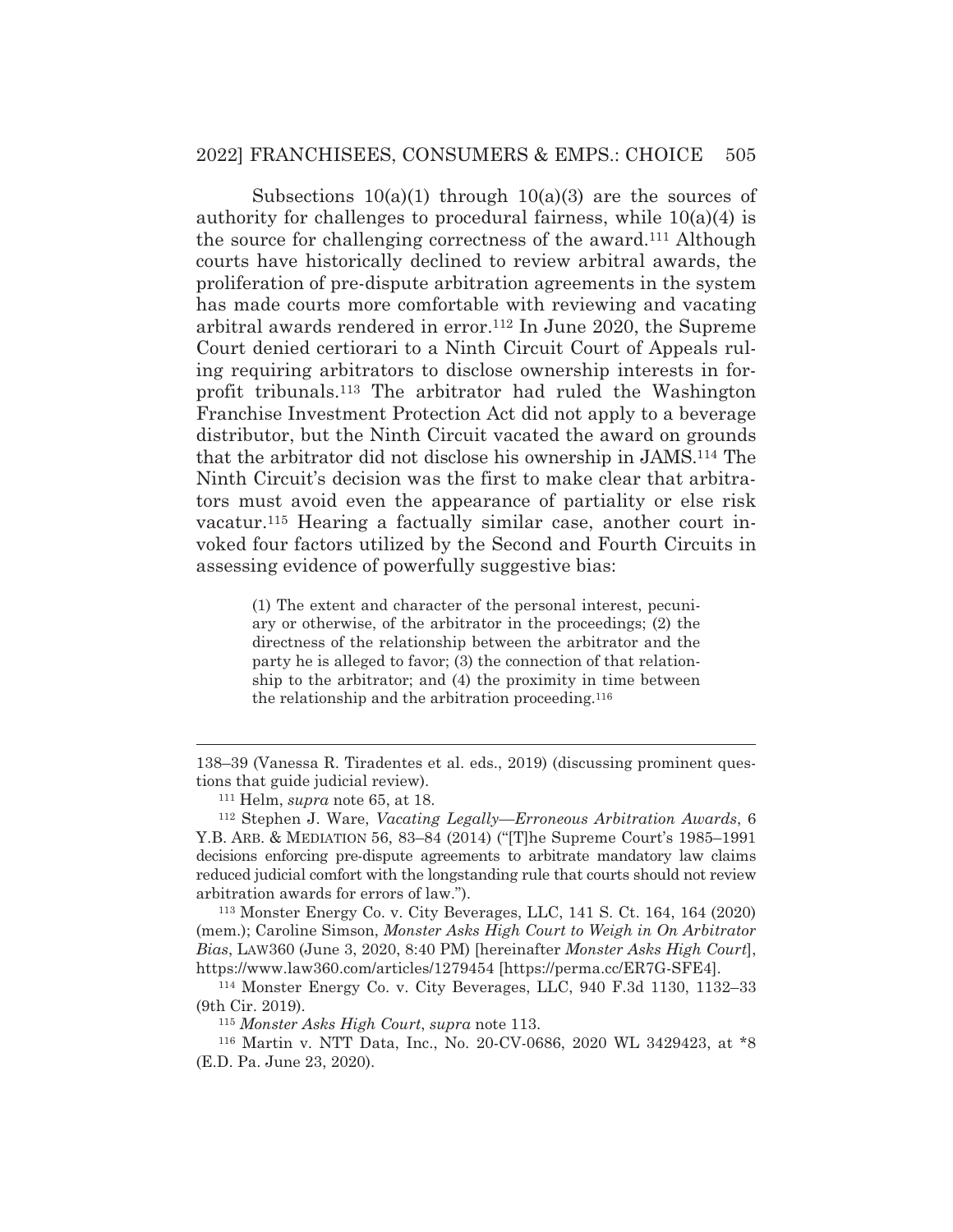Minimally, civil due process requires notice, an opportunity to be heard, and an impartial tribunal.117 Beyond that, courts determine whether any other procedural rights are required to prove due process on a case-by-case basis.118 In *Mathews*,119 the Court held "due process is flexible and calls for such procedural protections as the particular situation demands."120 *Mathews* established a balancing test to determine whether an individual has received due process based on (1) the importance of the interest at stake; (2) "the risk of an erroneous deprivation of the interest because of the procedures used, and the probable value[ ] ... of additional procedural safeguards"; and (3) "the [g]overnment's interest."121 To the extent a case heard in arbitration would have passed the *Mathews* test if it had been heard in court, the most fundamental elements of due process are largely preserved in arbitration.122

#### *C. Effectiveness of Self-Representation*

 Arbitration permits disputants to appear pro se—under self-representation in lieu of counsel.123 Unlike litigation, where the court ostensibly permits consumers to self-represent but in practice the consumers are limited by procedural formality and

<sup>117</sup> *See* Mullane v. Cent. Hanover Bank & Tr. Co., 339 U.S. 306, 314 (1950) (holding that reasonable steps must be taken to give parties notice and an opportunity to respond); *see also* Goldberg v. Kelly, 397 U.S. 254, 262–64, 267 (1970) (quoting Grannis v. Ordean, 234 U.S. 385, 394 (1914) ("The fundamental requisite of due process of law is the opportunity to be heard.")) (holding that the Due Process Clause provides the right to a meaningful trial or opportunity to be heard before welfare benefits are terminated); Caperton v. A.T. Massey Coal Co., 556 U.S. 868, 872, 876 (2009) (holding that a judge's failure to recuse himself created an unconstitutionally biased tribunal).

<sup>118</sup> *See* Mathews v. Eldridge, 424 U.S. 319, 334–35 (1976) (explaining various factors to consider if more is needed to satisfy due process).

<sup>119</sup> *Id.* at 334.

<sup>120</sup> *Id.* (quoting Morrissey v. Brewer, 408 U.S. 471, 481 (1972)). 121 *Id.* at 334–35. 122 S*ee* Drahozal & Zyontz, *supra* note 98, at 292 (noting the basics of due process in arbitration).

<sup>123</sup> *See* Elizabeth Hill, *Due Process at Low Cost: An Empirical Study of Employment Arbitration under the Auspices of the American Arbitration Association*, 18 OHIO ST. J. ON DISP. RESOL. 777, 818 (2003) (showing the win rate and win/loss ratio for employees who proceeded pro se were comparable to those who proceeded in AAA employment arbitration cases).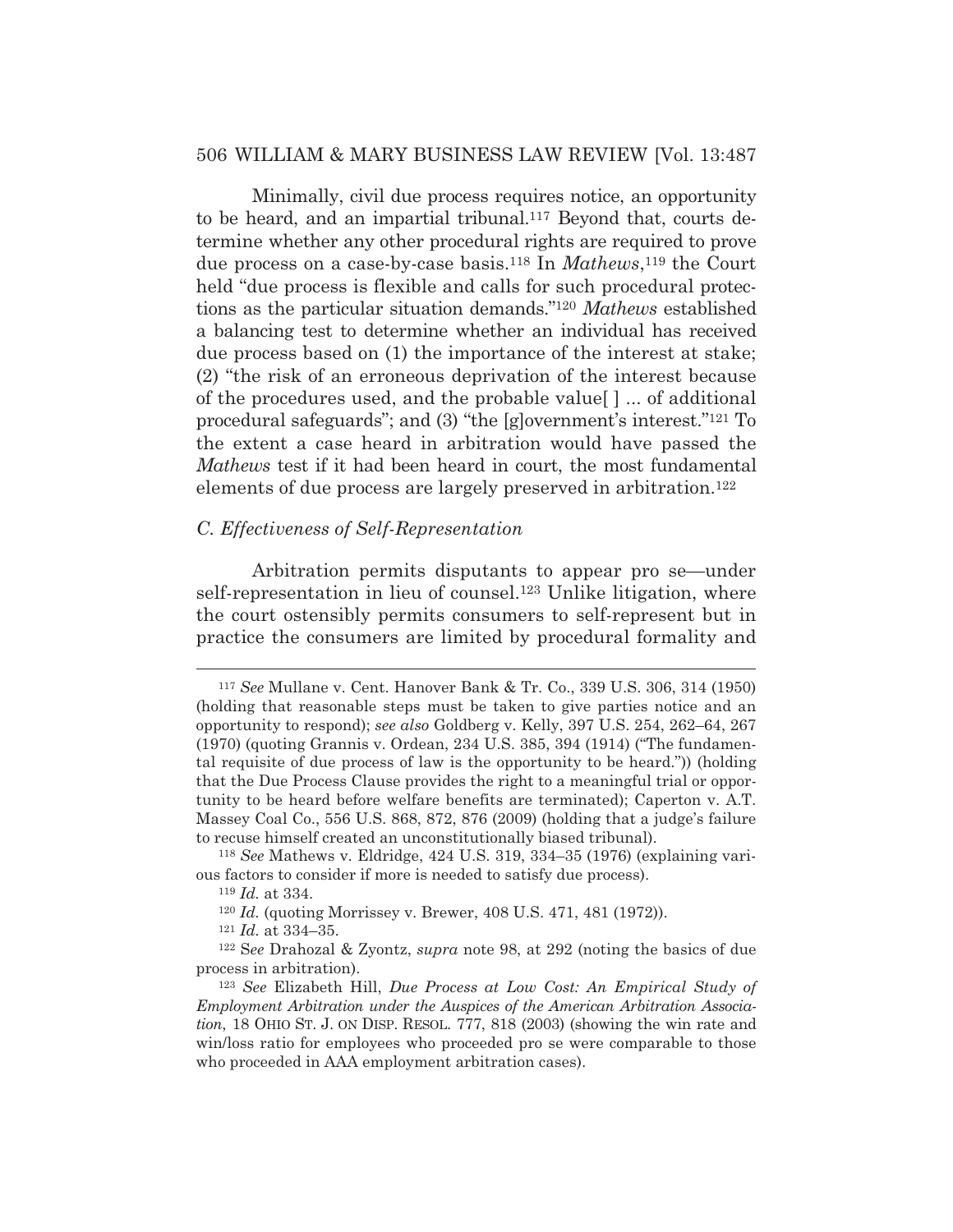complexity, the streamlined nature of arbitration makes selfrepresentation feasible for some consumers.124 Of course, many consumers *should* retain compensated counsel.125 In both litigation and arbitration, consumers represented by counsel are more likely to win some form of relief than those appearing pro se, and their awards tend to be higher.126 This is unsurprising, as attorneys have specialized advocacy skills and screen for cases likely to be successful.127 However, the effects of representation are not uniformly distributed across cases.128 Some arbitrations—likely a substantial proportion and perhaps even a majority—are so procedurally and substantively simple that attorneys add little value for the consumer.129 In those cases, consumers are empowered to self-represent and may, therefore, pursue claims that would otherwise be prohibitively expensive.<sup>130</sup>

 The effectiveness of self-representation in arbitration is a function of two variables: the ratio of attorney fees to claim value and the frequency of difficult or complex tasks.131 At one logical extreme of the first variable, some claims exist where the amount in controversy is less than the cost of compensated counsel.132 In those claims, the value added by counsel approaches zero (or

<sup>126</sup> *Id.* at 73–75; Rebecca L. Sandefur, *The Impact of Counsel: An Analysis of Empirical Evidence*, 9 SEATTLE J. SOC. JUST. 51, 69–70 (2010)*.*

<sup>130</sup> *See* SEARLE REPORT, *supra* note 125, at 75 (noting the damages sought by *pro se* and represented claimants).

131 Gary Born, *Legal Representation in Arbitration*, LEXISNEXIS 1, 1–2 (July 14, 2014); REPORT TO CONGRESS, *supra* note 87, at 28–29.

<sup>132</sup> *See Arbitration Costs*, *supra* note 7, at 739 (noting the fees with arbitrations).

<sup>124</sup> *Compare Self-Representation: The Perils of Pro Se*, FINDLAW (Jan. 2, 2020), https://corporate.findlaw.com/litigation-disputes/self-representation-the -perils-of-pro-se.html [https://perma.cc/54LD-C8CK] (describing limitations on pro se representation in litigation), *with* FIN. INDUS. REGUL. AUTH., FINRA DISP. RESOL. SERVS. ARB.'S GUIDE 57–58 (Feb. 2021) (prescribing guidance for pro se parties in arbitration).

<sup>125</sup> SEARLE CIV. JUST. INST., CONSUMER ARB. BEFORE THE AM. ARB. ASS'N PRELIMINARY REP. 73–74 (2005) [hereinafter SEARLE REPORT].

<sup>127</sup> SEARLE REPORT, *supra* note 125, at 74.

<sup>128</sup> *Id.* at 73.

<sup>129</sup> *See Dispute Resolution Statistics*, FIN. INDUS. REGUL. AUTH., https:// www.finra.org/arbitration-mediation/dispute-resolution-statistics#top15contro versycustomers [https://perma.cc/R9LJ-U3Z2] (detailing the number of arbitrations opened and closed in recent years).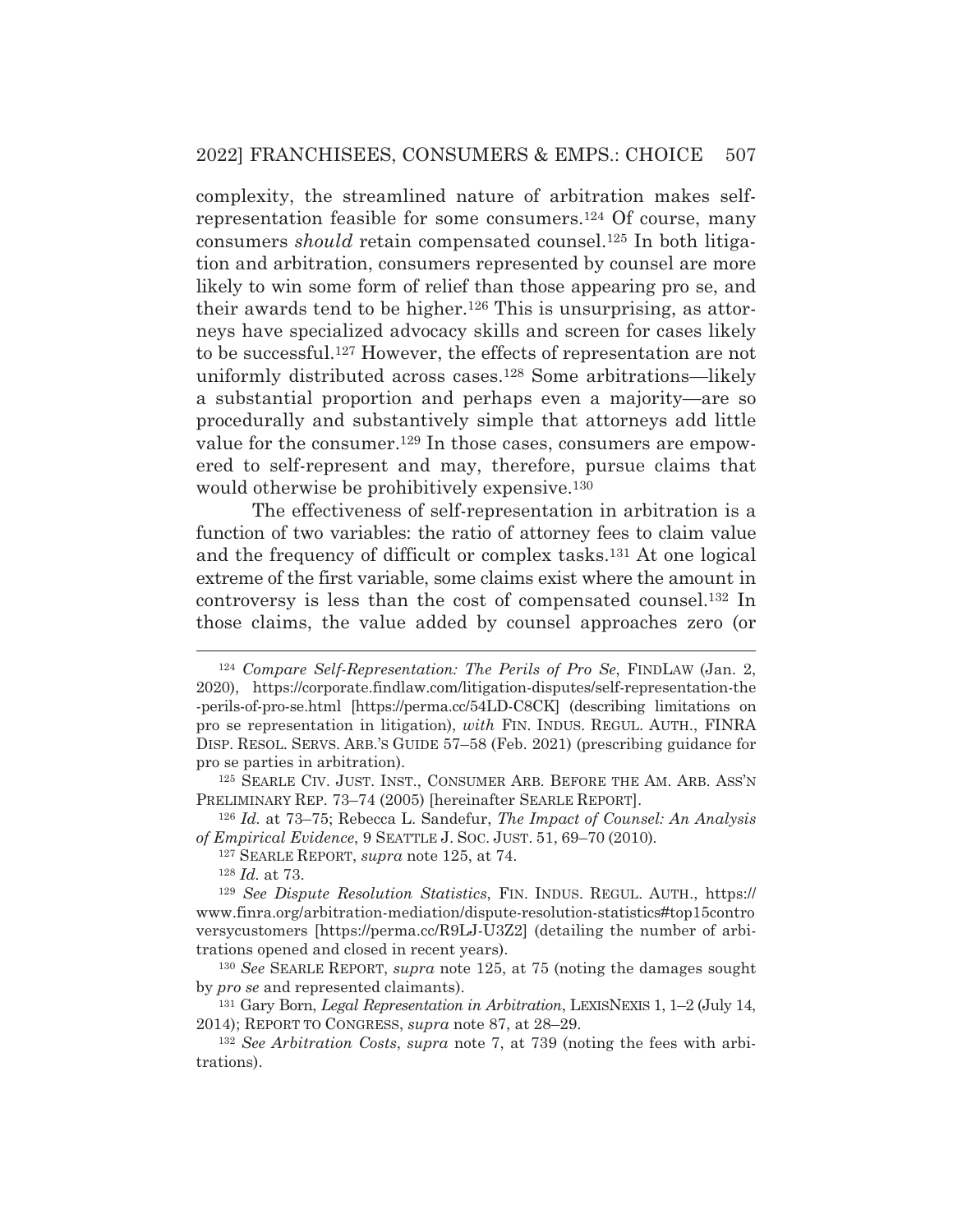negative, less the difference).133 At the other extreme, some claims exist where the amount in controversy is so extraordinarily large compared to the cost of compensated counsel that there is zero or near-zero value in *not* retaining an attorney.134 Although some predictive work may be involved, the ratio of attorney fees to claim value is calculable and lies, in most cases, somewhere between the two extremes.135

 The second variable captures a dispute's need for *process* tasks that add procedural difficulty or complexity.136 Once again, it is helpful to conceptualize process at the extremes.137 At one logical extreme are claims so immediately and obviously meritorious that both parties cooperatively move to resolve, perhaps even through customer service or other low-cost systems.138 At the other logical extreme—the greatest conceivable exhaustion of process at every discernable step toward resolution—is litigation.139 Even the simplest of litigated cases are subject to prolonged discovery, motions, hearings, pleadings, and arguments.<sup>140</sup> If a litigant "chooses" to self-represent, it is generally due to economic constraints rather than any perceived benefits.<sup>141</sup> One study found that fifty-seven percent of pro se litigants reported that they could not afford a lawyer, while eighteen percent would have preferred an attorney but did not want to pay attorney

<sup>140</sup> *Why Does a Lawsuit Take So Long*, HG.ORG, https://www.hg.org/legal-ar ticles/why-does-a-lawsuit-take-so-long-31734 [https://perma.cc/5VMW-2RC5] (explaining why litigation takes a long time). 141 Lauren Sudeall & Darcy Meals, *Every Year, Millions Try to Navigate* 

*US Courts Without a Lawyer*, CONVERSATION (Sept. 21, 2017, 8:36 PM), https:// theconversation.com/every-year-millions-try-to-navigate-us-courts-without-a -lawyer-84159 [https://perma.cc/3MNC-46GG].

<sup>133</sup> *Id.* (noting if a claim is less than \$950, the claimant would lose money or get nothing).

<sup>134</sup> *Id.* (stating the upper limit of filing fees).

<sup>&</sup>lt;sup>135</sup> *Id.* (noting the fees that would allow someone to calculate when it is advantageous to retain representation in arbitrations).

<sup>136</sup> Born, *supra* note 131, at 2–3.

<sup>137</sup> *See supra* notes 132–34 and accompanying text.

<sup>138</sup> Hill, *supra* note 123, at 807–08.

<sup>139</sup> Raychel Lean, *Have Lawyers Ruined Arbitration?*, LAW.COM DAILY BUS. REV. (Feb. 5, 2020, 12:14 PM), https://www.law.com/dailybusinessreview/2020 /02/05/have-lawyers-ruined-arbitration/ [https://perma.cc/AE2R-TX6Z] (explaining different lawyers' experiences with elongated arbitrations).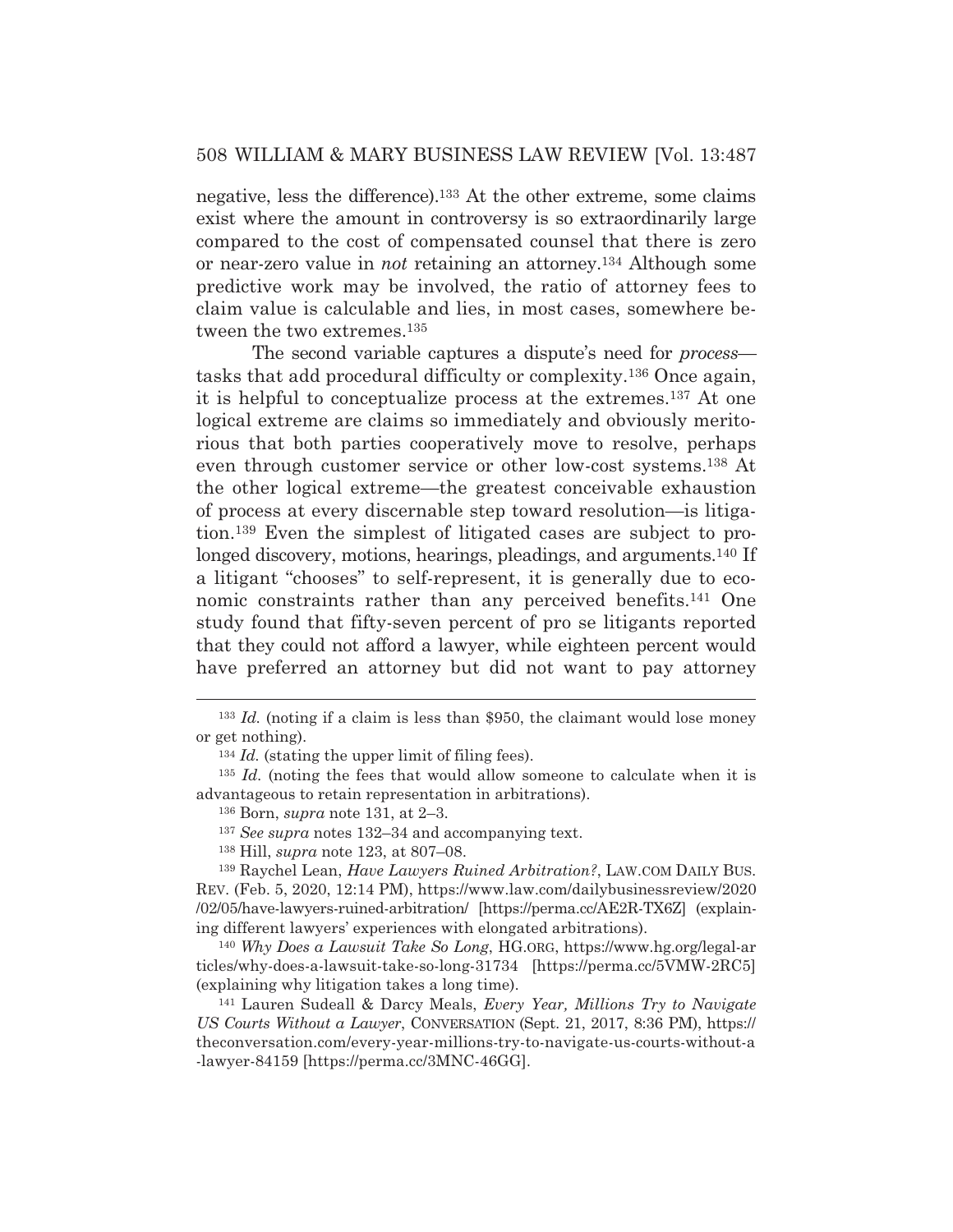fees.142 Only twenty-one percent reported that they self-represented due to case simplicity.143

 Attorneys are vehicles for process, and the Supreme Court has spoken forcefully about when and to what degree process is excessive.144 In *Walters v. National Association of Radiation Survivors*, the Court noted that cases involving simple questions of fact are "capable of resolution in a non-adversarial context" and expressed skepticism toward the value of attorneys in forums not designed for adversarial operations.145 Some experts agree that attorneys are counterproductive in arbitration because they insert process into an otherwise simple and affordable procedure.<sup>146</sup> Jeffrey Schneider, a commercial litigator for Miami's Levine Kellogg Lehman Schneider + Grossman, advises his clients that "lawyers have figured out over the years how to mess up arbitration, [making] them costly and protracted."147 Remarking on a case that took more than seventy-five trial days and years of discovery to resolve, Schneider says that the attorneys inadvertently created "a private arbitration proceeding which behaved like it was a court proceeding."148 Although attorneys exist to manage difficult and complex tasks, their insertion into a case creates a feedback loop of new tasks for which they are required.149

 A reduction in the value of counsel necessarily empowers the consumer.150 One expert reports that arbitral procedures "are much simpler, and [consumers] are less likely to be tripped up in a procedural trap .... Assuming the consumer has been wronged and actually has some evidence to support it, they can win."151 Moreover, to the extent that some firms will tactically refuse post-dispute arbitration if they believe attorney fees will make the claim

<sup>142</sup> KENN GOLDBLATT, THE PRO SE LITIGANT'S CIVIL LITIGATION HANDBOOK: HOW TO REPRESENT YOURSELF IN A CIVIL LAWSUIT 7 (2016).

<sup>143</sup> *Id.*

<sup>144</sup> *Id.*

<sup>145</sup> Walters v. Nat'l Ass'n Radiation Survivors, 473 U.S. 305, 330 (1985).

<sup>146</sup> Lean, *supra* note 139.

<sup>147</sup> *Id.*

<sup>148</sup> *Id.*

<sup>149</sup> *Id.*

<sup>150</sup> *Id.*

<sup>151</sup> Brian McManus, *We Asked a Lawyer What to Do if You've Been Screwed by an Arbitration Clause*, VICE (Nov. 4, 2015, 2:35 PM), https://www.vice.com/en \_us/article/exqq44/ask-an-expert-arbitration [https://perma.cc/9VMS-HPTY].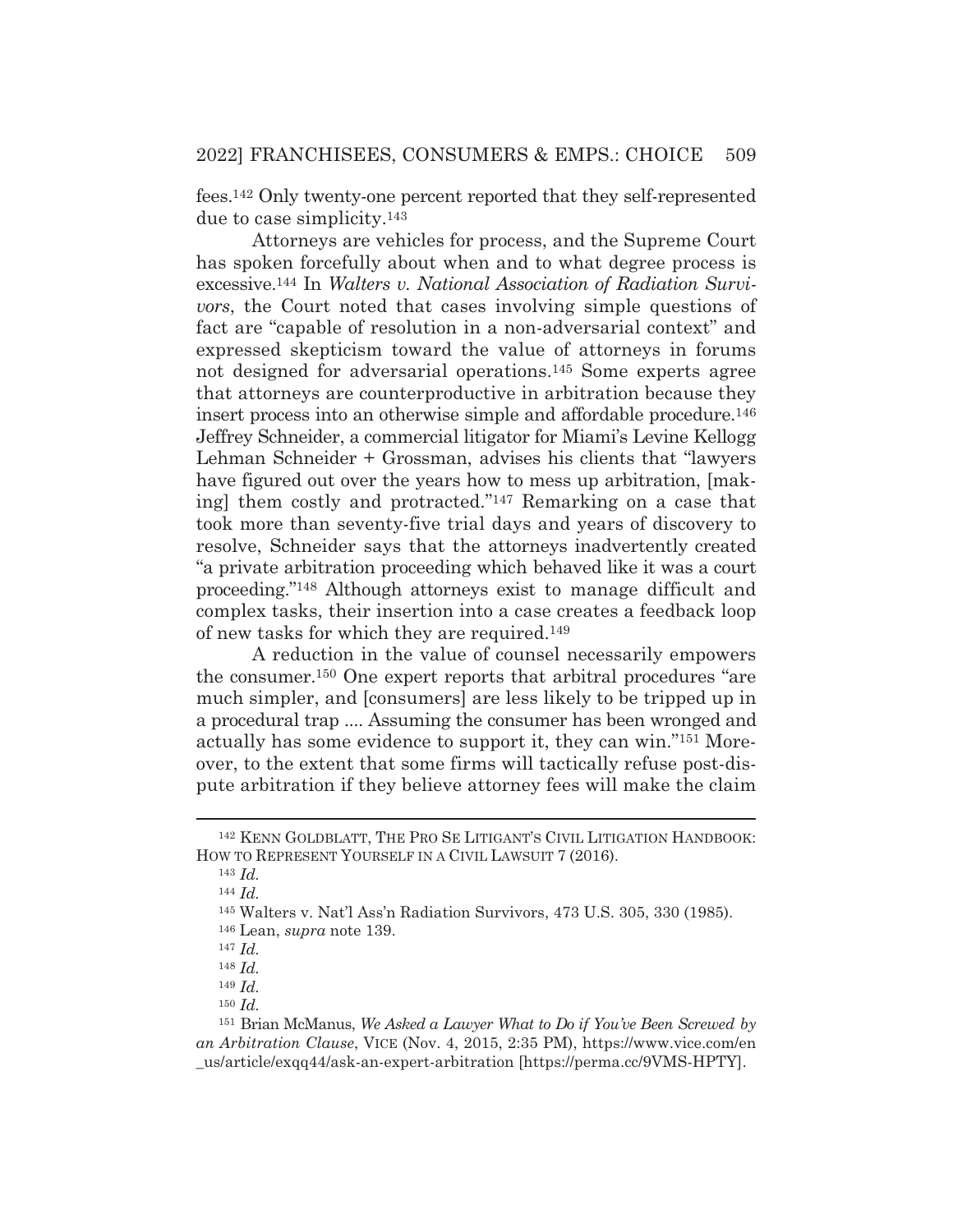prohibitively expensive for the consumer to litigate, pre-dispute arbitration agreements neutralize vendor opportunism.152

At a practical level, if the cost of hiring an attorney is greater than the amount in controversy or the expected recovery, an attorney is not valuable.153 If the cost of hiring an attorney is less than the amount in controversy or the expected recovery, the value of an attorney corresponds to the frequency of difficult or complex tasks.154 Of course, this model does not account for less quantifiable variables (e.g., emotional comfort or subject matter expertise).155 Nonetheless, the availability and feasibility of self-representation in simple, low-value claims empower consumers and prevent vendors from insulating themselves from those claims.156

#### *D.* AT&T Mobility LLC v. Concepcion

 In 2006, Vincent and Liza Concepcion brought a class action suit against AT&T Mobility LLC (AT&T), alleging that the company had engaged in fraudulent advertising by offering a free cell phone with the purchase of a wireless plan.157 While free phones were in fact supplied, customers were charged sales tax on the retail value of the phones.158 Because the customers had agreed to arbitration agreements in their service contracts, AT&T filed a motion to compel arbitration.<sup>159</sup> The Concepcions opposed, arguing that the agreement was unlawfully exculpatory under California law because the agreement disallowed class-action suits.160 The U.S. District Court for the Southern California, relying on the California Supreme Court's decision in *Discover Bank v. Superior Court*,161 denied AT&T's motion.162

157 AT&T Mobility LLC v. Concepcion, 563 U.S. 333, 337 (2011).

<sup>152</sup> *See* Scott Baker, *A Risk Based Approach to Mandatory Arbitration*, 83 OR. L. REV. 861, 879 (2004) (characterizing pre-dispute arbitration as a risk management tool for both contracting parties).

<sup>153</sup> *See id.* at 872*.*

<sup>154</sup> *See id.* at 873.

<sup>155</sup> *See id.* at 880.

<sup>156</sup> *See id.*

<sup>158</sup> *Id.*

<sup>159</sup> *Id.*

<sup>160</sup> *Id.* at 337–38.

<sup>161 13</sup> P.3d 1100, 1124 (Cal. 2005).

<sup>162</sup> *AT&T Mobility LLC*, 563 U.S. at 338 (finding that AT&T had not shown that bilateral arbitration adequately substituted for the deterrent effects of class actions).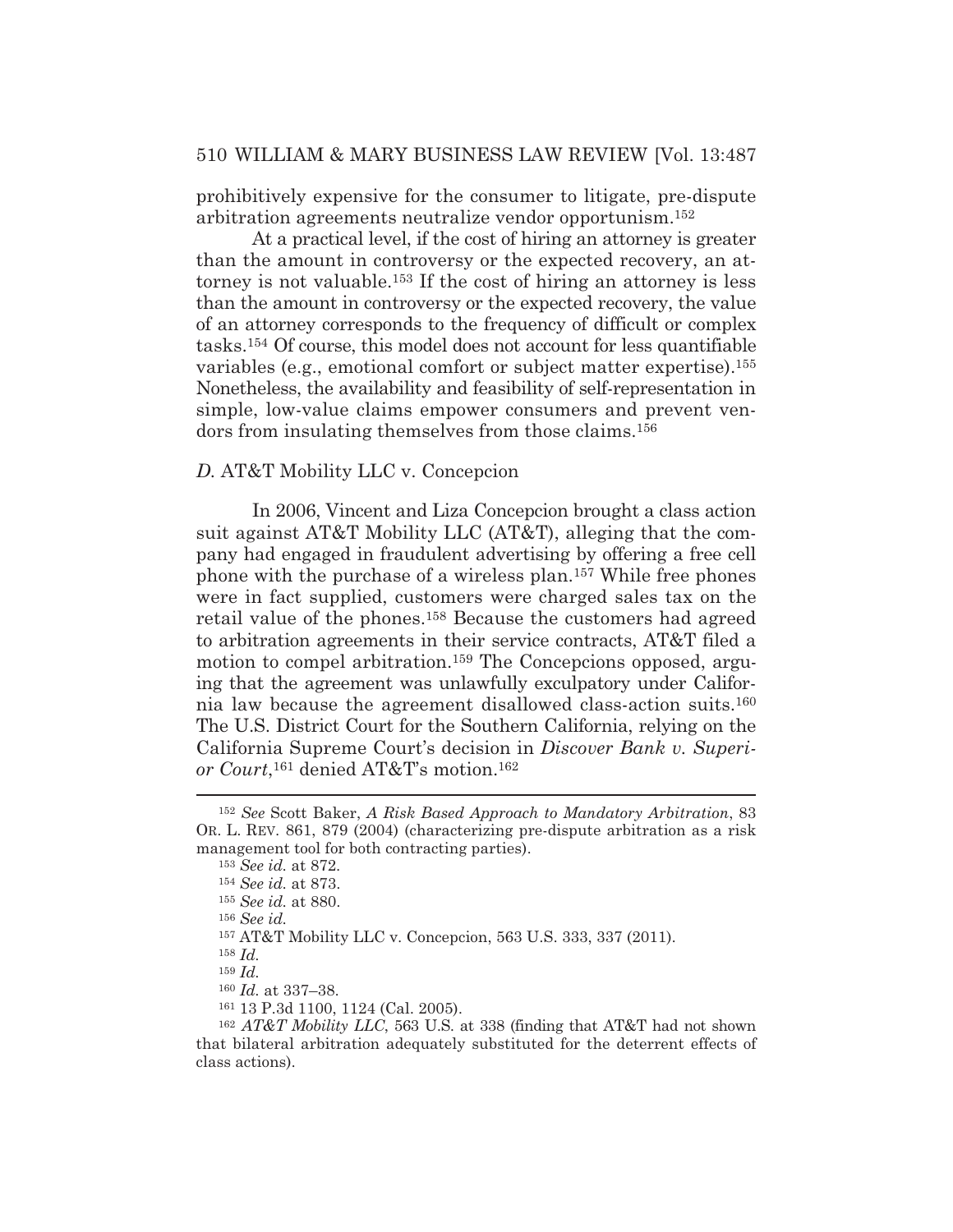## 2022] FRANCHISEES, CONSUMERS & EMPS.: CHOICE 511

 AT&T's motion was likely to grant the Concepcions full relief.163 The District Court "described AT&T's arbitration agreement favorably, noting, for example, that the informal dispute resolution process was 'quick, easy to use' and likely to 'prompt full or ... even excess payment to the customer without the need to arbitrate or litigate.'"164 The court even remarked that customers would "likely be worse off" as members of a class.165 Even so, the District Court interpreted *Discover Bank* as a bright-line ban on class action waivers.166

 In perhaps its most significant modern decision on arbitration, the Supreme Court reversed, holding that state laws which "interfere[ ] with fundamental attributes of arbitration" are preempted by the FAA.167 Justice Scalia, writing for the majority, endorsed the lower court's opinion that AT&T's customers were in a favorable position under the terms of their arbitration agreement, remarking that customers were "essentially guarantee[d] to be made whole."168 AT&T's agreement, in relevant part, provided the following:

AT&T must pay all costs for nonfrivolous claims; arbitration must take place in the county in which the customer is billed; for claims of \$10,000 or less, the customer may choose whether the arbitration proceeds in person, by telephone, or based only on submissions; either party may bring a claim in small claims court in lieu of arbitration; and the arbitrator may award any form of individual relief, including injunctions and presumably punitive damages.169

The agreement also "denie[d] AT&T any ability to seek reimbursement of its attorney's fees and, in the event that a customer receives an arbitration award greater than AT&T's last written settlement offer, require[d] AT&T to pay a \$7,500 minimum recovery and twice the amount of the claimant's attorney's fees."170

<sup>163</sup> *Id.* <sup>164</sup> *Id.* <sup>165</sup> *Id.* <sup>166</sup> *Id.* <sup>167</sup> *Id.* at 344. <sup>168</sup> *Id.* at 352. <sup>169</sup> *Id.* at 337. <sup>170</sup> *Id.*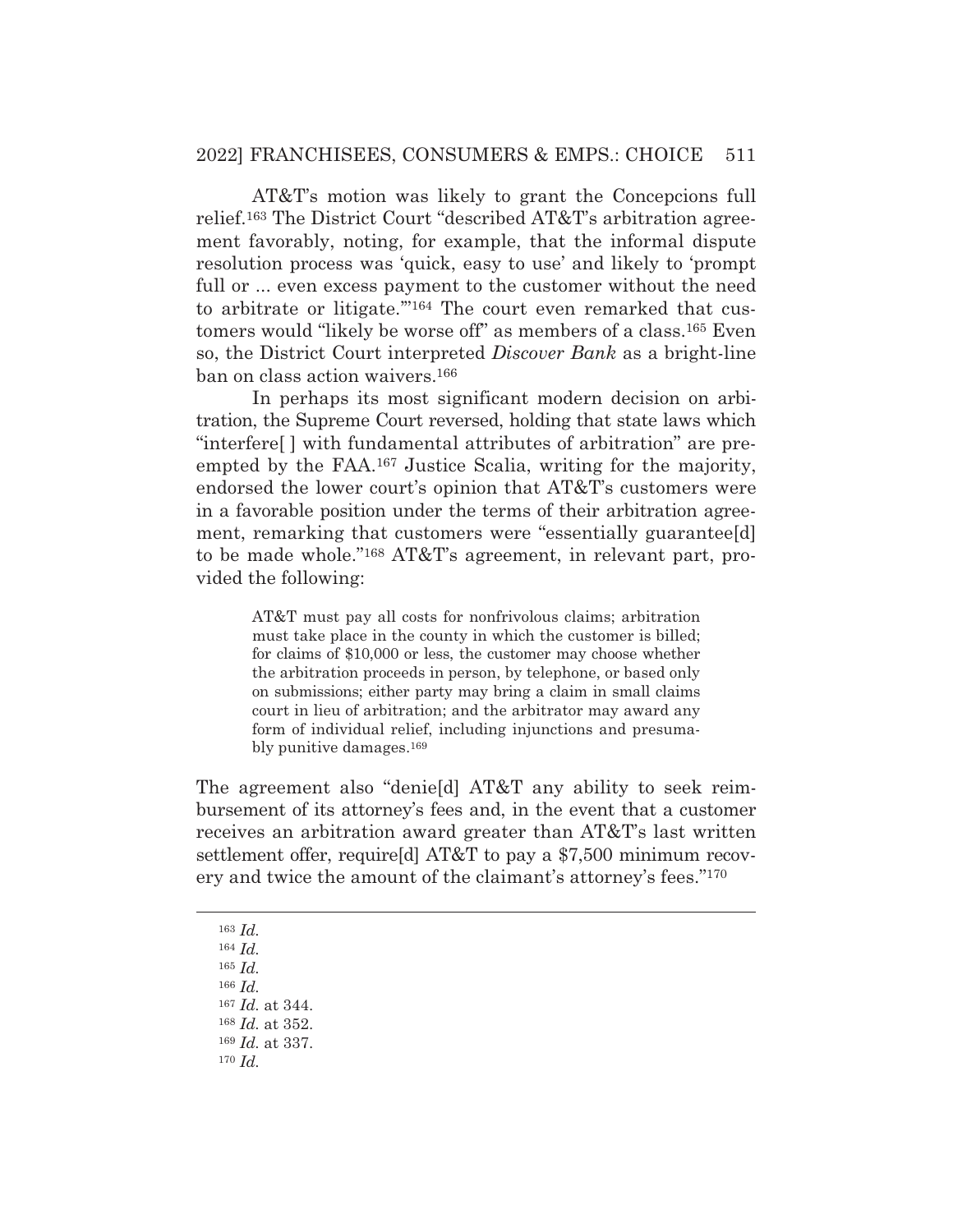*Concepcion* brought attention to the consumer-friendly terms in AT&T's arbitration agreement.171 Recognizing the unlikely but persistent threat of a federal ban on pre-dispute arbitration, AT&T had introduced provisions to help consumers vindicate statutory claims.172 Following *Concepcion*, some commentators were concerned that the Court's decision would incentivize vendors to abandon consumer-friendly terms.173 However, the incidence of such terms rose dramatically as vendors moved to capture the precedential effects of *Concepcion*,174 with AT&T's agreement heralded as the new "gold standard" for transactional attorneys.175 One study found that nearly all companies in the sample had indeed rewritten their agreements to include AT&T-like provisions shortly after *Concepcion*.176 Most notably, vendors began using costshifting terms to shift some or all arbitration costs from the consumer to the vendor.<sup>177</sup> Those terms make it more feasible for customers to initiate arbitration and dramatically reduce the risk of doing so.178 Many vendors also introduced opt-out terms, giving consumers the right to voluntarily reject pre-dispute arbitration without imperiling the transaction.179

 Of course, this Article does not suggest that the rise of consumer-friendly terms is a product of corporate altruism.180 Vendors are presumably interested in limiting their exposure to litigation and thus draft arbitration agreements that will survive a challenge in court.181 According to commercial litigators Gavin

176 Gilles, *supra* note 174, at 850–53.

<sup>177</sup> *Id.* at 853–54.

<sup>178</sup> *Id.* at 857.

<sup>180</sup> *Id.* at 372.

<sup>181</sup> *Id.* at 378.

<sup>171</sup> *See id.* at 350.

<sup>172</sup> *Id.* at 338.

<sup>173</sup> Myriam Gilles, *Killing Them with Kindness: Examining Consumer-Friendly Arbitration Clauses After* AT&T Mobility v. Concepcion, 88 NOTRE DAME L. REV. 825, 853 (2012).

<sup>&</sup>lt;sup>174</sup> *See id.* (remarking on "a clear increase in the popularity of these provisions over the past decade").

<sup>175</sup> *Id.* at 848; *see also* Makarowski v. AT&T Mobility, LLC, No. CV 09-1590- GAF (CWx), 2009 WL 1765661, at \*3 (C.D. Cal. June 18, 2009) (describing AT&T's arbitration agreement as containing "perhaps the most fair and consumerfriendly provisions this Court has ever seen").

<sup>179</sup> F. Paul Bland, Jr. & Claire Prestel, *Challenging Class Action Bans in Mandatory Arbitration Clauses*, 10 CARDOZO J. CONFLICT RESOL. 369, 386 (2009).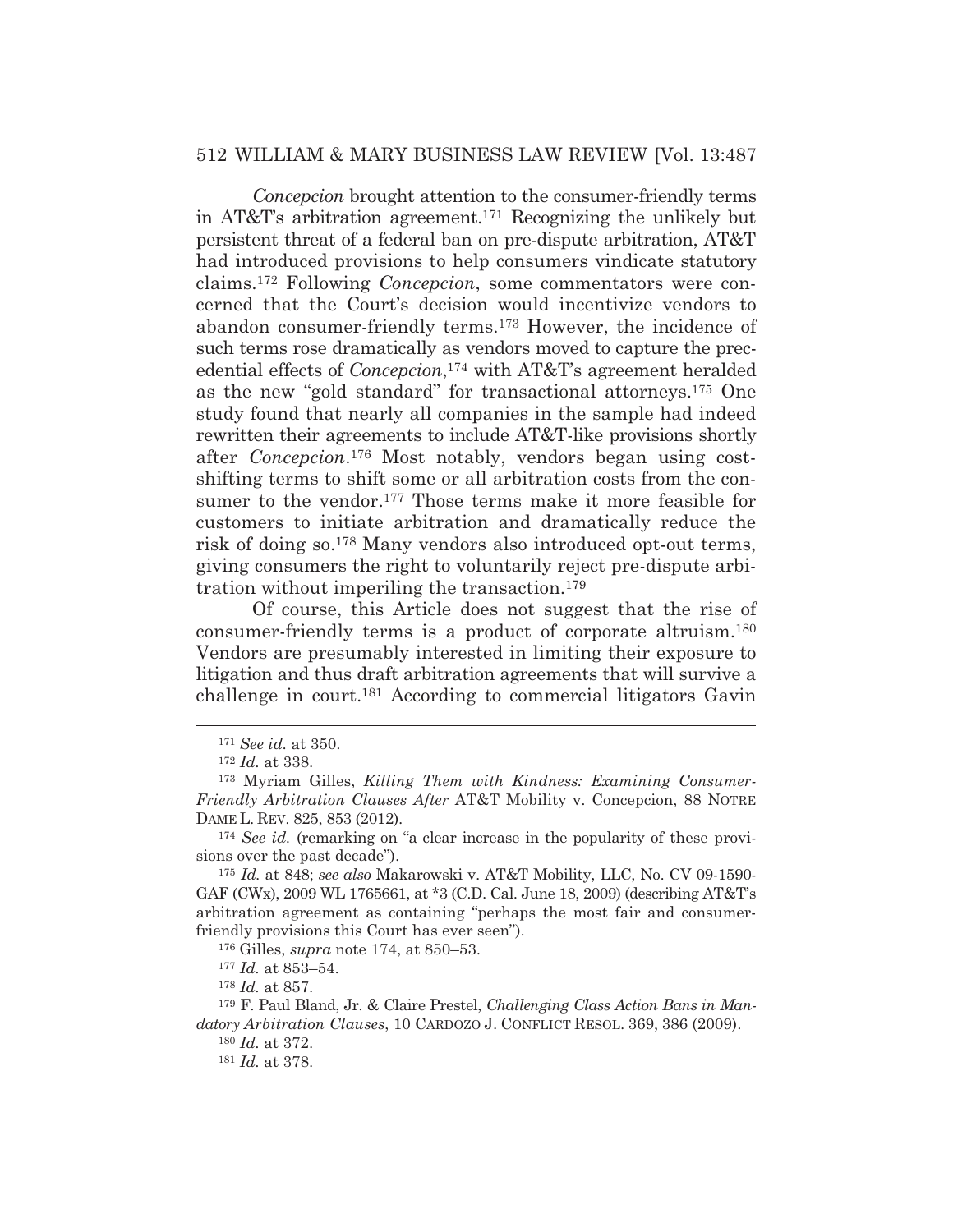W. Skok and Laura P. Hanson, "an understandable, conspicuous, and consumer-friendly arbitration clause is more likely to be enforced."182 Some commentators and lower courts, citing dicta in *Mitsubishi Motors Corp. v. Soler Chrysler Plymouth, Inc.*, have challenged arbitration agreements wherein consumers are less effective at vindicating statutory rights.183 Although the Court has routinely dispensed with such arguments, the specter of effective vindication doctrine has motivated vendors to use agreements so blatantly consumer-friendly that they would survive such challenges.184 Accordingly, attorneys encourage vendors to assume primary responsibility for arbitration costs, exclude certain types of claims from arbitration,185 and include conspicuous notice of the arbitration agreement at or near the beginning of the container contract.186

 *Concepcion* also brought attention to class-action terms in arbitration agreements, which typically require that claims be submitted individually.<sup>187</sup> Although class-action terms are politically divisive, *Concepcion* confirmed their general enforceability on grounds that states "cannot require a procedure that is inconsistent with the FAA, even if it is desirable for an unrelated reason."188 By agreeing to arbitrate, consumers do not waive statutory rights; they simply agree to have claims pursuant to those rights heard in an arbitral forum.189 Moreover, by entering into an agreement that requires claims to be submitted individually, consumers are not invariably precluded from vindicating their federal or state statutory rights.190 In fact, virtually all statutory rights are completely arbitrable.191 Even where claims

<sup>186</sup> *Id.*

<sup>182</sup> GAVIN W. SKOK & LAURA P. HANSEN, TIPS FOR DRAFTING CONSUMER ARBITRATION AGREEMENTS 3 (2020).

<sup>183</sup> Mitsubishi Motors Corp. v. Soler Chrysler-Plymouth, Inc., 473 U.S. 614, 614–15 (1985).

<sup>184</sup> *Id.* at 645.

<sup>185</sup> SKOK & HANSEN, *supra* note 182, at 3 (concluding that "exclusions should be drafted carefully and narrowly to minimize the risk of later challenges that the exception applies more broadly than intended").

<sup>187</sup> AT&T Mobility LLC v. Concepcion, 563 U.S. 333, 333 (2011).

<sup>188</sup> *Id.* at 352.

<sup>189</sup> *Id.* at 338.

<sup>190</sup> *Id.* at 340.

<sup>191</sup> Henry Allen Blair, *What Remains of Effective Vindication? Something Important, Says the Second Circuit*, ARB. NATION (Apr. 26, 2019), https://www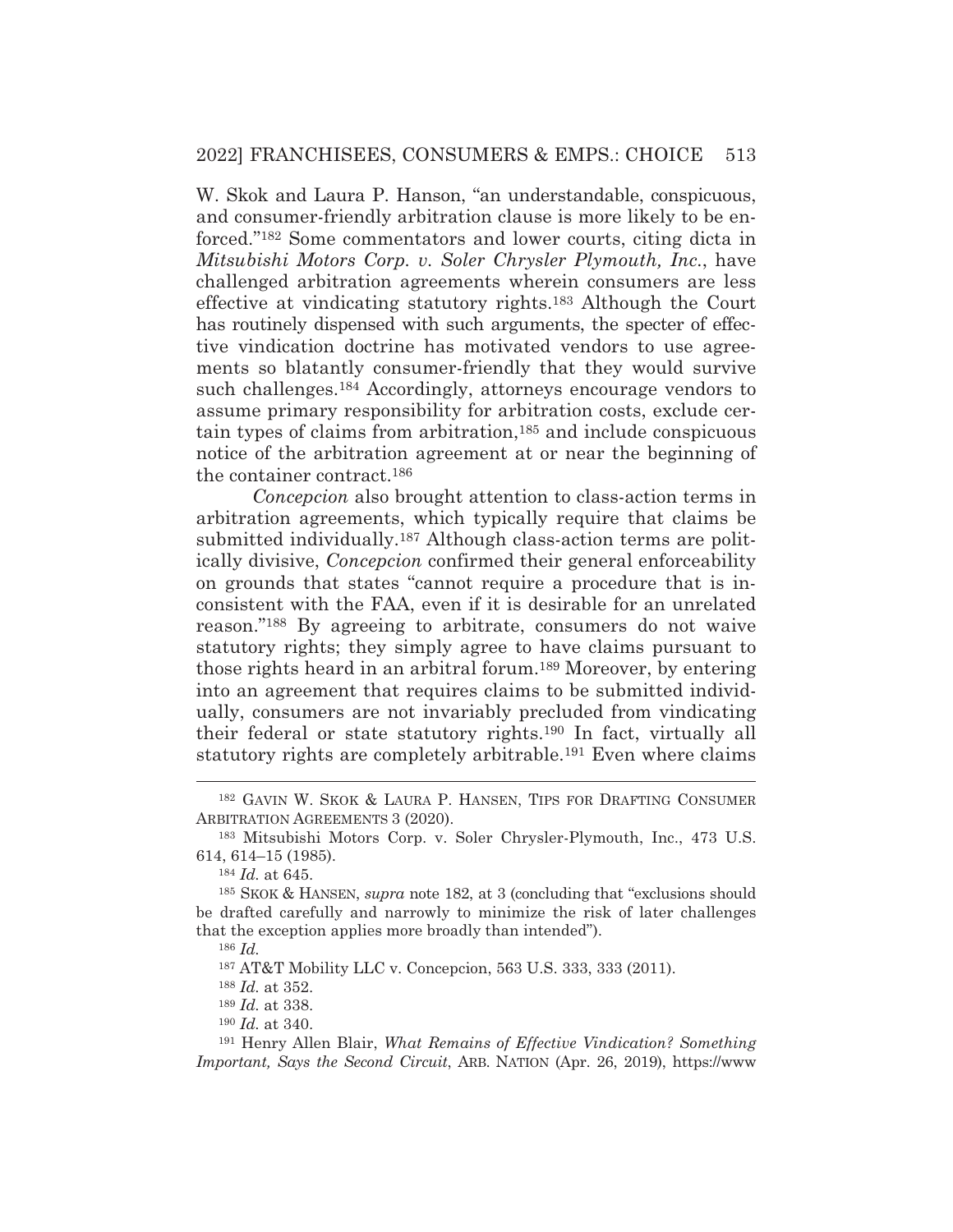pursuant to those rights may be prohibitively expensive to pursue individually, the Court has clarified that the effective vindication doctrine applies narrowly to the right to *pursue* statutory claims.192 The simple fact that a remedy may not be worth the expense does not render absent the right to pursue that remedy.193

#### *E. International Arbitration*

 Cross-border arbitration can be traced to the earliest days of antiquity.194 Interstate merchants of ancient Greece were known to bring transactional disputes before their wisest elders, and a panel of neutral Spartans settled a territorial dispute between Athens and Megara.195 Some scholars recognize the biblical Solomon as history's first arbitrator,<sup>196</sup> having heard and settled a child custody dispute brought before him by two maternal claimants in 1 *Kings* 3:16 to 28.197 Unable to identify its true mother, Solomon ordered the child to be severed in half by sword, then awarded custody to the woman most distraught by the order.<sup>198</sup>

 Today's international commerce is very different from the eras of ancient Greece and Solomon, but the role of arbitration has endured.<sup>199</sup> About ninety percent of all international contracts include a binding arbitration provision.200 In *Mitsubishi Motors v. Soler Chrysler-Plymouth*, the Supreme Court acknowledged that "[a]s international trade has expanded in recent decades, so too has the use of international arbitration to resolve disputes arising in the course of that trade."201 One survey of

<sup>198</sup> *See id.* 

<sup>199</sup> *See History of Arbitration*, *supra* note 194, at 157.

<sup>200</sup> *See* MAURICE KENTON & PETER HIRST, INTERNATIONAL COMPARATIVE LEGAL GUIDE 20 (12th ed. 2015).

<sup>.</sup>arbitrationnation.com/what-remains-of-effective-vindication-something-impor tant-says-the-second-circuit/ [https://perma.cc/G3BB-NKYF].

<sup>192</sup> Am. Express Co. v. Italian Colors Rest., 570 U.S. 228, 233 (2013). <sup>193</sup> *See id.* at 229.

<sup>194</sup> *See* Frank D. Emerson, *History of Arbitration Practice and Law*, 19 CLEV. ST. L. REV. 155, 156 (1970) [hereinafter *History of Arbitration*].

<sup>195</sup> *See id.*

<sup>196</sup> *See id.* at 155.

<sup>197 1</sup> *Kings* 3:16–28.

<sup>201 473</sup> U.S. 614, 638 (1985) (holding that an international tribunal was the proper forum to resolve U.S. antitrust claims which previously could only be heard in U.S. courts).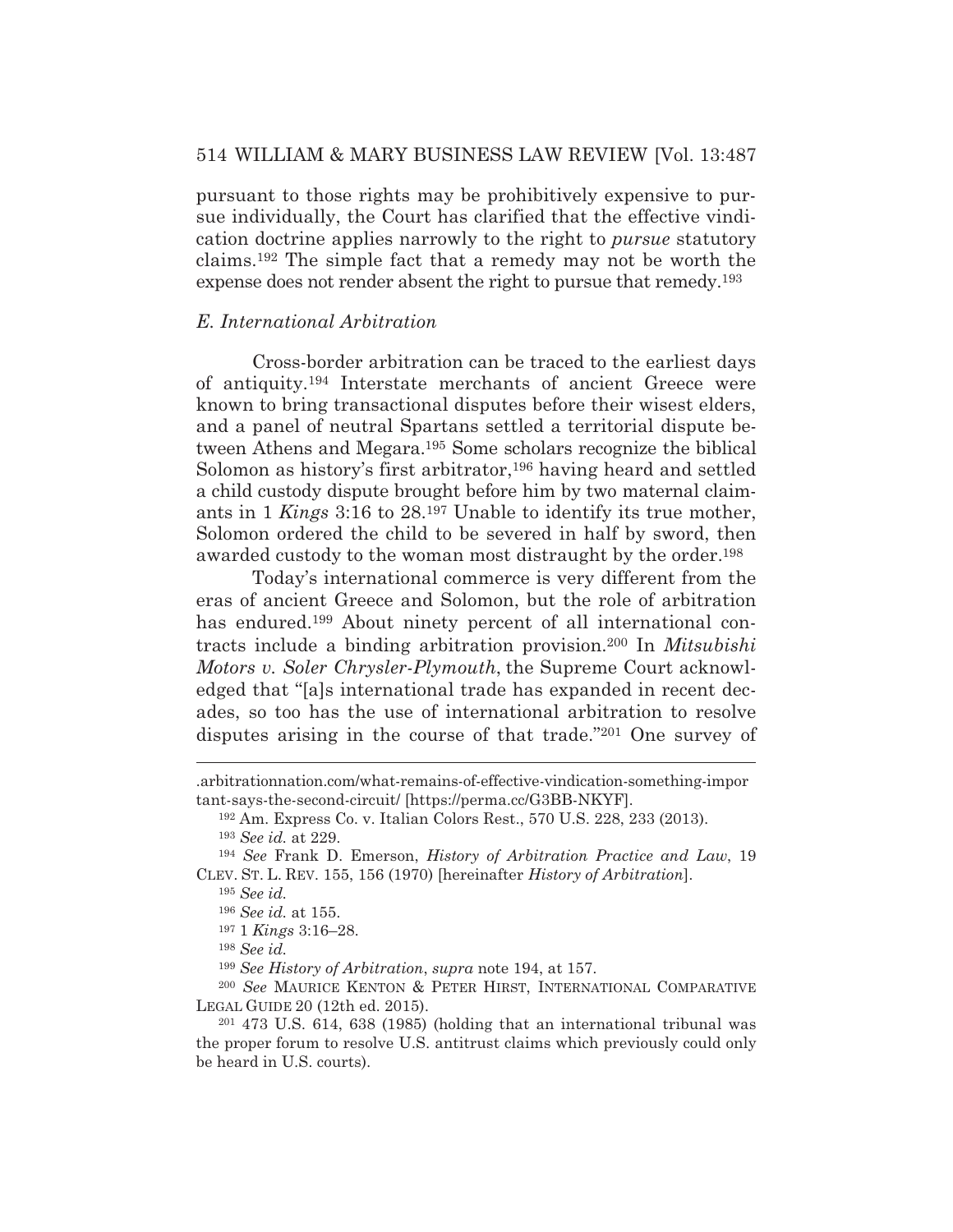international investors found that two characteristics largely fuel their preference to arbitrate: neutrality and predictability.202 Without contractual arbitration, international parties risk having their disputes heard by a "biased foreign judge who will apply unfamiliar procedures in a strange language."203 Further, without the neutral forum that is international arbitration, a foreign party may be subjected to a local court rendering a decision that is perhaps rightly derided for letting nationalism influence the results.204 A robust arbitral framework can also reduce the risks of foreign market entry and make challenging markets more attractive.205 North Korea, for example, has developed a relatively advanced arbitration system in the hope that it will attract foreign investment.206

 Arbitral judgments are more easily enforced than those of foreign courts.207 One empirical study found that respondents assigned significantly greater importance to enforceability in international disputes than in domestic disputes.208 Whereas different jurisdictions will typically have conflicting laws, arbitral awards are standardized via international conventions.209 One such convention is the United Nations Convention on the Recognition and Enforcement of Foreign Arbitral Awards (commonly known as the New York Convention).210 Its 159 signatory nations "represent all parts of the world and many different levels of ... development" and include most major participants in international trade.211 Although most arbitral awards are satisfied by

<sup>202</sup> *See* Ya-Wei Li, *Dispute Resolution Clauses in International Contracts: An Empirical Study*, 39 CORNELL INT'L L.J. 789, 792–93 (2006).

<sup>203</sup> *Id.* at 793.

<sup>204</sup> *See* Tractenberg, *supra* note 75, at 464–65.

<sup>205</sup> *See* Li, *supra* note 202, at 793.

<sup>206</sup> *See* Kim Hyun-bin, *North Korea has Advanced Dispute Resolution System*, KOR. TIMES (Jan. 22, 2019, 3:35 PM), https://www.koreatimes.co.kr/www /nation/2019/01/103\_262470.html [https://perma.cc/4K6L-4UKX].

<sup>207</sup> *See* Li, *supra* note 202, at 795.

<sup>208</sup> *See* WIPO ARB.&MEDIATION CTR., RESULTS OF THE WIPO ARBITRATION AND MEDIATION CENTER INTERNATIONAL SURVEY ON DISPUTE RESOLUTION IN TECHNOLOGY TRANSACTIONS 44 (2013).

<sup>209</sup> *See* KENTON & HIRST, *supra* note 200, at 23.

<sup>210</sup> *See* Joseph T. McLaughlin & Laurie Genevro, *Enforcement of Arbitral Awards Under the New York Convention—Practice in U.S. Courts*, 3 INT'L TAX & BUS. LAW. 249, 251 (1986). 211 *Id.*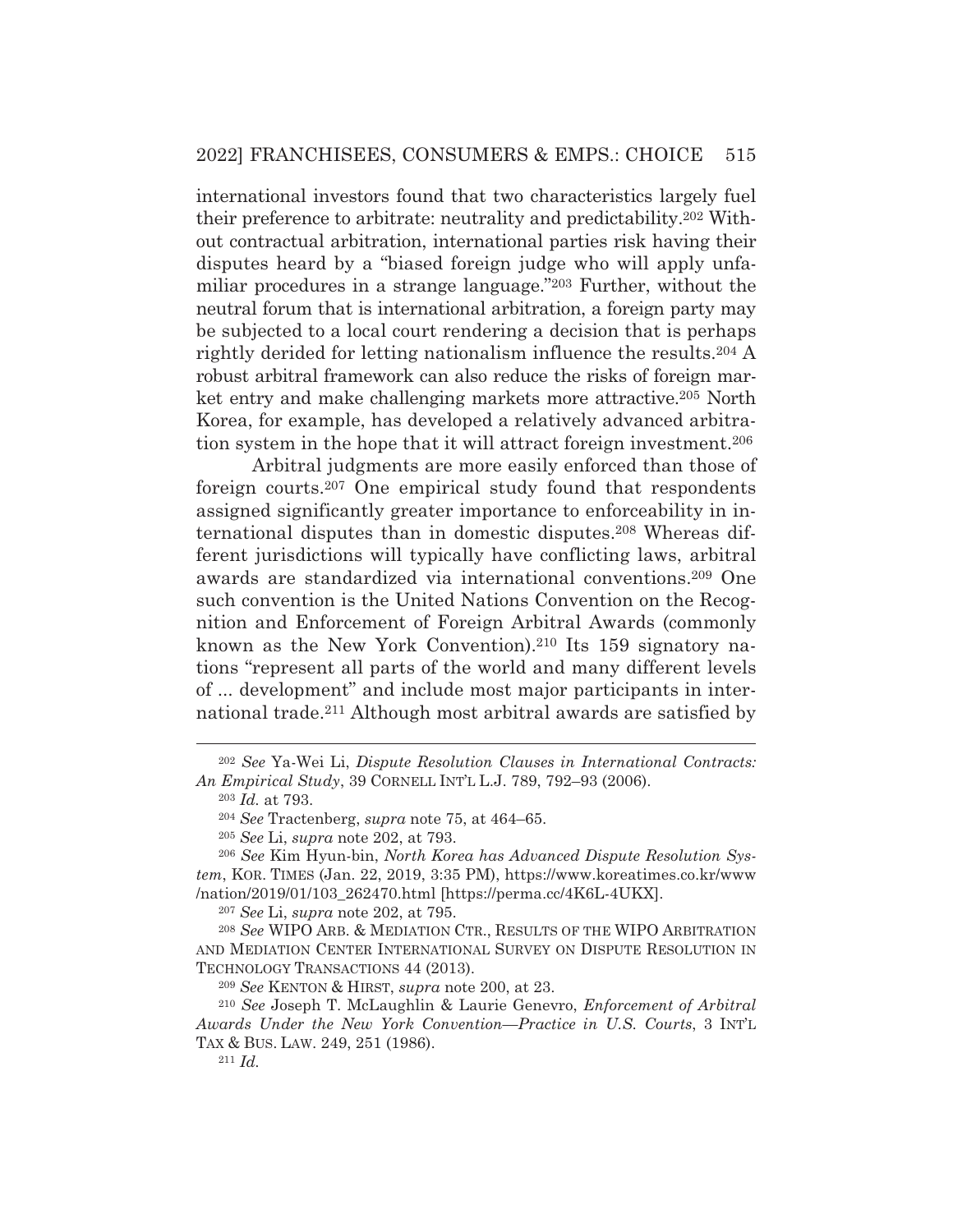voluntary compliance,<sup>212</sup> the certainty and finality provided by the New York Convention are compelling incentives to arbitrate rather than risk litigating in a foreign court.<sup>213</sup>

 Consider *Reyno v. Piper Aircraft Company*, which arose when an aircraft manufactured by Pennsylvania-based Piper Aircraft Company crashed in Scotland, killing its five Scottish passengers.214 Reyno, a representative of the decedents, sought to have the case heard in the United States.<sup>215</sup> However, the federal district court of Pennsylvania dismissed the case under forum non conveniens.216 On appeal, the Third Circuit Court of Appeals reversed on grounds that forum non conveniens does not apply if the alternative forum (in this case, Scotland) is less favorable to the plaintiff.217 Finally, the Supreme Court reversed, holding that a motion to dismiss on the grounds of forum non conveniens cannot be defeated merely by showing that the law would be less favorable to the plaintiff in the alternative forum.218 *Reyno* illustrates some of the practical problems associated with international litigation: jurisdictional uncertainty, substantive disparities, and procedural unfamiliarity.219

 Business-to-consumer transactions, once limited to nearby merchants with whom one could physically conduct business, now include online transactions of worldwide origin and fulfillment.220 Because international enforcement of court judgments is so difficult, arbitration agreements are often the "only feasible binding remedy" for disputes arising from those transactions.221 Some

<sup>212</sup> *See id.* at 250.

<sup>213</sup> *See* Li, *supra* note 202, at 795–96. 214 479 F. Supp. 727, 729 (M.D. Pa. 1979).

<sup>215</sup> *Id.* at 730.

<sup>216</sup> *See id.* at 727. Forum non conveniens means inconvenient forum. *See Venue—*Forum Non Conveniens, LAWSHELF, https://lawshelf.com/courseware contentview/venue-forum-non-conveniens/ [https://perma.cc/X8WS-NH3D]. This does not mean that the forum is improper but, instead, that the forum is inconvenient or not as appropriate as another forum. *See id.* To have a case dismissed under forum non conveniens there must be an adequate forum that is willing to hear the case and the defendant must be able to be served with the necessary process by the alternative forum. *See id.*

<sup>217</sup> *See* Reyno v. Piper Aircraft Co., 630 F.2d 149, 149 (3d Cir. 1980).

<sup>218</sup> *See* Piper Aircraft Co. v. Reyno, 454 U.S. 235, 238 (1981).

<sup>219</sup> *See, e.g.*, *id.* at 236, 243.

<sup>220</sup> *See, e.g.*, Schmitz, *supra* note 71, at 81, 103; Szalai, *supra* note 67, at 246. 221 Schmitz, *supra* note 71, at 101–02.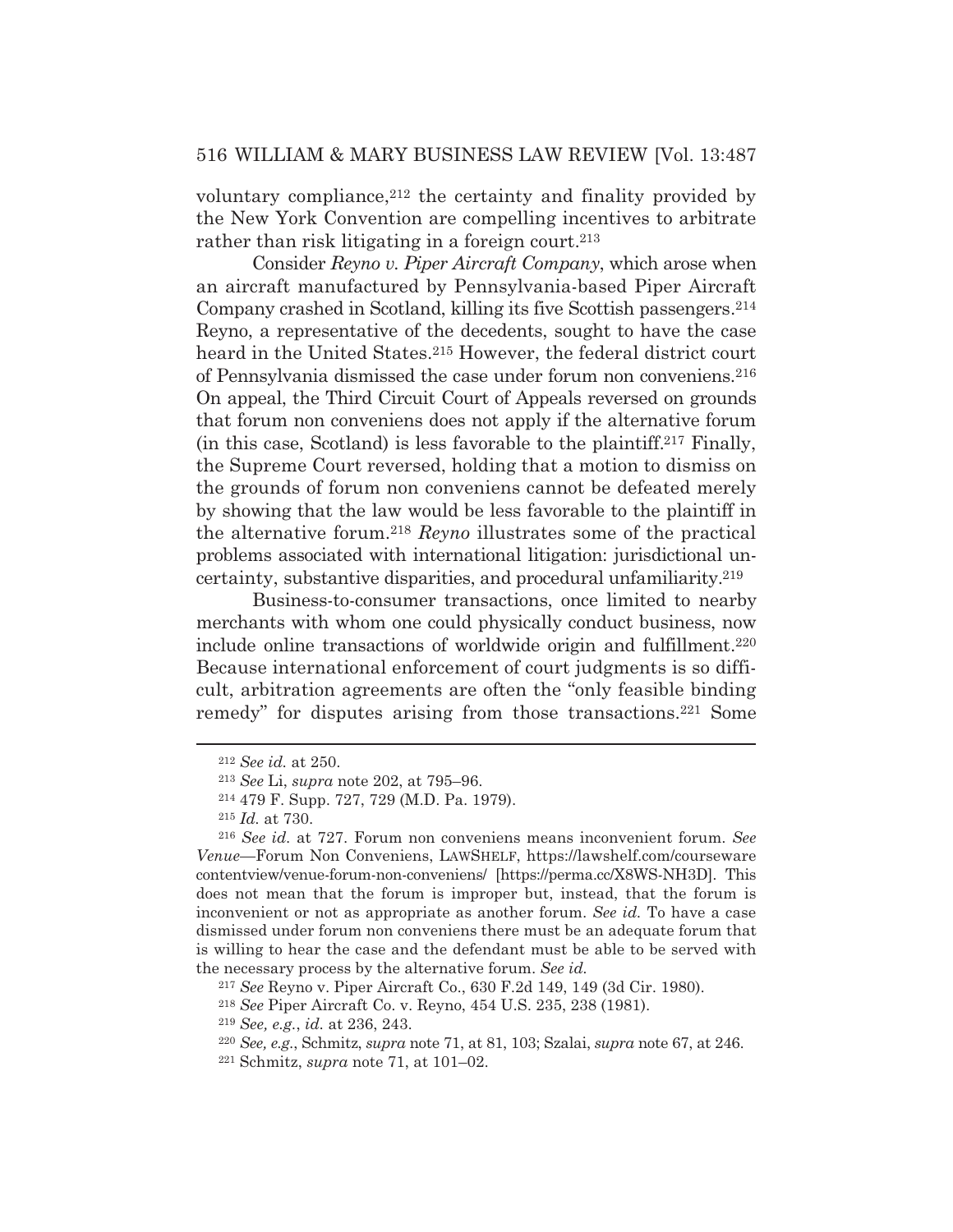prominent governments continue to limit arbitration agreements on public policy grounds,222 but international policymakers are developing solutions to overcome those differences.223 For example:

The EU has proposed Regulations calling for use of ODR for cross-border disputes, and the United Nations Commission on International Trade Law ('UNCITRAL') has instituted a Working Group on ODR for establishing a type of OArb for B2C disputes .... The UNCITRAL ODR Working Group*—*with representatives from over 60 nations, including the United States is currently aiming to create a binding online mechanism for settling conflicts regarding cross-border online purchases.<sup>224</sup>

 In coming years, OArb will likely emerge as a preferred format for internationally accepted and enforceable dispute resolution.225 This is sensible given the rise of smart contracts and, relatedly, of blockchain arbitration.226 Even prior to the ongoing COVID-19 pandemic, OArb was already "widely used for internet domain name disputes."227 In the last two decades, U.S. arbitrations have increasingly leveraged information technology (for example, videoconferencing, online filing, digital discovery) to reduce costs, accelerate outcomes, and reduce procedural difficulty.228 Some functions of OArb in its current form include document management, asynchronous communication, legal triage, payment

<sup>227</sup> *Id.* Whether legally binding or not, OArb of domain name disputes typically is governed by the Internet Corporation for Assigned Names and Numbers (ICANN), which has adopted a Uniform Domain Name Dispute Resolution Policy (UDRP). *Id.* A number of dispute resolution service providers help to resolve disputes under UDRP disputes, and the World Intellectual Property Organization (WIPO) appoints panelists to decide the disputes. *See id.*

<sup>228</sup> *See* Gabrielle Kaufmann-Kohler & Thomas Schultz, *The Use of Information Technology in Arbitration*, JUSLETTER, Dec. 2005, at 7.

<sup>222</sup> *See id.* at 83 ("France, Germany, and the United Kingdom ('U.K.'), for example, generally limit or refuse to enforce pre-dispute arbitration agreements in employment contracts with respect to employees' wrongful dismissal claims. Public policies in these countries protect employees' rights to bring their dismissal claims to public tribunals or courts.").

<sup>223</sup> *See id.* at 99. 224 *See id.* at 99–101.

<sup>225</sup> *See id.* at 101–02.

<sup>226</sup> *See* Derric Yeoh, *Is Online Dispute Resolution the Future of Alternative Dispute Resolution?*, KLUWER ARB. BLOG (Mar. 29, 2018), http://arbitrationblog .kluwerarbitration.com/2018/03/29/online-dispute-resolution-future-alternative -dispute-resolution/ [https://perma.cc/WD75-VFJW] (discussing the growth of OArb in blockchain matters*—*for example, smart contracts).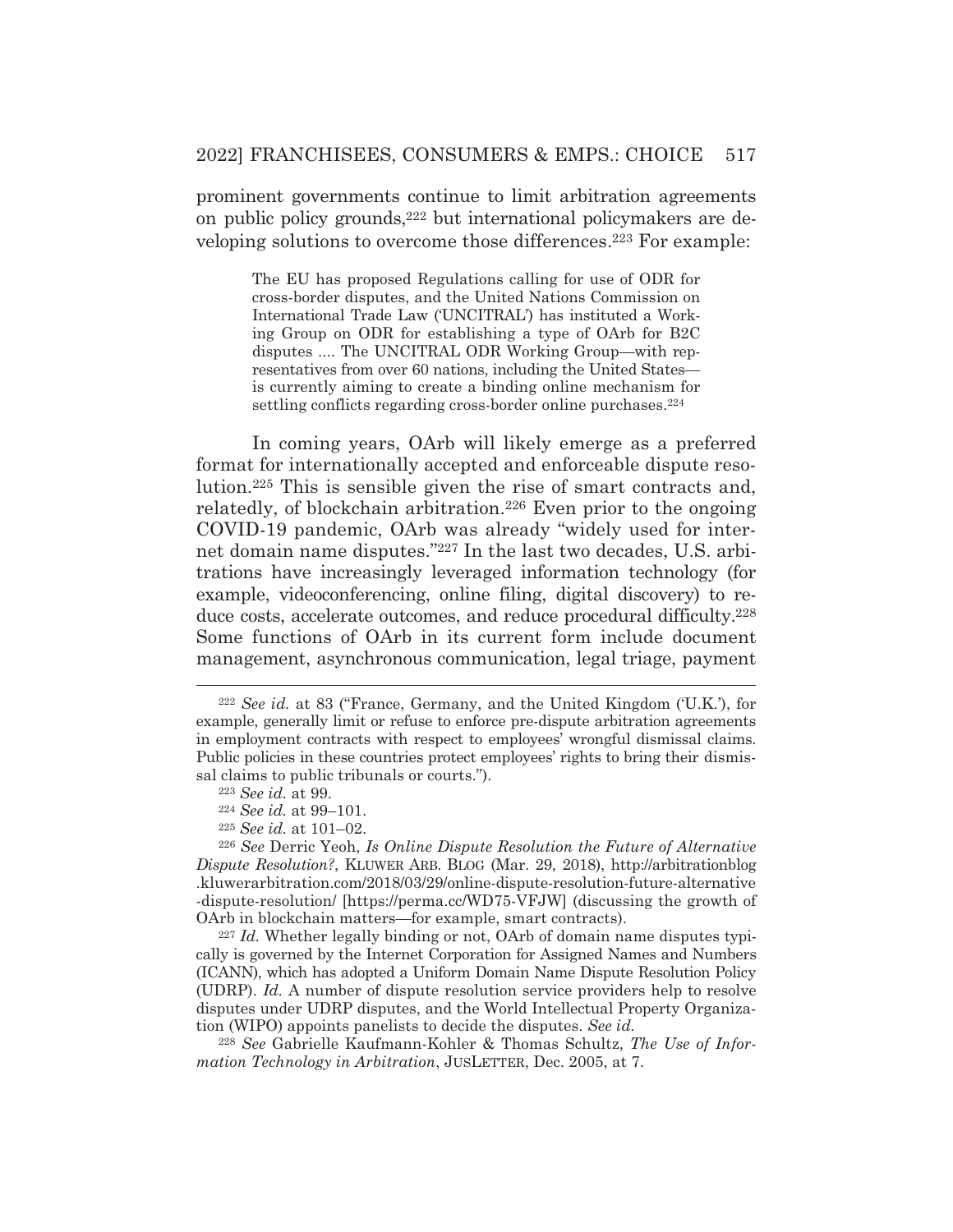facilitation, negotiation spaces, and document creation.229 Information technology makes arbitration more feasible "in the sense that tasks can be undertaken—or goals can be reached—in a way that may not have been practicable without IT."230 Where technology is unavailable, "costs and time constraints may lead to renouncing certain [procedures], like hearing a witness or experts who may not be quickly available, especially in fast-track procedures."231

 Conveniently for present purposes, some of these effects are no longer speculative.232 The ongoing COVID-19 pandemic has consigned thousands of otherwise live proceedings to online formats.233 Courts are ordinarily inclined to hold at least one face-toface hearing in the course of a dispute.234 At impossibility, some have temporarily suspended "non-essential" filings and dispensed with orders to compel discovery or depositions.<sup>235</sup> Arbitral tribunals, on the other hand, have proven adaptable, rapidly integrating electronic case management, virtual hearings, and new digital protocols into pending cases.236 Because pandemic-related budget constraints have led businesses to favor faster, cheaper dispute resolution,<sup>237</sup> newfound preferences for arbitration are

<sup>229</sup> *See* Erika Rickard, *Online Dispute Resolution Offers a New Way to Access Local Courts*, PEW RES. CTR. (Jan. 4, 2019), https://www.pewtrusts.org/en/re search-and-analysis/fact-sheets/2019/01/online-dispute-resolution-offers-a-new -way-to-access-local-courts [https://perma.cc/N7PD-PPJJ].

<sup>230</sup> Kaufmann-Kohler & Schultz, *supra* note 228, at 11.

<sup>231</sup> *Id.*

<sup>232</sup> *See* Kun Fan, *The Impact of COVID-19 on the Administration of Justice*, KLUWER ARB. BLOG (July 10, 2020), http://arbitrationblog.kluwerarbitration .com/2020/07/10/the-impact-of-covid-19-on-the-administration-of-justice/ [https:// perma.cc/4SCT-ZSWH].

<sup>233</sup> *See id.* 

<sup>234</sup> *See id.*

<sup>235</sup> *See* Eddy Salcedo & Owen R. Wolfe, *Courts Continue to Loosen COVID-19 Restrictions in Civil Litigation and to Push Civil Cases Forward*, SEYFARTH (May 5, 2020), https://www.seyfarth.com/news-insights/courts-continue-to-loosen -covid-19-restrictions-in-civil-litigation-and-to-push-civil-cases-forward.html [https://perma.cc/FT8D-96KX] (noting that New York state courts temporarily restricted such filings, including motion papers and notices of appeal, in response to COVID-19).

<sup>236</sup> *See* RICHARD KREINDLER ET AL., INTERNATIONAL ARBITRATION IN THE TIME OF COVID-19: NAVIGATING THE EVOLVING PROCEDURAL FEATURES AND PRACTICES OF LEADING ARBITRAL INSTITUTIONS 1 (2020).

<sup>237</sup> *See Expedited Remote Arbitration in the Age of COVID-19*, MILLER CANFIELD (Mar. 27, 2020), https://www.millercanfield.com/resources-COVID-19 -Expedited-Remote-Arbitration.html [https://perma.cc/L6KA-65GT].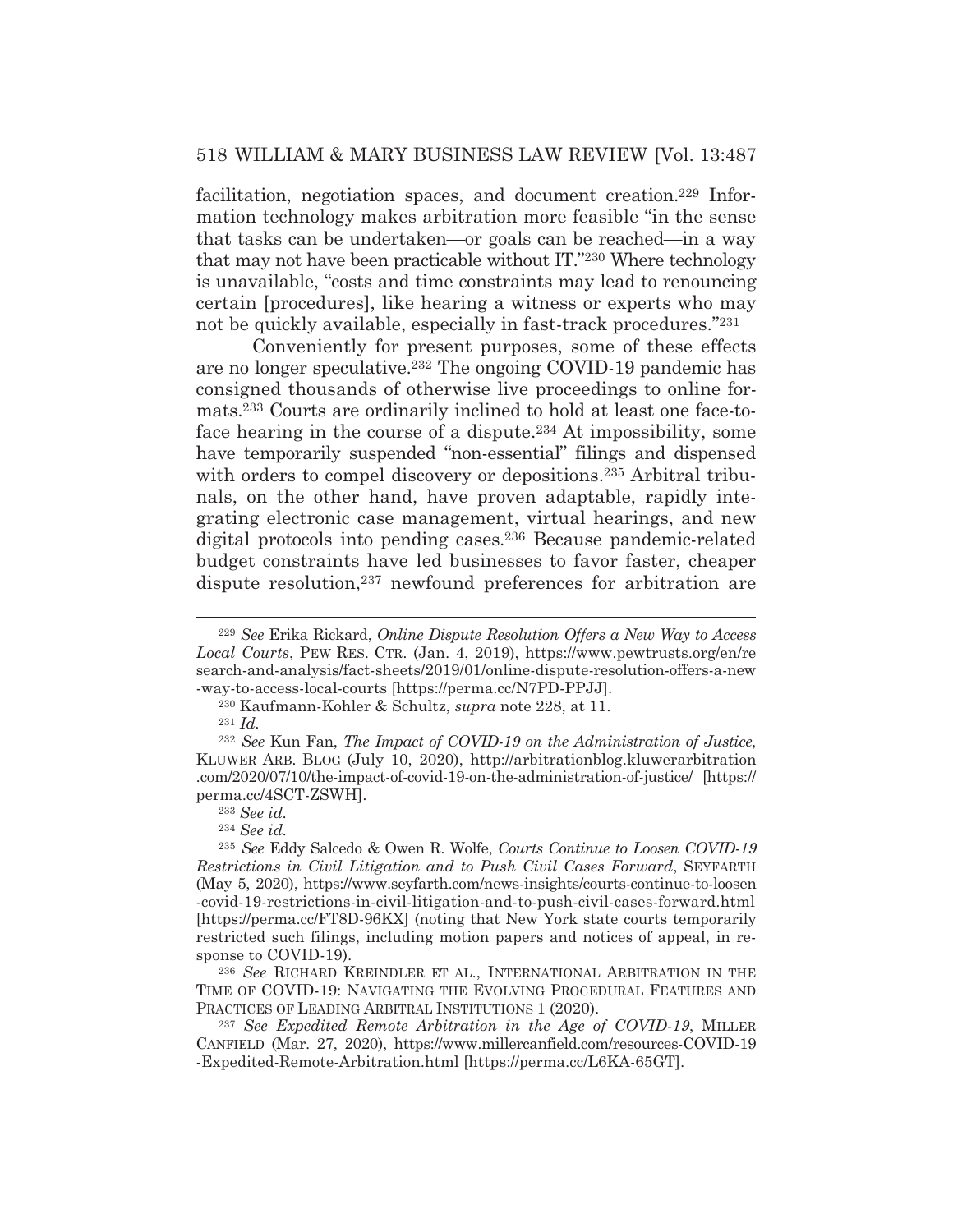likely to endure even after the immediate effects of COVID-19 have subsided.238

 Would-be claimants can now, in most cases, commence an arbitration electronically, even if ordinary procedures would require hard copies of certain documentation, and proceed to its conclusion with minimal non-local travel or face-to-face interaction.239 An advantage of arbitration is that the parties are the ones who decide how the arbitration will be conducted.240 The parties can agree to limited discovery and to limit direct testimony to only include written statements.241 Instead of cross-examinations, the parties can agree that only the arbitrator can pose questions.242 Additionally, parties may opt to hold all meetings and hearings remotely, or even to forgo hearings entirely, in which case the arbitrator will decide the matter within a short period of time.<sup>243</sup> The AAA allows parties to agree that an arbitrator will make his or her decision based on the documents alone within fourteen days of the hearing,244 while the International Chamber of Commerce allows for videoconference arbitration.245

 Significantly, courts are responding to competitive pressure from arbitration.246 In many jurisdictions, judges have become more specialized in commercial disputes, fast-track procedures have been created, and even some procedural rules can now be tailored to the needs of the dispute.247 Arbitration is not a panacea, and in many circumstances, it is not preferable to a well-functioning court system.248 Some research suggests that U.S. companies and those

<sup>238</sup> *See* Frédéric P Gilbert & Jean H. Gagnon, *Canada: Beyond COVID-19: Treating a Franchisor-Franchisee Dispute as a Divergence to be Reconciled Rather than a Battle to be Won*, FASKEN (May 27, 2020), https://www.fasken.com /en/knowledge/2020/05/27-covid-19-traiter-differend-franchiseur-franchise-di vergence-a-concilier [https://perma.cc/QF8B-Z6PQ].

<sup>239</sup> *See* KREINDLER ET AL., *supra* note 236, at 2.

<sup>240</sup> *Id.*

<sup>241</sup> *See id.*

<sup>242</sup> *See id.*

<sup>243</sup> *See id.*

<sup>244</sup> *See id.*

<sup>245</sup> *See id.*

<sup>246</sup> *See* Julian Nyarko, *We'll See You in ... Court! The Lack of Arbitration Clauses in International Commercial Contracts*, 58 INT'L REV. L. & ECON. 6, 17–18 (2019).

<sup>247</sup> *See id.* at 18.

<sup>248</sup> *See id.*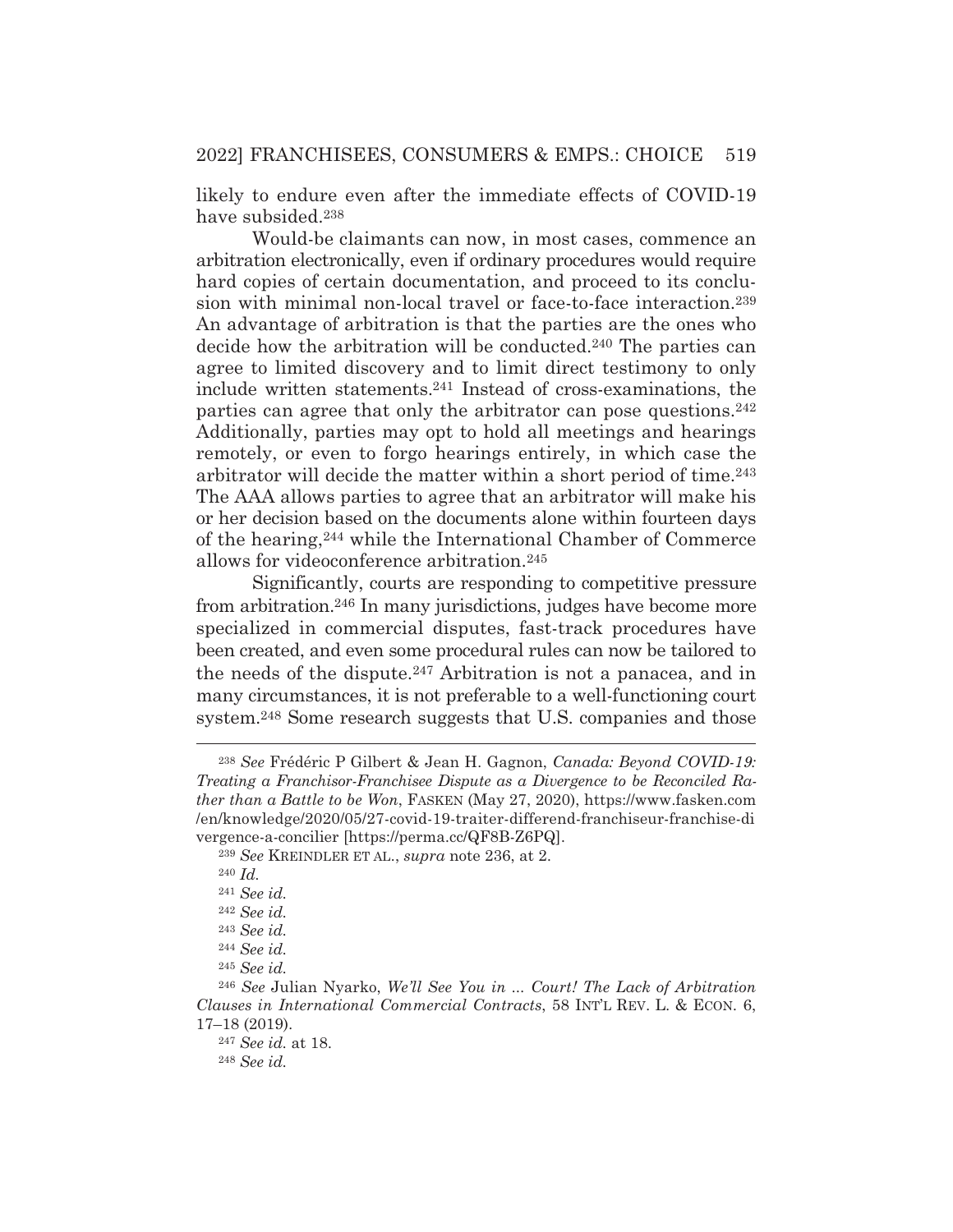economically connected to U.S. companies often do not behave as one would expect if they in fact believe arbitration to be superior to litigation.249 At a minimum, arbitration might only be strictly preferred in cases where relevant law is clear and only its application to the facts is in dispute.250 Court decisions also create positive externalities in the form of precedent,251 and the strict confidentiality of arbitration comes at the cost of a coherent body of decisions to which subsequent arbitrators can be bound, and against which prospective disputants can measure their likelihood of success.252

## *F. Consumer Salience*

 Some consumers do not read contracts.253 Among consumers who make some effort to read a contract, some do not read the arbitration agreement.254 Even among consumers who read a contract and in doing so read the arbitration agreement, still some do not properly consider the importance of the provision.255 This is a problem of *consumer salience*—the degree to which a consumer's attention is differentially directed to the arbitration agreement.256

 Consumer non-salience is a problem for proponents of contractual arbitration.257 One study of 2,000 U.S. consumers found that ninety-seven percent of eighteen- to thirty-four-year-olds and ninety-one percent of consumers at-large agree to legal terms of service without reading them.258 This does not erase the benefits

<sup>254</sup> *See* Michael S. Barr, *Mandatory Arbitration in Consumer Finance and Investor Contracts*, N.Y.U.J.L. & BUS. 793, 795, 806–07 (2015).

<sup>255</sup> *See id.*

<sup>256</sup> *Id.* at 795. Notably, consumers are typically presented with contracts on a "take it or leave it" basis, with no ability to negotiate over terms. *Id.*

<sup>257</sup> *See id.* at 795, 806.

<sup>258</sup> *See* Caroline Cakebread, *You're Not Alone, No One Reads Terms of Service Agreements*, BUS. INSIDER (Nov. 15, 2017, 7:30 AM), https://www.businessin

<sup>249</sup> *See id.* at 17 (reporting that respondents in the sample did not adopt arbitration clauses at a rate consistent with the "widely held belief among scholars of international arbitration" that court systems are not suitable for international disputes).

<sup>250</sup> *See id.*

<sup>251</sup> *See id.* at 18.

<sup>252</sup> *See id.* at 18.

<sup>253</sup> *See* Robert W. Emerson, *Franchising and the Parol Evidence Rule*, 50 AM. BUS. L.J. 659, 714 (2013) (citing to sources for the idea that "actually almost everyone, even businesspersons and law professors[,] do not read form contracts").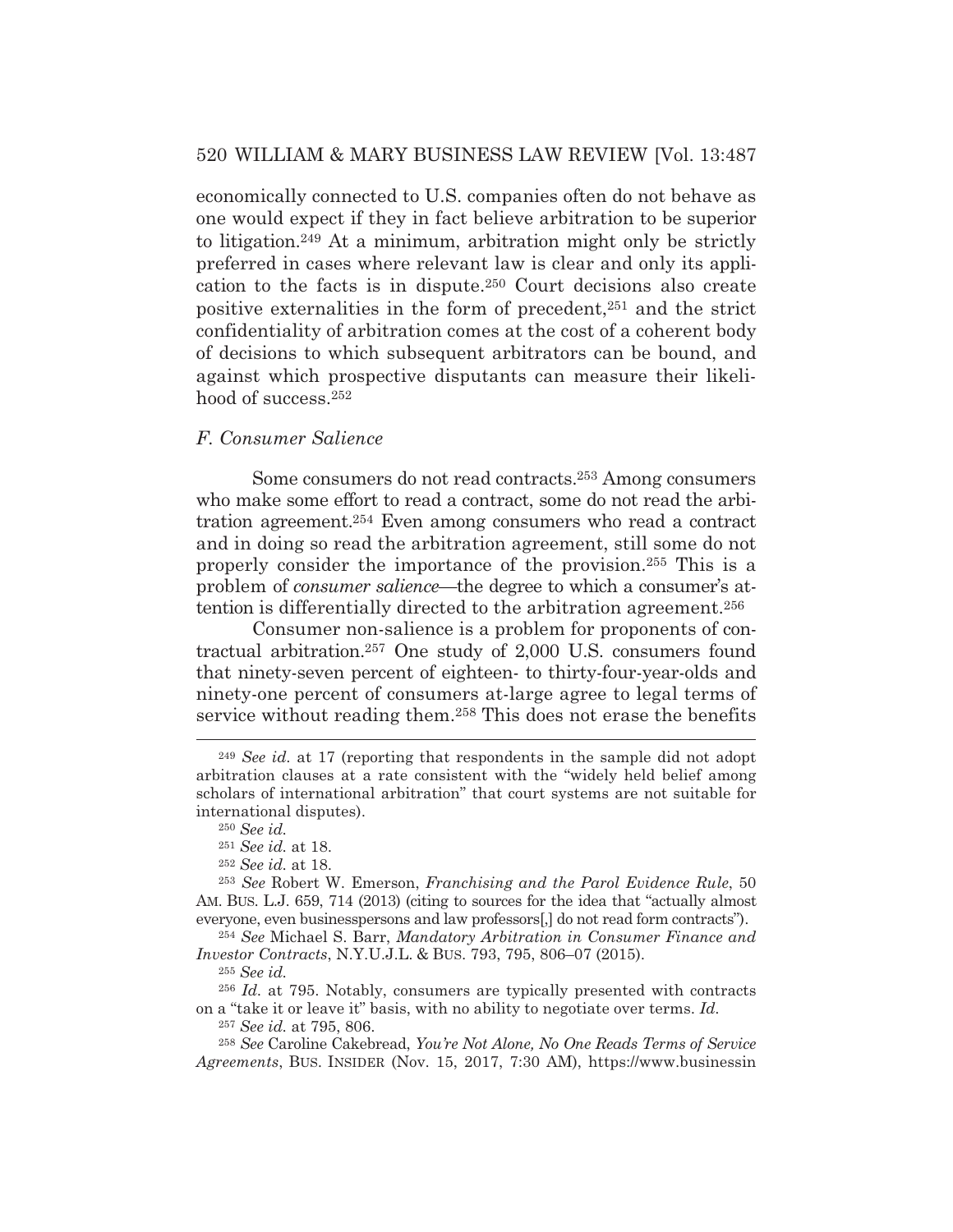of contractual arbitration, but it does affect how consumers interact with those benefits.259 Economic theorists, for example, might suggest that the cost savings generated by arbitration agreements should, all else constant, be passed through to consumers in the form of lower prices.260 However, both absolute pass-through and pass-through elasticity are sensitive to demand curvature, 261 and because consumers tend not to read their contracts, arbitration agreements have no appreciable effect on demand.262 The theoretical pass-through effects of arbitration agreements are therefore constrained by consumer non-salience.<sup>263</sup>

 Non-readership naturally calls into question the consumer's clear and unmistakable intent to arbitrate, especially insofar as non-readership relates to differences in consumer sophistication.264 A study of credit card contracts by the Consumer Financial Protection Bureau, for instance, found that the average arbitration agreement was more than 1,100 words in length and written at an average grade level of 15.6 (i.e., some college education).265 In *Richardson v. Coverall North America, Inc.,* however, the Court held that clear and unmistakable delegation of arbitrability to an arbitrator existed regardless of consumer sophistication.266 In that case, incorporation by reference of the AAA Commercial Arbitration Rules was found sufficiently clear and unmistakable.267 Nonetheless, when less sophisticated consumers later become aware of the dispute resolution terms to which they agreed, they may

<sup>263</sup> *See id.* 

<sup>267</sup> *See id.*

sider.com/deloitte-study-91-percent-agree-terms-of-service-without-reading-2017 -11 [https://perma.cc/GT9J-LWXL].

<sup>259</sup> *See id.*

<sup>260</sup> *See* REPORT TO CONGRESS, *supra* note 87, at 1, 3–4.

<sup>261</sup> RBB ECON., COST PASS-THROUGH: THEORY, MEASUREMENT, AND POTENTIAL POLICY IMPLICATIONS: A REPORT PREPARED FOR THE OFFICE OF FAIR TRADING 7–8 (2014).

<sup>262</sup> Barr, *supra* note 254, at 795.

<sup>264</sup> *See id.* at 795, 806–07.

<sup>265</sup> *See id.* at 807.

<sup>266 811</sup> Fed. App'x 100, 103 (3d Cir. 2020) (holding that a plain delegation is clear and unmistakable regardless of party sophistication and that incorporation by reference of the Commercial Arbitration rules of the AAA is sufficiently clear and unmistakable to delegate questions of arbitrability to the arbitrator).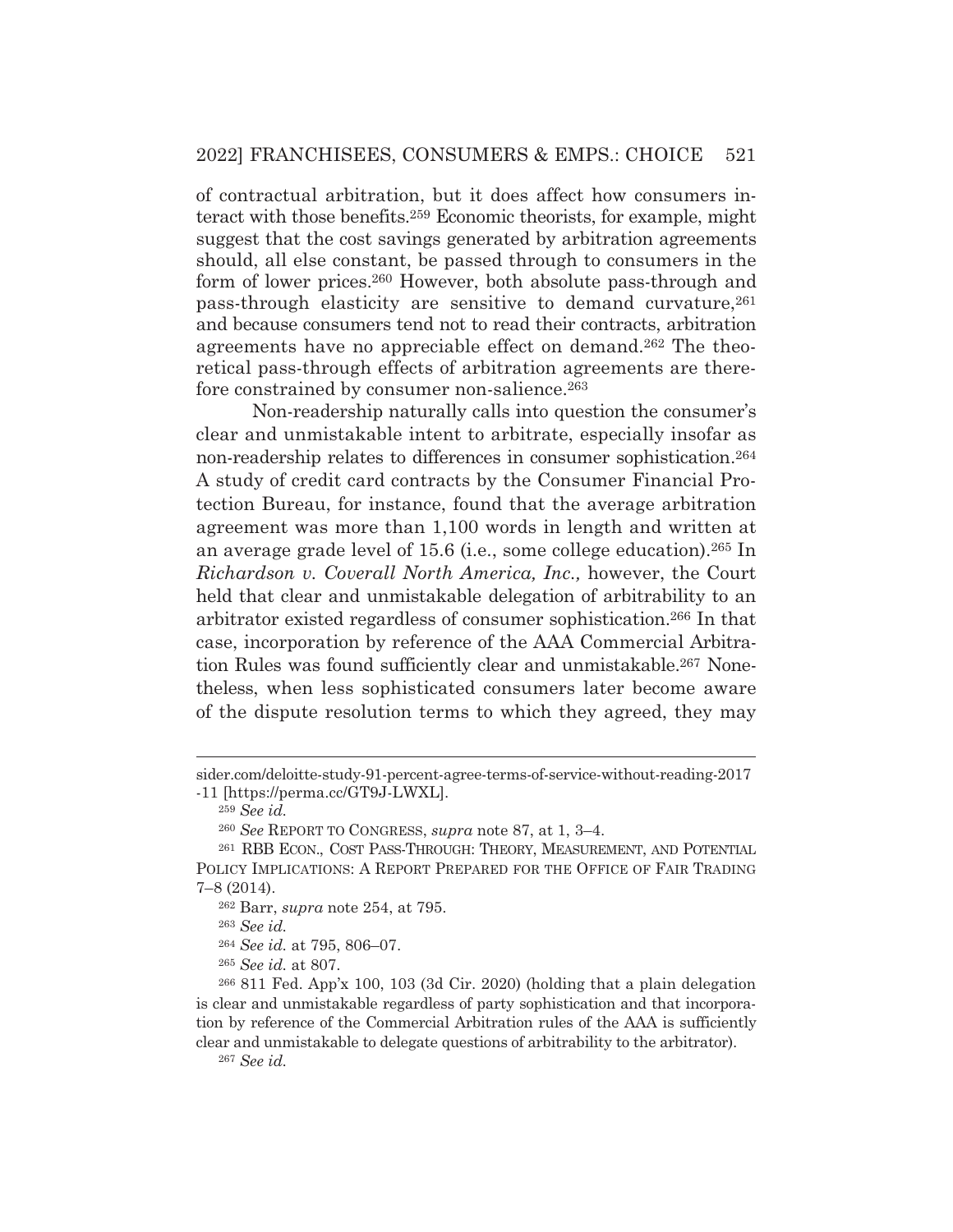experience shock or discomfort, particularly when the dispute is emotionally charged in nature.268

 Of course, the law presumes that those who manifest assent to a contract have read and understood that contract in its entirety.269 Even so, the presumption of readership strains credulity and practicality in the case of arbitration agreements, where even a thorough, informed reading by a sophisticated transactor is unlikely to have an appreciable impact on the transaction.270 A consumer dissatisfied with the terms of the presented contract typically has no avenue to negotiate boilerplate terms of the contract with her fellow transactor, and, even were she so inclined, the expected value of the task is unlikely to be worthwhile.271 One might question whether reading a boilerplate contract for most transactions is even *rational*—that is, whether the effort to read and understand boilerplate terms and their effects on unlikely contingencies is tantamount to obsessive behavior.272 Thus, because courts will make presumptions of readership even when such presumptions amount to legal fiction, commentators have rightly identified that opportunistic drafters could include harshly one-sided terms with few pre-transactional consequences.273

 So long as consumers have notice and an opportunity to read, the consumer salience problem can be mitigated.274 Consumer non-salience is not a death knell to proponent arguments, but increased readership would naturally benefit consumers and

<sup>268</sup> *See* Omri Ben-Shahar, *The Myth of 'Opportunity to Read' in Contract Law*, 5 EUR. REV. CONT. L. 1, 5 (2009).

<sup>269</sup> *See id.* at 7.

<sup>270</sup> *See id.* at 7–8.

<sup>271</sup> *See id.*

<sup>272</sup> *See id.* at 15.

<sup>273</sup> *See id.* at 8.

<sup>274</sup> *See* Specht v. Netscape Comm'n Corp., 306 F.3d 17, 29 (2d Cir. 2002) (citing California's constructive notice is specified in Civil Code § 19) ("Every person who has actual notice of circumstances sufficient to put a prudent man upon inquiry as to a particular fact has constructive notice of the fact itself in all cases in which, by prosecuting such inquiry, he might have learned such fact."); *see also* Nicosia v. Amazon.com, Inc., 834 F.3d 220, 232 (2d Cir. 2015) (quoting Yakima Cnty. (W. Valley) Fire Prot. Dist. No. 12 v. City of Yakima, 858 P.2d 245, 255 (Wash. 1993)) (positing that mutual assent can be found as long as a reader has had an opportunity to read and the terms are not hidden or inconspicuous); Starke v. Squaretrade, Inc., 913 F.3d 279, 289 (2d Cir. 2019).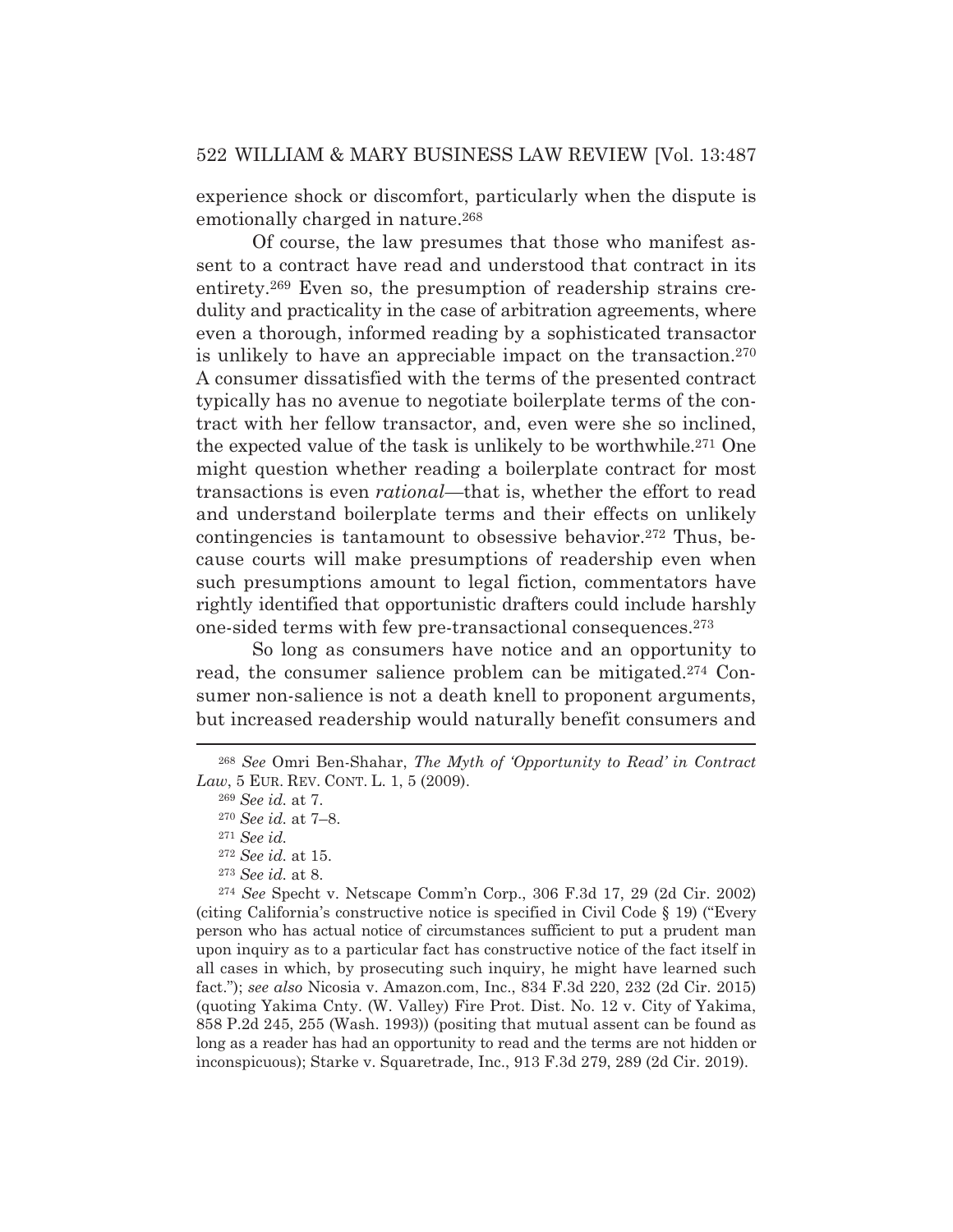insulate vendors from unconscionability arguments in court.275 To that end, vendors can facilitate readership by providing conspicuous notice of the arbitration agreement and using large-font text in a prominent location.276 Moreover, inapplicable presumptions of readership can be rebutted in court by evidence of contrary actual assent.277 Opt-out clauses offer perhaps the most promising solution to the consumer salience problem, but their value is constrained by both the prevalence of non-readership and the unwillingness of many vendors to include such clauses.278 However, were a widespread adoption of opt-out clauses to be compelled by regulation, vendors might be incentivized to avoid unfavorable terms lest large swaths of consumers opt out of their arbitration agreements.279

### II. EMPLOYMENT ARBITRATION

 More than half of all non-union, private sector employees in the United States are subject to contractual arbitration,280 and it is typically a non-negotiable condition of employment.281 An employment relationship is formed when an individual agrees to perform work for an employer in exchange for pay or other remuneration.282 Some employers permit employees to opt out of the arbitration clause, while others choose to forgo contractual arbitration altogether.283 Crucially, an employment relationship is characterized by the dynamics of the relationship, not contractual terms.284 Even someone who is ostensibly an independent

<sup>277</sup> *See id.*

<sup>281</sup> *See id.*

<sup>275</sup> Ben-Shahar, *supra* note 268, at 8.

<sup>276</sup> *See Starke*, 913 F.3d at 289.

<sup>278</sup> Barr, *supra* note 254, at 807.

<sup>279</sup> *See id.* at 817.

<sup>280</sup> *See* Hill, *supra* note 123, at 779–80.

<sup>282</sup> *See* Jane P. Kwak, Note, *Employees Versus Independent Contractors: Why States Should Not Enact Statutes That Target the Construction Industry*, 39 J. LEGIS. 295, 298 (2013).

<sup>283</sup> *See* Theodore J. St. Antoine, *Mandatory Arbitration: Why It's Better Than It Looks*, 41 U. MICH. J.L. REFORM 783, 783 (2008).

<sup>284</sup> Kwak, *supra* note 282, at 296–98.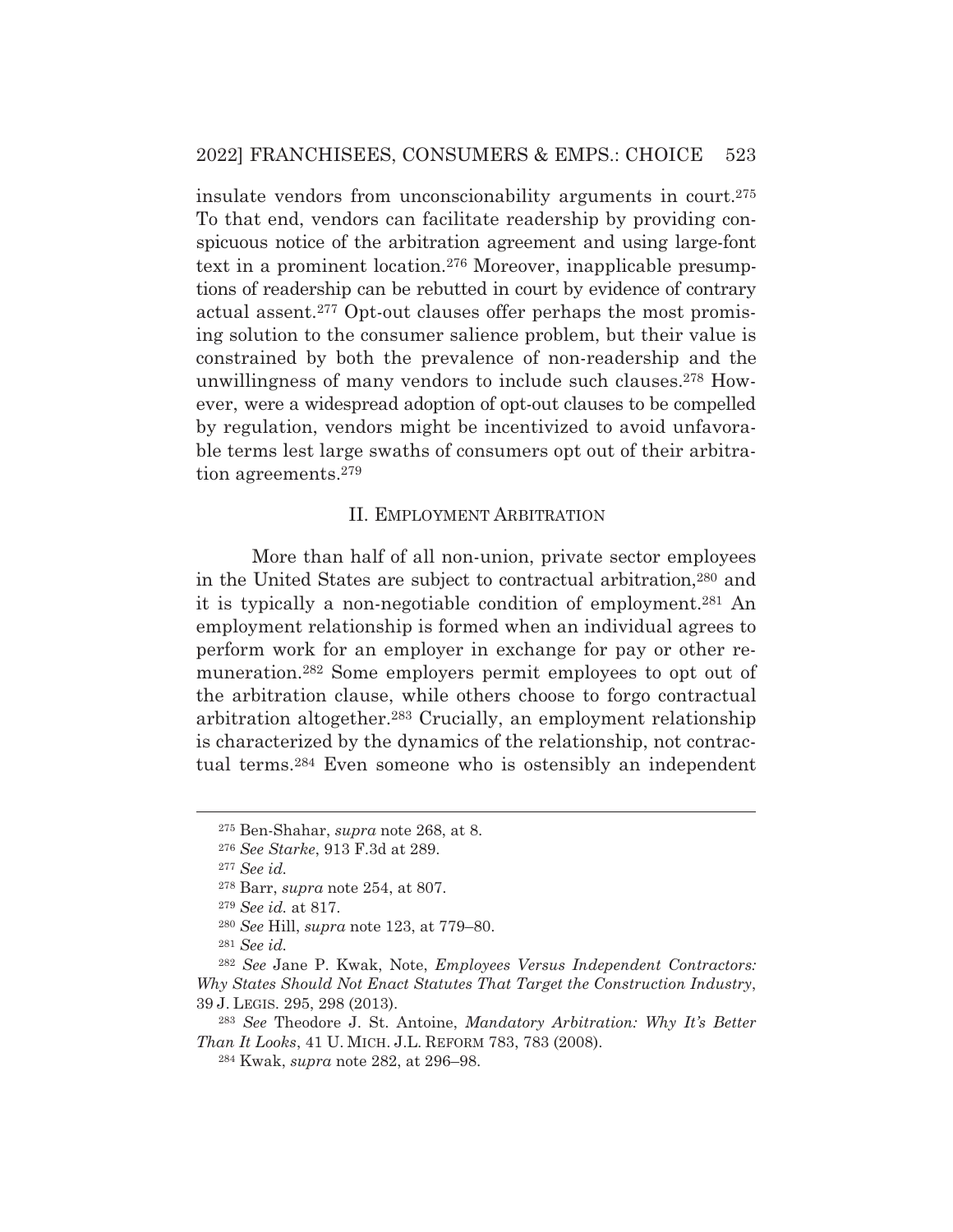contractor can be entitled to the legal rights of an employee if the dynamics of the relationship indicate employment.285

### *A. Process Advantages: Affordable, Fast, and Flexible*

 Recall that *process* describes the degree to which procedurally difficult or complex tasks are necessary to resolve a dispute.286 Arbitration reduces process in three primary ways: lowering costs, accelerating outcomes, and granting procedural flexibility.287 Those advantages apply across arbitrable areas of law, but they can be especially significant in employment, where fiduciary obligations and an intricate legal environment can make litigation expensive, lengthy, and complex.288

 Arbitration typically offers a far lower cost structure than litigation.289 While precise amounts and sources of savings vary, it does so primarily by reducing the expenses associated with procedurally difficult or complex tasks like discovery, motions, hearings, and appeals.<sup>290</sup> Some of those savings are directly attributable to the limited role of attorneys—merchants of process who trade in the billable hour.<sup>291</sup> For employees, cost advantages are even more significant when forum costs and cost-shifting

<sup>285</sup> *See id.* at 301–02. Hence, despite the franchisor's claims and the franchise contract's wording, a franchisee may seem to be more employee than independent contractor. *See also* Robert W. Emerson, *Assessing* Awuah v. Coverall North America, Inc.*: The Franchisee as a Dependent Contractor*, 19 STAN. J.L. BUS.&FIN. 203 (2014) (considering a Massachusetts Supreme Judicial Court decision finding that a franchisee was its franchisor's employee and thus entitled to job protections such as minimum wages and overtime pay, the author concludes that, to correct the imbalance in franchisor-franchisee relationships, franchisees should be entitled to legal protections such as a right to form associations and to enter into collective bargaining agreements).

<sup>286</sup> *See supra* Part I.

<sup>287</sup> *See* Andler et al., *supra* note 110, at 133–34.

<sup>288</sup> *See id.*

<sup>289</sup> *See* Stephen J. Ware, *The Case for Enforcing Adhesive Arbitration Agreements*—*With Particular Consideration of Class Actions and Arbitrator Fees*, 5 J. AM. ARB. 251, 257 (2006) ("[T]here is consensus that the enforcement of adhesive arbitration agreements lowers the dispute-resolution costs of the businesses that use them.").

<sup>290</sup> *See id.* at 258.

<sup>291</sup> *See id.*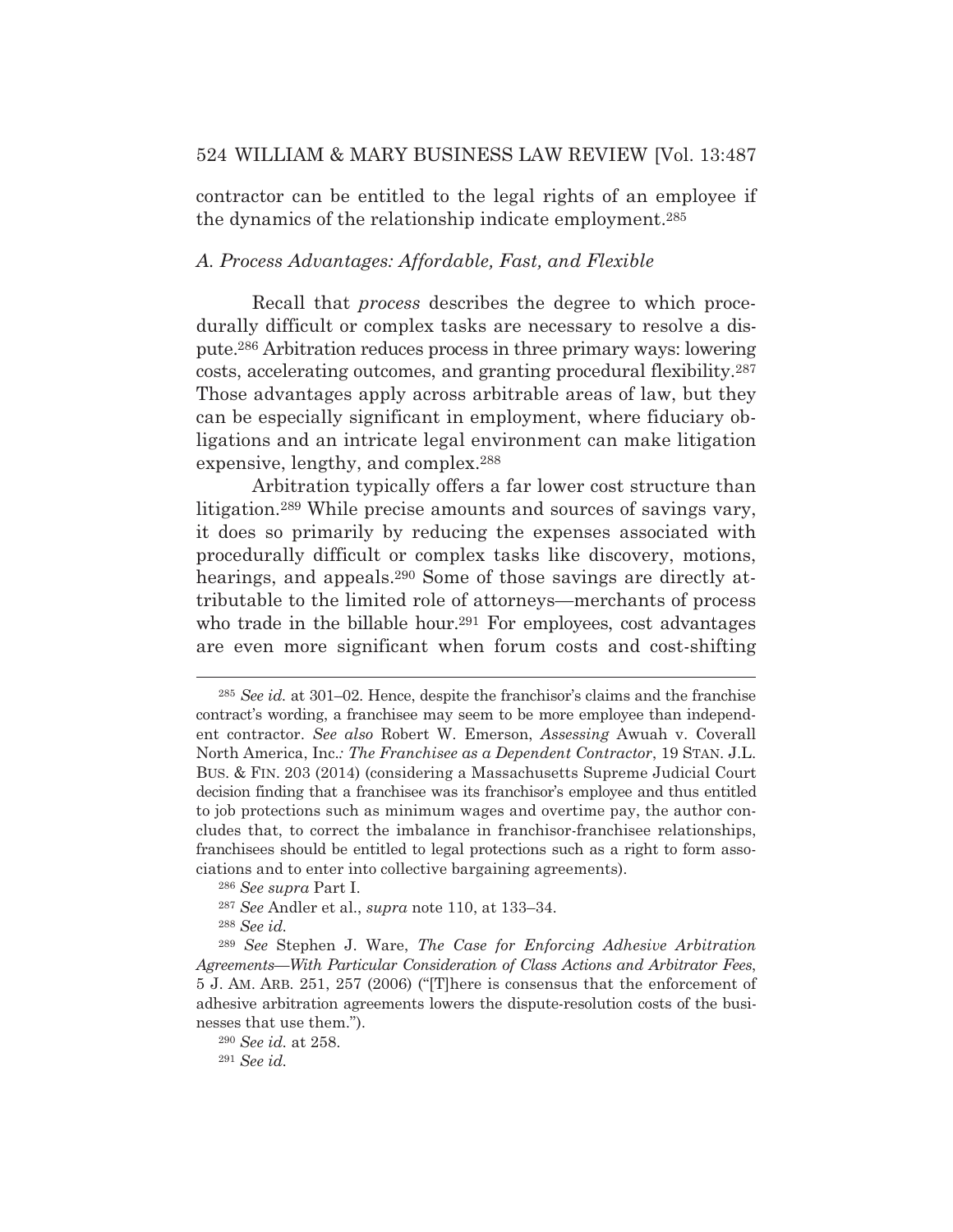provisions are considered.292 In one empirical study of two hundred cases, "AAA employment arbitrators exercised their discretion to reallocate arbitrator's fees to the employer in 70.25 percent of the cases, hearing fees in 71.3 percent of the cases, and some or all of the filing fees in 85.12 percent of the cases."293 Thirty-two percent of contractually arbitrating employees paid nothing for arbitration, and another twenty-nine percent paid only attorney's fees.294 Thus, only thirty-nine out of two hundred employees in the sample paid any amount of forum fees.<sup>295</sup>

 The streamlined discovery process and limited role of attorneys allow for much greater efficiency in arbitration.296 Meanwhile, arbitral finality obviates the lengthy appeals and delays that are common in litigation.297 Another empirical study of 4,000 cases found that employment arbitrations are concluded in an average of 361.5 days, while litigation takes an average of twoand-a-half years.298 According to the Arbitration Institute of the Stockholm Chamber of Commerce, most of its cases in 2018 were decided within six to twelve months.299 Cases that go to court can carry on for years if the decision is appealed multiple times, and an appeal can lead to a reversal and remand to the lower courts.300 Moreover, arbitration is the primary dispute forum for low- and middle-income employees,<sup>301</sup> who are presumably more likely to abandon a prohibitively expensive or lengthy claim than their high-income colleagues.302

<sup>298</sup> *Id.*

<sup>299</sup> *SCC Statistics 2019*, *supra* note 6, at 5.

301 Hill, *supra* note 123, at 784.

<sup>292</sup> Hill, *supra* note 123, at 810–12.

<sup>293</sup> *See id.* at 812.

<sup>294</sup> *See id.* at 802.

<sup>295</sup> *Id.* at 798.

<sup>296</sup> COMMERCIAL DISPUTES, *supra* note 1, at 3.

<sup>297</sup> Alexander J.S. Colvin, *An Empirical Study of Employment Arbitration: Case Outcomes and Processes*, 8 J. EMPIRICAL LEGAL STUD. 1, 5, 8 (2011)

<sup>300</sup> *See, e.g.*, Sudhin Thanawala, *Wheels of Justice Slow at Overloaded Federal Courts*, CHI. TRIB. (Sept. 28, 2015, 12:32 AM), https://www.chicagotribune .com/nation-world/sns-bc-us--federal-case-backlog-20150927-story.html [https:// perma.cc/95UT-7HQW]; Rickard, *supra* note 229.

<sup>302</sup> *Id.*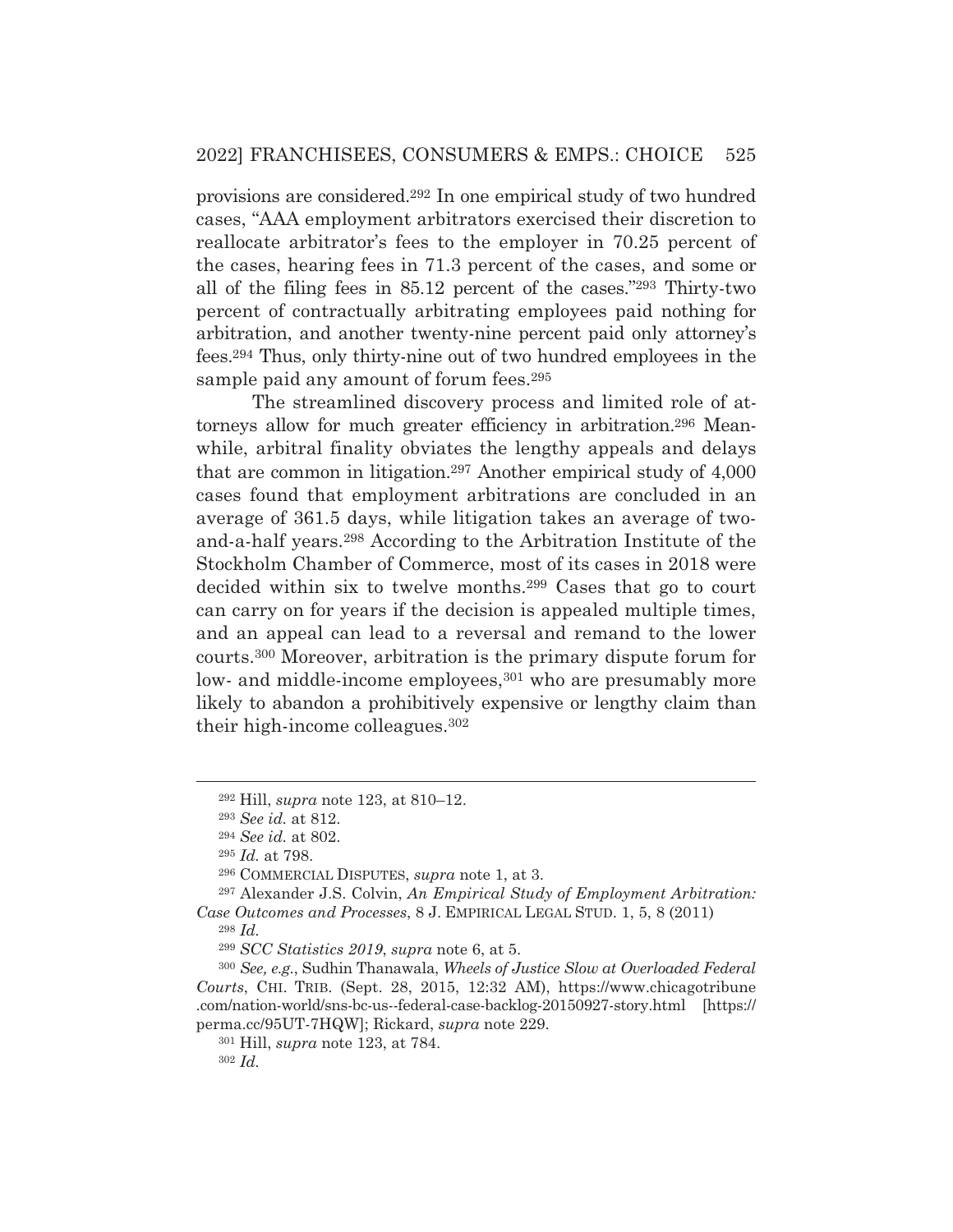Like consumer due process, arbitration administrators define the necessary level of formality in employment disputes.303 AAA's Employment Due Process Protocol, for example, stipulates that:

Employees should have the right to be represented by a spokesperson of their own choosing.

Employees/Individuals should have access to all information reasonably relevant to their claims.

Employees/Individuals and Employers have a right to an independent and impartial mediator and/or arbitrator.

Mediators and/or arbitrators shall have knowledge of the statutory issues at stake in the dispute and familiarity with the workplace and employment environment and shall attend training provided by the government agencies, bar associations, academic institutions, etc.

No party may have unilateral choice of arbitrator.

There shall be full disclosure by mediators and/or arbitrators of any potential conflict or appearance of conflict or previous contact between the arbitrator and the parties. The arbitrator shall have no personal or financial interest in the matter.

Arbitrators should be empowered to grant whatever relief would be available in court under the law.304

 Note that the more flexible nature of arbitration should not be interpreted as a relaxed attitude toward due process.305 Arbitration can be less formal, but it is not informal.306 One study of 609 arbitration participants found that most were "very satisfied" with arbitration.<sup>307</sup> Sixty-six percent reported that they would be "likely to use arbitration again," with almost half of those "likely to use" respondents saying that they would be "extremely likely."308 Even forty percent of unsuccessful disputants reported being "moderately to highly satisfied with the fairness of the process."309 According to the American Bar Association, "80 [percent] of attorneys and 83 [percent] of businesspeople report that

<sup>306</sup> *Id.*

<sup>303</sup> *See* COMMERCIAL DISPUTES, *supra* note 1, at 4.

<sup>304</sup> *Employment Arbitration Under AAA Administration*, AM. ARB. ASS'N, https://www.adr.org/employment [https://perma.cc/U3MB-EZEF].

<sup>305</sup> COMMERCIAL DISPUTES, *supra* note 1, at 8.

<sup>307</sup> U.S. CHAMBER INST. FOR LEGAL REFORM, ARBITRATION: SIMPLER, CHEAPER, AND FASTER THAN LITIGATION 25 (April 2005).

<sup>308</sup> *Id.*

<sup>309</sup> *Id.*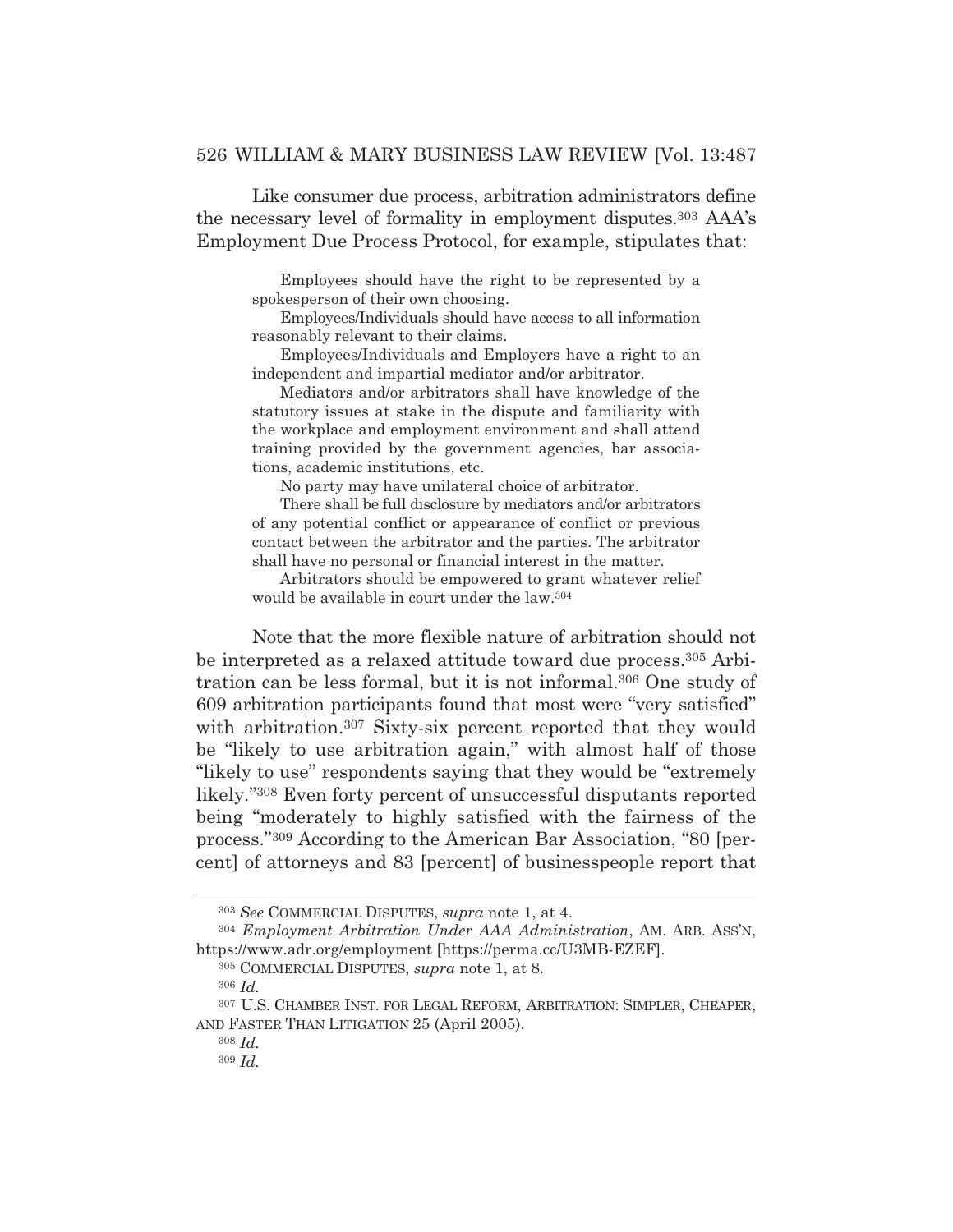arbitration is a fair and just process,"310 and arbitrators are "more likely to understand the subject of the arbitration than judges."<sup>311</sup>

 Arbitration can even serve as a de facto appellate court for in-house disputes or grievance processes.312 In heavily unionized industries—for example, utilities, transportation, education, construction, manufacturing, or the public sector—grievance processes are designed to meet the needs of both unions and employing organizations.313 Typically, a grievance will move through a sequence of contractually defined steps until it is either resolved or submitted to binding arbitration.314 While the number and type of intermediary steps can vary, over ninety percent of U.S. collective bargaining agreements provide for arbitration as the final step of the grievance process.315 Arbitration advances the interests of both employees and management by serving as

a mechanism for the extension of the relationship between the parties, a union tactic to pressure management for strategic purposes, a diagnostic device to uncover underlying problems in the workplace, a mechanism for individual employees or union officials to challenge management over a range of working conditions, or even a forum for the communication of information.316

Note that grievance arbitration should not be confused with interest arbitration.317 Grievances concern the misapplication of company policy or collectively bargained contract terms, while interest arbitration concerns impasses in negotiation of the collective agreement itself.318 Additionally, employees receive greater protections

<sup>313</sup> *Id.* at 644–45.

<sup>314</sup> *See, e.g.*, Mark E. Zelek, *Labor Grievance Arbitration in the United States*, 21 UNIV. MIA. INTER-AM. L. REV. 197, 197 (1989).

<sup>315</sup> *Id.* at 197.

316 SEAN C. DOYLE, THE GRIEVANCE PROCEDURE: THE HEART OF THE COLLECTIVE AGREEMENT 2 (1999).

317 Barry Winograd, *An Introduction to the History of Interest Arbitration in the United States*, 61 LAB. L.J. 164, 164 (2010).

<sup>310</sup> COMMERCIAL DISPUTES, *supra* note 1, at 8.

<sup>311</sup> *Id.*

<sup>312</sup> Alexander J. S. Colvin, *The Relationship Between Employment Arbitration and Workplace Dispute Resolution Procedures*, 16 OHIO ST. J. DISP. RESOL. 643, 662 (2001).

<sup>318</sup> *Id.* at 165 ("Interest arbitration, in effect, is a way to form a contract, either in whole, or in part.").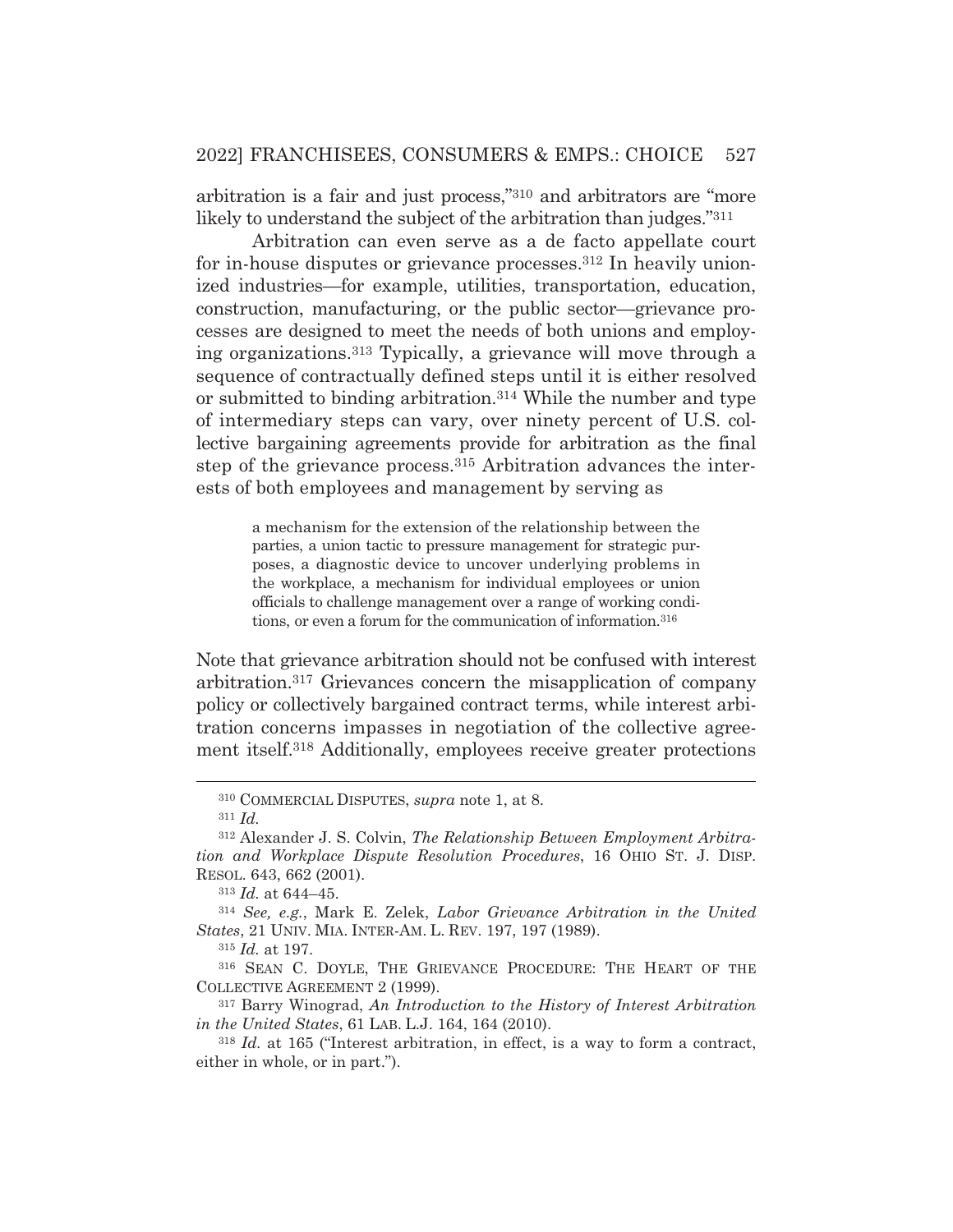in arbitration than other people, such as independent contractors.319 Some franchisees have recently claimed to be misclassified employees to try to gain these protections.320 This is an ongoing issue that can lead to arguments of unconscionability in mandatory arbitration clauses.321

 Among experts and commentators, the consensus view is that arbitration tends to reduce costs, accelerate outcomes, and permit more flexibility compared to litigation.322 This research did not find any instance of an expert or commentator disputing those effects.323 Some argue that the upfront arbitration costs may deny individuals (like consumers and employees) the opportunity to assert their claims.324 Those who make this argument base it on three self-evident premises: (1) upfront forum costs are more expensive in arbitration than in court, (2) some people cannot afford the upfront costs associated with arbitration, and (3) the contingent fee system that is present in litigation allows people to avoid paying costs upfront.325 However, the overall cost remains lower than litigation.326 Less obviously, this research found two ancillary process advantages of arbitration: information technology and judicial divestment.<sup>327</sup> This Article has already endorsed OArb in consumer arbitration, and it does so again here.<sup>328</sup> OArb's potential may be even greater in employment law, where some litigators remain skeptical of IT solutions in favor of their working habits.329 Despite the entry of young, tech-savvy graduates

<sup>319</sup> Jonathan Solish & David Harford, *Stradivarius Revisited: Re-Tuning Your Franchise Arbitration Instrument*, 40 FRANCHISE L.J. 69, 89 (2020). <sup>320</sup> *Id.*

<sup>321</sup> Stephen J. Ware, *Employment Arbitration & Voluntary Consent*, 25 HOFSTRA L. REV. 83, 126–28 (1996) [hereinafter *Employment Arbitration*].

<sup>322</sup> *See* Pamela K. Bookman, *The Arbitration-Litigation Paradox*, 72 VAND. L. REV. 1119, 1182 (2019) (arguing that where there has been an overwhelming pro-arbitration federal policy, courts should not forget and should protect litigation precedents that supports arbitration).

<sup>323</sup> *Id.* at 1147–48.

<sup>324</sup> *Arbitration Costs*, *supra* note 7, at 730.

<sup>325</sup> *Id.* at 731–32.

<sup>326</sup> *Id.* at 733.

<sup>327</sup> *See* Bookman, *supra* note 322, at 1182.

<sup>328</sup> *See supra* notes 225–31 and accompanying text.

<sup>329</sup> *See Survey Finds Majority of Lawyers Still Skeptical of TAR Technology*,

IPRO TECH LLC (Feb. 17, 2015), https://iprotech.com/news/survey-finds-ma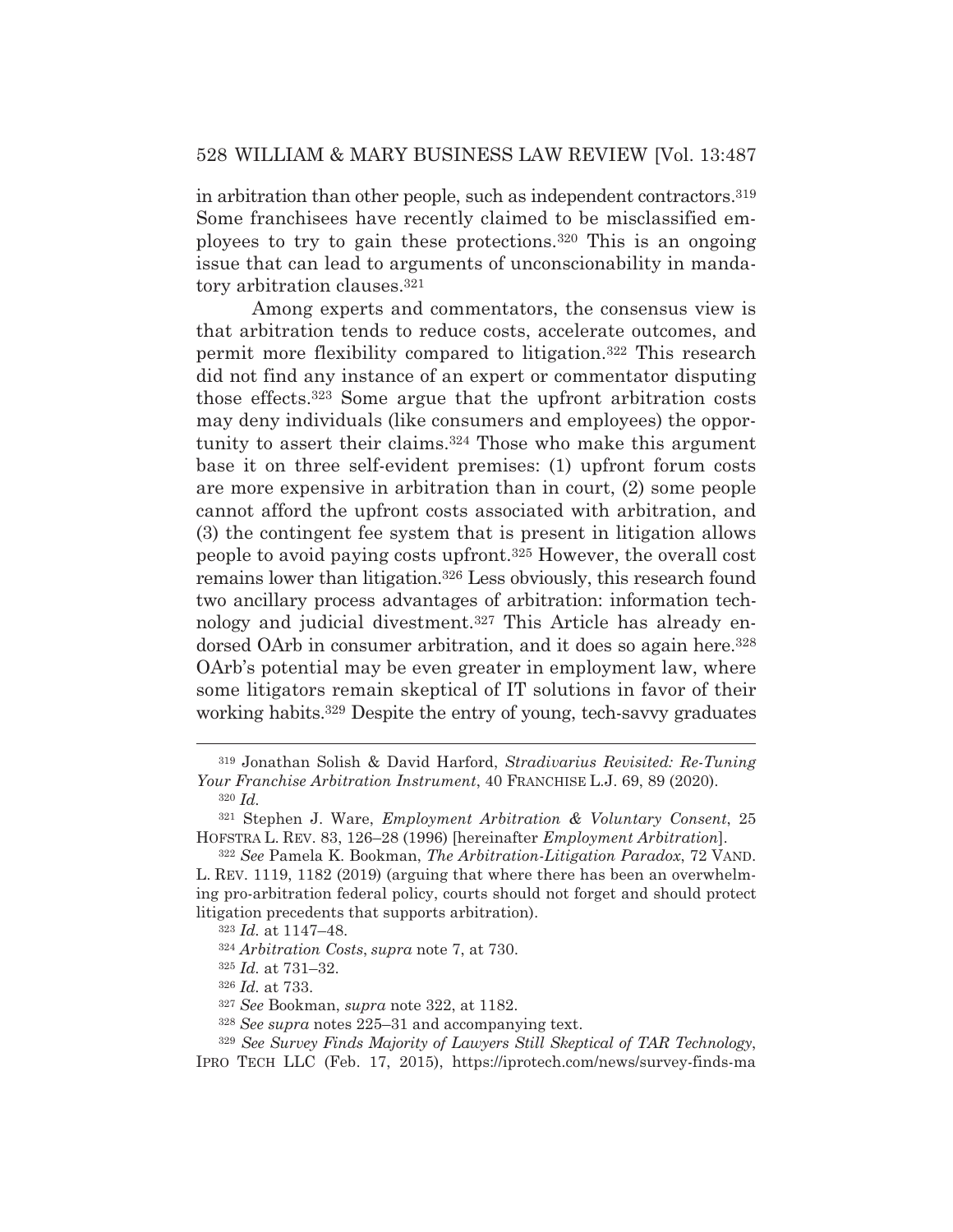into the profession, litigators fear the risk of "wasted innovation"—a term coined by management consultant Geoffrey Moore to describe the expenses of novel, unprofitable innovation.<sup>330</sup> Arbitration, on the other hand, appears much more receptive to technology and its facilitative effects in legal proceedings.331 For example, while litigants must appear at one or many in-person hearings, communications technology allows arbitrators to conduct some entire arbitrations remotely.332

 Judicial divestment refers to the economic and logistical benefits of reallocating cases from court dockets to arbitration.333 Courts are publicly subsidized for their services far beyond the amounts typically collected from parties in court fees.334 According to one expert, "this fiscal impact can be conceived in the abstract as thousands of dollars per case multiplied by thousands or tens of thousands of disputes every year."335 In 2014, the median time for civil cases to reach trial was three years and four months, and the average weighted caseload per judge was over 1,000.336 Contractual arbitration alleviates court backlogs—a particularly acute problem in federal courts—and allows courts to allocate scarce judicial resources more optimally.337 These backlogs are heavily populated by high-volume, routine legal matters, most of which could be easily handled in arbitration without

<sup>333</sup> *See* Fla. R. Civ. P. 1.800 (stating that a judge in some cases may order arbitration or arbitration with mediation if the judge determines it could be beneficial to the litigants or the court).

334 Nyarko, *supra* note 246, at 18.

335 Mark Fellows, *Limits on Arbitration Would Burden Courts and Taxpayers*, CORP. COUNSEL BUS. J. (Dec. 1, 2007), https://ccbjournal.com/articles/limits-ar bitration-would-burden-courts-and-taxpayers [https://perma.cc/RXF5-X993].

336 Thanawala, *supra* note 300.

<sup>337</sup> *See id.*; Rickard, *supra* note 229.

jority-of-lawyers-still-skeptical-of-tar-technology/ [https://perma.cc/MB2F-G8AE] (expanding on "the industry's history of slow acceptance ... and reluctance to replace proven, but outdated, methods").

<sup>330</sup> GEOFFREY A. MOORE, DEALING WITH DARWIN: HOW GREAT COMPANIES INNOVATE AT EVERY PHASE OF THEIR EVOLUTION 7 (2005).

<sup>331</sup> Rickard, *supra* note 229.

<sup>332</sup> Jessica Sabbath & Brianna E. Kostecka, *Best Practices for Conducting Remote Arbitration Hearings*, BLOOMBERG L. (Apr. 21, 2020, 4:00 AM), https:// news.bloomberglaw.com/us-law-week/insight-best-practices-for-conducting-re mote-arbitration-hearings [https://perma.cc/87VL-8WGZ]; Farzaneh Badiei, *Online Arbitration Definition and Its Distinctive Features*, 2010 ODR, 87, 92.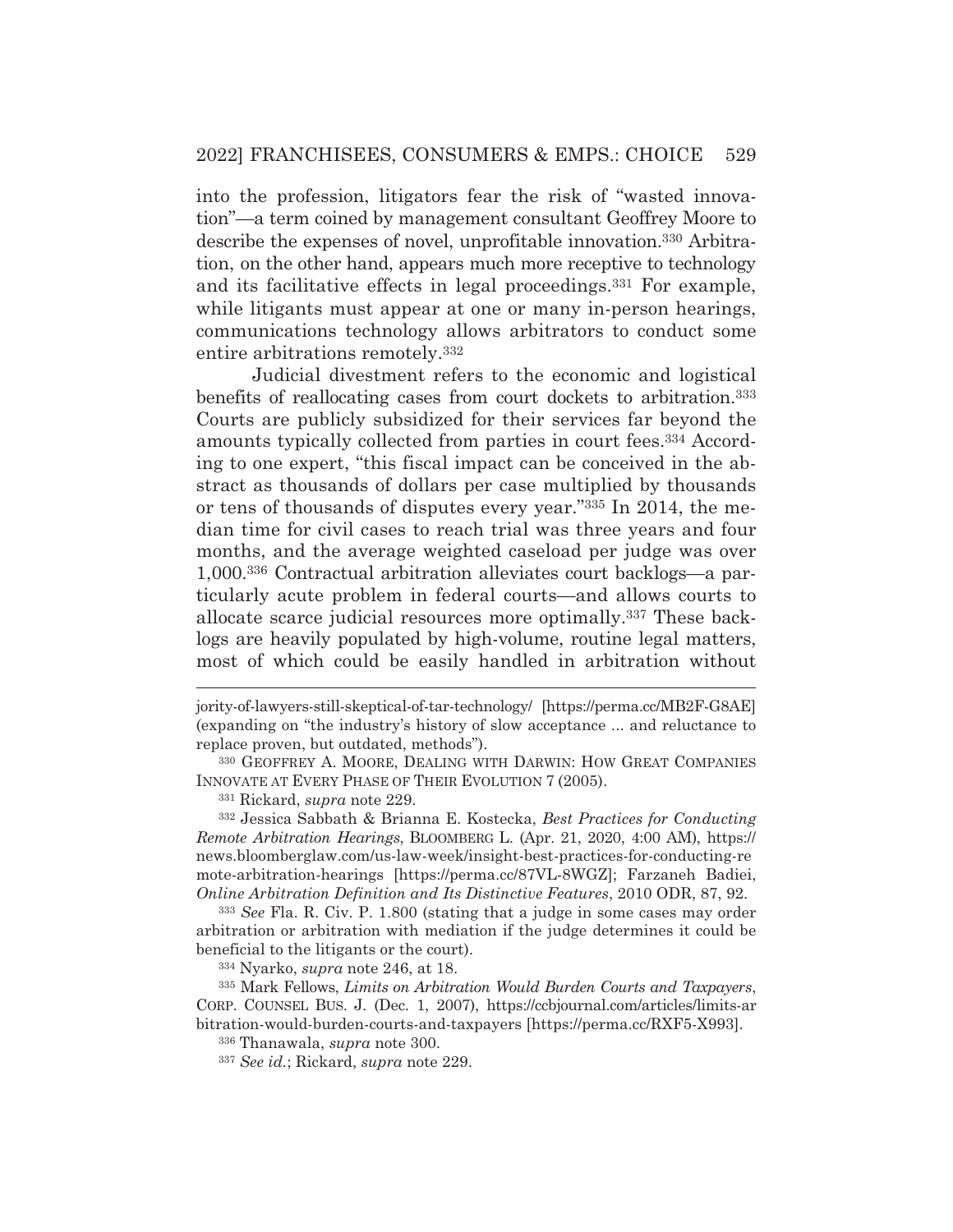entanglement of a judge or court.338 Of course, the five direct and indirect process advantages of arbitration—cost, speed, flexibility, technology, and judicial divestment—are contingent upon a pre-dispute agreement to arbitrate, as "parties engaged in adversarial posturing after a dispute has arisen will rarely agree on anything, much less a cheaper dispute resolution forum that will reduce costs for one's opponent."<sup>339</sup>

### *B. The Unconscionability Defense*

 Unconscionability is a defense to enforcement of a contract so overwhelmingly one-sided or unfair that it suggests abuse at contracting, as no reasonable and informed person would agree to it otherwise.340 Some argue that to condition employment upon an arbitration agreement is invariably unfair to employees and thus unconscionable.<sup>341</sup> These arguments are usually untenable.<sup>342</sup> Courts have long treated arbitration agreements as mutual promises protected by the FAA, and "[t]he U.S. Supreme Court doctrine on arbitration represents the most absolute statement of the vigor of contract freedom."343

 While it is rare for a court to strike down an arbitration agreement for any reason,344 unconscionability defenses are the

<sup>338</sup> Rickard, *supra* note 229.

<sup>339</sup> Fellows, *supra* note 335.

<sup>340</sup> M. Neil Browne & Lauren Biksacky, *Unconscionability and the Contingent Assumptions of Contract Theory*, 2013 MICH. ST. L. REV. 211, 220–22 (2013).

<sup>341</sup> *Employment Arbitration*, *supra* note 321, at 159.

<sup>342</sup> Thomas E. Carbonneau, *The Exercise of Contract Freedom in the Making of Arbitration Agreements*, 36 VAND. J. TRANSNAT'L L. 1189, 1191–93 (2003). <sup>343</sup> *Id.* at 1190.

<sup>344</sup> Federal courts rarely determine that an arbitration agreement is invalid. *See* Philip Kirchner, *Will my Arbitration Agreement be Enforced?* N.J.L.J. ONLINE (Apr. 26, 2018), https://plus.lexis.com/search?pdsearchterms=LNSDU ID-ALM-NJLAWJ-20180426WILLMYARBITRATIONAGREEMENTBEEN FORCED&pdbypasscitatordocs=False&pdisurlapi=true&pdmfid=1530671&c rid=a07db5bc-d21e-4aee-b99f-4d517221a133 [https://perma.cc/F48R-K3Y4]. However, New Jersey state courts have begun to lower the standard to demonstrate invalidity. *Id.* Kirchner goes on to say, "[a]pplying principles of New Jersey contract law and Third Circuit precedent interpreting the FAA, those decisions (at a federal level) almost universally enforce arbitration clauses regardless of whether they contain language waiving the right to sue in court, seek a jury trial or bring specific statutory claims." *Id.*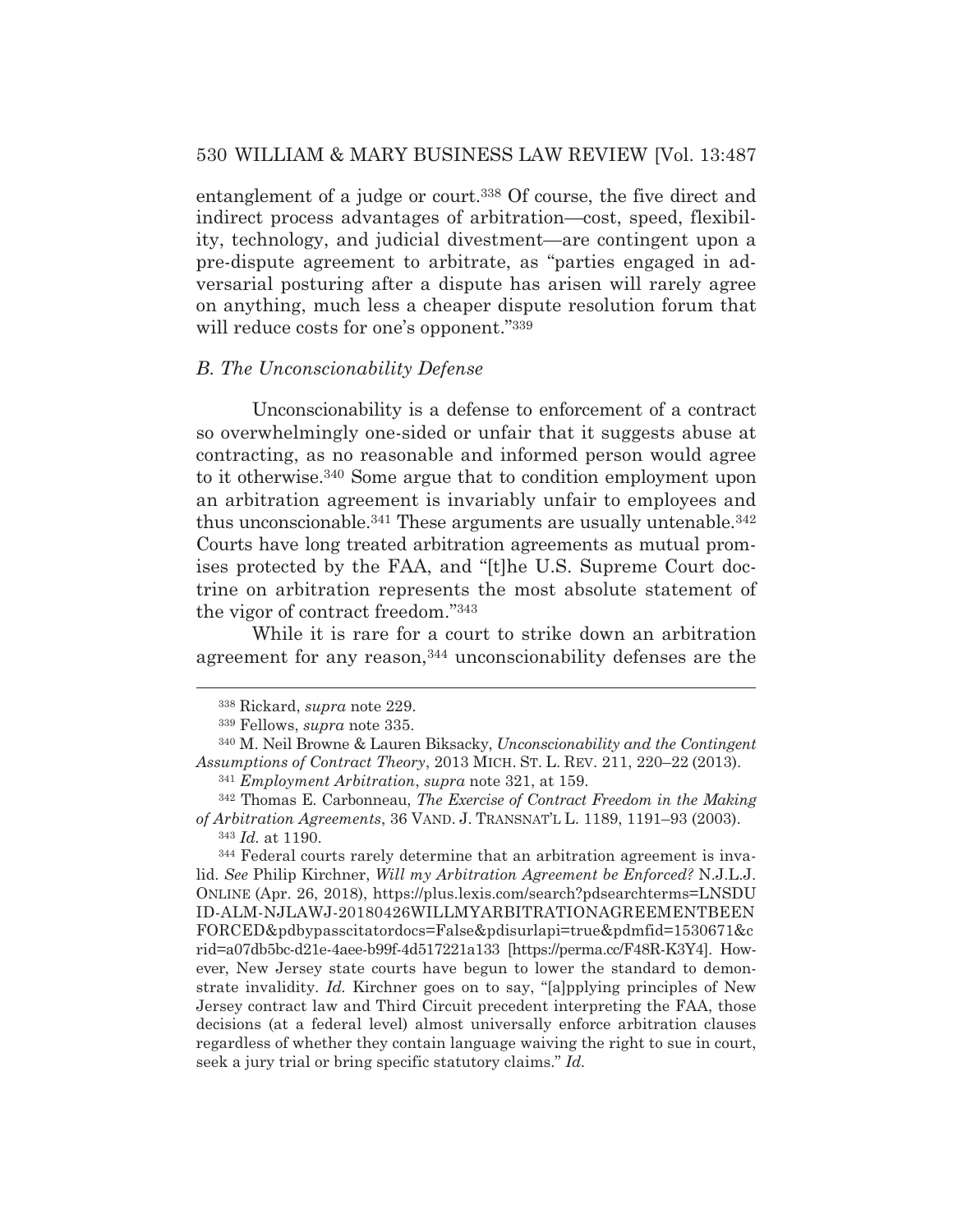most common and most successful for both employees and consumers.<sup>345</sup> Unconscionability defenses are built upon two concepts: procedural unconscionability and substantive unconscionability.346 Procedural unconscionability concerns the formation of the contract, while substantive unconscionability concerns its terms.347 In most jurisdictions, both procedural and substantive unconscionability must be proven, but some courts use a sliding scale where some small degree of one type is sufficient in combination with a much higher degree of the other type.<sup>348</sup>

 Procedural unconscionability arguments typically concern the nature of employment contracts as adhesion contracts standardized, negotiable contracts offered on a take-it-or-leave-it basis.349 Virtually all employment contracts are adhesion contracts.350 Courts have long held that simply being an adhesion contract is not sufficient to find an arbitration agreement unconscionable.351 More illustratively, if an employer were to use an adhesion contract *and* print the arbitration agreement in illegibly small legalese, it would likely be held procedurally unconscionable.352 The Supreme Court emphasizes party self-determination and has repeatedly held that arbitration agreements should be enforced as the parties agreed.353 However, although irrelevant on its own, an adhesion contract *can* provide the small amount of procedural ammunition necessary for a "sliding scale" court to find unconscionability if a very high degree of substantive unconscionability is evident.354

348 Richard Craswell, *Two Different Kinds of Procedural and Substantive Unconscionability* 2 (U.C. Berkeley L. & Econ. Workshop, Working Paper, 2010).

349 Schmitz, *supra* note 71, at 92.

<sup>350</sup> *See* RICK J. NORMAN, LOUISIANA EMPLOYMENT LAW § 3:2 (2020).

351 Lagatree v. Luce, Forward, Hamilton & Scripps, 88 Cal. Rptr. 2d 664, 678 (Ct. App. 1999).

352 OTO, LLC v. Kho, 447 P.3d 680, 691 (Cal. 2019).

<sup>345</sup> Schmitz, *supra* note 71, at 81, 92.

<sup>346</sup> *Id.* at 92.

<sup>347</sup> Browne & Biksacky, *supra* note 340, at 220–22; *Employment Arbitration*, *supra* note 321, at 126 n.225 (citing Richard A. Epstein, *Unconscionability: A Critical Reappraisal*, 18. J.L. & ECON. 293, 302 n.28 (1975)) (distinguishing between substantive and procedural unconscionability).

<sup>353</sup> Andrea Doneff, *Arbitration Clauses in Contracts of Adhesion Trap Sophisticated Parties Too*, 2010 J. DISP. RESOL. 235, 236 (2010).

<sup>354</sup> Craswell, *supra* note 348, at 2 n.3.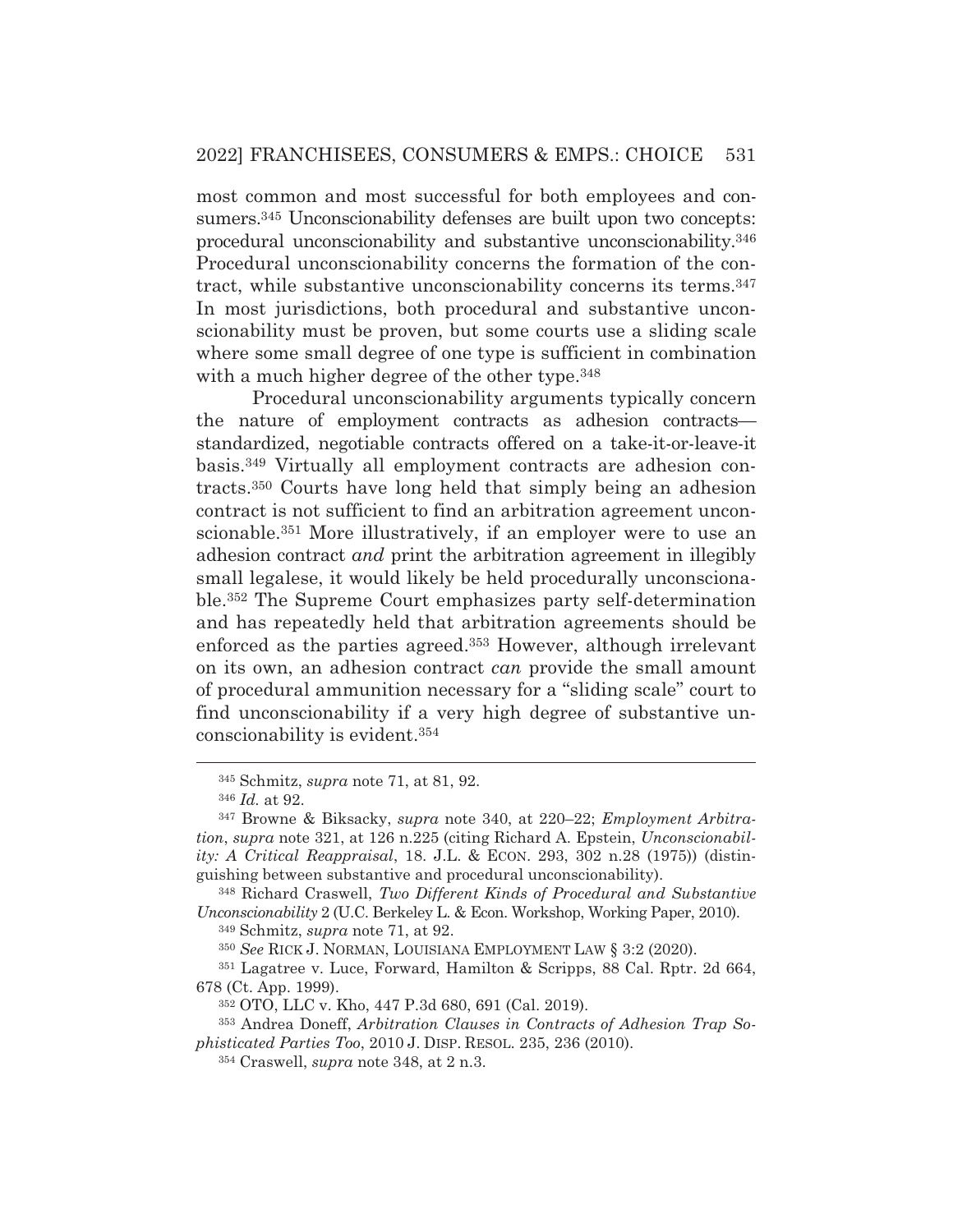Substantive unconscionability arises when contract terms are excessively harsh or one-sided.355 For example, an arbitration agreement that gives the employer a unilateral right to change or modify the agreement at any time could be held substantively unconscionable.356 Substantive unconscionability relates to whether "the essence of the provision" is inherently unfair or unreasonable, not to procedure—i.e., how the provision is applied.357 In their conventional forms, arbitration agreements represent mutual promises where one party's promise to arbitrate is consideration for the other party's promise to arbitrate.358 Put differently, they represent a mutually beneficial exchange of value.359

 Significantly, when both parties are sophisticated and equal in bargaining power, courts are generally unreserved in enforcing the contract as written.360 Emblematic of this tendency is one of the most visible and controversial arbitration systems in the world—that of the National Football League (NFL).<sup>361</sup> The NFL's disciplinary policies, which include a union-negotiated arbitration

357 Solish & Harford, *supra* note 319, at 82.

358 Rutledge v. Asbury Auto. Grp., No. 3:17-CV-190-CCS, 2017 WL 6349 041, at \*3 (E.D. Tenn. Dec. 12, 2017).

<sup>359</sup> *See id.*

360 Doneff, *supra* note 353, at 236.

<sup>361</sup> *See* Martin H. Malin, *"Deflategate," Tom Brady and Labor Arbitration*, ARB. INFO (May 31, 2016), https://law.missouri.edu/arbitrationinfo/2016/05/31 /deflategate-tom-brady-and-labor-arbitration-by-professor-martin-h-malin [https:// perma.cc/FNN6-YF8M].

<sup>355</sup> David Horton, *Unconscionability Wars*, 106 NW. UNIV. L. REV. 387, 393 (2015).

<sup>356</sup> Al-Safin v. Cir. City Stores, Inc., 394 F.3d 1254, 1260–62 (9th Cir. 2005) (stating that an arbitration agreement is unconscionable under California law when the agreement gives the employer "the unilateral right to terminate or modify the agreement"); McNamara v. S.I. Logistics, Inc., No. 17-cv-12523-ADB, 2018 WL 6573125, at \*3 (D. Mass. Dec. 13, 2018) (finding that the arbitration provision was illusory because the defendant could modify the agreement at any time without notice to the plaintiff); Michael L. DeMichele & Richard A. Bales, *Unilateral-Modification Provisions in Employment Arbitration Agreements*, 24 HOFSTRA LAB.&EMP. L.J. 63, 76–77 (2006) (noting that courts have found arbitration provisions unconscionable when the employer has the right, from the contract, to modify the contract at any time without providing notice of the change because unrestricted unilateral rights to modify "provides the drafting party employer complete control over the rules and procedures governing the arbitral forum"). In addition, courts have held that a unilateral right to alter an arbitration agreement may be considered an illusory promise. *See id.* at 79.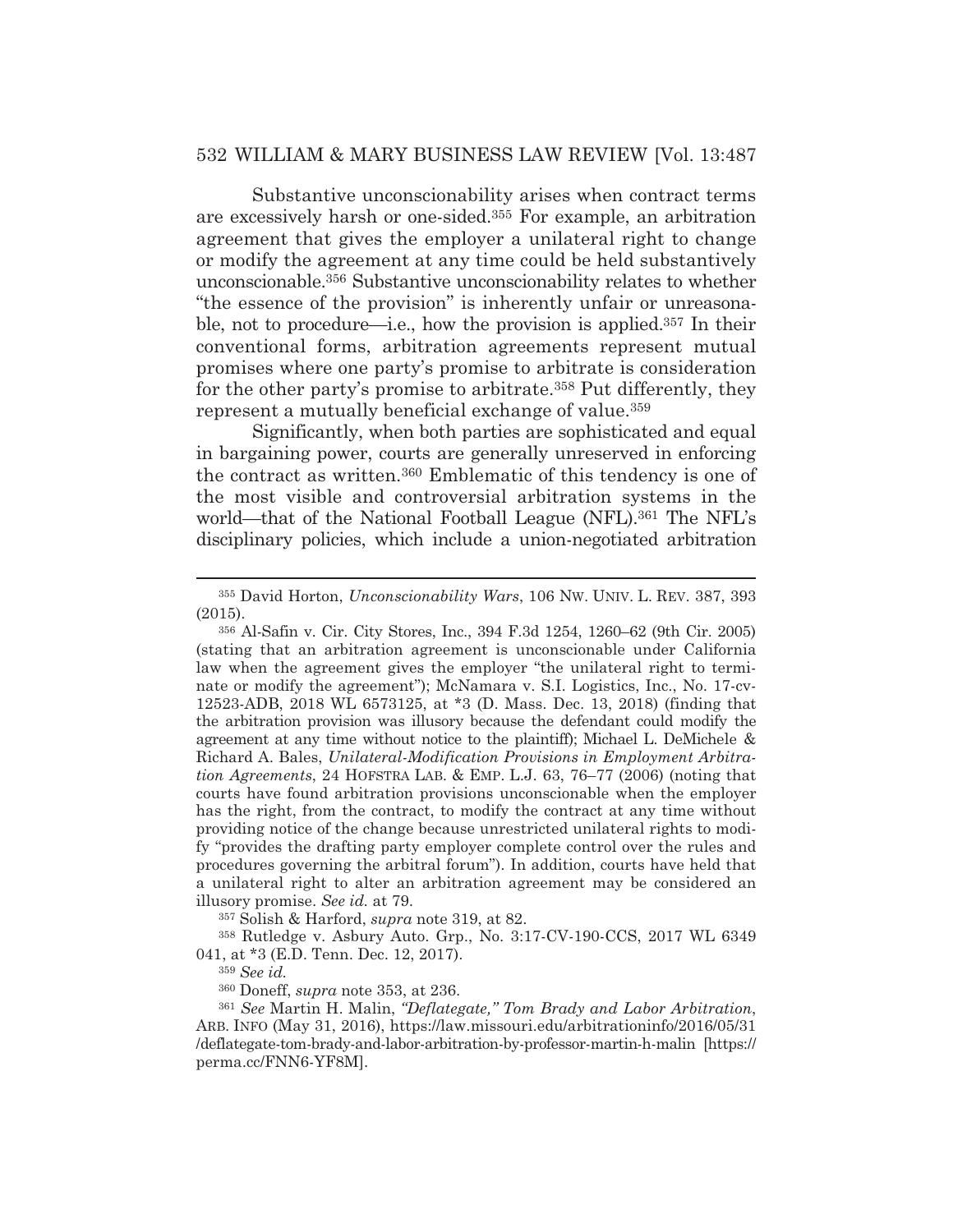process,362 drew national attention in the aftermath of the 2014– 15 AFC Championship Game between the New England Patriots and the Indianapolis Colts, during which a pass by Patriots quarterback Tom Brady was intercepted by Colts linebacker D'Qwell Jackson.363 Suspecting that the football was underinflated, officials found that the Patriots' footballs were materially out of compliance with the NFL's minimum air pressure specifications.364 NFL Commissioner Roger Goodell fined the organization \$1 million and suspended Brady for four games.<sup>365</sup>

 Brady appealed Goodell's decision pursuant to Article 46, Section 1(a) of the NFL-NFLPA collective bargaining agreement, which provides for appeals to a hearing officer appointed by Commissioner Goodell.366 Goodell, as authorized by Article 46, appointed himself to arbitrate Brady's appeal.367 After Goodell affirmed the suspension, Brady filed suit, and Goodell's decision was vacated by U.S. District Court for the Southern District of New York.368 On appeal, however, the U.S. Court of Appeals for the Second Circuit reversed, observing that the case called for "a straightforward application of well-established law governing judicial review of labor arbitration awards."369 Though unusual in its delegation of virtually unlimited authority in matters of discipline and review to the commissioner, the agreement was treated as "the product of arms-length negotiations between parties of equal bargaining power,"370 with the Second Circuit forcefully noting that "had the parties wished to restrict the Commissioner's authority, they could have fashioned a different agreement."371

<sup>362</sup> Cole Renicker, *A Comparative Analysis of the NFL's Disciplinary Structure: The Commissioner's Power and Players' Rights*, 26 FORDHAM INTELL. PROP. MEDIA & ENT. L.J. 1051, 1069 (2016).

<sup>363</sup> Joseph Stromberg, *Tom Brady's Deflategate Scandal, Explained*, VOX (May 19, 2015, 1:22 PM), https://www.vox.com/2015/1/21/7866121/deflated-foot ball-patriots-cheating [https://perma.cc/7C88-XJ6Q].

<sup>364</sup> *Id.*

<sup>365</sup> *Id.*

<sup>366</sup> Malin, *supra* note 361.

<sup>367</sup> *Id.*

<sup>368</sup> *Id.*

<sup>369</sup> *Id.*

<sup>370</sup> *Id.*

<sup>371</sup> *Id.*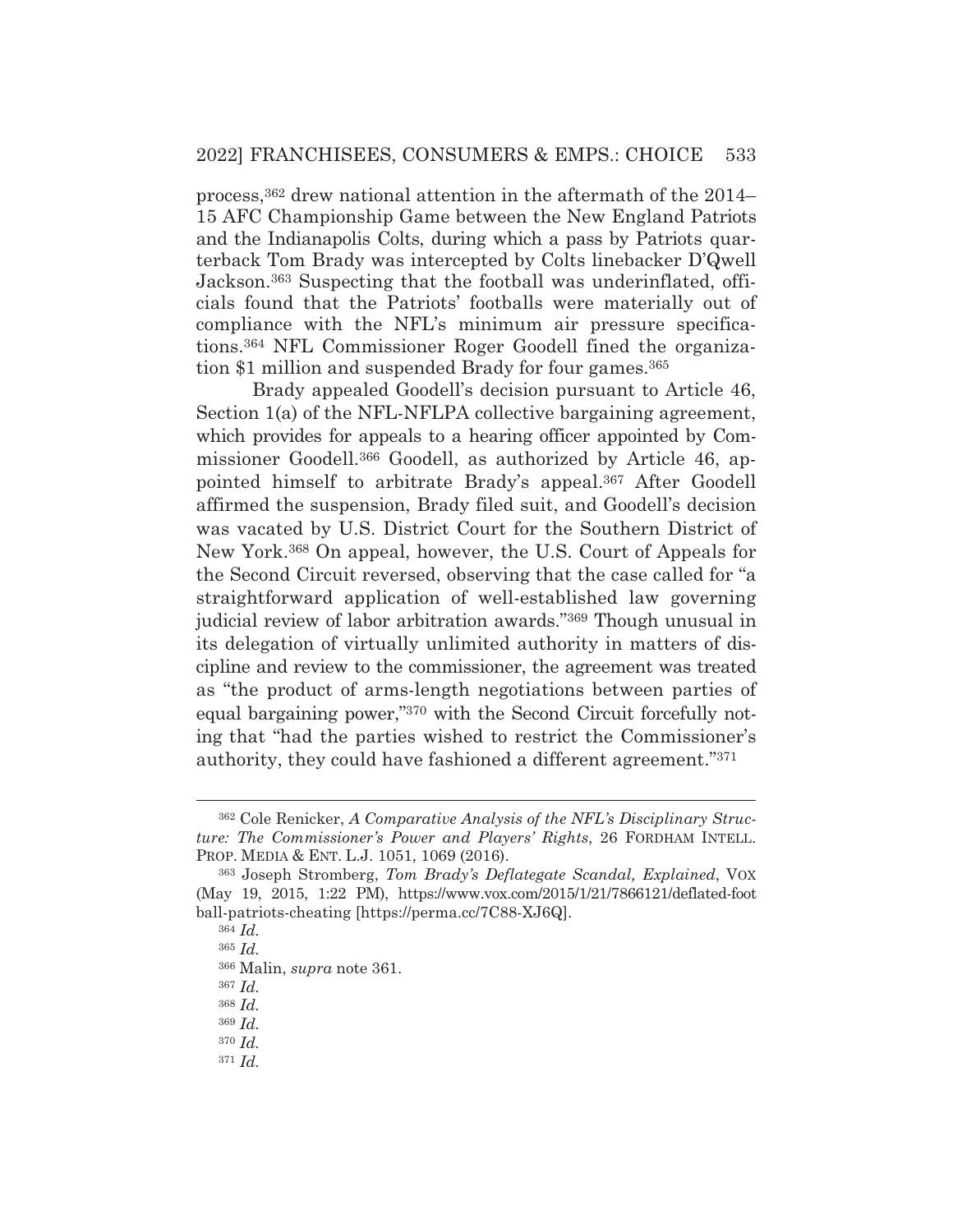Of course, some arbitration agreements have overstepped and appropriately been found unconscionable.372 Indeed, some commentators have advanced the theory that arbitration agreements, particularly those of adhesion, are inherently unconscionable.373 However, this may be untenable because of the judicial safeguards by which an unfair arbitration agreement can be held unenforceable.<sup>374</sup> By empowering courts to strike down procedurally or substantively unconscionable agreements, contractual arbitration "penalizes drafters for overreaching and maintains judicial integrity."375

#### *C. Dynamic Motivations*

 If arbitration is indeed mutually beneficial, as proponents claim, then one might question why it so frequently can only be obtained because it is contractually compelled.376 The implication, opponents argue, is that arbitration agreements are products of imbalance that favor only those powerful enough to demand them.377 A justification for the proponent view does exist, and it lies in the dynamic motivations at play throughout a dispute.378 To be useful, arbitration must be stipulated pre-dispute because each party's incentives to behave opportunistically will change in the course of forming the relationship, recognizing a cause of action, bringing a complaint, selecting a forum, resolving the case, and executing a judgment.379 Otherwise, parties could behave

<sup>377</sup> *Id.* at 532–33.

<sup>372</sup> Paul B. Marrow, *Determining if Mandatory Arbitration is "Fair": Asymmetrically Held Information and the Role of Mandatory Arbitration in Modulating Uninsurable Contract Risks*, 54 N.Y.L. SCH. L. REV. 187, 232 (2009).

<sup>373</sup> Jeff Guarrera, *Mandatory Arbitration: Inherently Unconscionable, but Immune from Unconscionability*, 40 W. ST. U. L. REV. 89, 102 (2012).

<sup>374</sup> Marrow, *supra* note 372, at 232.

<sup>375</sup> Horton, *supra* note 355, at 393.

<sup>376</sup> *See* Amanda R. James, *Because Arbitration Can Be Beneficial, It Should Never Have to Be Mandatory: Making a Case Against Compelled Arbitration Based upon Pre-Dispute Agreements to Arbitrate in Consumer and Employee Adhesion Contracts*, 62 LOY. L. REV. 531, 541 (2016).

<sup>378</sup> William L. Ury et al., *Designing an Effective Dispute Resolution System*, 4 NEGOT. J. 413, 414 (1988).

<sup>379</sup> David Sherwyn, *Because It Takes Two: Why Post-Dispute Voluntary Arbitration Programs Will Fail to Fix the Problems Associated with Employment Discrimination Law Adjudication*, 24 BERKLEY J. EMP.&LAB. L. 1, 65–66 (2003).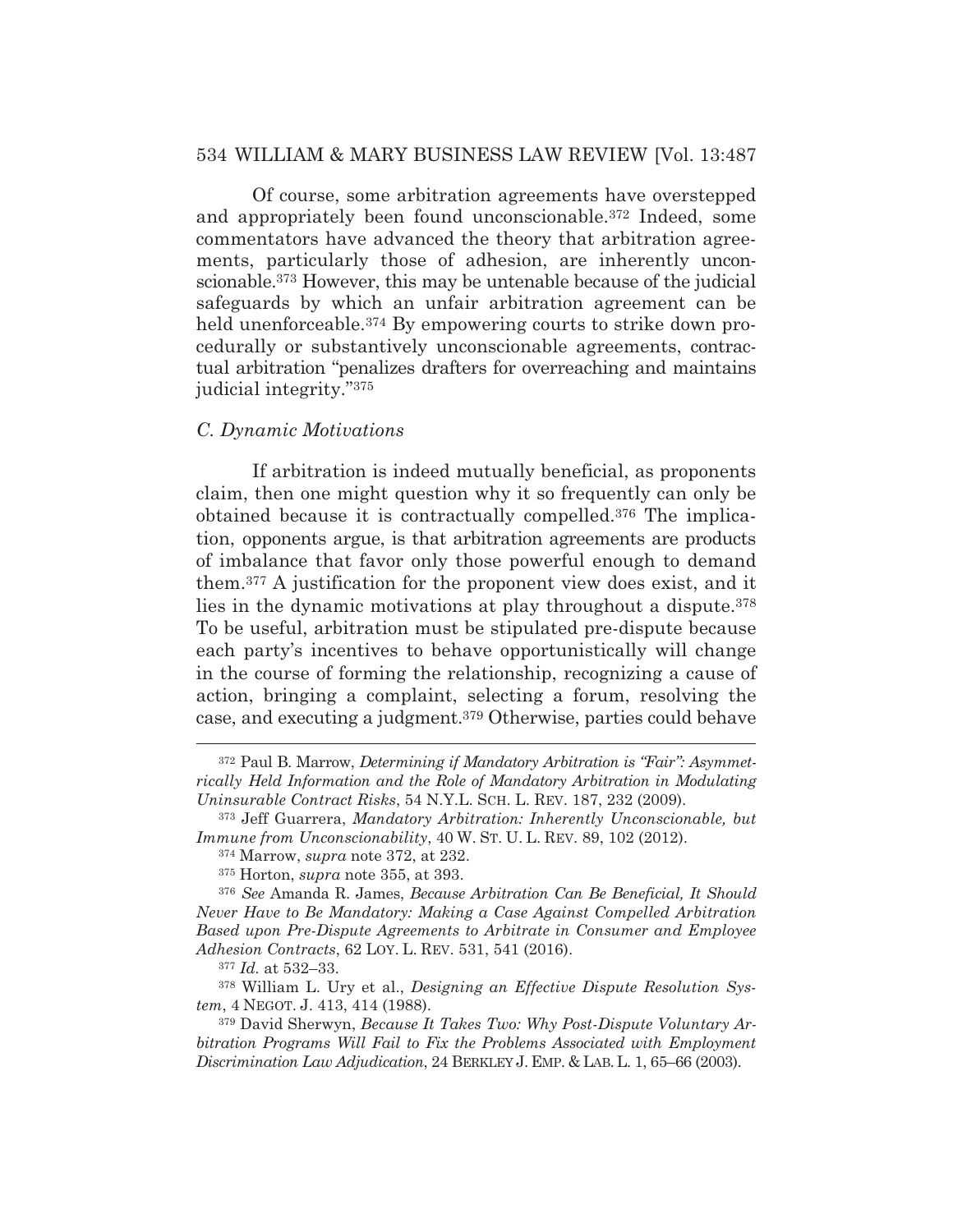opportunistically and, at any rate, would rarely agree to arbitration after a dispute arises.380

 Consider a scenario where Ms. Employer and Mr. Employee enter into an employment relationship. At the outset of their relationship, both parties are equal in their inability to predict future disputes. Thus, their incentives are the same; all else constant, they would likely prefer arbitration over litigation. However, at precisely the moment a cause of action occurs, their incentives diverge. If litigation would be prohibitively expensive for Employee, or if their resources are otherwise significantly disparate, Employer's dominant strategy is to refuse arbitration and force Employee to either litigate or abandon his claim. Similarly, if the complaint or its likely judgment is socially undesirable, Employee has an advantage over Employer, as Employee can pressure her to settle unfavorably. Without a binding arbitration agreement, forum selection becomes a tactical matter. However, if Employer and Employee agree at contracting to arbitrate future disputes, their dynamic motivations are neutralized.

 Dynamic motivations are also influenced by information asymmetries between employers and their employees.381 At contracting, the greatest risk in an employment relationship is assumed by the employer.<sup>382</sup> Applicants naturally have more knowledge than their employers about the likelihood that they would behave wrongfully within the scope of their employment.<sup>383</sup> Moreover, accurate reference information is difficult to acquire.<sup>384</sup> Applicants have an incentive to withhold unflattering details, and their previous employers are usually aware that they could be sued for sharing negative information.385 Employees also tend to conceal negative attitudes toward their employers until after a claim is made, frustrating any efforts by employers to make meaningful systemic changes or even, perhaps, simply to treat a small problem before it worsens.<sup>386</sup> An employee's claim may sit in court or arbitration for many months or years before resolution,

<sup>380</sup> *Id.* at 32.

<sup>381</sup> Edward A. Dauer, *Judicial Policing of Consumer Arbitration*, 1 PEPP. DISP. RESOL. L.J. 91, 95 (2000).

<sup>382</sup> Marrow, *supra* note 372, at 193–94.

<sup>383</sup> *Id.* at 206.

<sup>384</sup> *Id.*

<sup>385</sup> *Id.*

<sup>386</sup> *Id.*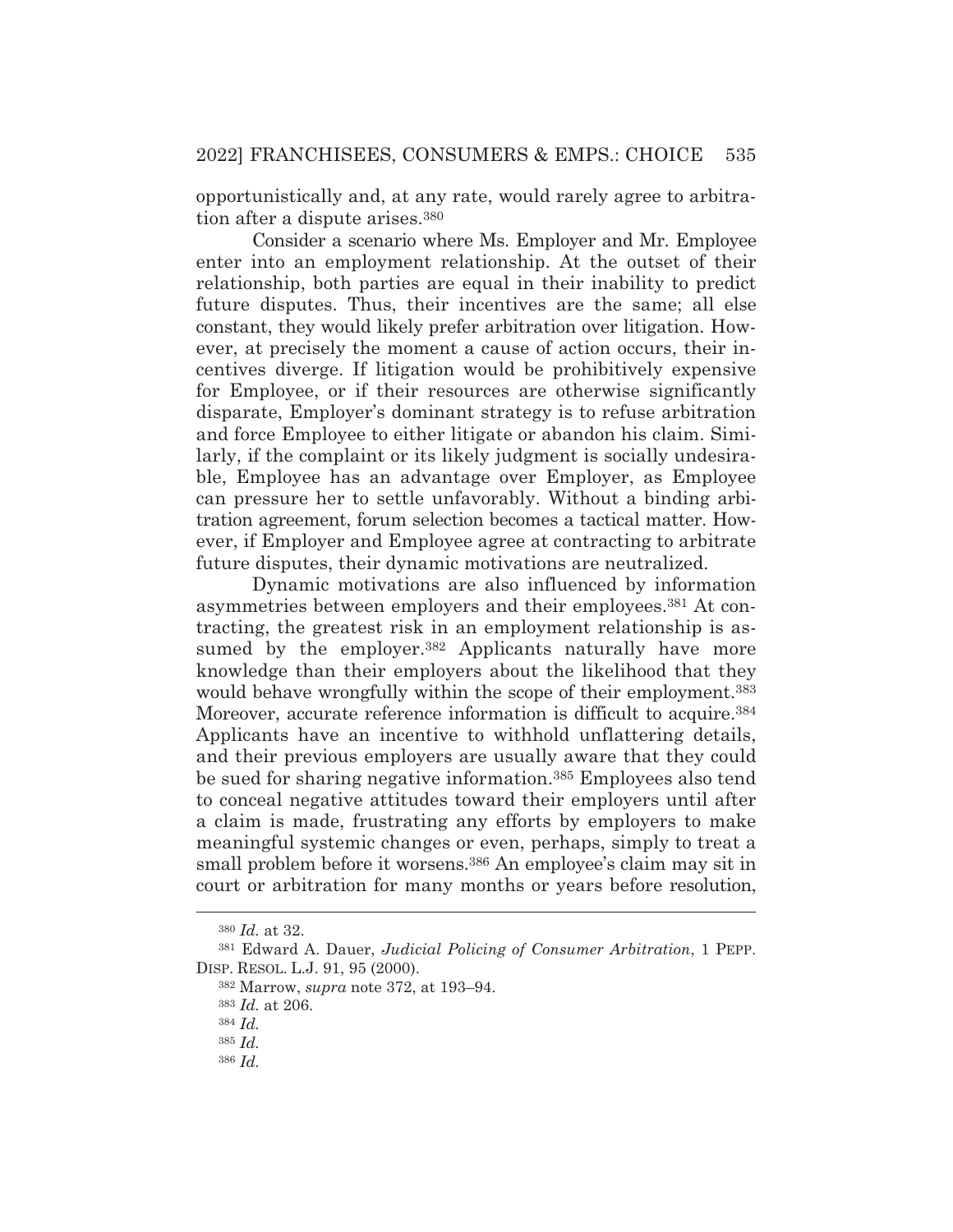where, at that point, the driving concern of the dispute often has become moot, with parties and decision makers still left to sort out the claims they asserted.387 Often, though, arbitration can cut short the time period in which a dispute holds parties hostage.388

 Employers are prudent to mitigate the considerable risks to which they are exposed in making an offer of employment.389 When pre-dispute arbitration agreements are not in place, the dominant strategy for employees is often to bypass non-adversarial options entirely,390 imposing costs on businesses and courts that may have been avoidable.391 According to Paul Bennett Marrow:

Monitoring for behaviors among employees that suggest dissatisfaction is challenging, rarely effective, and is almost always very expensive. Many employers have concluded that this risk is best addressed by the implementation of a dispute resolution system designed to flush out asymmetrically held information, provide for an opportunity to correct problems, foster settlement, and relegate only the most stubborn claims to evaluation by a third party.392

 Arbitration agreements generally motivate parties to solve problems proactively, and they secure access to a suitable forum if in-house systems are unsuccessful.393 When a feature or condition of the workplace aggrieves an arbitration-bound employee, he or she is more likely to bring it to the employer's attention before considering a suit.394 If the claim has merit, the employer can voluntarily correct the problem, thereby defusing a potentially adversarial dispute.395 Cooperative resolution is not so simple in most cases, but even so, the employer-employee relationship improves when parties are encouraged to resolve claims cooperatively before adversarial measures are considered.396

<sup>387</sup> *Id.* at 211 n.48.

<sup>388</sup> *See* Scott E. Korzenowski & Benjamin B. Reed, *The Keys to Successful Negotiation and Early Dispute Resolution*, AM. BAR ASS'N 42D ANN. F. ON FRANCHISING, Oct. 16–18, 2019, at 6.

<sup>389</sup> Marrow, *supra* note 372, at 206–07.

<sup>390</sup> *See id.* at 224.

<sup>391</sup> *See id.* at 192.

<sup>392</sup> *Id.* at 207.

<sup>393</sup> *Id.* at 207–08.

<sup>394</sup> *Id.* at 193–94.

<sup>395</sup> *Id.* at 208.

<sup>396</sup> Ury et al., *supra* note 378, at 414.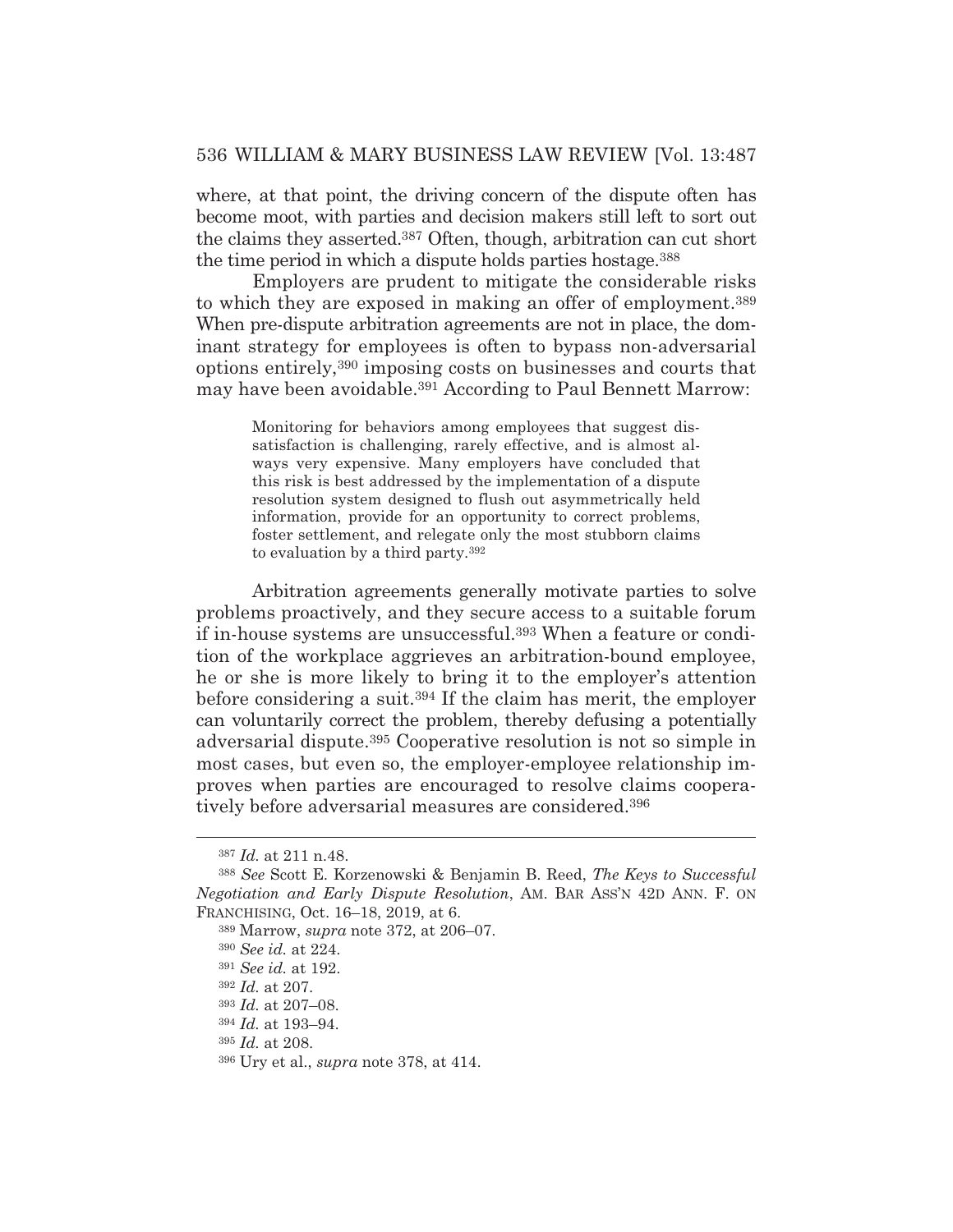### 2022] FRANCHISEES, CONSUMERS & EMPS.: CHOICE 537

 Unchecked dynamic motivations permit subtle forms of opportunism in behaviors that are easy to detect but difficult to intercept (or, perhaps, to impute bad faith).397 Parallels exist in franchising, where franchisee-initiated lawsuits can damage the franchisor's brand and thus be used as a strategic tool by opportunistic franchisees.398 Absent an arbitration agreement, the threat of a highly publicized lawsuit can be enough to force defendants into undesirable settlements regardless of the claim's merits.399 Although these defendants can usually compel a Confidential Settlement Agreement in order to ensure that the defendant will not be labeled a "soft target" for such claims,<sup>400</sup> confidentiality agreements are a symptomatic treatment that fails to address the underlying disorder of party opportunism.401 Arbitration agreements, on the other hand, neutralize bad publicity as a source of opportunism by providing pre-dispute assurances of confidentiality.402

### *D. The Forced Arbitration Injustice Repeal (FAIR) Act*

 Arbitration agreements remain divisive, and the publicity surrounding a small number of controversial cases has applied political pressure to lawmakers.403 In February 2019, Congress introduced the Forced Arbitration Injustice Repeal (FAIR) Act,404 which would prohibit pre-dispute arbitration agreements in employment and consumer contracts.405 The FAIR Act would also invalidate current arbitration clauses that have already been

<sup>397</sup> *See id.* at 414–15.

<sup>398</sup> David Grossbaum, *Can You Keep a Secret? The Ethical and Practical Issues of Confidential Settlement Agreements*, AON ATT'YS ADVANTAGE, https:// www.attorneys-advantage.com/Risk-Management/Can-you-Keep-a-Secret [https:// perma.cc/5BWE-HRWE].

<sup>399</sup> *Id.*

<sup>400</sup> *Id.*

<sup>401</sup> *See, e.g.*, *id.*

<sup>402</sup> Marrow, *supra* note 372, at 233.

<sup>403</sup> Alesia Fernandez Campbell, *The House Just Passed a Bill that Would Give Millions of Workers the Right to Sue Their Boss*, VOX (Sept. 20, 2019, 11:30 AM), https://www.vox.com/identities/2019/9/20/20872195/forced-manda tory-arbitration-bill-fair-act [https://perma.cc/84VG-LB6G].

<sup>404</sup> *See* H.R. 1423, 116th Cong. (2019).

<sup>405</sup> Mark Schoeff, Jr., *Bills Would End Mandatory Arbitration in Adviser, Broker Contracts*, INVESTMENTNEWS (Mar. 4, 2019), https://www.investment news.com/bills-would-end-mandatory-arbitration-in-adviser-broker-contracts -78433 [https://perma.cc/MV3T-3YMQ].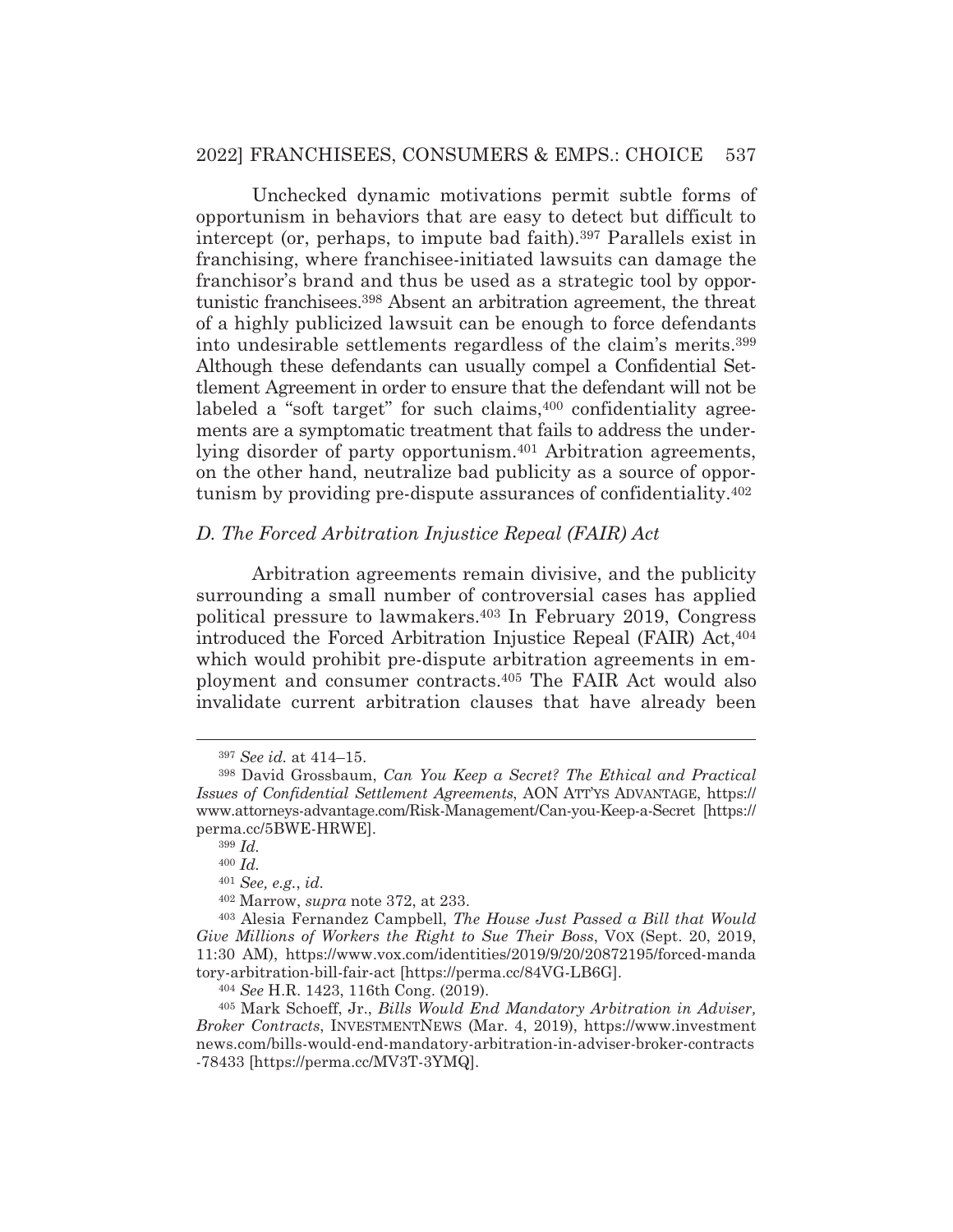signed, but only if the dispute arises after the law goes into effect.<sup>406</sup> While not the first attempt by Congress to sidestep arbitration's long history of statutory and judicial endorsement, it is the most significant attempt in recent years.407 On September 20, 2019, the House passed the FAIR Act by a largely party-line vote of 225– 186.408 It died without a vote in the Senate.409 Still, in its veto threat, the Trump administration wrote:

> These blanket prohibitions will increase litigation, costs, and inefficiency, including by exposing the vast majority of businesses to even more unnecessary litigation. As written, the FAIR Act disregards the benefits of resolving disputes through arbitration, including lower costs, faster resolution, and reduced burden on the judiciary. By limiting contractual options, this bill would hurt businesses and the very consumers and employees it seeks to protect.410

 His successor holds very different views on this issue.411 In his campaign platform, President Biden vowed in part to "enact legislation to ban employers from requiring their employees to agree to mandatory individual arbitration and forcing employees to relinquish their right to class action lawsuits or collective litigation."412 While serving in the Senate, Vice President Harris cosponsored the FAIR Act, and she has been uncommonly outspoken against contractual arbitration throughout her career.413 Political speculation lies far beyond the scope of this

410 OFF. OF MGMT.&BUDGET, EXEC. OFF. OF THE PRESIDENT, STATEMENT OF ADMINISTRATION POLICY 1 (2019) [hereinafter STATEMENT OF ADMINISTRA-TION POLICY].

<sup>411</sup> *See The Biden Plan for Strengthening Worker Organizing, Collective Bargaining, and Unions*, JOE BIDEN FOR PRESIDENT [hereinafter *The Biden Plan*], https://joebiden.com/empowerworkers/ [https://perma.cc/98GB-F4N5]. 412 *Id.*

<sup>413</sup> *See* Cale Guthrie Weissman, *Kamala Harris Blasts Chase CEO Jamie Dimon Over Sneaky Forced Arbitration Clause*, FAST CO. (June 10, 2019), https://www.fastcompany.com/90362256/kamala-harris-to-chase-ceo-dimon-end -forced-arbitration-now [https://perma.cc/KQ88-P3BD].

<sup>406</sup> Campbell, *supra* note 403.

<sup>407</sup> *Id.*

<sup>408</sup> *Id.*

<sup>409</sup> Mark Kantor, *Congress Continues to Debate the Proper Role of Arbitration*, AM. BAR ASS'N (Apr. 22, 2021), https://www.americanbar.org/groups/liti gation/committees/alternative-dispute-resolution/practice/2021/congress-con tinues-to-debate-the-proper-role-of-arbitration/ [https://perma.cc/L2GE-4FMY].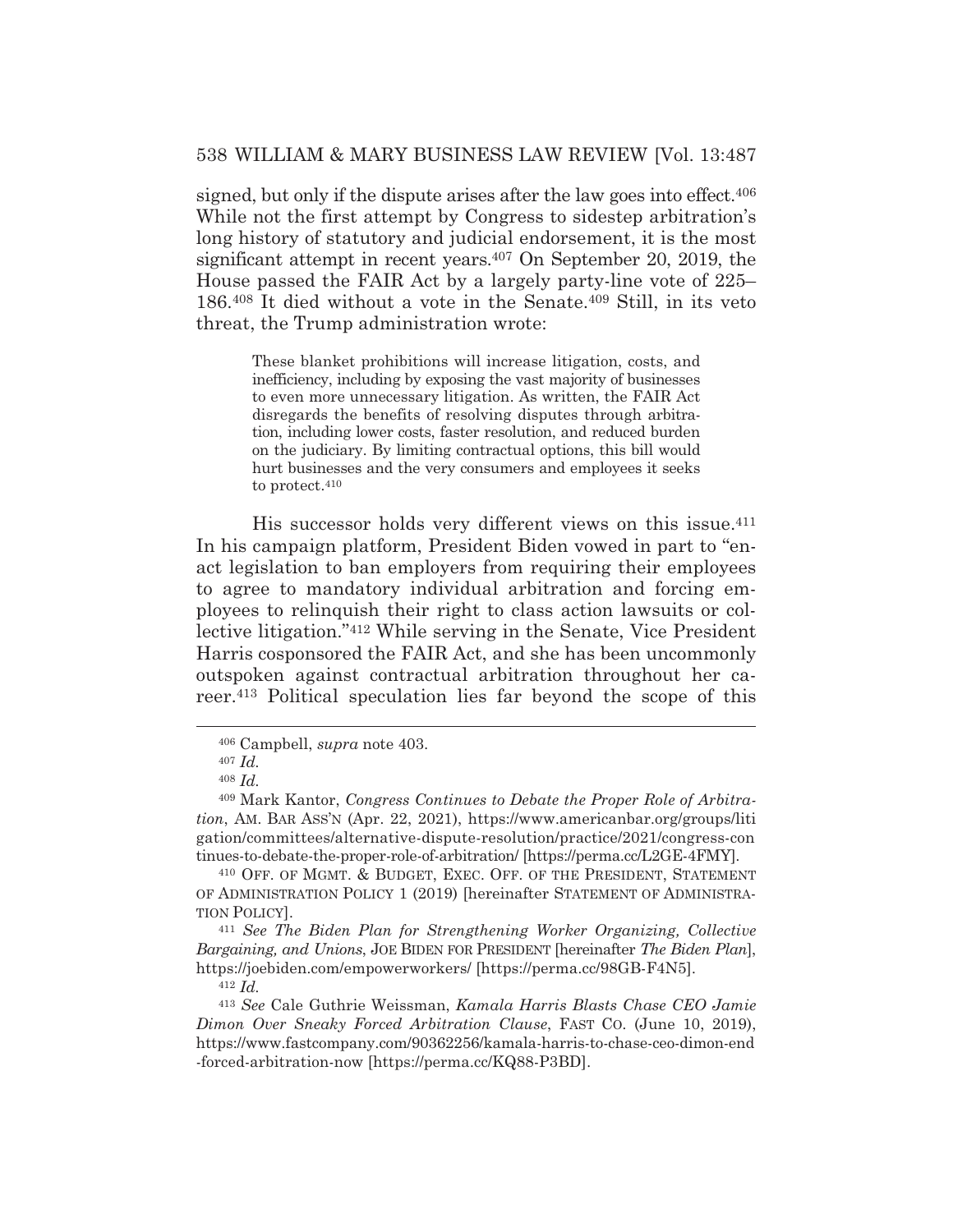Article, but it does make the passing observation that the Biden administration will probably be less hospitable toward contractual arbitration than was the Trump administration.414

 Had the FAIR Act been passed, and subsequently challenged in court, it would likely face staunch scrutiny under the Court's current composition, particularly from Justices Amy Coney Barrett and Brett Kavanaugh.415 In 2018, then-Judge Barrett, citing *Epic Systems Corp*., upheld a class action waiver that had been struck down by the district court.<sup>416</sup> She reasoned that the availability of class arbitration is a "threshold question of arbitrability," and therefore the contract at issue must be evaluated by a court to determine whether it permits class arbitration.417 Justice Brett Kavanaugh's first opinion as a member of the Court, for example, was written for a unanimous majority in favor of enforcing an arbitration agreement.418 Many of the Court's decisions in the past decade have been decided by narrow majorities, and even some of arbitration's skeptics on the Court have occasionally been unmoved by arguments against enforcement of an arbitration clause.419 The FAIR Act, if signed into law, could eventually find itself challenged in front of a more unified Court than other arbitration cases have encountered.420

Thus, on balance, the fate of the FAIR Act is uncertain.<sup>421</sup> The bill is surely well-intentioned, but it could deprive employees

<sup>420</sup> *See* Schoeff, *supra* note 405. 421 *See* David R. Golder et al., *Bill to Nullify Mandatory Predispute Arbitration Agreements Passes in U.S. House*, 9 NAT'L L. REV. 276 (Oct. 3, 2019), https://www.natlawreview.com/article/bill-to-nullify-mandatory-predispute-ar bitration-agreements-passes-us-house [https://perma.cc/B3WA-TFKW].

<sup>414</sup> *Compare* STATEMENT OF ADMINISTRATION POLICY, *supra* note 410, at 1, *with The Biden Plan*, *supra* note 411.

<sup>415</sup> *See* Herrington v. Waterstone Mortg. Corp., 907 F.3d 502, 503–04 (7th Cir. 2018); Adam Liptak, *In His First Supreme Court Opinion, Justice Brett Kavanaugh Favors Arbitration*, N.Y. TIMES (Jan. 8, 2019), https://www.ny times.com/2019/01/08/us/politics/supreme-court-brett-kavanaugh-opinion.html [https://perma.cc/N2AN-AMCE].

<sup>416</sup> *Herrington*, 907 F.3d at 503–04.

<sup>417</sup> *Id.*

<sup>418</sup> *Id.*

<sup>419</sup> Ronald Mann, *Opinion Analysis: Kavanaugh's First Opinion Rejects Vague Exception Limiting Enforcement of Arbitration Agreements*, SCOTUSBLOG (Jan. 9, 2019, 10:58 AM), https://www.scotusblog.com/2019/01/opinion-anal ysis-kavanaughs-first-opinion-rejects-vague-exception-limiting-enforcement-of -arbitration-agreements/ [https://perma.cc/ZQ36-CQGS].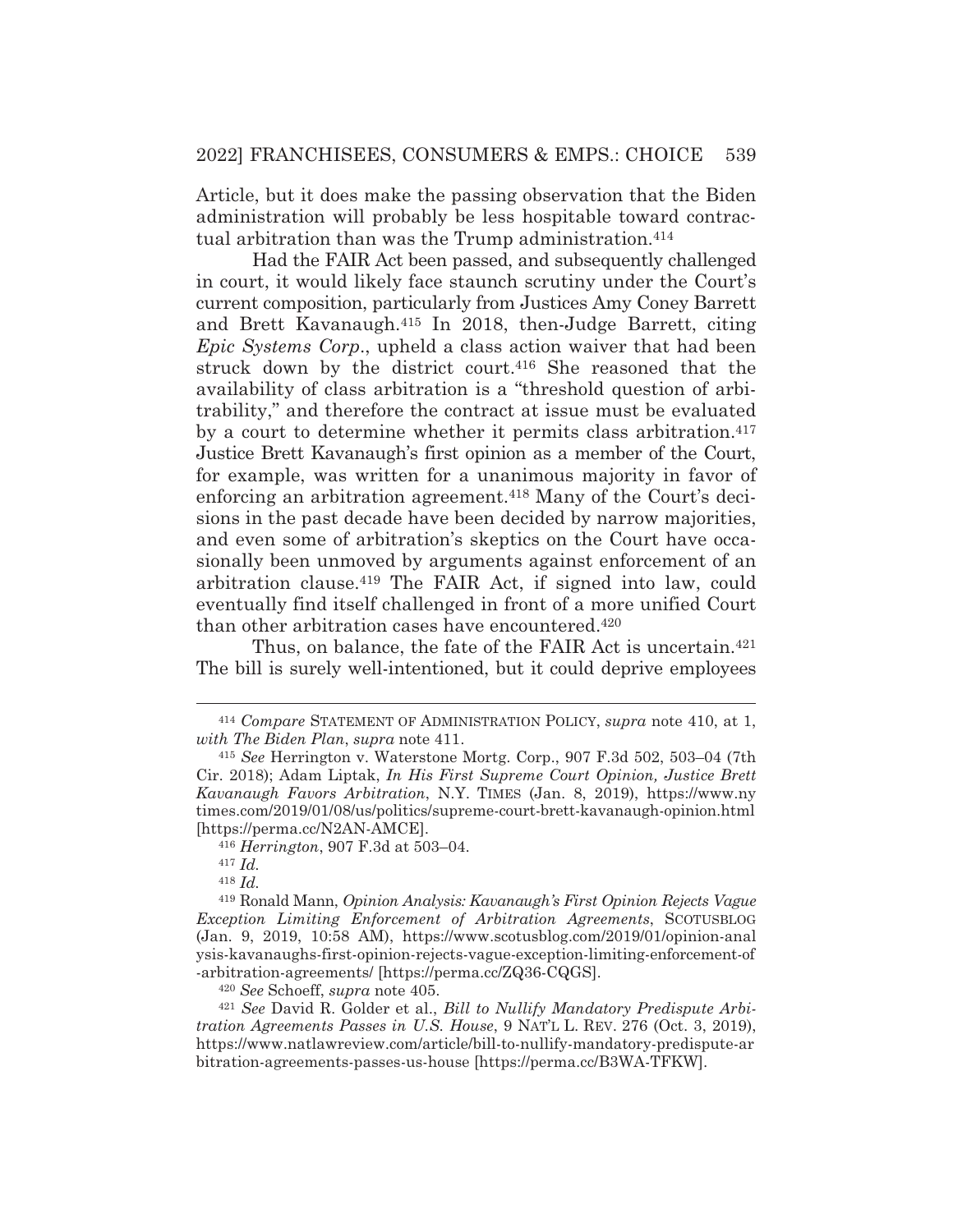and consumers of the benefits discussed throughout this Article.422 More abstractly, it represents what some find to be a trespass on self-determination principles and the freedom of contract.<sup>423</sup> Interested parties, and particularly stakeholders in arbitration, should pay close attention as its legislative journey unfolds.<sup>424</sup>

### III. FRANCHISE ARBITRATION

 Franchising is a sophisticated commercial relationship where a franchisor—the owner of a "trademark, trade name, copyright, patent, trade secret, or some form of business operation, process, or system"425—permits a franchisee to use some or all of those resources in furnishing goods or services.<sup>426</sup> In return, the franchisee is obligated to carry out the services for which the trademark has been made prominent or famous.427 Franchisees are responsible for day-to-day business decisions, such as hiring and firing employees, setting compensation, scheduling shifts, and managing inventory.428 The franchisor provides significant operating assistance in the form of capital financing, advertising, supply chain management, or business expertise.<sup>429</sup>

## *A. Franchising as a Form of Enterprise*

 One of the earliest American franchisors was pharmacist and Civil War veteran John S. Pemberton.430 Pemberton sustained a saber wound in the Battle of Columbus and thereafter

428 BUSINESS LAW, *supra* note 425, at 348.

<sup>422</sup> *See id.*

<sup>423</sup> *Id.*

<sup>424</sup> *See* Schoeff, *supra* note 405.

<sup>425</sup> ROBERT W. EMERSON, BUSINESS LAW 348 (Barron's eds., 6th ed. 2015) [hereinafter BUSINESS LAW].

<sup>426</sup> *Id.*

<sup>427</sup> *Id.*; *see* Robert W. Emerson & Catherine Willis, *International Franchise Trademark Registration: Legal Regimes, Costs, and Consequences*, 52 WAKE FOREST L. REV. 1, 14 (2017) (noting that "the well-known marks doctrine ... allows foreign owners of well-known trademarks the opportunity to bring infringement actions against citizens of other member nations of the Paris Convention using the same or similar marks").

<sup>429</sup> *Id.* at 349.

<sup>430</sup> *See* Melissa A. Win, *How the Civil War Created Coca-Cola*, HISTORYNET (Nov. 2016), https://www.historynet.com/civil-war-created-coca-cola.htm/ [https:// perma.cc/SV9U-VLQJ].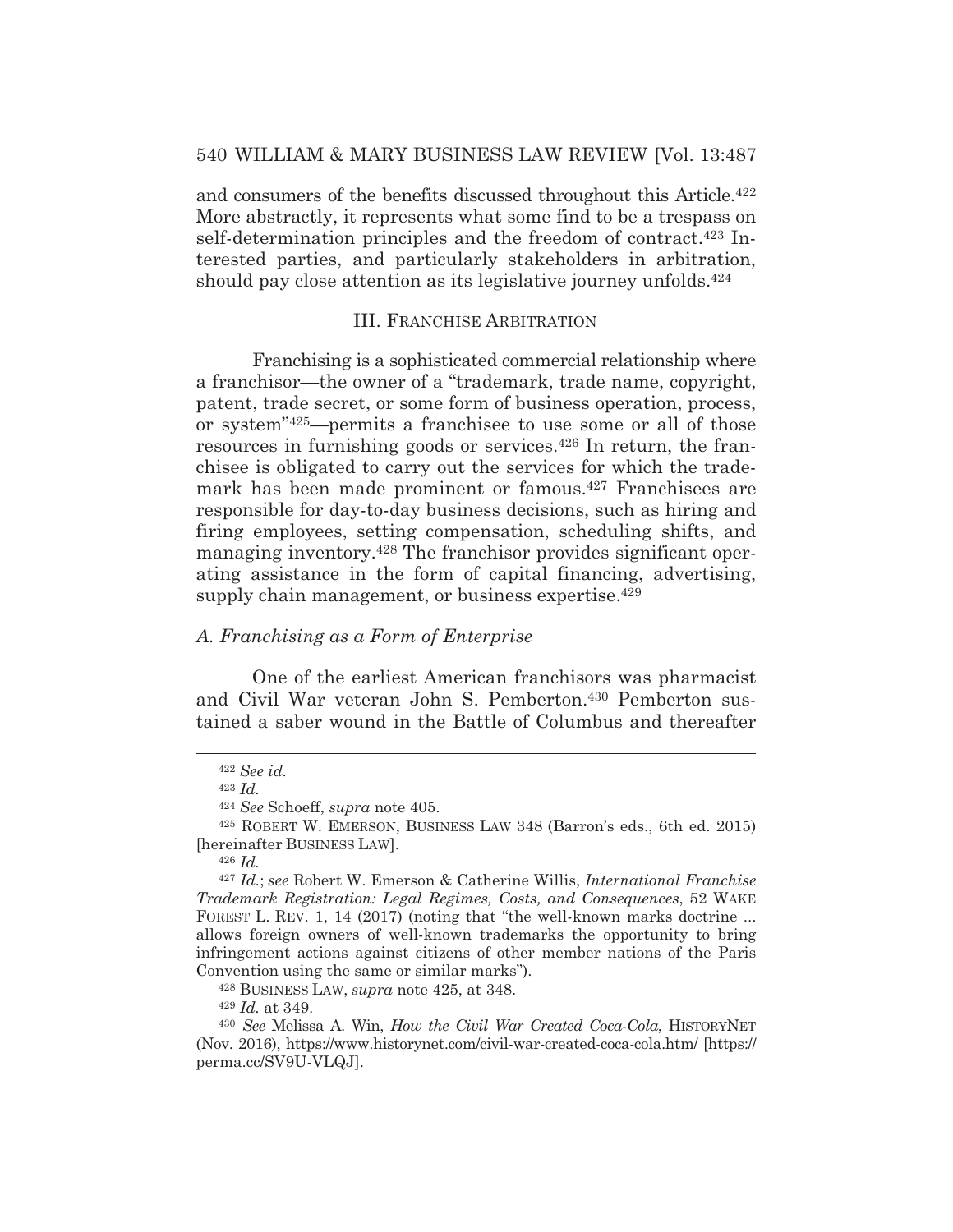became addicted to morphine.431 Seeking a cure for his addiction, he created a formula made of sugar, molasses, and cocaine.432 In 1886, he sold selected businessmen licenses to bottle and sell his formula as a beverage, now known as Coca-Cola.433

 Today, approximately 733,000 franchised establishments operate throughout the United States.434 They are responsible for 7.6 million jobs and account for \$404.6 billion in GDP.435 Franchising allows the parent company to expand its operations without substantial capital outlays for each new business unit.<sup>436</sup> Those outlays and the risks of failure are transferred to franchisees,437 effectively giving the franchisor access to venture capital without exchanging equity.438 In return, franchisees receive an established business model with a higher likelihood of success than an equivalent sole proprietorship.439 Note that franchisees are not independent business owners.440 Franchisors exert significant control over how franchisees may conduct business, and franchisees do not have a right to renewal unless it is granted by the franchisor.441 Franchising is a temporary investment more akin to a leasing opportunity than a purchase of ownership.442

<sup>431</sup> *Id.*

<sup>432</sup> *Id.*

<sup>433</sup> *Id.*

<sup>434</sup> Jeff Bevis, *Franchises Drive Job and Economic Growth*, FORBES (Mar. 27, 2019, 7:00 AM), https://www.forbes.com/sites/jeffbevis/2019/03/27/franchises-drive -job-and-economic-growth/#f8647337bb0b [https://perma.cc/8L24-RDVT].

<sup>435</sup> *Id.*

<sup>436</sup> Chris Joseph, *Franchising as a Business Model*, CHRON., https://small business.chron.com/franchising-business-model-4471.html [https://perma.cc /T4GP-XV4S].

<sup>437</sup> *Id.*

<sup>438</sup> *Id.*

<sup>439</sup> Eddy Goldberg, *The Benefits of the Franchise Model*, FRANCHISING.COM, https://www.franchising.com/guides/benefits\_of\_the\_franchise\_model.html [https:// perma.cc/2Q6G-6V9L].

<sup>440</sup> *See id.*

<sup>441</sup> *Business Law*—*Franchise Disputes*, CURRY L. GRP., https://currylaw group.com/civil-litigation/business-law-franchise-disputes/ [https://perma.cc /M9XX-5RA5].

<sup>442</sup> *Id.* In the international realm, we can see some national laws where a franchisee may be likened to a consumer. *See* Robert W. Emerson, *Franchisees as Consumers: The South African Example*, 37 FORDHAM INT'L L.J. 455, 456–57 (2014) (comparing South Africa's recent franchising regulations with those of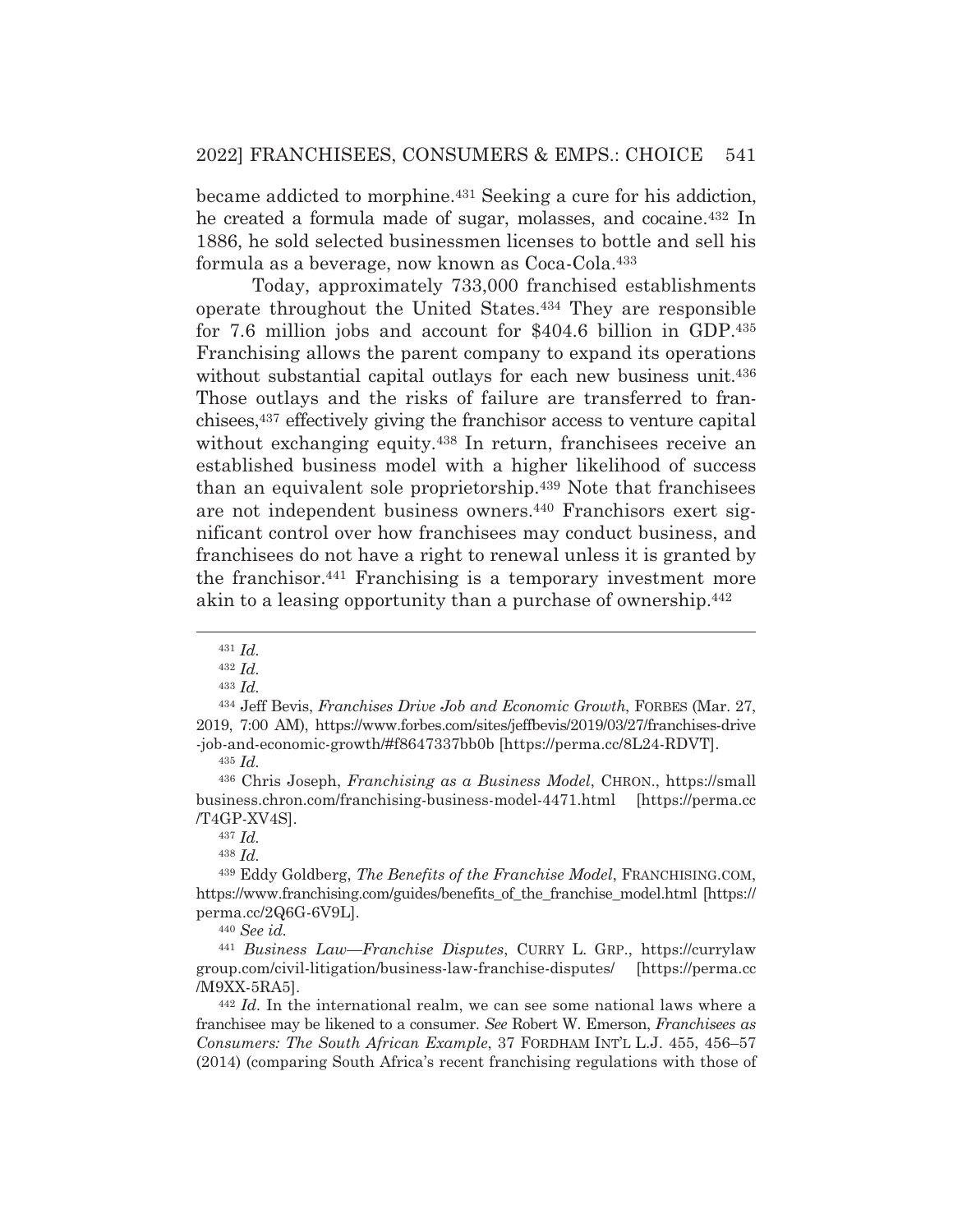Franchise enterprises can be grouped into three categories: business format systems, distributorships, and manufacturing arrangements.443 In a business format system, the most common and well-known form of franchising, the franchisor provides an established business model and trade name under which the franchisee operates.444 In a distributorship, the manufacturer licenses a dealer to sell or otherwise distribute its products.445 In a manufacturing arrangement, the franchisor provides inputs or formulas that the franchisee will use to manufacture and sell the product according to the franchisor's standards.446

 Franchising in the United States is regulated by the Federal Trade Commission (FTC) via the FTC Franchise Rule.447 Adopted in 1978 and revised in 2007, the Rule requires franchisors to provide franchisees with "the material information they need in order to weigh the risks and benefits of such an investment."448 It prescribes a Franchise Disclosure Document (FDD) containing specific information items about the franchising opportunity.449 The twenty-three items are: The Franchisor and any Parents, Predecessors, and Affiliates; Business Experience; Litigation; Bankruptcy; Initial Fees; Other Fees; Estimated Initial Investment; Restrictions on Sources of Products and Services; Franchisee's Obligations; Financing; Franchisor's Assistance, Advertising, Computer Systems, and Training; Territory; Trademarks; Patents, Copyrights, and Proprietary Information; Obligation to Participate in the Actual Operation of the Franchise Business; Restrictions on What the Franchisee May Sell; Renewal, Termination, Transfer, and Dispute Resolution; Public Figures; Financial

443 BUSINESS LAW, *supra* note 425, at 349. 444 *Id.*

older commercial regulations, particularly those in Australia, China, France, and the United States; examining cooling-off periods, the unconscionability doctrine, and penalties for violations, one sees that the consumers' rights orientation of South African franchise law extends farther than does the franchise law in most nations, including the aforesaid four countries).

<sup>445</sup> *Id.*

<sup>446</sup> *Id.*

<sup>447</sup> *Id.* at 348.

<sup>448</sup> *Franchise Rule*, FTC (citing 16 C.F.R. §§ 436–37 (2019)), https://www .ftc.gov/enforcement/rules/rulemaking-regulatory-reform-proceedings/franchise -rule [https://perma.cc/9SDQ-PTN4].

<sup>449</sup> BUSINESS LAW, *supra* note 425, at 350.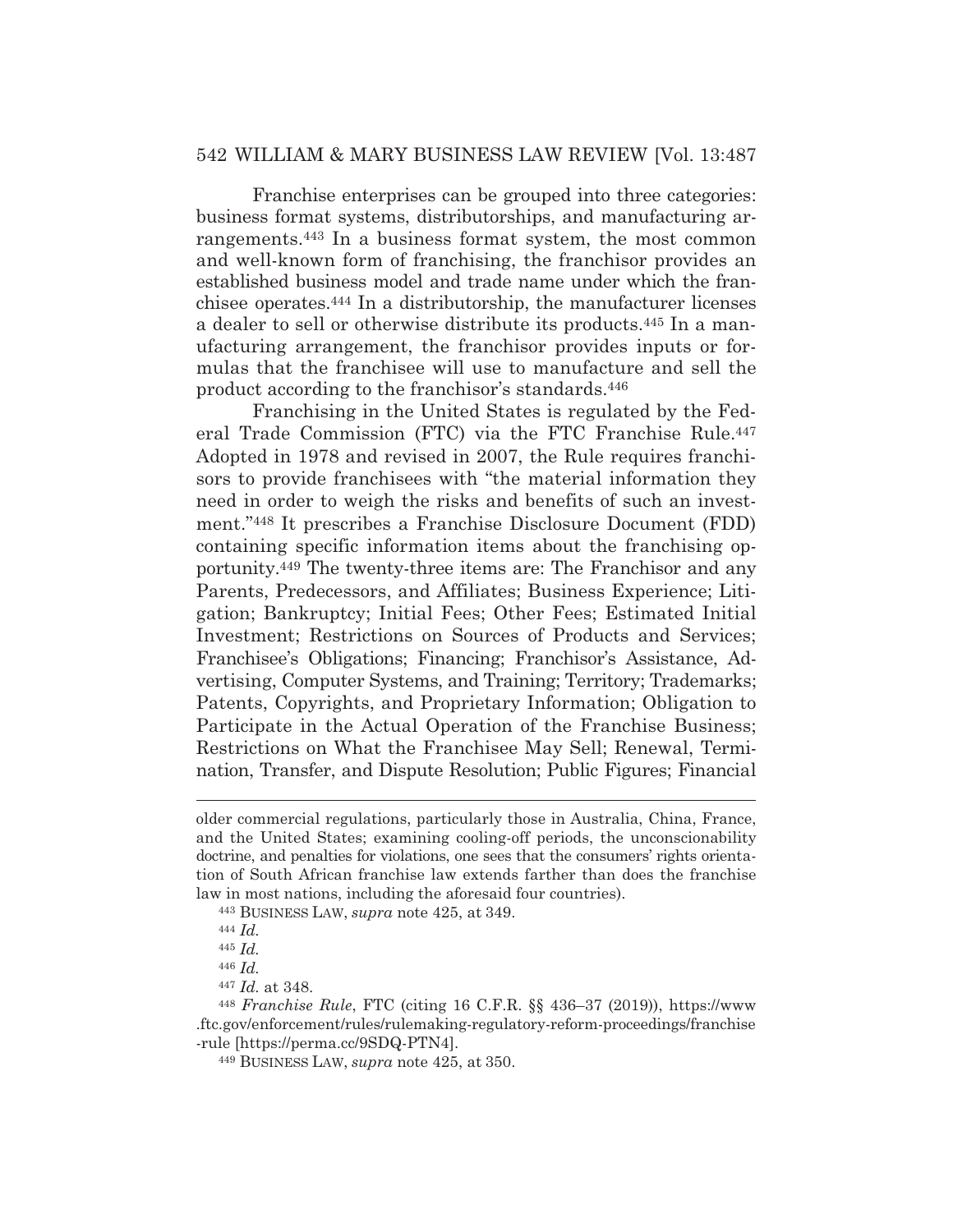### 2022] FRANCHISEES, CONSUMERS & EMPS.: CHOICE 543

Performance Representations; Outlets and Franchisee Information; Financial Statements; Contracts; and Receipts.450

 Franchisors collect an initial fee at contracting and ongoing royalties from the franchisee.451 The royalty is typically a percentage of gross income over a fixed period, and for some businesses or industries, it may be the franchisee's most significant monthly expense.452 Some franchisors provide debt financing for franchisees or have financing agreements with external lenders.453 Alternatively, franchisees may finance with cash, conventional loans, home equity, or rollover funds from a retirement account.454 In a Rollover for Business Startups (ROBS), the franchisee forms a C corporation, establishes a 401(k) for the new business, rolls over funds from the existing retirement account to the new account, then purchases stock in the new business.455 A ROBS may be used in combination with other financing options,  $456$ and the Small Business Administration will typically guarantee up to eighty percent of some loans.457

<sup>454</sup> *Id.*

<sup>450</sup> *Id.* at 350–51; *see* Robert W. Emerson & Michala Meiselles, *U.S. Franchise Regulation as a Paradigm for the European Union*, 20 WASH. U. GLOBAL STUD. L. REV. 743, 774–84 (2021) (discussing each of the 23 FDD items and their impact on the franchise relationship, including the commitments of both the franchisor and the franchisee).

<sup>451</sup> Joel Libava, *Franchise Fees: Why Do You Pay Them and How Much Are They?*, U.S. SMALL BUS. ASS'N (Apr. 18, 2017), https://www.sba.gov/blog/fran chise-fees-why-do-you-pay-them-how-much-are-they [https://perma.cc/SNB8-6FQR].

<sup>452</sup> Fiona Simpson, *Franchise Royalty Fees: Percentage Versus Fixed?*, FORBES (Oct. 8, 2018, 1:41 PM), https://www.forbes.com/sites/fionasimpson1/2018/10 /08/franchise-royalty-fees-percentage-versus-fixed/#38613e3a1a93 [https:// perma.cc/Z45M-WEEK]; *see* Robert W. Emerson & Charlie C. Carrington, *Devising a Royalty Structure that Fairly Compensates a Franchisee for Its Contribution to Franchise Goodwill*, 14 VA. L. & BUS. REV. 279, 289–90, 316 (2020) (proposing a variable royalty system meant to, among other things, balance the parties' power in a franchising relationship, to bring consistency to the legal identity of franchisees, and to mitigate franchisee free riding).

<sup>453</sup> Eddy Goldberg, *Franchise Financing Options*, FRANCHISING.COM, https:// www.franchising.com/guides/franchise\_financing\_options.html [https://perma.cc /8N7S-TN24].

<sup>455</sup> Tom Thunstrom, *Rollover for Business Startups (ROBS): The Ultimate Guide*, FIT SMALL BUS. (May 24, 2021), https://fitsmallbusiness.com/rollover-busi ness-startups-robs/ [https://perma.cc/D9AS-NLQ4].

<sup>456</sup> *See id.*

<sup>457</sup> Goldberg, *supra* note 453.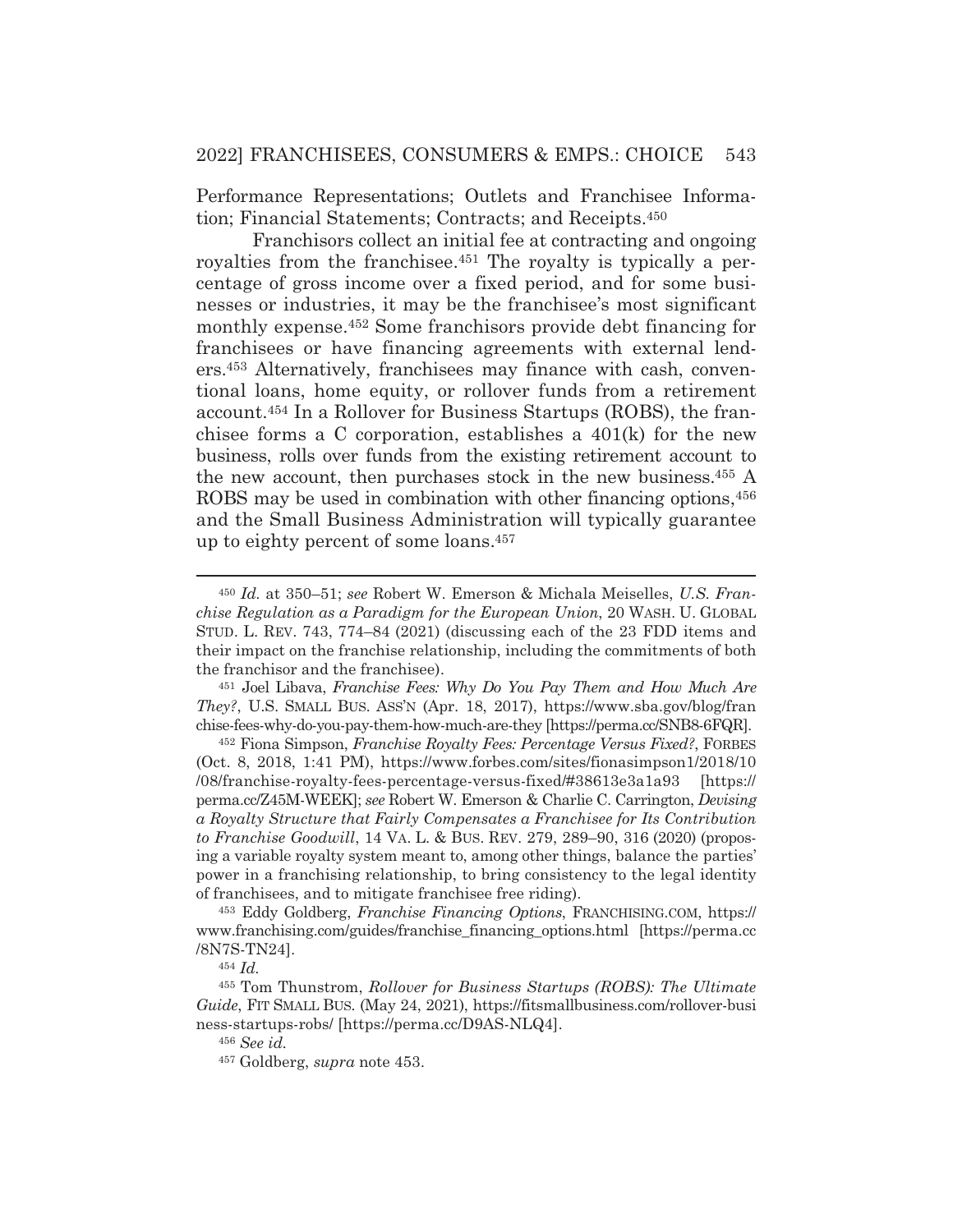Franchisees are not promised success or profitability.458 Franchisee claims against franchisors often cite alleged misrepresentation during the franchise sales process, noncompliance with FTC disclosure requirements, exclusive territory encroachment, wrongful termination, or wrongful refusal to renew.459 Franchisor claims against franchisees often cite failure to comply with standards of the system, failure to pay contractual fees, violation of in-term or post-term restrictive covenants, or unauthorized use of trademarks or proprietary information after termination.460

### *B. Construction of Franchise Agreements*

 Franchise agreements typically include a number of onerous provisions, any one of which can induce an arbitrable claim.461 One court, for example, held that an arbitrator's decision to apply Pennsylvania law to a California franchise's post-term restrictive covenant was proper and did not flout California law.462 Another court, in considering an agreement that provided for the application of California law, decided that California law would govern the substantive rights of the parties but federal arbitration law would govern the procedure of the arbitration.463

 Issues of provision construction are complex, and mandatory arbitration provisions can be particularly onerous for franchisees.464 The arbitration provision is theoretically neutral, but

<sup>458</sup> Richard Gibson, *Why Franchisees Fail*, WALL ST. J. (Apr. 30, 2007 11:59 PM), https://www.wsj.com/articles/SB117770922300685303 [https://perma.cc /5N3D-3YKJ].

<sup>459</sup> John Verhey & Stephanie Blumstein, *Basics Track: Franchise Litigation*, INT'L FRANCHISE ASS'N 50TH ANN. LEGAL SYMP., May 7–9, 2017, at 33–36, 38, 40–42.

<sup>460</sup> *Id.* at 27–32.

<sup>461</sup> *See, e.g.*, Paul Green Sch. of Rock Music Franchising, LLC v. Smith, 389 Fed. App'x 172, 178 (3d Cir. 2010); Prudential Real Est. Affiliates, Inc. v. Prudential Long Island Realty, No. SA CV 95-78 AHS (EEx), 1995 WL 1821 8022, at \*4–5 (C.D. Cal. June 12, 1995).

<sup>462</sup> *Paul Green Sch. of Rock Music Franchising, LLC*, 389 Fed. App'x at 178.

<sup>463</sup> *Prudential Real Est. Affiliates, Inc.*, 1995 WL 18218022, at \*4–5.

<sup>464</sup> Jeffrey M. Goldstein, *What Does it Mean if My Franchise Agreement Requires "Mandatory Arbitration"?*, GOLDSTEIN L. FIRM (Aug. 10, 2018), https:// www.goldlawgroup.com/mean-franchise-agreement-requires-mandatory-arbi tration/ [https://perma.cc/5D6M-44QE].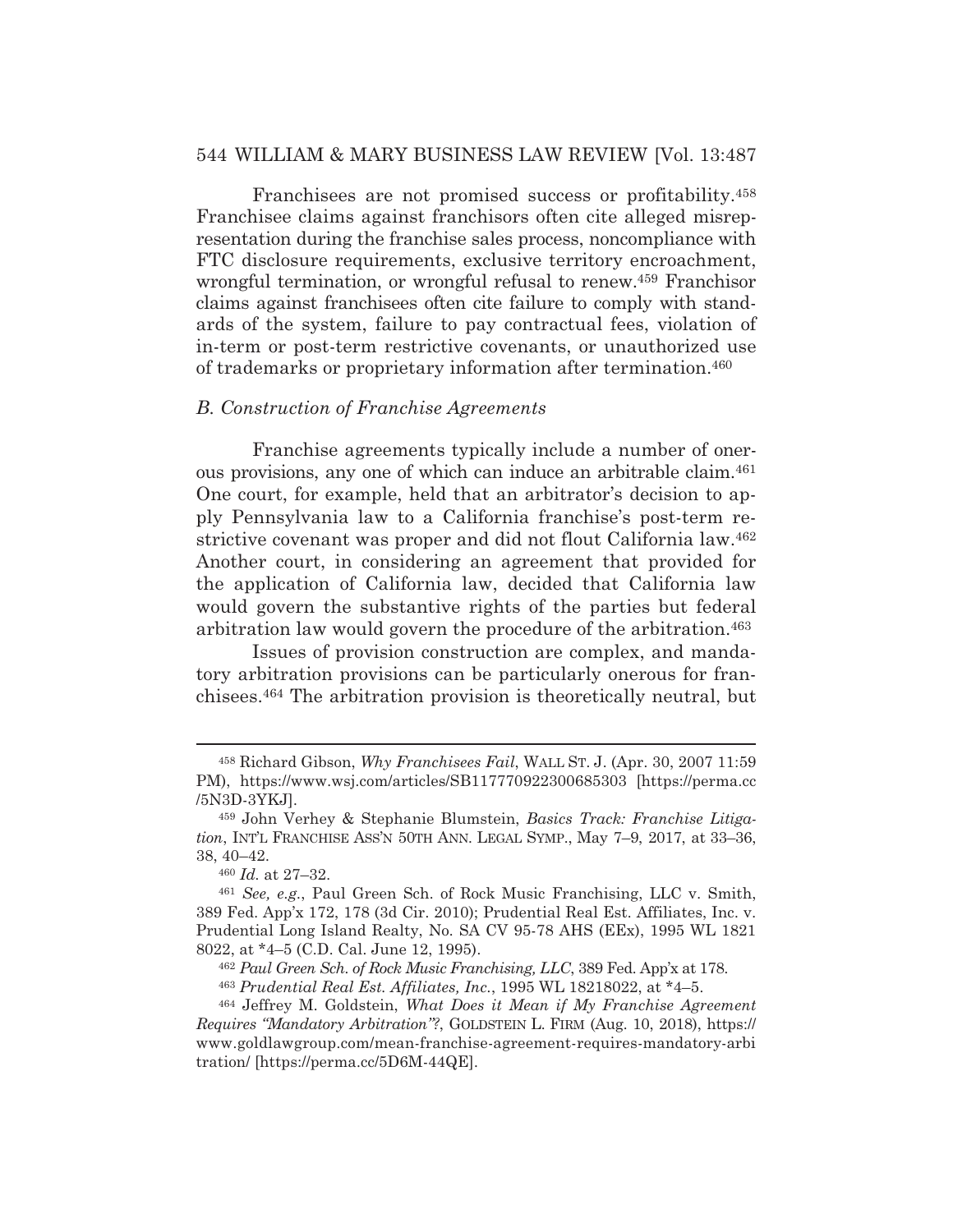in practice, arbitration provisions tend to favor the franchisor.465 Arbitration provisions differ from franchisor to franchisor, but typically the arbitration provision will designate where the arbitration will take place (usually in a location most convenient to the franchisor), limit the timeframe in which a franchisee can assert a claim against the franchisor, and exempt situations in which a franchisor needs to assert its rights.<sup>466</sup> An arbitration provision can also prevent class actions, allow the franchisor to decide the qualifications of an arbitrator, and limit remedies.<sup>467</sup> A provision that requires arbitration of "[a]ny controversy, claim or dispute from the franchise agreement" can arguably limit arbitration to contractual claims.468 In the franchise context, this could mean that the clause does not extend to other disputes that could arise from contracts other than the franchise agreement, such as supply agreements and guarantees.<sup>469</sup> Rather than merely covering actions that arise from the franchise agreement, drafters should design arbitration clauses to include actions that arise from the franchise relationship itself.470

In franchising, parties are strongly incentivized to resolve a case cooperatively rather than in litigation or arbitration because disputes are cumbersome to resolve once formally initiated.471 A franchisor will typically bring counterclaims against a franchisee-initiated claim as a form of leverage over the franchisee.472 Even if a franchisee does not believe that he or she has acted out of compliance, a motivated franchisor can usually find some term

<sup>465</sup> *Id.*

<sup>466</sup> Jeffrey M. Goldstein, *What Franchisees Need to Know About Mandatory Arbitration*, GOLDSTEIN L. FIRM (Oct. 5, 2016), https://www.goldlawgroup.com /franchisees-need-know-mandatory-arbitration/ [https://perma.cc/FT4Q-5SXG].

<sup>467</sup> Bill Killion, *Is Your Commitment to Arbitrate Enforceable?*, FRANCHISE TIMES (Mar. 1, 2007), https://www.franchisetimes.com/March-2007/Is-your-com mitment-to-arbitrate-enforceable/ [https://perma.cc/8GN6-KNLG].

<sup>468</sup> C. Griffith Towle et al., *Effective and Failed Strategies to Compel/Avoid Arbitration*, AM. BAR ASS'N 41ST ANN. F. ON FRANCHISING, Oct. 10–12, 2018, at 29.

<sup>469</sup> *Id.*

<sup>470</sup> *Id.*

<sup>471</sup> *Can I Sue My Franchisor?*, GARNER, GINSBURG & JOHNSEN, P.A. (Aug. 12, 2021), https://www.yourfranchiselawyer.com/can-sue-franchisor/ [https://perma .cc/9SCW-ZAJ9].

<sup>472</sup> *Id.*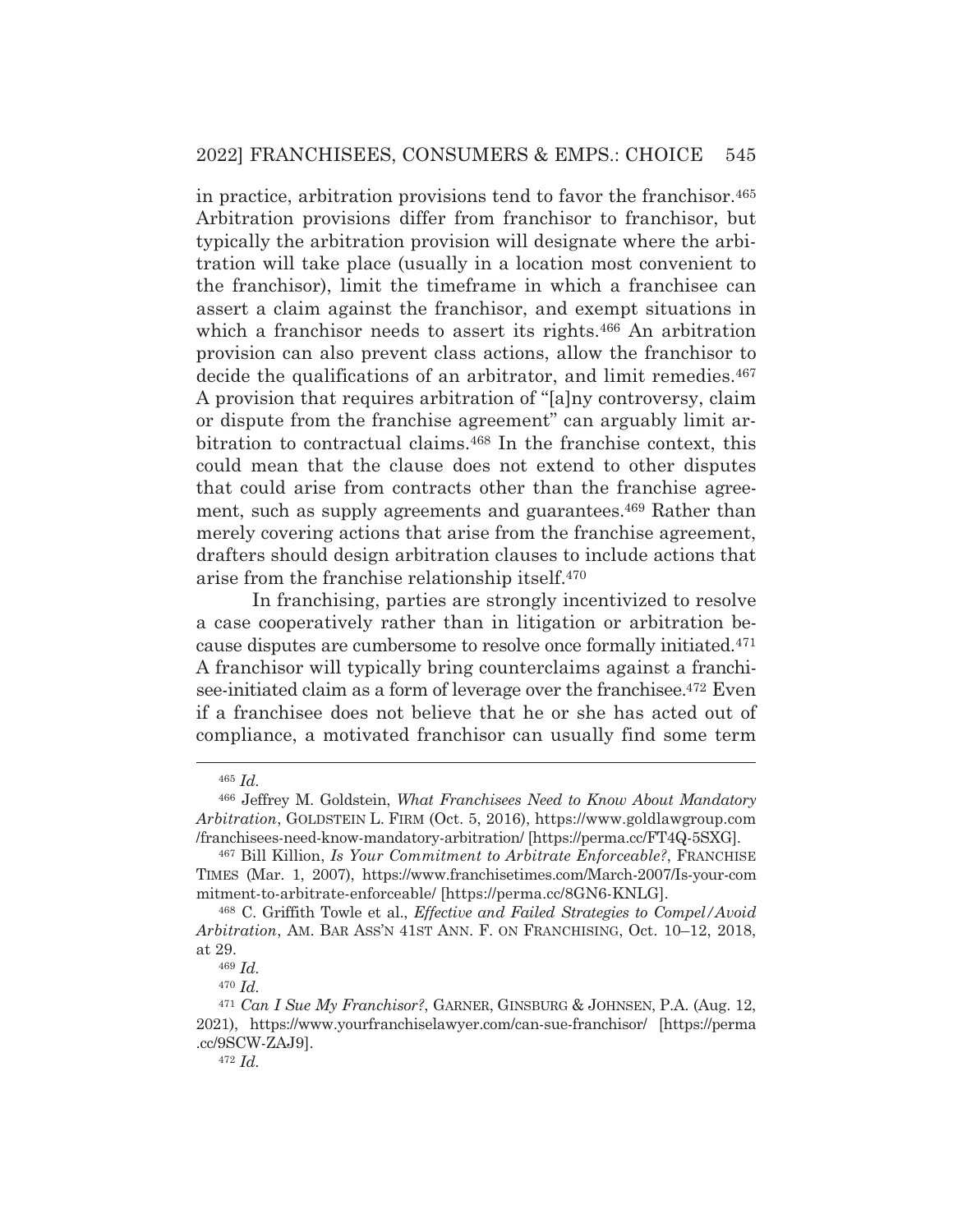in the franchise agreement or operations manual with which the franchisee has failed to comply.473

 Sometimes a franchisor will carve out a right for itself in the arbitration provision but ban a franchisee from exercising the same right.474 Courts have enforced litigation carve-outs in arbitration provisions;475 however, they will look to the fairness of the carve-out.476 Courts have considered whether, by initiating litigation for certain claims, the franchisor essentially waived its right to defend the same types of claims in arbitration.477 The rationale for litigation carve-outs for injunctive relief and other provisional relief is stronger than the argument for litigation carve-outs for unpaid royalties and other monetary claims because a franchisor would probably insist on arbitration if a franchisee were to bring claims about royalties or other monetary claims.478 Furthermore, it is the franchisor that frequently benefits from private, usually mandatory, arbitration, keeping the proceedings and outcome confidential.479 Litigating franchisee disputes, on the other hand, is a completely public proceeding and may create burdens that the franchisor would like to avoid.<sup>480</sup>

 When there is an optional arbitration provision, courts look to whether the promise to arbitrate is illusory.481 In *Druco Restaurants, Inc. v. Steak N' Shake Enterprises*, the franchise agreement included a provision that allowed Steak N' Shake to

<sup>473</sup> *Id.* The franchise contracting process is "rife with opportunities for the franchisor to insert language that is advantageous to its own purposes." Robert W. Emerson, *Franchise Goodwill: Take a Sad Song and Make It Better*, 46 U. MICH. J.L. REFORM 349, 367 (2013) [hereinafter *Franchise Goodwill*] (discussing, inter alia, "franchisor opportunism").

<sup>474</sup> William Sentell, *Having it Both Ways: Can a Franchisor Insist on Arbitration and Litigation?*, 21 FRANCHISE LAW. 11, 12 (2018).

<sup>475</sup> *See, e.g.*, Meadows v. Dickey's Barbeque Rests., 144 F. Supp. 3d 1069, 1087 (N.D. Cal. 2015); Berent v. CMH Homes, 466 S.W.3d 740, 758 (Tenn. 2015); *In re* FirstMerit Bank, N.A., 52 S.W.3d 749, 758 (Tex. 2001).

<sup>476</sup> Sentell, *supra* note 474, at 12.

<sup>477</sup> *Id.*

<sup>478</sup> *Id.* at 13.

<sup>479</sup> *Put Your Business in Capable Hands*, BUNDY L. FIRM, https://www.my franchiselawyer.com/our-services/franchisee-services/franchise-arbitration-litiga tion/ [https://perma.cc/4GBL-UERR].

<sup>480</sup> *Id.* (noting the importance of consulting with an experienced franchise attorney when developing a franchise dispute resolution system).

<sup>481</sup> Sentell, *supra* note 474, at 13.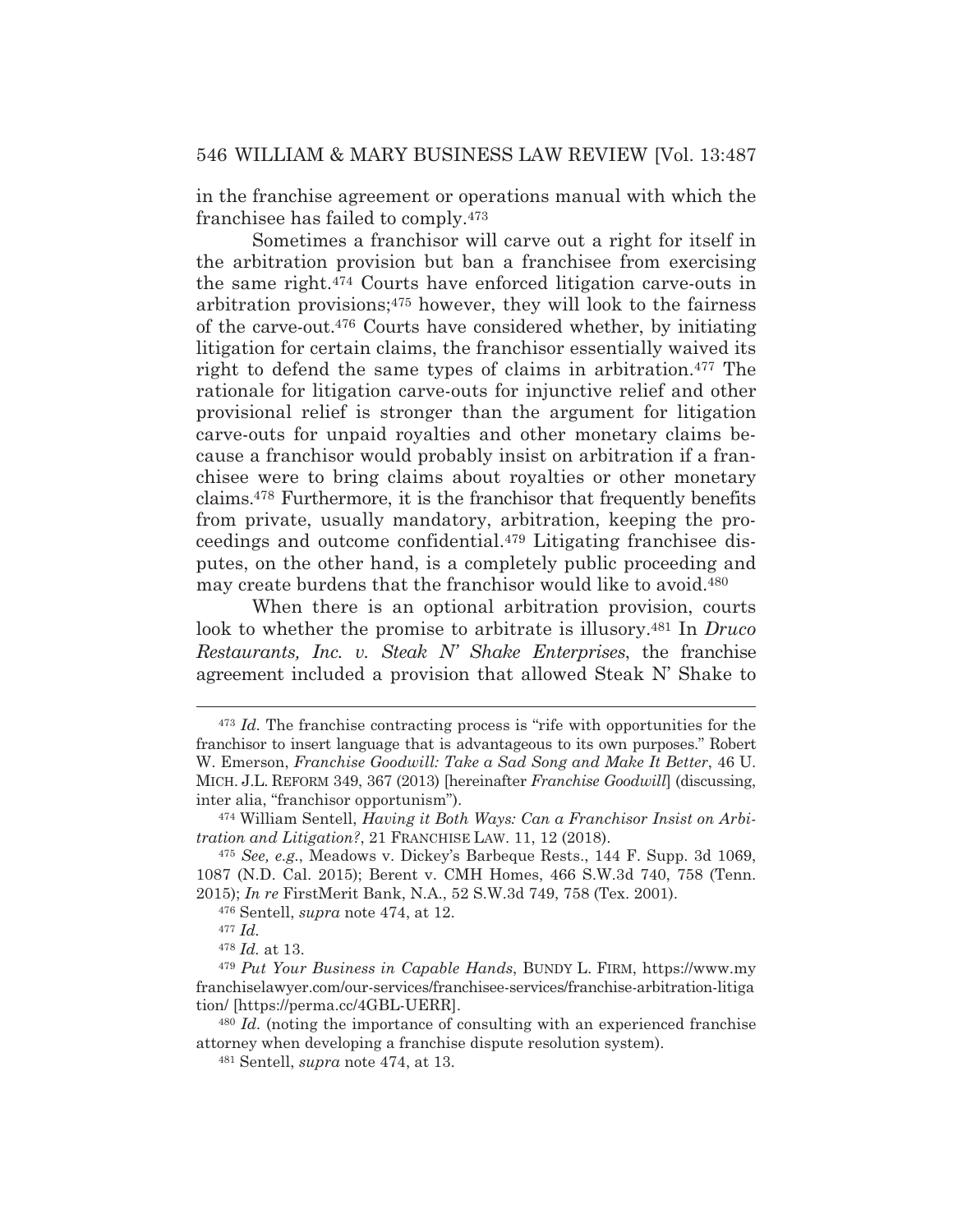"institute ... a system of nonbinding arbitration or mediation" at Steak N' Shake's discretion.482 Eventually, a dispute arose over mandatory menu pricing.483 Franchisees tried to bring an action in federal court, but Steak N' Shake wanted to use nonbinding arbitration.484 The lower court found that the optional arbitration provision was an illusory promise because the decision to arbitrate or not arbitrate was at Steak N' Shake's whim.485 The Seventh Circuit Court of Appeals affirmed, stating that that the arbitration provision was "vague and indefinite" to "demonstrate the existence of valid agreements to arbitrate."486

 Franchise contracts usually cover a period of two to over twenty years.487 The average length tends to depend upon the particular industry, where the typical franchise term clusters around a smaller range of years (for example, full-service restaurants usually have initial terms between ten to twenty years long, and work-at-home arrangements generally have terms of about five to seven years).488 The franchisee's nonexclusive license to use the franchisor's proprietary information is strictly limited to that period of time and ceases once the relationship is terminated.489 Franchisors may also require franchisees to invest a percentage of gross revenue in local and national advertising, either by direct expenditure or in the form of a fee paid to the franchisor.490 All costs and fees associated with opening and operating the franchise over the life of the agreement must be disclosed in the FDD, but there are "virtually no restrictions" on what the franchisor may require.<sup>491</sup> Franchisors may grant the

<sup>484</sup> *Id.*

<sup>488</sup> *Id.* at US/31.

<sup>489</sup> *Id.*

<sup>482 765</sup> F.3d 776, 779 (7th Cir. 2014).

<sup>483</sup> *Id.*

<sup>485</sup> *Id.*

<sup>486</sup> *Id.* at 784.

<sup>487</sup> Michael J. Katz, *United States*, *in* INTERNATIONAL FRANCHISING US/1, US/31 (Dennis Campbell ed., 2019).

<sup>490</sup> *Id.* at US/32; *see also* Michael Seid, *Advertising Fees and Strategies for Franchisors*, MSA WORLDWIDE, https://www.msaworldwide.com/blog/advertis ing-fees-and-strategies-for-franchisors/ [https://perma.cc/2MEP-ESE3] (noting the advertising budget that franchisees have to contribute can be a fixed amount, a minimum dollar amount, or a percentage of gross sales).

<sup>491</sup> Katz, *supra* note 487, at US/32.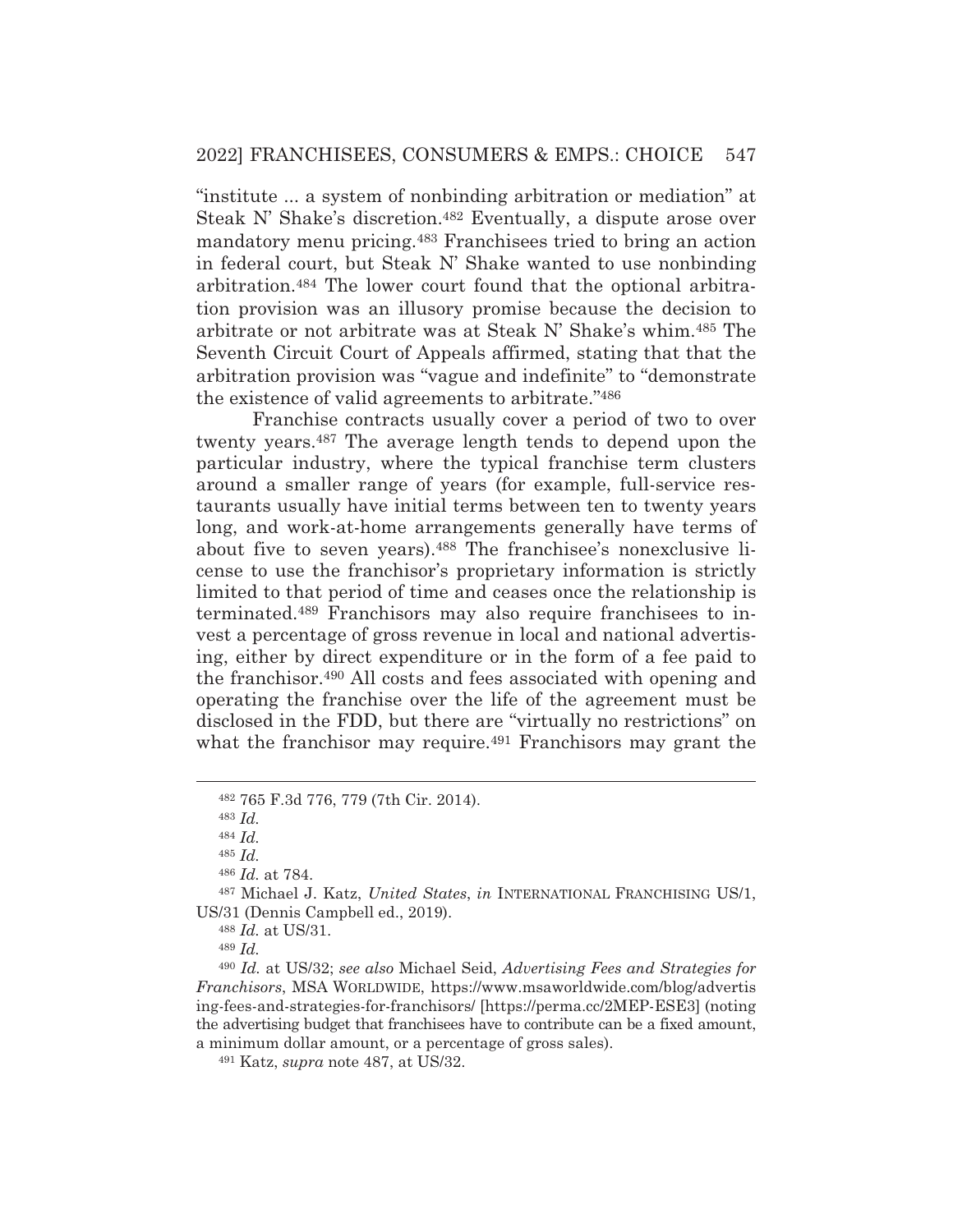franchisee an exclusive territory, but they are not required to do so, in which case the franchisee may face competition from other franchisees or franchisor-owned distribution channels.492

 Many agreements contain provisions that restrict franchisee behaviors—for example, disclosing proprietary information, "looting" key personnel, or competing against the franchisor.493 Non-compete covenants typically govern both the term of the franchise and a "reasonable period of time" thereafter.494 Postterm covenants have attracted considerable attention for restricting the otherwise lawful exercise of a franchisee's right to work.495 All fifty states have statutes addressing non-compete covenants,  $496$ and overbroad covenants may be held unenforceable.497 To avoid enforceability challenges, a post-term non-compete covenant should identify competing forms of business, limit enforceability to a reasonable period of time, and apply only to a specific geographical territory.498

 Some jurisdictions bar from arbitration any claim which could not be brought in court due to time limitations;<sup>499</sup> an arbitration clause providing for application of New York state law in disputes, for example, introduces the possibility of a statute of limitations defense pursuant to New York's statutory bar on arbitrations that would have been barred by time limitations in a court of the state.500 In other jurisdictions, parties may expressly designate a length of time within which an arbitration must commence.501 The parties generally may contractually shorten or lengthen the applicable statute of limitations unless otherwise voided by public policy; in Florida, for example, provisions designating

495 Katz, *supra* note 487, at US/34.

<sup>492</sup> Ed Teixeira, *Understand Key Aspects of the Franchise Territory*, FORBES (May 31, 2018, 9:06 PM), https://www.forbes.com/sites/edteixeira/2018/05/31 /understand-key-aspects-of-the-franchise-territory/#2d0b80e43759 [https:// perma.cc/4RDA-D6EZ].

<sup>493</sup> Katz, *supra* note 487, at US/34.

<sup>494</sup> Jon H. Sylvester, *The Uncertain Status of Post-Employment Non-Compete Covenants in Texas*, 14 T. MARSHALL L. REV. 1, 8 (1988).

<sup>496</sup> *Id.* at US/35.

<sup>497</sup> Verhey & Blumstein, *supra* note 459, at 31.

<sup>498</sup> Katz, *supra* note 487, at US/36.

<sup>499</sup> Craig P. Miller & Laura Danysh, *The Enforceability and Applicability of a Statute of Limitations in Arbitration*, 32 FRANCHISE L.J. 26, 29 (2012).

<sup>500</sup> *Id.*; *see also* N.Y. C.P.L.R. § 7502 (MCKINNEY 2005).

<sup>501</sup> Miller & Danysh, *supra* note 499, at 30.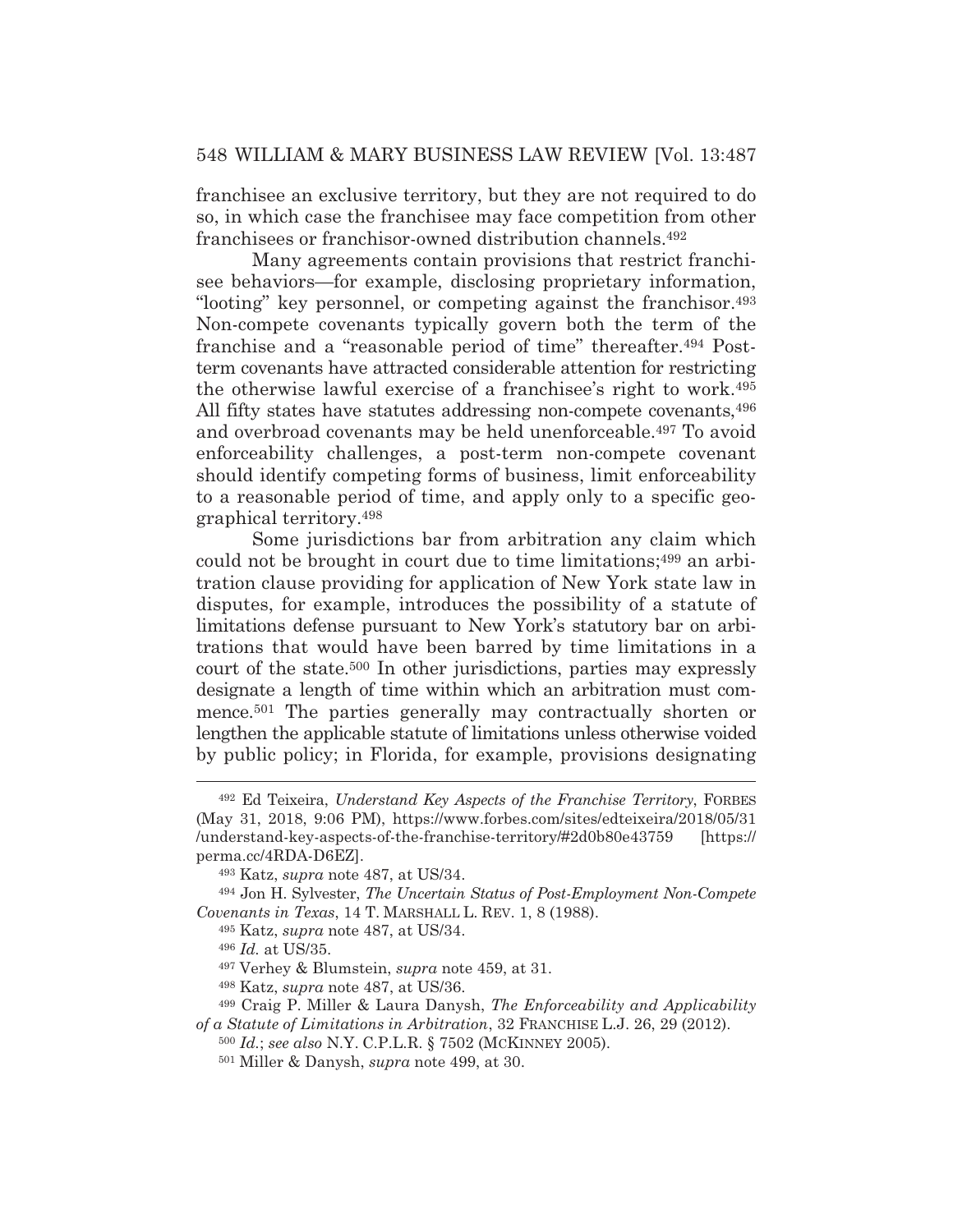a period of time shorter than that provided by the applicable statute of limitations are void.<sup>502</sup> Because the grounds on which time limitation provisions is void can differ dramatically, drafters should proceed with caution when imposing time limitations on future disputes or modifying those that would otherwise govern claims in a court of the applicable law.503

 To maintain product or brand consistency, franchisors usually place vertical restraints on the source materials that franchisees may use.504 If a franchisee "discover[s] or invent[s] improvements to the franchisor's system," title to the discovery or innovation usually transfers to the franchisor under the theory that it would not exist but for the franchisor's proprietary system.505 Franchisors may also include provisions in the franchise agreement for sales quotas, regional advertising collectives, liability for the franchisee's acts,<sup>506</sup> mandatory operation hours, inspections, or internal audits.507

 Under most franchise agreements, any violation of the agreement is considered a material breach.508 In a survey of the standard agreements for one hundred food service franchise systems, ninety-one listed "franchisee's insolvency and/or bankruptcy"

506 Katz, *supra* note 487, at US/34, US/39, US/41.

507 Robert W. Emerson, *Franchise Contract Clauses and the Franchisor's Duty of Care Toward its Franchisees*, 72 N.C. L. REV. 905, 953 (1994) [hereinafter *Franchise Contract Clauses*]; Robert W. Emerson, *Franchise Contract Interpretation: A Two-Standard Approach*, 2013 MICH. ST. L. REV. 641, 651–52 & 690 (2013) [hereinafter *A Two-Standard Approach*].

<sup>508</sup> *Franchise Contract Clauses, supra* note 507, at 949.

<sup>502</sup> *Id.* at 31.

<sup>503</sup> *Id.*

<sup>504</sup> Katz, *supra* note 487, at US/32.

<sup>505</sup> *Id.* at US/32–US/33. The goodwill associated with a franchisee's efforts presents similar issues, as ordinarily franchisors capture all, or almost all, goodwill related to the franchised system. *Franchise Goodwill*, *supra* note 473, at 356 (noting that the franchisor typically contends that "it owns the franchise's systemic goodwill and any goodwill created as a result of the expansion of the franchise," even including local goodwill that a franchisee developed"); Robert W. Emerson, *Franchises as Moral Rights*, 14 WAKE FOREST J. BUS. & INTELL. PROP. L. 540, 557 (2014) (noting that courts may have inconsistent decisions, but articulating the dichotomy between types of franchisees genuinely capable of building goodwill and those far less likely to do so—"Start-up franchises have not built their brand and customer loyalty yet, so the franchisee could be significantly contributing to the franchise's goodwill. On the other hand, there is likely not much franchisee-developed goodwill concerning wellestablished franchises such as McDonalds, Holiday Inn, and H&R Block.").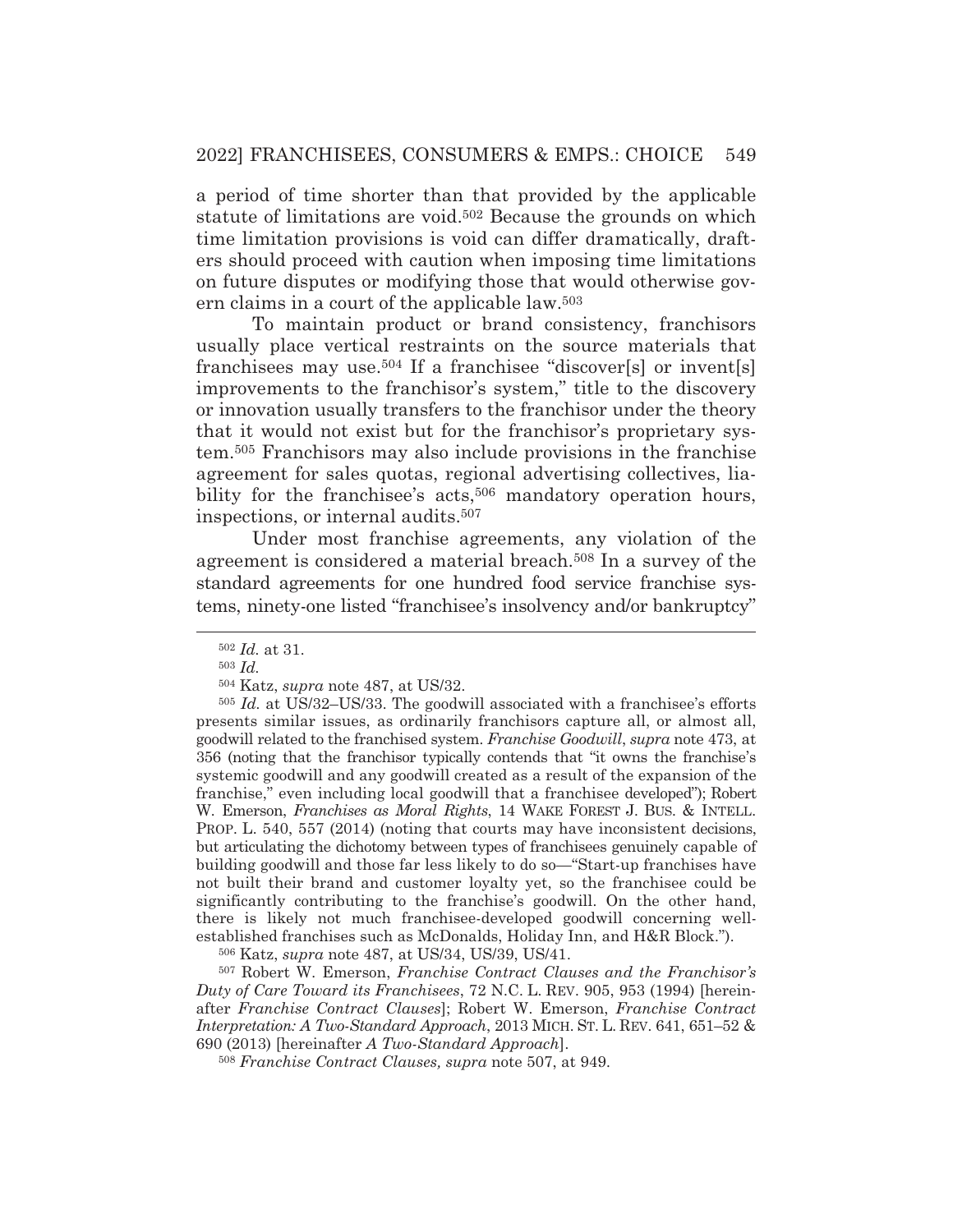as grounds for termination, seventy-two listed "loss of lease," sixty-five listed "failure to operate the business," thirty-two listed "conducting an unlawful enterprise," thirty-two listed "being found guilty of a crime," thirteen listed "abandonment of the business," and nine listed "denial of franchisor access to inspect the franchise[ ]".509 Indeed, the agreements' explicit delineation of grounds for termination has only increased over the years.510 Franchisors generally enjoy "unbridled discretion" in choosing whether to renew the franchise agreement.511

 Careful drafters should also consider provisions of the arbitration clause itself.512 Franchisors may use a choice of law provision to control which state's laws will apply so long as the state has a substantial relationship to one or both parties.<sup>513</sup> Similarly, a choice of venue provision designates the physical location where arbitration shall be held,<sup>514</sup> which is usually favorable to the franchisor and may be unfavorable to the franchisee.515 Contracts can require arbitration against related parties, such as the franchisor's directors or affiliated companies.<sup>516</sup> Franchisors may also allocate arbitration costs in a prescribed way or limit the availability of some categories of damages, e.g., punitive damages.517 Agreements often prohibit class action or consolidation.518 In one case, a court created a subgroup within the class action for franchisees with arbitration clauses in their franchise agreements when the dispute concerned whether the franchisor had breached fiduciary duties.519

<sup>518</sup> *See id.* at 27.

<sup>509</sup> *Id.* at 949–50.

<sup>510</sup> *A Two-Standard Approach, supra* note 507, at 698.

<sup>511</sup> *Franchise Contract Clauses, supra* note 507, at 949.

<sup>512</sup> *See* Bethany L. Appleby et al., *Inside a Franchise Arbitration*, AM. BAR ASS'N 31ST ANN. F. ON FRANCHISING, Oct. 15–17, 2008, at 2–3.

<sup>513</sup> *Id.* at 4–5.

<sup>514</sup> *Id.* at 5.

<sup>515</sup> *See id.* at 6.

<sup>516</sup> Ronald T. Coleman, Jr. & Justin M. Klein, *Drafting Dispute Resolution Clauses from a Litigator's Perspective*, AM. BAR ASS'N 37TH ANN. F. ON FRAN-CHISING, Oct. 15–17, 2014, at 12 ("[T]he arbitration agreement can specify that it covers all claims against the franchisor's officers, directors, employees, or affiliated companies.").

<sup>517</sup> *See id.* at 43, 46.

<sup>519</sup> Collins v. Int'l Dairy Queen, Inc., 168 F.R.D. 668, 678 (M.D. Ga. 1996), *modified*, 169 F.R.D. 690, 694 (M.D. Ga. 1997).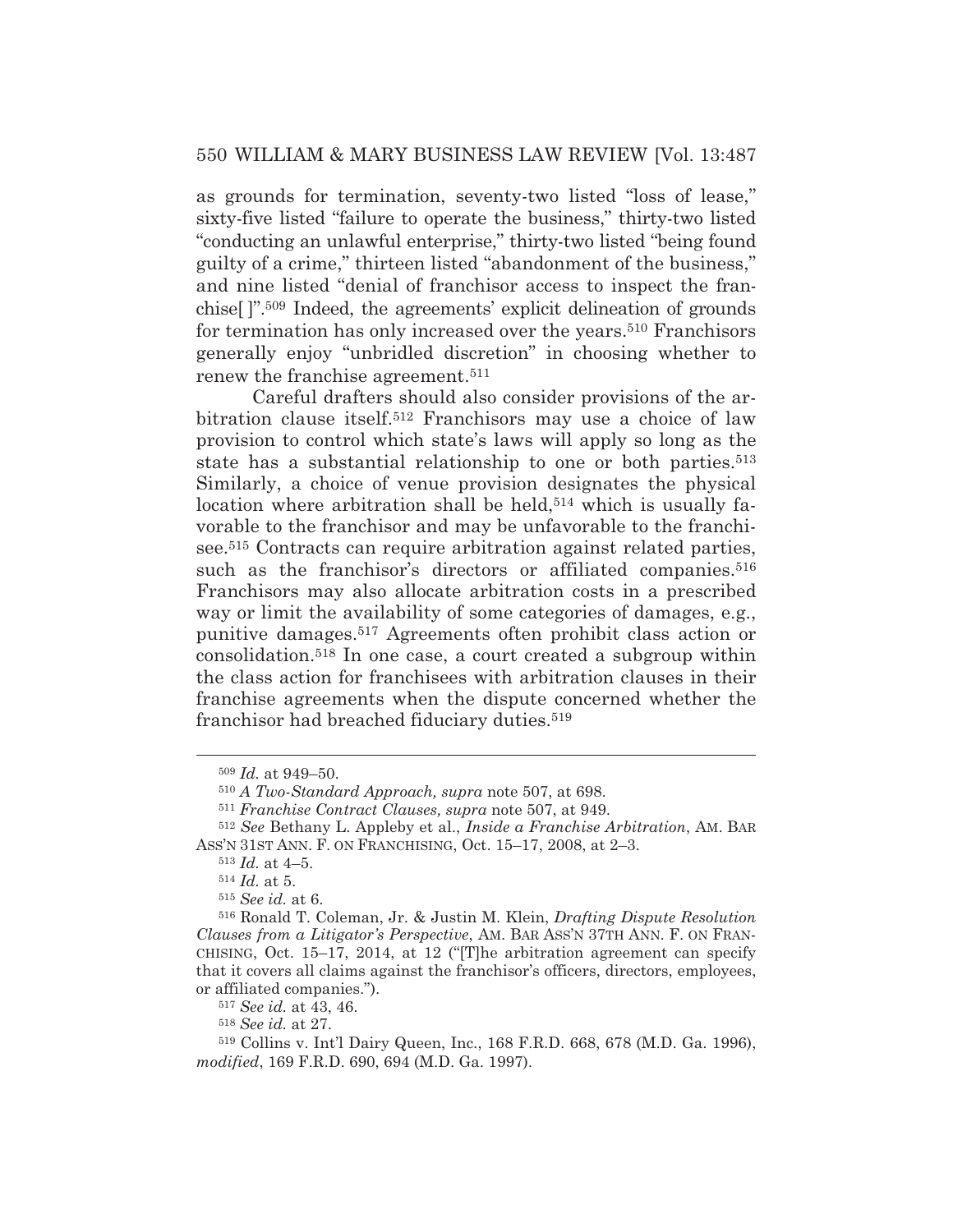## 2022] FRANCHISEES, CONSUMERS & EMPS.: CHOICE 551

 Many contracts require disputants to move through a series of prerequisites—most commonly mediation and/or negotiation before proceeding to arbitration.520 In *World of Beer Franchising, Inc. v. MWB Dev. I, LLC*, the court held that when a franchise agreement requires mediation before pursuing a preliminary injunction or arbitration, the disputants must follow the sequence prescribed by the franchise agreement.521 Prerequisites also ensure that parties engaged in adversarial posturing will not refuse mediation if agreeing to mediate could be seen by the other party as a sign of weakness.522 To prevent an opportunistic party from abusing prerequisite requirements, drafters should specify time constraints for the prerequisites' completion.<sup>523</sup> As courts also are interested in preserving the status quo pending arbitration, they retain jurisdiction in order to grant preliminary injunctive relief when there is a disadvantaged, nonbreaching party.524 In determining whether to grant the preliminary injunction, a court may consider the facts of the underlying dispute to determine the likelihood of success, although an arbitrator will decide the case itself.525

 The threat of being forced into arbitration by non-signatory parties is developing issue for franchisors.526 A non-signatory, one who is not contractually obligated to agree to arbitration, may be bound to arbitrate by applying the law of agency.527 If the signatory and non-signatory are closely related, arbitration may be compelled if failing to permit the non-signatory "to arbitrate would eviscerate the arbitration agreement [between the signatories]."528 According to the Second Circuit Court of Appeals, for

525 Sunni, LLC v. Edible Arrangements, Inc., No. 14 Civ. 461 (KPF), 2014 WL 1226210, at \*17 (S.D.N.Y. Mar. 25, 2014) (first citing Blumenthal v. Merrill Lynch, Pierce, Fenner & Smith, Inc., 910 F.2d 1049, 1053 (2d Cir. 1990); then citing Am. Exp. Fin. Advisors Inc. v. Thorley, 147 F.3d 229, 231 (2d Cir. 1998)).

<sup>526</sup> *See* 1 THOMAS H. OEHMKE & JOAN M. BROVINS, OEHMKE COMMERCIAL ARBITRATION pt. 2, § 8:1 (3d ed. 2021).

<sup>520</sup> W. Michael Garner, *Dispute Resolution in the Twenty-First Century: The Challenge To Get ADR Right*, 40 FRANCHISE L.J. 25, 31 (2020) [hereinafter *Dispute Resolution in the Twenty-First Century*].

<sup>521 711</sup> F. App'x 561, 569 (11th Cir. 2017).

<sup>522</sup> Tractenberg, *supra* note 75, at 465.

<sup>523</sup> *Dispute Resolution in the Twenty-First Century*, *supra* note 520, at 32.

<sup>524</sup> Benihana, Inc. v. Benihana of Tokyo, LLC, 784 F.3d 887, 894–95 (2d Cir. 2015).

<sup>527</sup> *See id.* at pt. 2, §§ 8:1, 8:22.

<sup>528</sup> *Id.* at pt. 2, § 8:27 (discussing the third-party doctrine).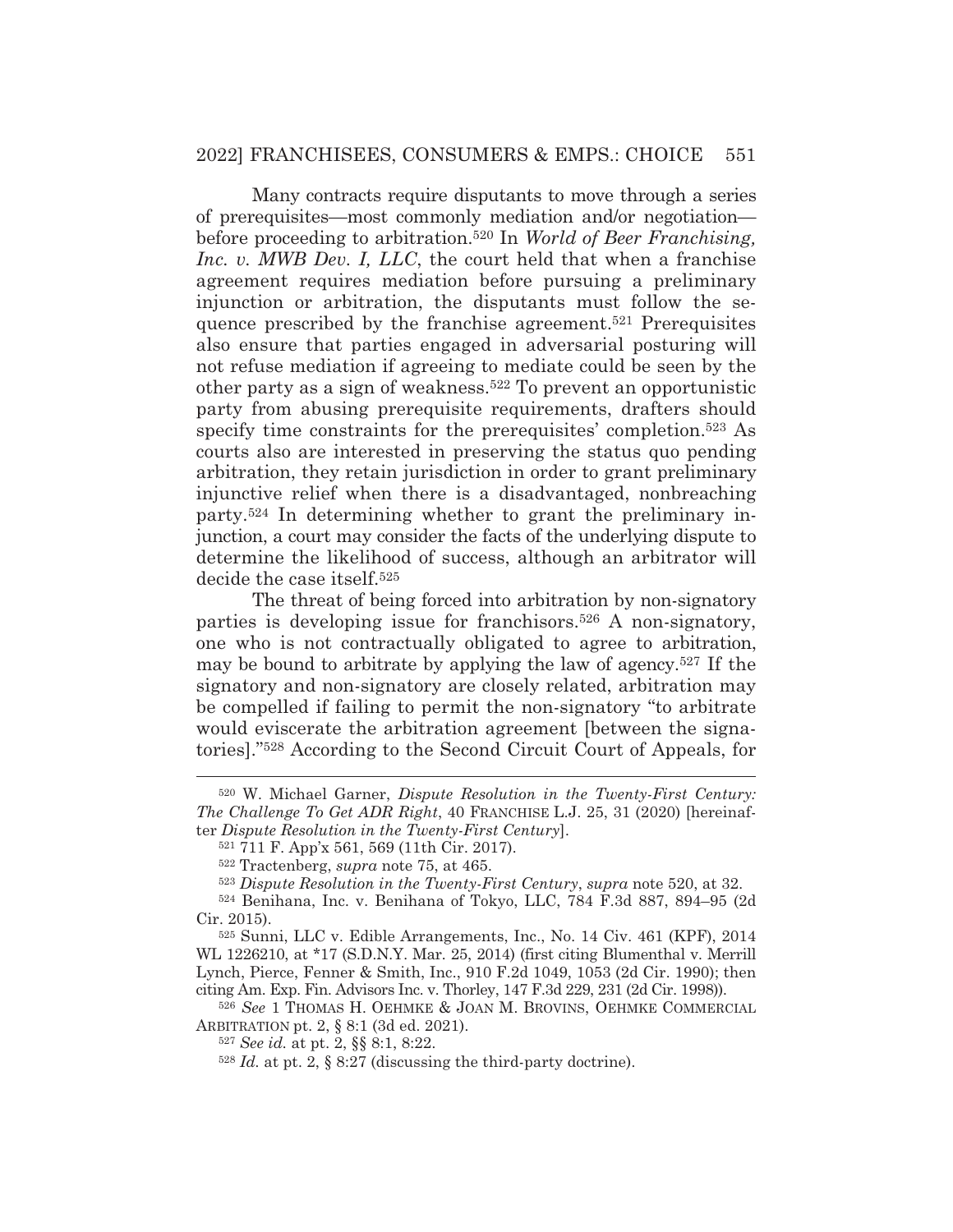a non-signatory to compel arbitration against a signatory, "the subject matter of the dispute [must be] intertwined with the contract providing for arbitration."529 In *Doctor's Associates v. Burr-CCH*, the court held that while the Burrs did not agree to arbitrate against parties that were not parties to the arbitration, the Burrs "did agree to arbitrate all claims, which could include related parties within the scope of the arbitrable claims."530 Even if there was no written agreement, a signatory party can be equitably estopped from denying arbitration when there is a close relationship between the entities involved and between the alleged wrongs and the non-signatory's obligations and duties in the contracts.531 However, this does not work in reverse: a signatory cannot compel a non-signatory to arbitration under this theory.532 Common scenarios in franchising may occur when a franchisee owner who is not a signatory to the franchise agreement can bring a claim against the signatory franchisor to the arbitration agreement.<sup>533</sup> The franchisor may have to arbitrate against the nonsignatory franchisee if the sorts of claims brought were anticipated in the arbitration agreement.534

 Franchisors should also consider the transfer of obligations under an arbitration agreement to new franchisees.535 Absent a written assumption, an existing franchise agreement will not automatically bind a franchise purchaser to the arbitration clause.536 In one case involving a current franchisee's purchase of an existing restaurant franchise from another franchisee, the court denied a

<sup>529</sup> Sokol Holdings, Inc. v. BMB Munai, Inc., 542 F.3d 354, 361 (2d Cir. 2008).

<sup>530</sup> Craig R. Tractenberg, *Nonsignatories Bound by an Arbitration Clause in Franchise Cases*, LEGAL INTELLIGENCER (Mar. 2, 2020), https://www.fox rothschild.com/publications/nonsignatories-bound-by-an-arbitration-clause-in -franchise-cases/ [https://perma.cc/2Q3U-E6AK] (discussing Dr.'s Assocs. v. Burr, 226 F. Supp.3d 106 (D. Conn. 2016)).

<sup>531</sup> *See* McBro Plan. & Dev. Co. v. Triangle Elec. Constr. Co., 741 F.2d 342, 344 (11th Cir. 1984).

<sup>532</sup> *See* MAG Portfolio Consultant, GMBH v. Merlin Biomedical Grp., 268 F.3d 58, 62 (2d Cir. 2001).

<sup>533</sup> *See* CD Partners, LLC v. Grizzle, 424 F.3d 795, 797–98 (8th Cir. 2005). <sup>534</sup> *Id.* at 798.

<sup>535</sup> *See* Campbell Invs., LLC v. Dickey's Barbecue Rests., Inc., 784 F. App'x 627, 628 (10th Cir. 2019).

<sup>536</sup> *Id.* (holding that franchisee Campbell's purchase of an existing franchise from another franchisee did not automatically bind Campbell to the franchisee's arbitration agreement).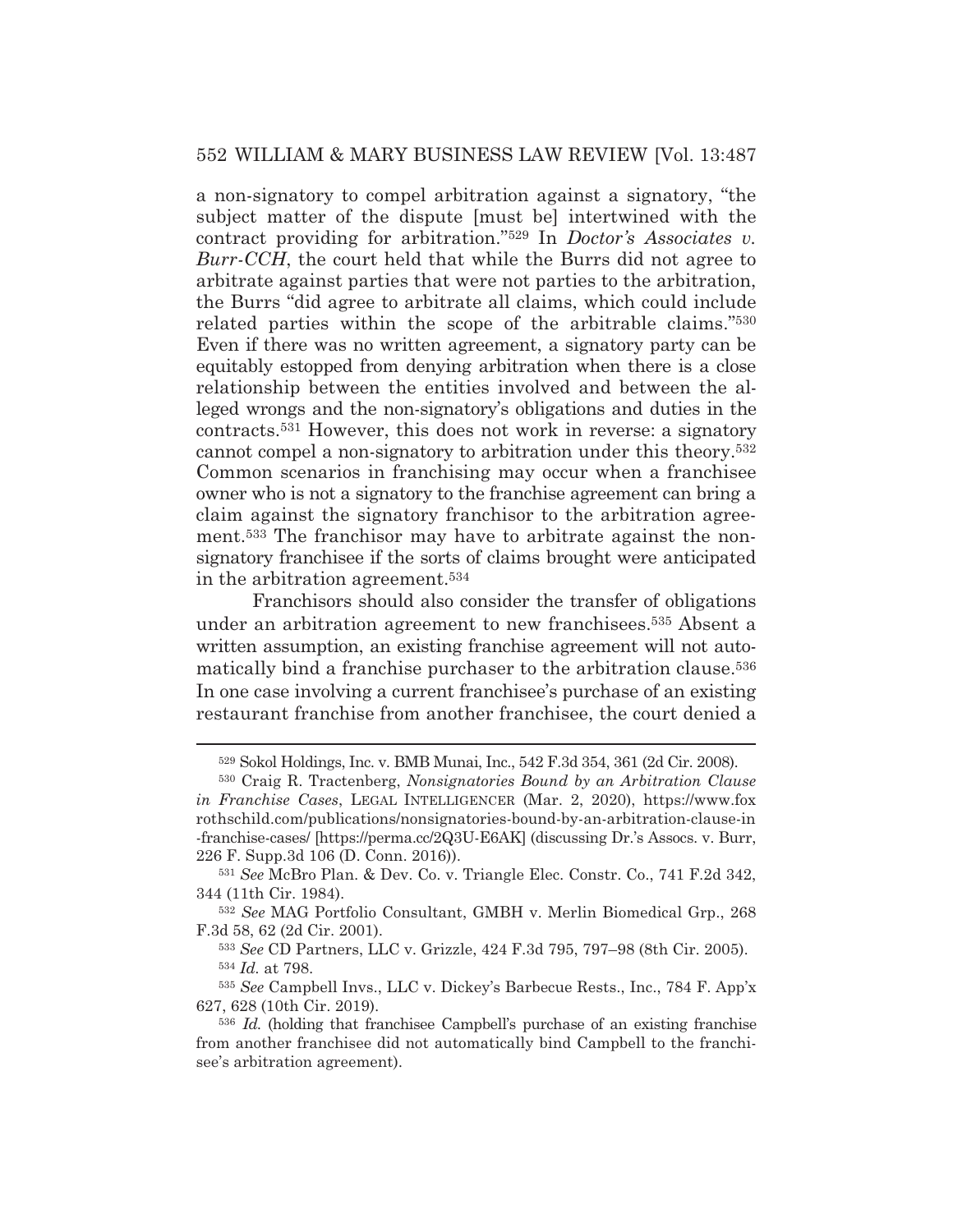motion to compel arbitration because a valid written agreement did not exist to bind the franchisee purchaser to the arbitration language of the preceding franchisee's operating agreement.<sup>537</sup> Franchise Disclosure Documents and Asset Purchase Agreements should be carefully drafted to clarify whether the purchaser assumes an existing agreement's arbitration language.<sup>538</sup>

 Finally, franchisors may limit the scope of arbitration via carve-outs or simply avoid adopting mandatory arbitration clauses altogether.539 The most common carve-outs in franchise arbitration are for trademark disputes and claims seeking injunctive relief.540 A franchisor's trademark "is the lifeblood of the business," and most franchisors will not risk an arbitrator's binding determination that the mark is generic or invalid.<sup>541</sup> Similarly, because injunctive relief can take weeks or months in arbitration, franchisors are interested in preserving access to courts when immediate injunctive relief is necessary.<sup>542</sup> One example is an ex-franchisee's unauthorized use of proprietary information or trademarks, in which case immediate injunctive relief is necessary to stop potential harm to the franchisor.543 Franchisors might also seek immediate injunctive relief if franchisor liability for the franchisee's acts is at issue.544 In *Torres v. Simpatico, Inc.*, a class of plaintiffs brought a Racketeer Influenced and Corrupt

540 Christopher R. Drahozal & Quentin R. Wittrock, *Is There a Flight from Arbitration?*, 37 HOFSTRA L. REV. 71, 113–14 (2008).

541 Eileen Davis, *ADR Well-Suited to Handle Franchise Cases*, 10 ALTS. TO HIGH COST LITIG. 131, 131 (1992).

<sup>542</sup> *See Does Arbitration Make Sense for Franchisors? A Litigator's Perspective*, MULCAHY LLP (Oct. 30, 2017), http://www.mulcahyllp.com/firmnews /practicenews/doesarbitrationmakesenseforfranchisorsalitigatorsperspective. html [https://perma.cc/3E6W-QT9H].

<sup>543</sup> *See id.*

<sup>537</sup> *Id.* at 634–35.

<sup>538</sup> *See id.* at 632–34.

<sup>539</sup> Deepak Gupta & Lina Khan, *Arbitration as Wealth Transfer*, 35 YALE L. & POL'Y REV. 499, 499–500, 500 n.4 (2017) (citing Peter B. Rutledge & Christopher R. Drahozal, *"Sticky" Arbitration Clauses? The Use of Arbitration Clauses After* Concepcion *and* Amex, 67 VAND. L. REV. 955, 956 (2014)); *see also* SBN Staff, *When To Sacrifice the Benefits of Arbitration in Favor of Litigation*, SMART BUS. (Aug. 1, 2014, 6:18 AM), https://www.sbnonline.com/article/sacrifice-ben efits-arbitration-favor-litigation/ [https://perma.cc/2XTJ-6V2P].

<sup>544</sup> *See* Drexel v. Union Prescription Ctrs., Inc., 582 F.2d 781, 783, 807 (3d Cir. 1978).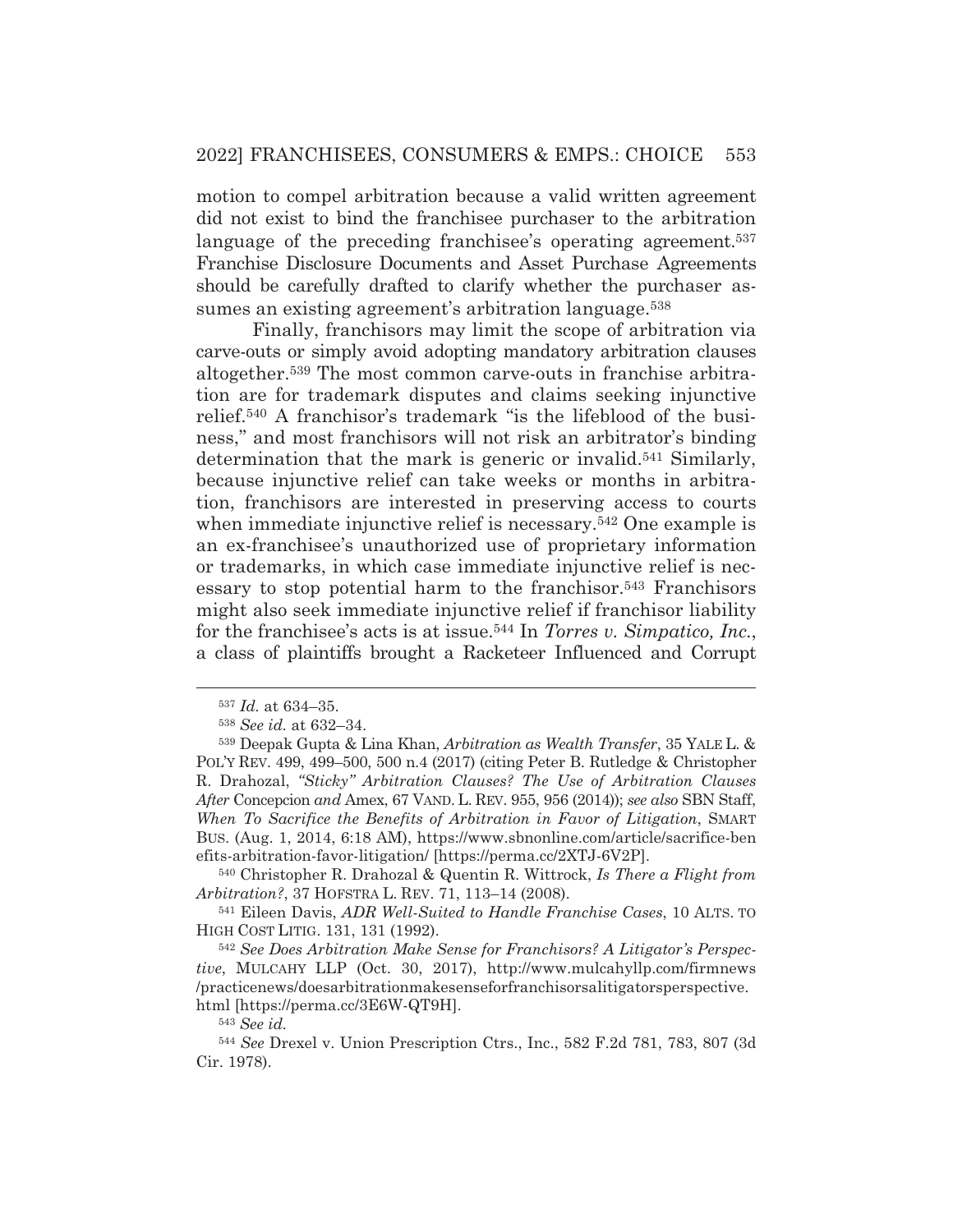Organizations Act (RICO) claim against a franchise system and individuals related to the franchisor.545 The arbitration provision in the franchise agreement provided that "[t]he provisions of [the arbitration agreement] ... are intended to benefit and bind certain third party non-signatories."546 The court applied Missouri law and held that non-signatories could enforce the arbitration clause based on the agreement's expressed language.547 Any draft of these arbitration carve-outs must explicitly "apply to all claims in which injunctive relief is sought ... and [ ] any dispute whether the carve-out applies must be resolved by the court and not the arbitrator."548 In the franchise context, it seems fair to conclude that the more the arbitration "deck" is stacked against a franchisee, the more likely the arbitrator, the tribunal, or the judge will refuse to enforce an arbitration clause.<sup>549</sup>

### *C. The Legal Environment*

 Franchises in the United States operate under "what may be the most comprehensive scheme of government regulation in the world."550 In the franchise system, disputes can "arise in four different forums: federal court, state court, state administrative tribunals, and arbitration tribunals."551 If the arbitration agreement includes a forum selection clause, the arbitration will take place in the chosen forum.552 For example, the court in *Szymczyk v. Signs Now Corp.*553 held that the FAA preempted a North Carolina

550 Katz, *supra* note 487, at US/8.

551 3 W. MICHAEL GARNER, FRANCHISE AND DISTRIBUTION LAW AND PRACTICE pt. 5, § 17:1, 2 (2021) [hereinafter FRANCHISE & DISTRIBUTION LAW].

<sup>552</sup> *Id.* at pt. 5, § 17:21, 3; *see* Alphagraphics Franchising, Inc. v. Whaler Graphics, Inc., 840 F. Supp. 708, 711 (D. Ariz. 1993).

<sup>545</sup> Torres v. Simpatico, Inc., 995 F. Supp. 2d 1057, 1059–60 (E.D. Mo. 2014), *aff'd*, 781 F.3d 963, 971 (8th Cir. 2015).

<sup>546</sup> *Id.* at 1062.

<sup>547</sup> *Id.* at 1064–65.

<sup>548</sup> Cheryl L. Mullin et al., *Injunctive Relief Pending Arbitration: The Evolving Role of Judicial Action*, 38 FRANCHISE L.J. 547, 554 (2019) (emphasis omitted).

<sup>549</sup> Solish & Harford, *supra* note 319, at 70 ("As the use of arbitration clauses has expanded, courts have been less willing to endorse arbitration clauses that stack the deck unfairly against franchisees. There is greater risk today that an arbitration clause that is too one-sided will not be enforced, leading to the possible loss of the right to arbitrate altogether. A 'perfect' arbitration clause today would, therefore, avoid extremes that might undermine its enforceability.").

<sup>553 606</sup> S.E.2d 728, 732 (N.C. Ct. App. 2005).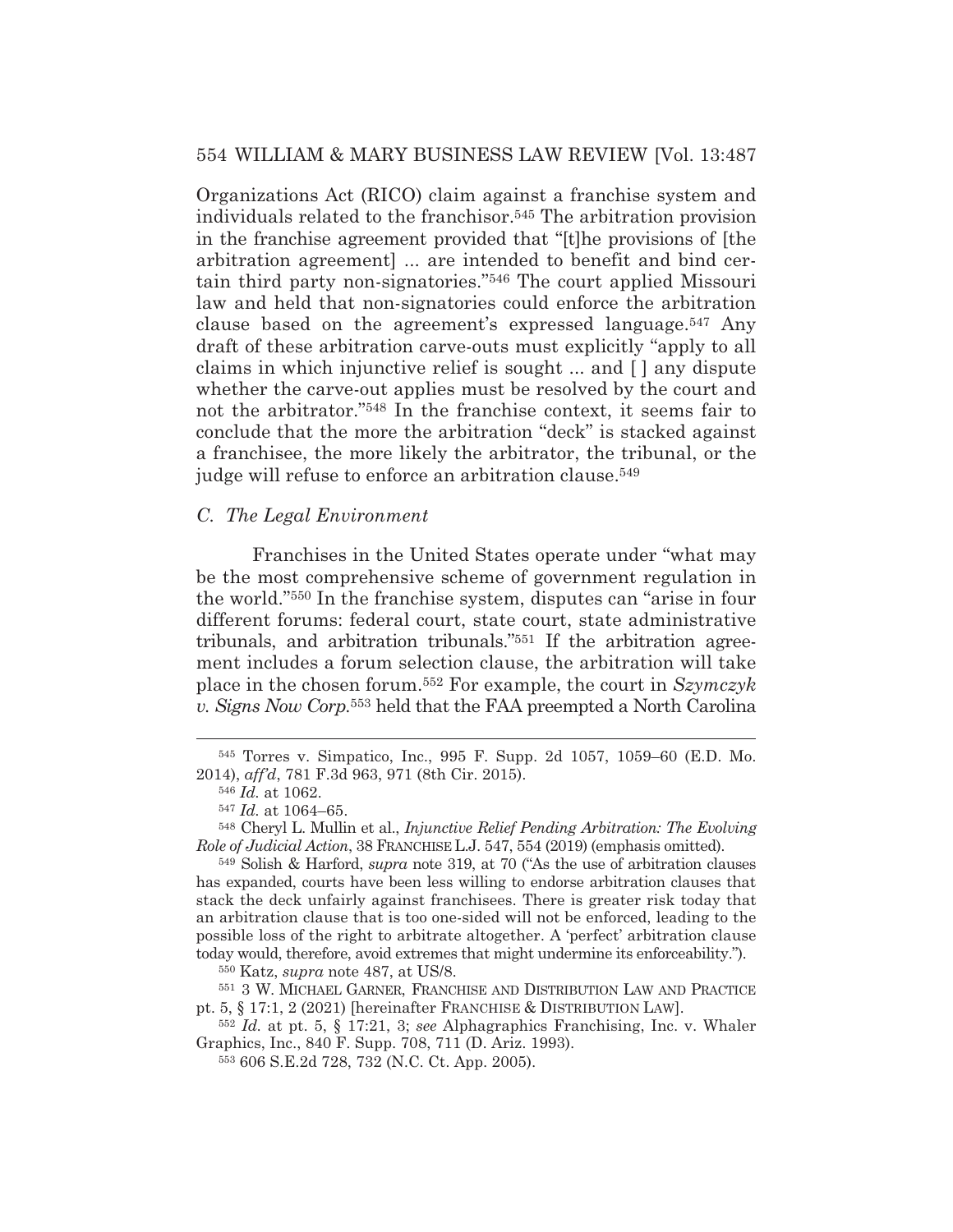statute554 that prohibited forum selection clauses requiring out of state arbitration.555 In New Hampshire, the "Equipment Dealership Act expresses a strong public policy in favor of having arbitration proceedings" in the dealer's city or country.556

 Arbitration clauses in franchise agreements have been routinely upheld in court.<sup>557</sup> The FAA generally preempts state franchise law that limits or imposes conditions upon a party's right to arbitrate.558 The court in *Cochran v. Snap-On Tools Corp.* held that an arbitrator was to determine whether an arbitration clause in a franchise agreement was the product of fraud in a franchise case.559 Courts have even held that statutory claims under state franchising law should be arbitrated because the state statute is invoked by the franchise agreement, and thus the claim is contractual.560 California law allows a court to make an order that gives a collateral estoppel effect to some arbitrator findings.561 In *Dealer Store Owners Association, Inc. v. Sears, Roebuck and Co.*,562 an association of appliance store owners brought a complaint in state court, but the court held that suing through a surrogate in order to avoid an arbitration provision was not an appropriate use of associational standing.<sup>563</sup>

 In the franchising context, arbitration agreements have proven to possess a powerful reach.564 In *Toddle Inn Franchising, LLC v. KPJ Assocs., LLC*, the court compelled the franchisees to arbitration two years after the franchise agreement had expired.565

562 Dealer Store Owners Ass'n v. Sears, Roebuck & Co*.*, No. CIV05-1526 ADM/JSM, 2006 WL 91335, at \*1 (D. Minn. 2006).

<sup>563</sup> *Id.* at \*8.

<sup>564</sup> *See* Dr.'s Assocs. v. Burr, 226 F. Supp. 3d 106, 113 (D. Conn. 2016).

<sup>554</sup> N.C. GEN. STAT. ANN. § 22B-3 (West 2021) (recognized as preempted by United States *ex rel.* TGK Enters., Inc. v. Clayco, Inc., 978 F. Supp. 2d 540, 549 (E.D.N.C. 2013)).

<sup>555</sup> *Szymczyk*, 606 S.E.2d at 732.

<sup>556</sup> FRANCHISE & DISTRIBUTION LAW, *supra* note 551, at pt. 5, § 17:21, 3.

<sup>557</sup> *See Szymczyk*, 606 S.E.2d at 732.

<sup>558</sup> *See* FRANCHISE & DISTRIBUTION LAW, *supra* note 551, at pt. 3, § 10:50, 2.

<sup>559</sup> Cochran v. Snap-On Tools Corp., Bus. Franchise Guide (CCH) ¶ 9762, 1991 WL 11991094 (S.D. Iowa 1991).

<sup>560</sup> S+L+H S.p.A. v. Miller-St. Nazianz, Inc., 988 F.2d 1518, 1524 (7th Cir. 1993).

<sup>561</sup> Castaneda v. Santanas Cuisine, Inc., No. D068354, 2016 WL 7474067, at \*8 (Cal. App. 4th Dist. 2016).

<sup>565</sup> *Dealer Store Owners Ass'n*, 2006 WL 91335, at \*4 (acknowledging both the provision's wide scope and the interplay with the contract's survival clause).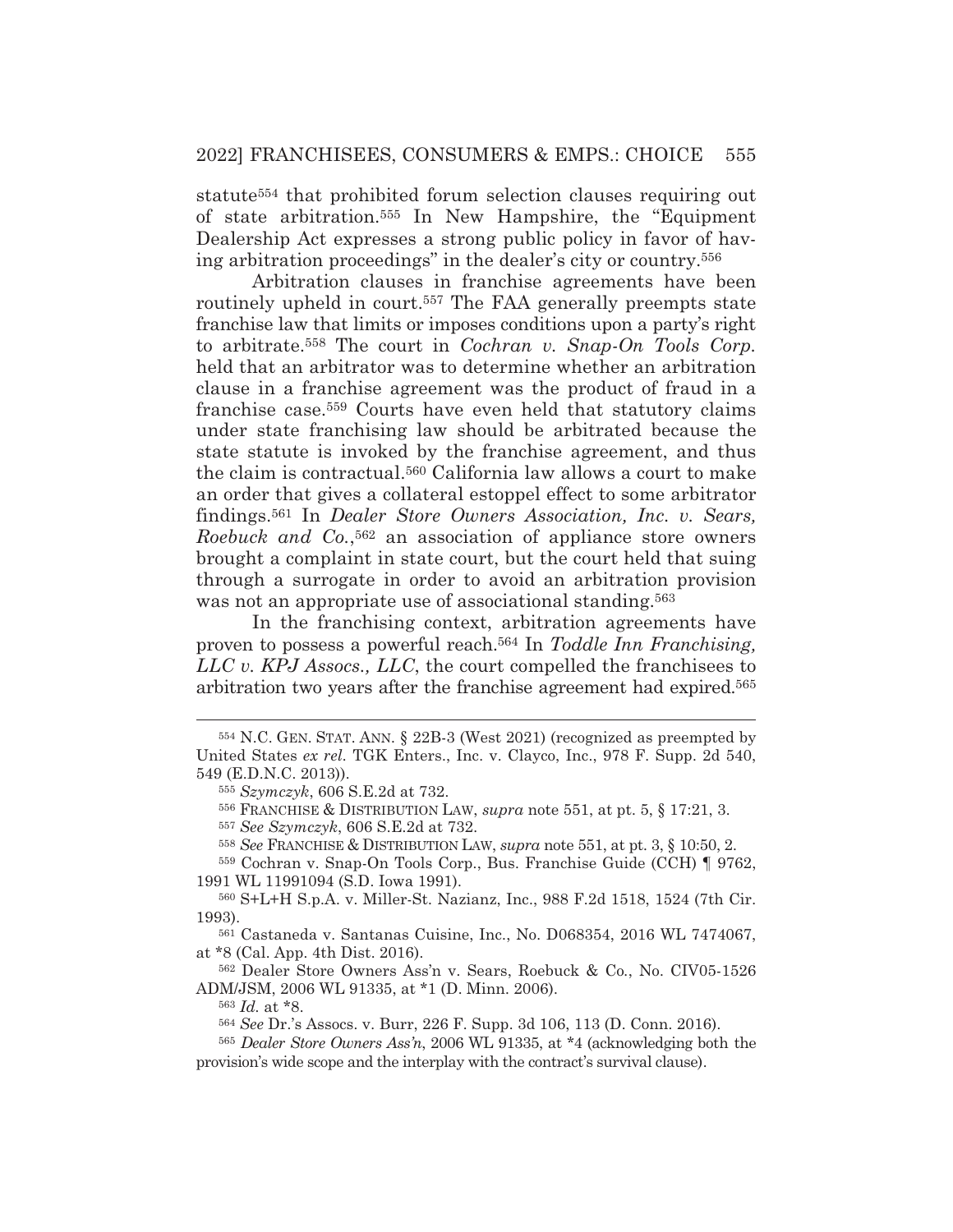Claims against non-signatories have also been found to be under the umbrella of an arbitration clause.566 In *Doctor's Assocs. v. Burr*,567 a potential Subway franchisee filed several tort claims, including unfair business practices, against a third party not mentioned in the contract.568 The court held that the claims were to be resolved in arbitration, as agreed, since they related to the franchising "application or candidacy," explicitly within the limits set forth by the text of the provision.569 In the same light, the trial court in *Hyung Wook Kim v. Bruce Kim* dismissed the franchisee's case at bar against a non-signatory upon the introduction of new evidence during discovery.570 It was held that the defendants acted within the scope of employment required to compel arbitration.571

 To avoid enforceability challenges in court, an arbitration agreement should specify all matters that the franchisor wishes to be subject to arbitration.572 In one case, the plaintiff successfully argued that a claim was not subject to arbitration because the claim was based on oral promises for a distribution contract.<sup>573</sup> Some state laws require that arbitrators initially decide whether the dispute is subject to arbitration unless the issue arises under the Federal Arbitration Act, in which case a court decides whether the dispute should be arbitrated.574 If the parties are sophisticated, courts tend to hold that incorporation of AAA rules in an arbitration clause shows a clear and unmistakable intent to submit the issues to arbitration.<sup>575</sup> If the parties are not sophisticated, however, courts may question whether the parties actually intended to delegate arbitrability to the arbitrator.576 The court in *Blanton v. Domino's Pizza Franchising, LLC* held that incorporation of the AAA rules provides clear and unmistakable

<sup>573</sup> *Id.*

<sup>566</sup> *See Dr.'s Assocs.*, 226 F. Supp. 3d at 112.

<sup>567</sup> *Id.*

<sup>568</sup> *Id.* at 109.

<sup>569</sup> *Id.* at 111.

<sup>570</sup> *Dealer Store Owners Ass'n*, 2006 WL 91335, at \*2.

<sup>571</sup> *Id.* at \*3.

<sup>572</sup> *See* Meldeau Int'l Inc. v. Goodyear Tire & Rubber Co., 750 F. Supp. 1574, 1578 (S.D. Fla. 1990).

<sup>574</sup> FRANCHISE & DISTRIBUTION LAW, *supra* note 551, at § 3:62, 3.

<sup>575</sup> *Id.*

<sup>576</sup> *Id.*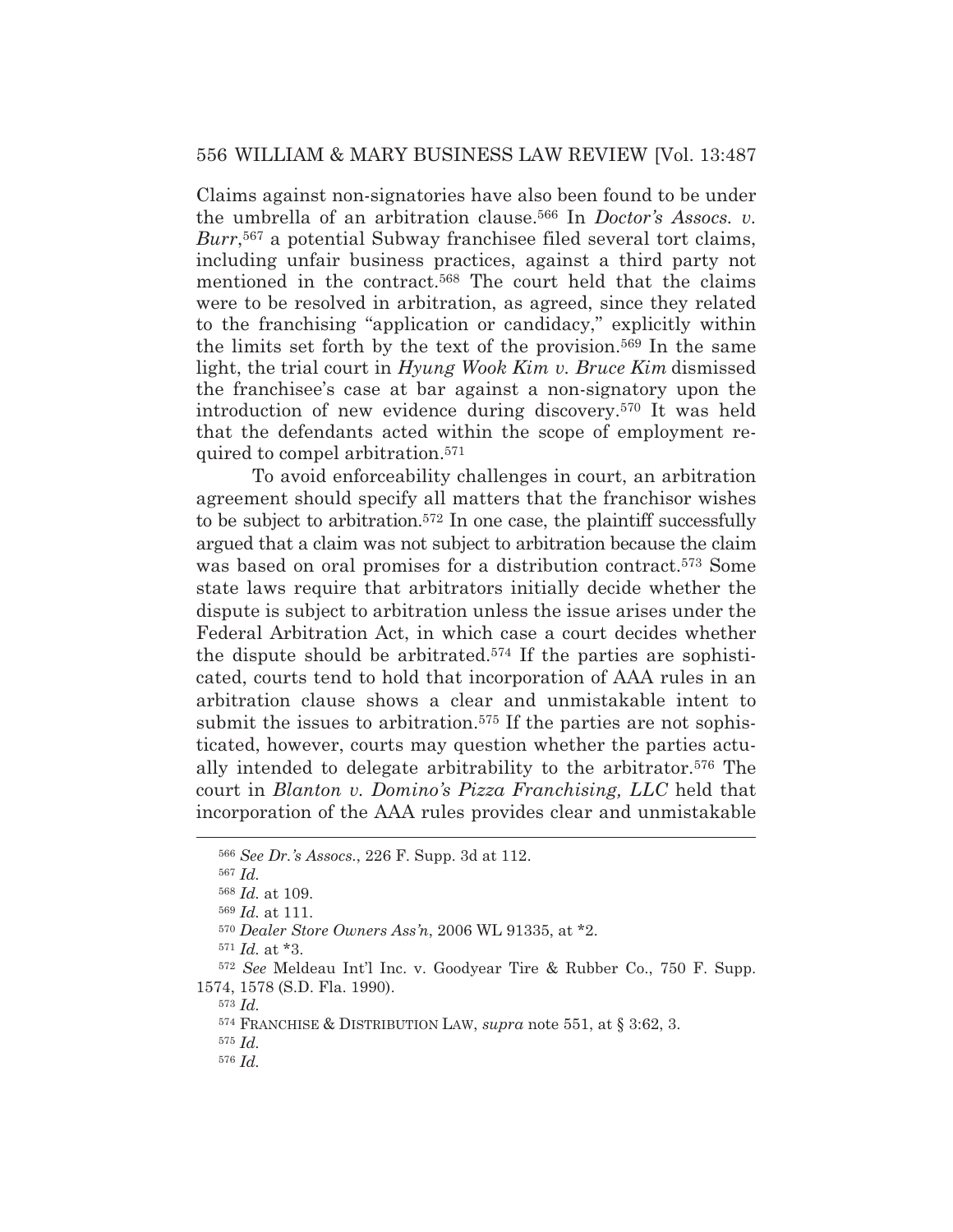evidence that the parties intended to arbitrate arbitrability,<sup>577</sup> noting that eleven of the twelve circuits had already issued similar holdings.<sup>578</sup> As observed, though it may not necessarily safeguard a party from compulsion to arbitrate, franchisors should ensure that party identities are "laid out in the arbitration agreement. The identities define who will be responsible for the principal obligations under the agreement; they also are involved in covenants not to compete, post termination obligations, choice of venue and arbitration provisions, and other parts of the agreement."579 Drafters should also consider that invasive trademark controls could give rise to employee misclassification claims.580 Some courts have evaluated such claims based on whether the purported employee is engaged in the same business as the employer, giving no special consideration to characteristics of the franchise business model.581 A successful employee misclassification claim could entitle the "franchisee" to stricter employee protections in arbitration under state law.582

 International dispute resolution could hinder the dispute process between an international franchisor and its American franchisee simply because of differences in the discovery process.583 International tribunals do not use a discovery process and disagree with the volume and intrusiveness of American discovery.584 The analogous international process is called *document production*, and the documents that can be produced are very limited in comparison to domestic arbitration.585 International

579 FRANCHISE & DISTRIBUTION LAW, *supra* note 551, at § 3:4, 2.

580 Solish & Harford, *supra* note 319, at 89.

<sup>582</sup> *Id.* at 90.

<sup>584</sup> *Id.*

<sup>577</sup> Blanton v. Domino's Pizza Franchising, LLC, 962 F.3d 842, 851 (6th Cir. 2020).

<sup>578</sup> *Id.* at 846 ("[C]onsider that every one of our sister circuits to address the question—eleven out of twelve by our count—has found that the incorporation of the AAA Rules ... provides 'clear and unmistakable' evidence that the parties agreed to arbitrate 'arbitrability.'").

<sup>581</sup> *Id.*

<sup>583</sup> *See* Matthew J. Soroky, *Compelling U.S. Discovery in International Franchise Arbitrations: The (F)utility of Section 1782 Applications*, 39 FRANCHISE L. J. 185, 186 (2019).

<sup>585</sup> INT'L BAR ASS'N, IBA RULES ON THE TAKING OF EVIDENCE IN INTER-NATIONAL ARBITRATION 7–9 (2010) [hereinafter IBA RULES].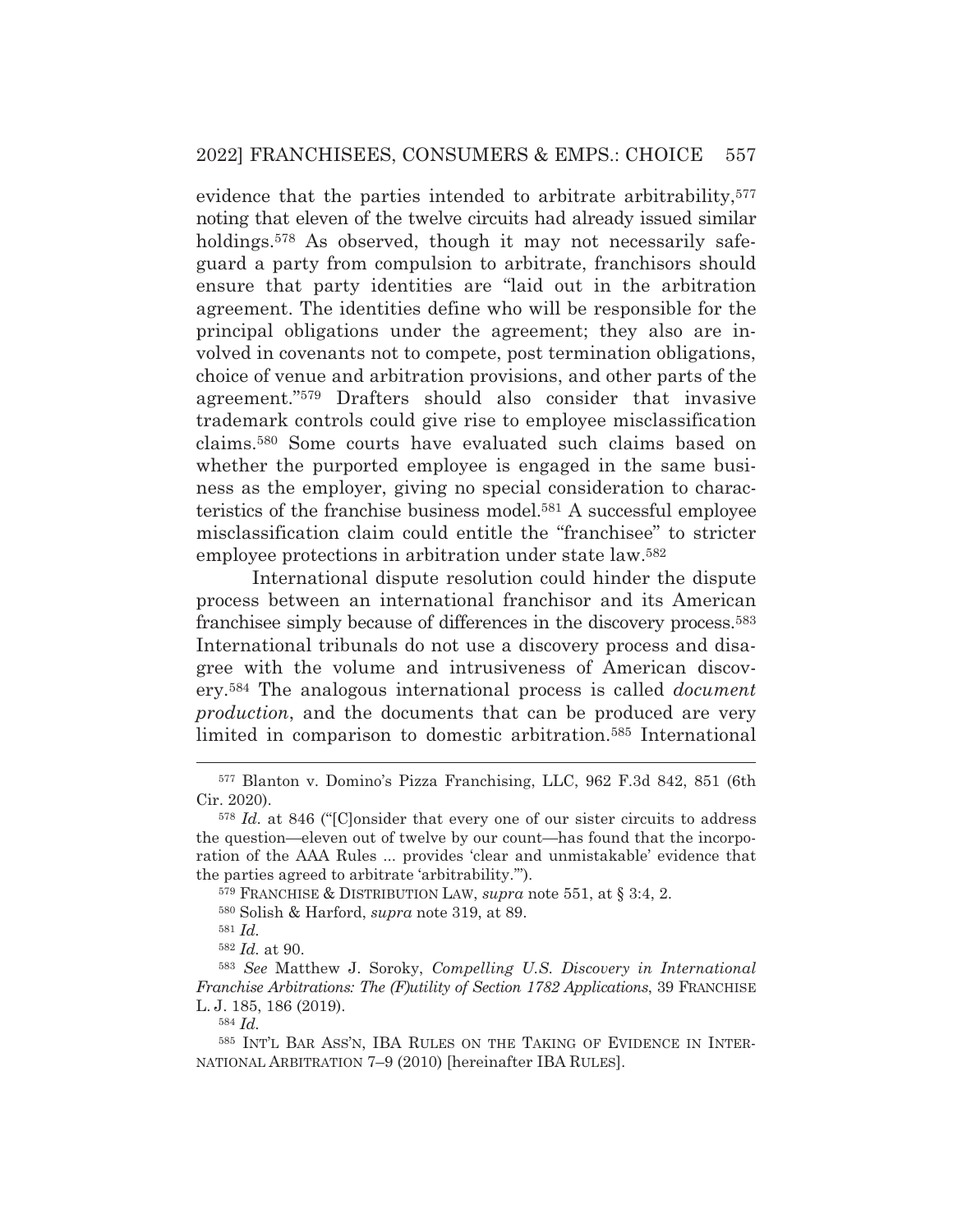# 558 WILLIAM & MARY BUSINESS LAW REVIEW [Vol. 13:487

disputants must produce a *Redfern Schedule*—a required form that briefly and clearly explains the specific document requested and its relevance for document production.586 The tribunal will only accept documents or categories of documents if the requesting party shows that, more likely than not, the documents exist and are within the possession, power custody, or control of the other party.587 Eschewing depositions and discovery, witnesses present witness statements in lieu of direct examination.588

 The absence of American discovery in international arbitration can prevent some parties from gathering the necessary information to prepare for a hearing.589 For example, an American attorney will not be permitted to gather her opponent's employee information and data files.590 She must instead rely on answers to written interrogatories prepared by the opposing side's attorney.591 Additionally, international law will not allow attorneys to produce documents that weaken their own clients, preventing one party from using the document production process to receive information from the other party that may strengthen its own case.592 International arbitration rules also prohibit attorneys from preparing their witnesses before an arbitration hearing.593 The American attorney may feel relatively unprepared because she must do without the opportunity to question the opponent directly and thoroughly beforehand.594

 It is significant that franchise arbitration, particularly between international parties, has proven especially sensitive to effects of the ongoing COVID-19 pandemic.595 Major arbitral

<sup>587</sup> *Id.*

<sup>586</sup> Lucila Hemmingsen et al., *Discovery in Cross-Border Disputes: Choosing between Domestic Litigation and International Arbitration*, N.Y.L.J. ONLINE (Mar. 9, 2018), https://www.law.com/newyorklawjournal/2018/03/09/discovery -in-cross-border-disputes-choosing-between-domestic-litigation-and-international -arbitration/ [https://perma.cc/6EQ7-QXW7].

<sup>588</sup> IBA RULES, *supra* note 585, at 5, 10–12.

<sup>589</sup> *See* Hemmingsen et al., *supra* note 586.

<sup>590</sup> *Id.*

<sup>591</sup> *Id.*

<sup>592</sup> *Id.*

<sup>593</sup> *Id.*

<sup>594</sup> *Id.*

<sup>595</sup> John Fellas, *International Arbitration in the Midst of COVID-19*, N.Y.L.J. 1, 1–3 (Mar. 24, 2020).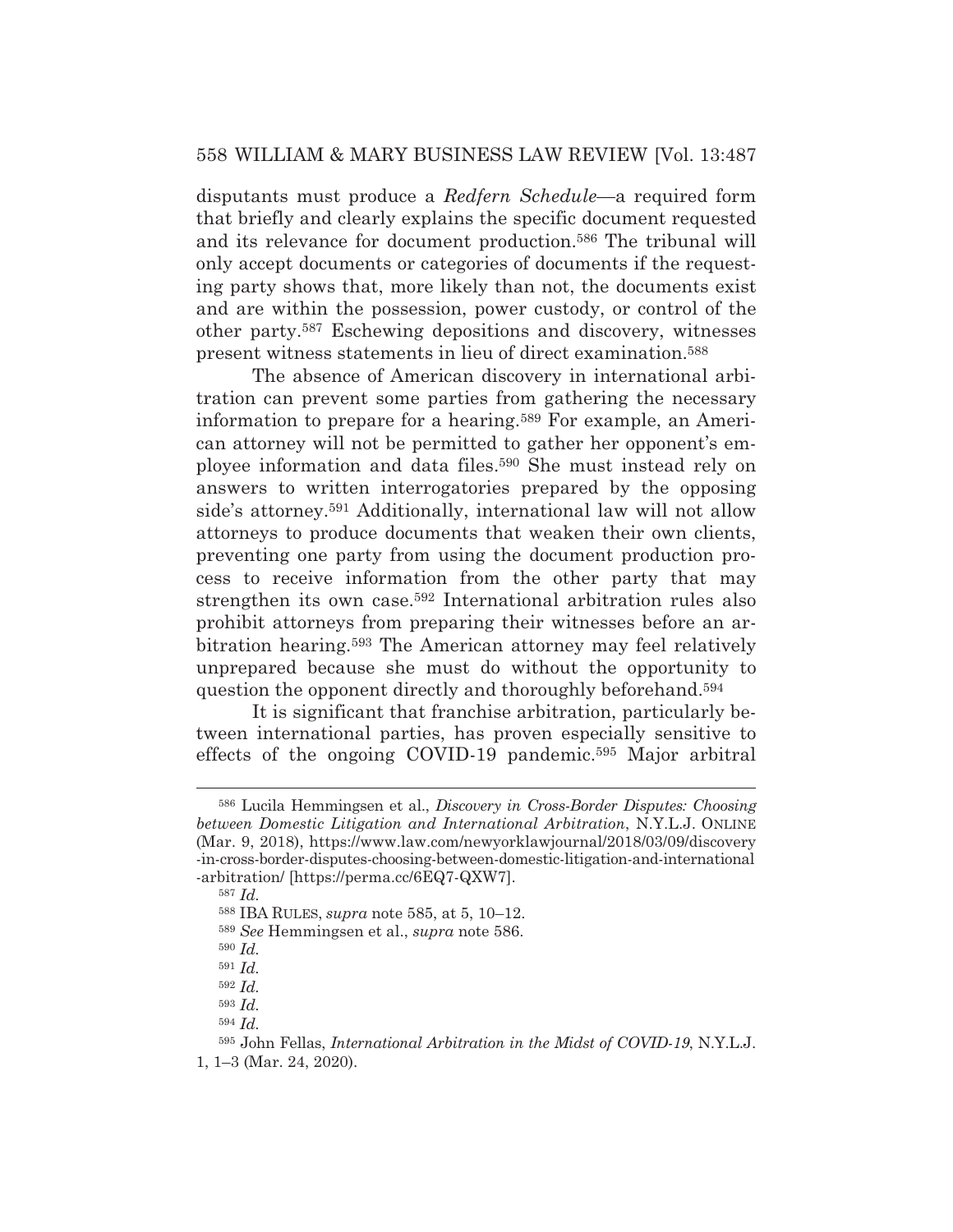institutions remain open and pending franchise arbitrations have been able to continue.596 Nonetheless, many franchisees have found it impossible or impracticable to comply with their contracts due to the ongoing pandemic.597 For example, franchisees who are obligated to pay fixed royalty or advertising fees regardless of revenue might fail to meet those obligations due to collapsing demand and/or government-ordered closures.598 Most franchise agreements provide protection to both parties from nonperformance liability under qualifying circumstances via force majeure clauses.599 There is no right to force majeure protection in common law; such provisions are creations of contract and are thus considered on their own precise terms.600 In general, courts will acknowledge a force majeure defense only upon the existence of an express force majeure clause in the agreement.601 Moreover, both courts and arbitrators interpret force majeure clauses narrowly; if the contract does not expressly classify pandemics, epidemics, diseases, etc. as force majeure events, the tribunal will interpret the wording and conditions expressly agreed to by the franchising parties to determine applicability of the force majeure

597 Dalton Barker, *McDonald's Floats Rent Deferment. Should it Do More?*, CHI. BUS. (Mar. 17, 2020, 4:09 PM), https://www.chicagobusiness.com/restau rants/mcdonalds-floats-rent-deferment-should-it-do-more [https://perma.cc /BFN4-K53N].

599 Baker McKenzie, *No Force Majeure Clause? Other Potential Options to Excuse Contractual Performance Under US Law in the Face of COVID-19*, BAKER MCKENZIE (Mar. 6, 2020), https://www.bakermckenzie.com/en/insight/publica tions/2020/03/no-force-majeure-clause#:~:text=Most%20US%20states%20rec ognize%20common,contract%20performance%20under%20certain%20circum stances.&text=Impossibility%20generally%20would%20not%20include,of%20 commutable%20inventory%20or%20inconvenience [https://perma.cc/5F34-C9BE].

<sup>600</sup> *Id.* If no force majeure clause exists, either party might be able to invoke the common law doctrine of frustration. *Id.* Texas law, for example, will excuse a party from performance if performance is rendered impossible "without his fault by the occurrence of an event." *Id.* California law expands impossibility to include impracticability, covering obligations that are rendered prohibitively difficult or expensive but technically remain possible. *Id.* In general, however, a force majeure defense is more likely to be recognized than a defense at common law under equivalent circumstances. *Id.*

<sup>601</sup> *COVID-19: Force Majeure Event?*, SHEARMAN & STERLING (Mar. 12, 2020), https://www.shearman.com/perspectives/2020/03/covid-19--force-majeure-event [https://perma.cc/85NT-6HH5].

<sup>596</sup> *Id.*

<sup>598</sup> *Id.*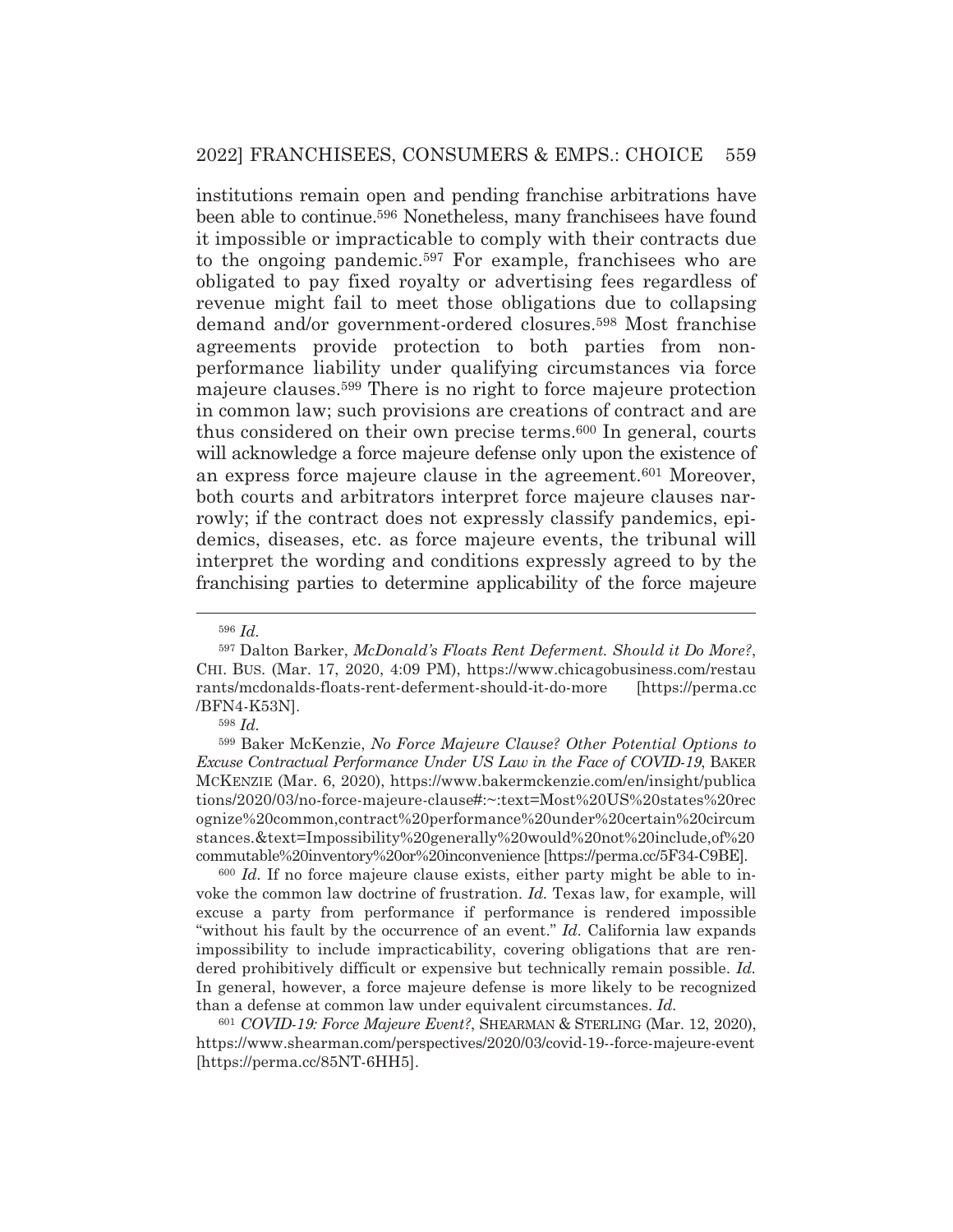clause.602 For example, party seeking to invoke a force majeure clause must prove that the COVID-19 pandemic falls within the scope of the clause; that the pandemic significantly impacted the party's obligations; that the pandemic was the sole cause of failure to perform; that the party took sufficient steps to mitigate impact; and that the party complied with other relevant requirements.603

 Franchisors, too, might fail to meet specific obligations to their franchisees.604 Many franchisors will face supply chain exposure as members of the supply chain, particularly those across borders, invoke their own force majeure clauses.605 Key suppliers could face solvency issues, and it is even possible that franchisees will invoke force majeure clauses to abandon their franchises.<sup>606</sup> Franchisors should therefore expect a significant increase in the number of disputes over the coming year as repercussions from pandemic-related non-performance ripple throughout the franchise network.607

 The FTC has a longstanding history of aggression in cases where deception or unfair conduct is suspected.<sup>608</sup> In 2017, the FTC reached a nearly \$1 million settlement with a fitness and nutrition mobile application.609 The application promised monetary incentives for users to achieve fitness and nutrition goals.610 The FTC alleged that Pact, Inc., the application developer, falsely promised financial rewards and unfairly billed without consent.611 Pact's

<sup>602</sup> *Id.*

<sup>603</sup> McMillan LLP, *9 Things You Should Do Right Now to Protect Your Franchise System During the COVID-19 Pandemic*, ICLG.COM (May 13, 2020), https:// iclg.com/briefing/12233-9-things-you-should-do-right-now-to-protect-your-fran chise-system-during-the-covid-19-pandemic [https://perma.cc/A9BD-ERDB].

<sup>604</sup> *Id.*

<sup>605</sup> *Id.*

<sup>606</sup> *Id.*

<sup>607</sup> *Beyond COVID-19: Treating a Franchisor-Franchisee Dispute as a Divergence to be Reconciled rather than a Battle to be Won*, FASKEN LLP (May 27, 2020), https://www.fasken.com/en/knowledge/2020/05/27-covid-19-traiter-dif ferend-franchiseur-franchise-divergence-a-concilier [https://perma.cc/Z4L9-DYFV].

<sup>608</sup> Mark Brohan, *The FTC Settles with a Fitness App Developer over Unfair Consumer Billing*, DIGIT. COM. 360 (Sept. 25, 2020), https://www.digitalcom merce360.com/2017/09/25/ftc-settles-fitness-app-developer-unfair-consumer-bil ling/ [https://perma.cc/2J27-N2N7].

<sup>609</sup> *Id.*

<sup>610</sup> *Id.*

<sup>611</sup> *Id.*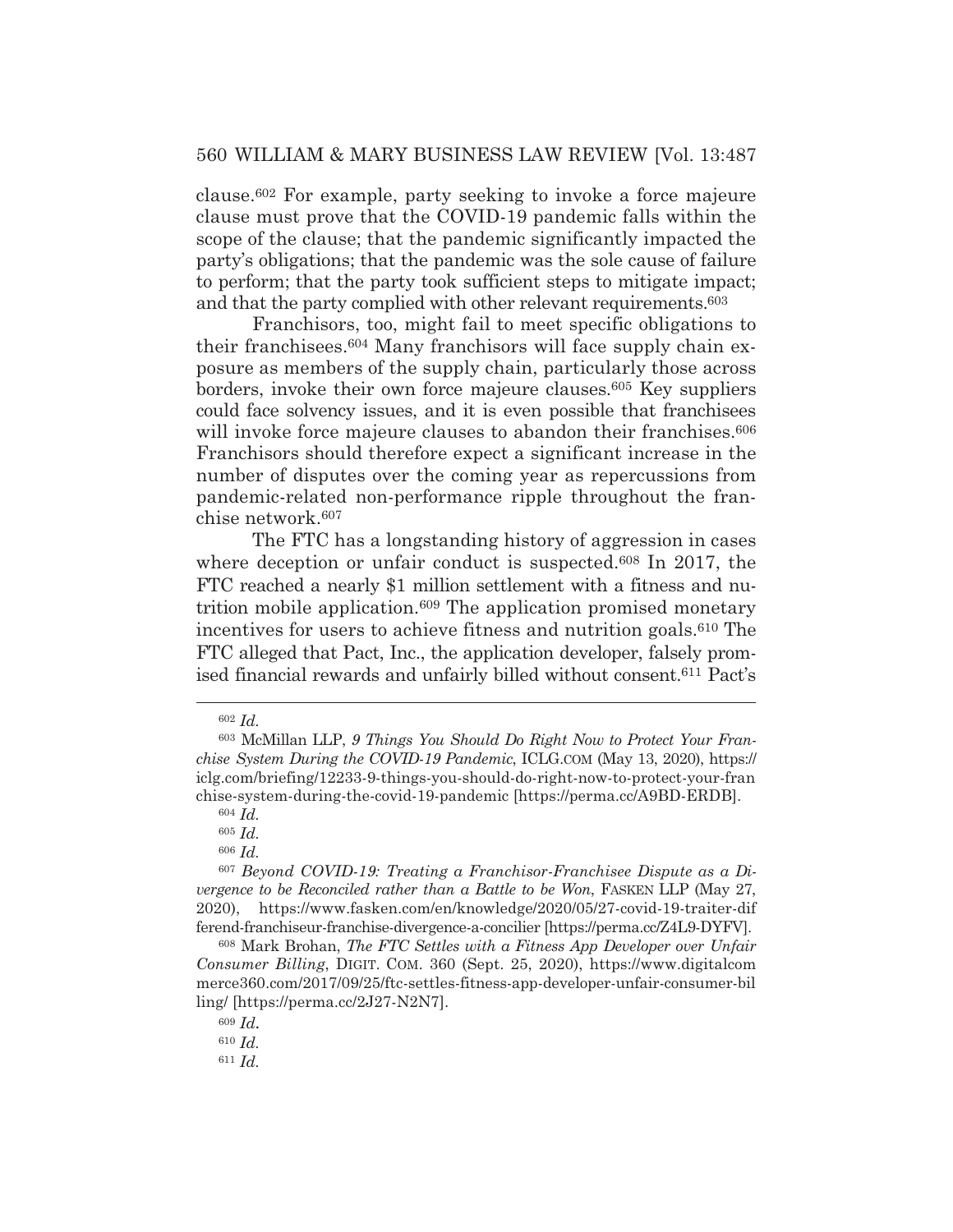agreement stipulated that users who met a goal or completed an activity would receive a portion of the amount collected from those who did not meet a goal or complete an activity.<sup>612</sup> According to the FTC's complaint, Pact did not adequately inform users on cancelling recurring charges, and users were charged even after terminating their memberships.613 The FTC stated that the Pact's actions violated the Restore Online Shoppers' Confidence Act and the FTC's prohibition against deceptive practices.<sup>614</sup> The Act prohibits a company from "charging consumers for goods or services unless the material terms of the transaction ... are clearly and conspicuously disclosed before obtaining consumers' billing information."615 As part of a settlement between Pact and the FTC, users "receive[d] more than \$940,000 in earned cash rewards and refunds," and the developer was required to obtain express and informed consent before charging its users.<sup>616</sup>

### *D. Bargaining Power Disparities*

 Since the 1970s, franchisees have become increasingly sophisticated, likely due to the growing availability of franchisee resources.617 With federal franchise disclosure requirements, the rise of franchisee associations<sup>618</sup> and franchise law specialists,  $619$ 

618 It has been argued that collective action with franchisee associations is needed in order to correct the franchisor-franchisee relationship disparity. *See* Robert W. Emerson & Uri Benoliel, *Can Franchisee Associations Serve as a Substitute for Franchisee Protection Laws?*, 118 PA. ST. L. REV. 99, 103, 107–08 (2013). This requires enough leading franchisees to form a sustainable association that has enough members to influence the franchisor. *Id.* Collective associations may ensure fairness and protect newcomers in franchises. *Id.* 

<sup>619</sup> *See* Robert W. Emerson, *Transparency in Franchising*, 2021 COLUM. BUS. L. REV. 172, 242 (2021) [hereinafter *Transparency in Franchising*] ("While general practitioners may provide a bevy of benefits to a franchisee over the course of the franchisee's business venture, a lawyer who specializes in franchising matters typically is necessary for someone who seeks to understand thoroughly

<sup>612</sup> *Id.*

<sup>613</sup> *Id.*

<sup>614</sup> *Id.*

<sup>615</sup> *Id.*

<sup>616</sup> *Id.*

<sup>617</sup> Michael R. Yellin, *Arbitrating a Franchise Dispute into the Forum of One's Choice*, COLE SCHOTZ, P.C. (May 20, 2014), https://m.coleschotz.com/arbi trating-a-franchise-dispute-into-the-forum-of-ones-choice [https://perma.cc /Z88H-58PH].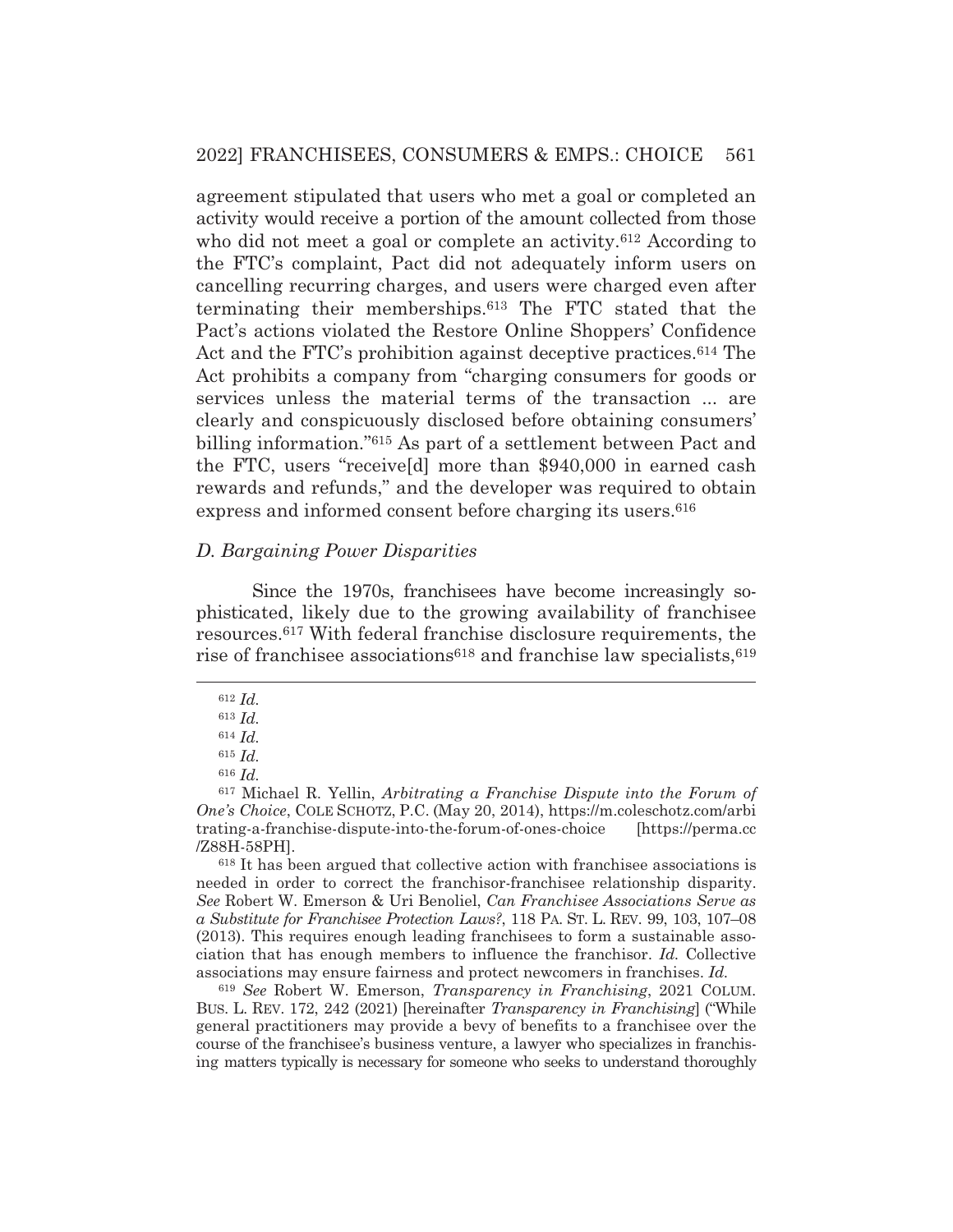and a trove of data accessible via the Internet,<sup>620</sup> today's franchisees have access to more information,  $621$  which may alleviate some of the historic difficulties with negotiation.<sup>622</sup> One hardship that remains, however, is the unequal bargaining power of the franchisees.623 Franchisors remain the dominant party at contracting, and the presumption that franchise agreements are the product of arms-length transactions between equally sophisticated parties strains credulity.624

 The *Gilmer* Court held that "[m]ere inequality in bargaining power ... is not a sufficient reason to hold that arbitration agreements are never enforceable in the employment context."625 The same reasoning has been upheld in consumer agreements.<sup>626</sup>

620 For example, Franchimp.com provides users access to its database of over 400,000 franchisees, 10,000 franchisors, and 15,000 franchise disclosure documents; the International Franchise Association (IFA) provides information to franchisees about franchising opportunities, challenges, and best practices. FRANCHIMP, https://www.franchimp.com [https://perma.cc/HY2B-36WQ]; INT'L FRANCHIS ASS'N, https://www.franchise.org [https://perma.cc/384A-TNAT]. Some online websites, such as FranchiseOpportunities.com, offer searchable databases of IFA information. Alexis Writing, *Sources of Franchisee Information*, CHRON.COM, https://smallbusiness.chron.com/sources-franchise-information-619 .html [https:// perma.cc/2KL6-YFWV].

<sup>621</sup> *Transparency in Franchising*, *supra* note 619, at 242 (noting that "regulations concerning disclosure increase the amount of information available to the prospective franchisee," but cautioning that the additional information "do[es] not guarantee a complete understanding or synthesis of that information by the franchisee.").

622 Yellin, *supra* note 617; *see A Two-Standard Approach, supra* note 507, at 683–85 (arguing that individual franchisees with little knowledge, experience or bargaining power should not be able to bargain away their paltry powers rather than involve the assistance of a franchisee association).

623 Yellin, *supra* note 617.

<sup>624</sup> *A Two-Standard Approach*, *supra* note 507, at 650, 663.

625 Gilmer v. Interstate/Johnson Lane Corp*.*, 500 U.S. 20, 33 (1991).

626 Doneff, *supra* note 353, at 244 ("As courts moved from hostility to arbitration to a more 'hands off' approach, businesses began inserting arbitration clauses in various types of agreements, including employment and consumer agreements.").

the implications of any prospective franchise relationship"); Robert W. Emerson, *Fortune Favors the Franchisor: Survey and Analysis of the Franchisee's Decision Whether to Hire Counsel*, 51 SAN DIEGO L. REV. 709, 772 (2014) ("Many franchisees believe themselves capable of self-representation .... The particularly confounding aspect of this state of affairs is that the investors who most need the assistance of a legal expert are the ones whose limited skills and self-awareness make them the least likely to realize that fact.").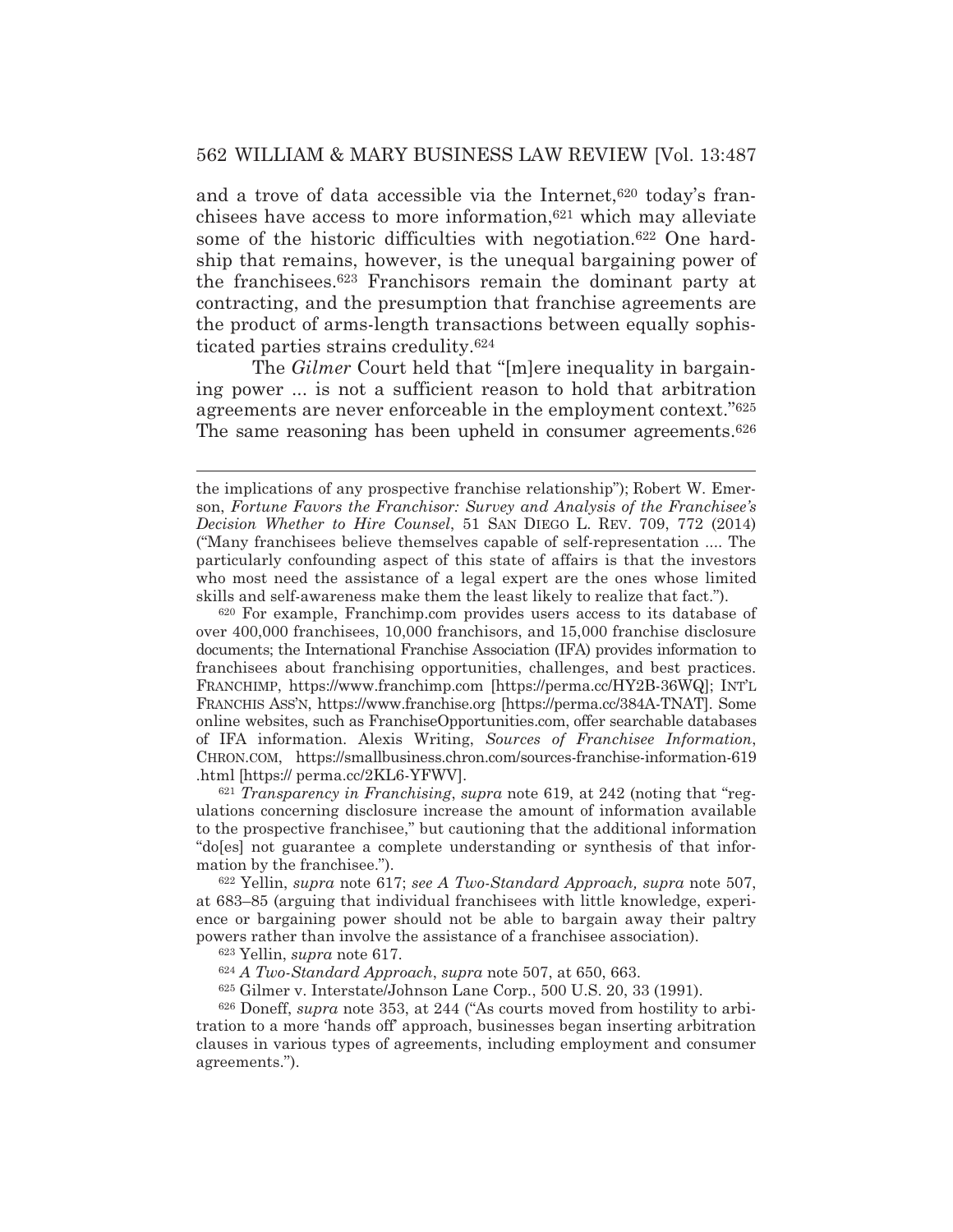However, franchisor-franchisee inequality is uniquely concerning because courts assume—often problematically so—that franchisees are sophisticated enough to protect themselves.627 As one federal district court reasoned: "in this case, we have two sophisticated business entities that obviously knew or should have known what they were doing. Having expressly agreed to arbitration in its contract for insurance, [plaintiff] must now reap what it has sown and submit its claims in that forum."628

 It is not an entirely unreasonable assumption.629 Many franchise disputes are between similarly situated parties.630 Some franchisees are publicly traded corporations for whom franchising is a mechanism of the business model.631 However, the result of this view is that franchisees are relatively unprotected in the event an opportunistic franchisor exerts its bargaining power undesirably.632 For example, whereas employment and consumer due process protocols require proceedings in a reasonably accessible location, franchisors are subject to no such requirement and may freely stipulate a site unfavorable to the franchisee.<sup>633</sup> In one study, eighty-two percent of agreements required that arbitration take place in the franchisor's home location.634 Courts have also considered provisions waiving the right to a jury trial.<sup>635</sup> In *Guirguis v. Dunkin' Donuts, Inc.*, he court upheld a provision that would dismiss without prejudice a franchisee's action if it demanded a jury trial or punitive damages, leaving arbitration as the franchisee's only available remedy.636 Due to the unequal bargaining power, "a franchisee seeking to have [a] court decide the arbitrability question may be able to [resolve the matter of]

<sup>627</sup> *Id.* at 236.

<sup>628</sup> Michael Angelo's Gourmet Foods, Inc. v. Nat'l Fire Ins. Co., No. A-05- CA-912-SS, 2006 WL 2241225, at \*4 (W.D. Tex. Aug. 4, 2006).

<sup>629</sup> Christopher R. Drahozal, *"Unfair" Arbitration Clauses*, 2001 UNIV. ILL. L. REV. 695, 766 (2001).

<sup>630</sup> *Id.*

<sup>631</sup> Christopher R. Drahozal & Erin O'Hara O'Connor, *Unbundling Procedure: Carve-Outs from Arbitration Clauses*, 66 FLA. L. REV. 1945, 1979 (2014).

<sup>632</sup> Jean R. Sternlight, *Protecting Franchisees from Abusive Arbitration Clauses*, 20 FRANCHISE L.J. 45, 70 (2000).

<sup>633</sup> *Id.* at 45.

<sup>634</sup> Drahozal, *supra* note 629, at 734.

<sup>635</sup> Guirguis v. Dunkin' Donuts, Inc., No. 09-5118, 2010 WL 715514, at \*3 (D.N.J. Mar. 1, 2010).

<sup>636</sup> *Id.* at \*3.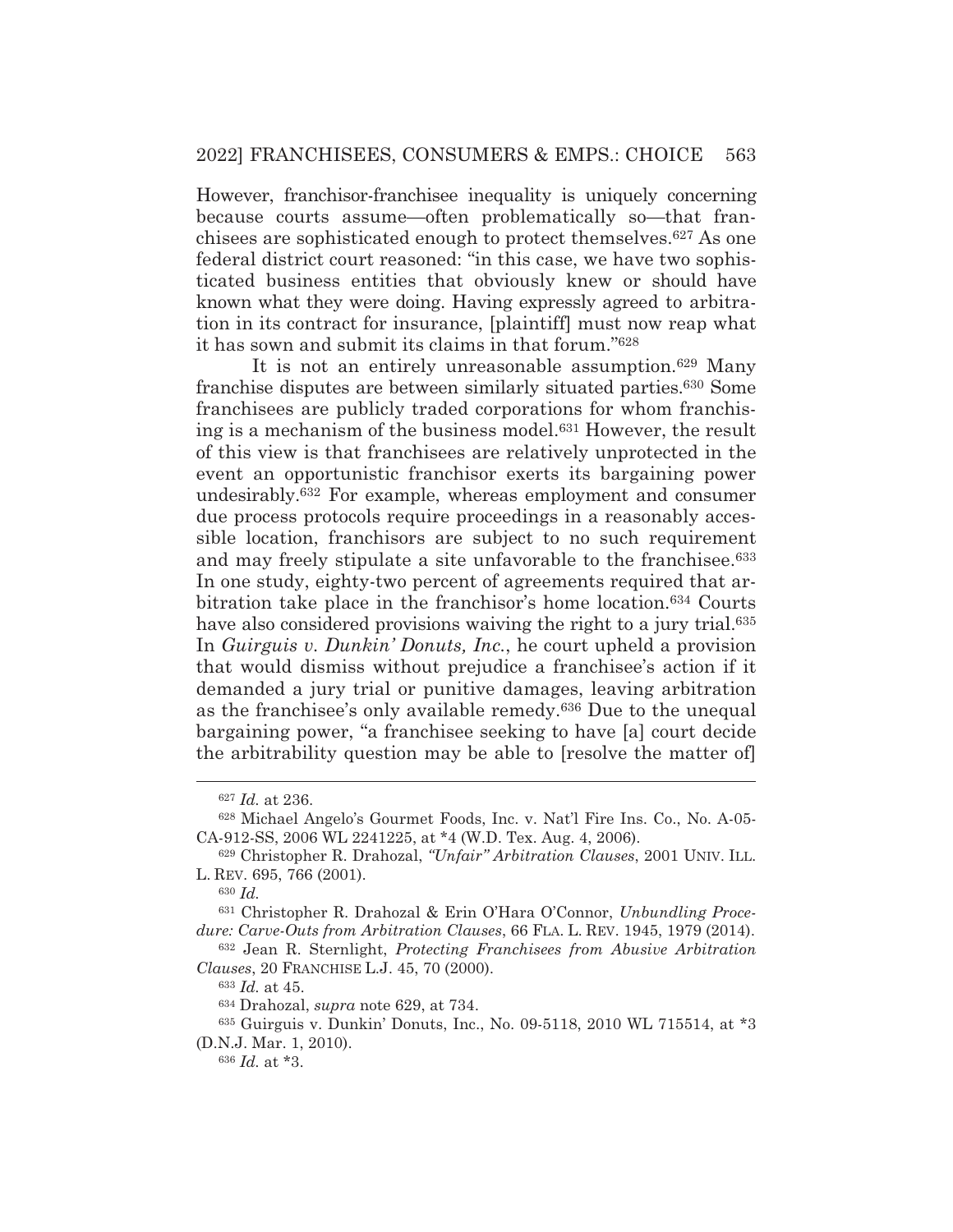## 564 WILLIAM & MARY BUSINESS LAW REVIEW [Vol. 13:487

clear and unmistakable intent by pointing to contractual provisions that arguably conflict to some degree."<sup>637</sup>

 Some states have enacted legislation to remedy this issue,638 and franchising case law "recognizes the occasional need to protect franchisees."639 In *Ticknor v. Choice Hotels International*, *Inc.*, the court held that an arbitration clause was unconscionable under state law "because it required binding arbitration of the weaker bargaining party's claims, but allowed the stronger bargaining party the opportunity to seek judicial remedies to enforce contractual obligations."640 The court in *Shino v. Doctor's Associates, Inc.* found that if the franchisor is also the franchisee's lessor and the lease does not include an arbitration agreement, the franchisor has waived its right to compel arbitration from the franchise agreement.641 Another court found that if an arbitration agreement was clearly labeled in bold letters with capitalized headings, and if the franchisee stated that he or she could do business in English, no more than minimal procedural unconscionability exists.642 In general, an arbitration agreement should avoid making arbitration conditional or at the option of one party, as either can render the agreement unenforceable.643

### *E. Parallels in Timesharing*

 Bargaining power disparities in franchising have informative parallels in timesharing, where one party usually has inferior bargaining power at contracting and terms are usually nonnegotiable.644 Timeshares are divided ownership arrangements

<sup>637</sup> C. Griffith Towle et al., *Effective and Failed Strategies to Compel/Avoid Arbitration*, AM. BAR ASS'N 31ST ANN. F. ON FRANCHISING, Oct. 10–12, 2018, at 11.

<sup>638</sup> Robert W. Emerson & Jason R. Parnell, *Franchise Hostages: Fast Food, God, and Politics*, 29 J.L. & POL. 353, 374 (2014).

<sup>639</sup> BUSINESS LAW, *supra* note 425, at 350.

<sup>640 265</sup> F.3d 931, 940 (9th Cir. 2001).

 $641$  Shino v. Dr.'s Assocs., Inc., Bus. Franchise Guide (CCH)  $\parallel$  10,566, 1994 WL 17092052 (Ill. Cir. Ct. 1994).

<sup>642</sup> Estrada v. CleanNet USA, Inc*.*, No. C 14-01785, 2015 WL 833701, at \*3 (N.D. Cal. 2015).

<sup>643</sup> Druco Rests., Inc. v. Steak N Shake Enters., Inc*.*, 765 F.3d 776, 784 (7th Cir. 2014).

<sup>644</sup> There is an idea called "precarity capitalism." It is neoliberal capitalism that has mutated into a new form that is "marked by the emergence of a precarious multitude." *Capitalism on Edge*, COLUM. UNIV. PRESS (2020),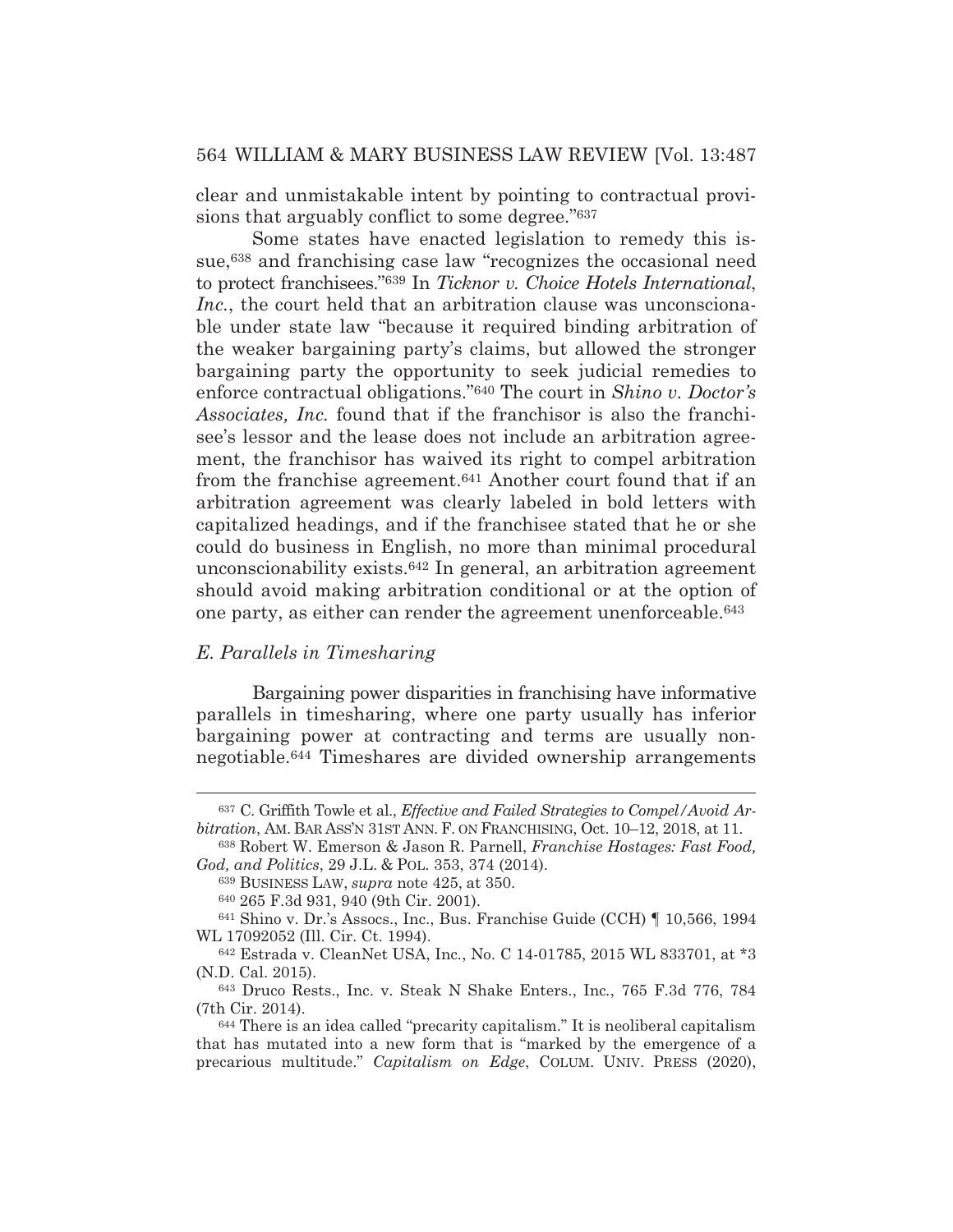in which several parties share ownership of a property.645 These arrangements can take the form of *deeded ownership*, where the interest is considered real property, or a *right to use*, where the party's ability to transfer or sell the interest is restricted.646 The concept of timesharing originated in England, but since the 1970s, the industry has gained a reputation for high-pressure solicitation by U.S. companies.647 Forty percent of timeshare owners are minorities, seventy-five percent have college degrees, and the median timeshare owner is thirty-nine years old with an annual income approaching six figures.648

 Many timeshare presentations are designed to apply pressure to prospective buyers.649 Like franchise agreements, the legal environment of timesharing largely exists to address differences in bargaining power at contracting.650 Both federal law and Nevada state law, for example, provide for a "cooling-off" period for consumer sales that take place away from the seller's place of business.651 In Ontario, the Consumer Protection Act (CPA) gives a customer a ten-day cooling-off period after entering into

645 Elvis Picardo, *Timeshare*, INVESTOPEDIA (Apr. 8, 2021), https://www.in vestopedia.com/terms/t/timeshare.asp [https://perma.cc/SK34-N43N].

646 Sheri Ann Forbes, *Timeshare 101 for Attorneys*, 28 NEV. LAW. 25, 25 (2020). <sup>647</sup> *Id.*

<sup>648</sup> *Id.*

649 James J. Shanks, *The Trouble with Time Shares*, LEXOLOGY (June 23, 2014), https://www.lexology.com/library/detail.aspx?g=36e00840-be2e-45b8-9429 -d5dd5591d3b2 [https://perma.cc/QT4D-G2JP].

<sup>650</sup> *How to Legally Get Out of a Timeshare Contract*, ADVOC. FIN. SERVS. [hereinafter *Legally Get Out*], https://advocatefinancialservices.com/how-to-le gally-get-out-of-timeshare-contract/ [https://perma.cc/7UWR-NVQ9].

651 Forbes, *supra* note 646, at 28.

http://cup.columbia.edu/book/capitalism-on-edge/9780231195379 [https://perma .cc/Y86N-HMLU]. The idea is that "[w]idespread economic insecurity ails the 99 percent [of the population] across differences in income, education, and professional occupation; it is the underlying cause of such diverse hardships as work-related stress and chronic unemployment." *Id.* Moreover, "economic precarity is ... [a] hallmark of contemporary capitalism." Albena Azmanova & Marshall Auerback, *Why 2020 Was the 'Precarity Election' in US*: *Neither Political Party Has Truly Addressed the Issue of Economic Security, Which Is Why the Country Remains a House Divided Against Itself*, NEWSCLICK (Nov. 13, 2020), https://www.newsclick.in/why-2020-was-precarity-election-US [https:// perma.cc/WP2C-V7K5]. Traditional notions of work have and will continue to be expanded upon as society decides how to address issues related to automation, rising inequality, and economic precarity. Surely these ideas extend to the gig economy, entrepreneurship, and franchising.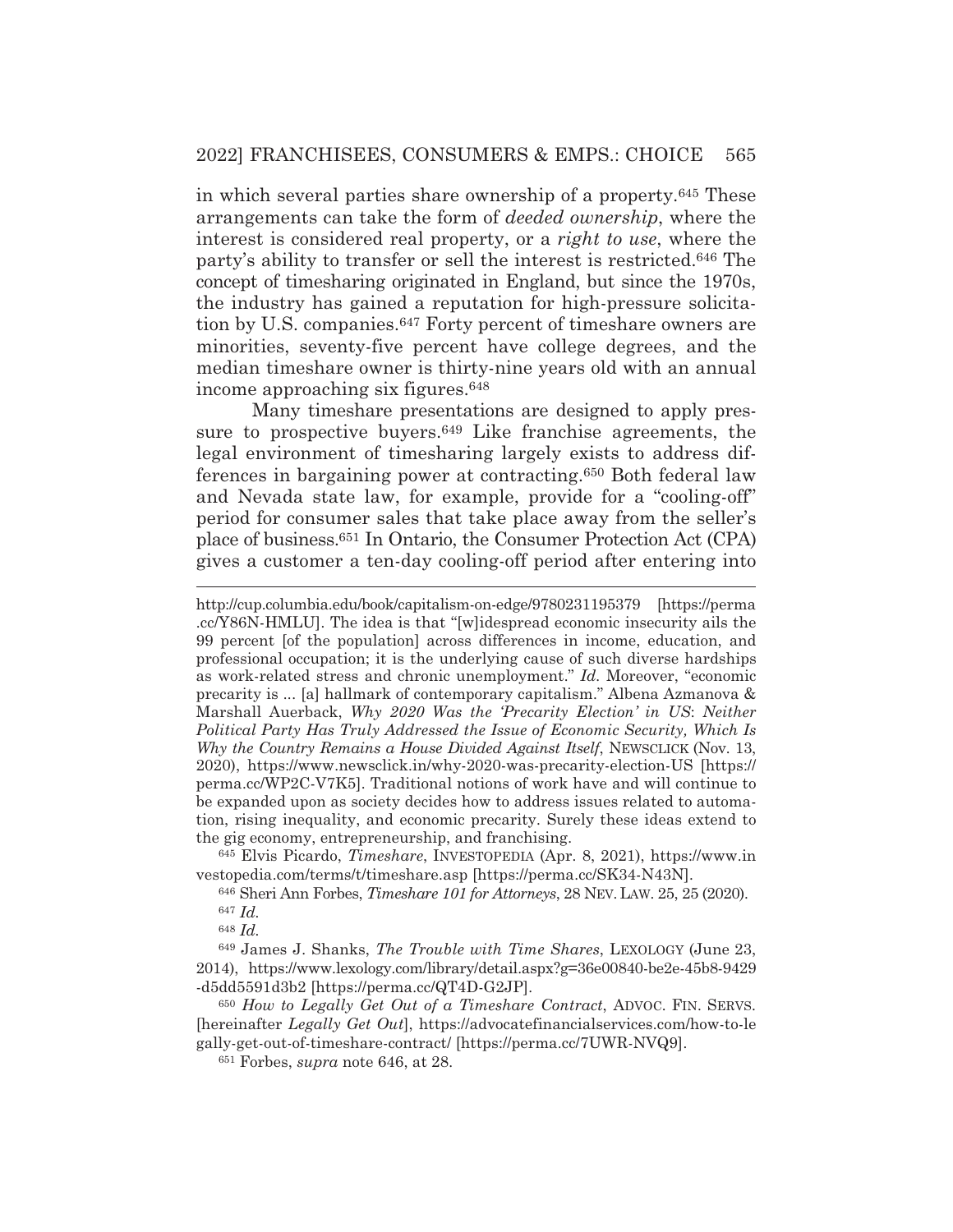a timeshare agreement, during which the customer can freely cancel the agreement.652 The CPA also requires pre-contract disclosures and dictates what is included in the pre-contract disclosures.653 Sometimes, the timeshare contract itself will provide for a longer cooling-off period than that required by applicable law.654 In any case, solicitors are required to inform buyers of their right to rescind and avoid obstructing the buyer's means of doing so.655 The circumstances under which a timeshare contract can be terminated are well-defined, and like franchises, fraud and dishonesty are generally included.656 Many timeshare contracts do not end until the timeshare owner dies or until the owner relinquishes the timeshare back to the resort.657

 Florida is noteworthy for its well-developed state law on timesharing.658 This may be due in part to the state's elderly population, who are often targeted for timesharing presentations due to their willingness to enter into such contracts.659 Any purchase or owner's association may bring an action for damages or injunction or declaratory relief for a violation of Florida Statute 721.21 against a developer, seller, escrow agent, or managing entity.<sup>660</sup> Prevailing parties are entitled to attorney's fees.<sup>661</sup> Florida Statute 721.10 states a purchaser may cancel a contract before "midnight o[n] the 10th calendar day" of the execution date, or the day that "the purchaser received the last of all documents required to be provided to him or her, including the notice required by s. 721.07(2)(d)."662 This cancellation right cannot

<sup>653</sup> *Id.*

<sup>655</sup> *Id.*

659 Lisa Weintraub Schifferle, *Timeshare Resale Scheme Preyed on Older Adults*, FED. TRADE COMM'N (May 22, 2018), https://www.consumer.ftc.gov /blog/2018/05/timeshare-resale-scheme-preyed-older-adults [https://perma.cc /725K-NBYE].

660 FLA. STAT. ANN. § 721.21 (West 2000).

<sup>661</sup> *Id.*

<sup>652</sup> Shanks, *supra* note 649.

<sup>654</sup> Forbes, *supra* note 646, at 28.

<sup>656</sup> *Legally Get Out*, *supra* note 650.

<sup>657</sup> Forbes, *supra* note 646, at 25.

<sup>658</sup> Amy Loftsgordon, *Florida Timeshare Foreclosure and Right to Cancel Laws*, NOLO [hereinafter *Florida Timeshare Foreclosure*], https://www.nolo .com/legal-encyclopedia/florida-timeshare-foreclosure-right-cancel-laws.html [https://perma.cc/9338-NUVF].

<sup>662</sup> *Id.* § 721.10(1); *see also* Amy Loftsgordon, *Timeshare Cancellation Rights & Special Protections: 50-State Chart*, NOLO, https://www.nolo.com/legal-en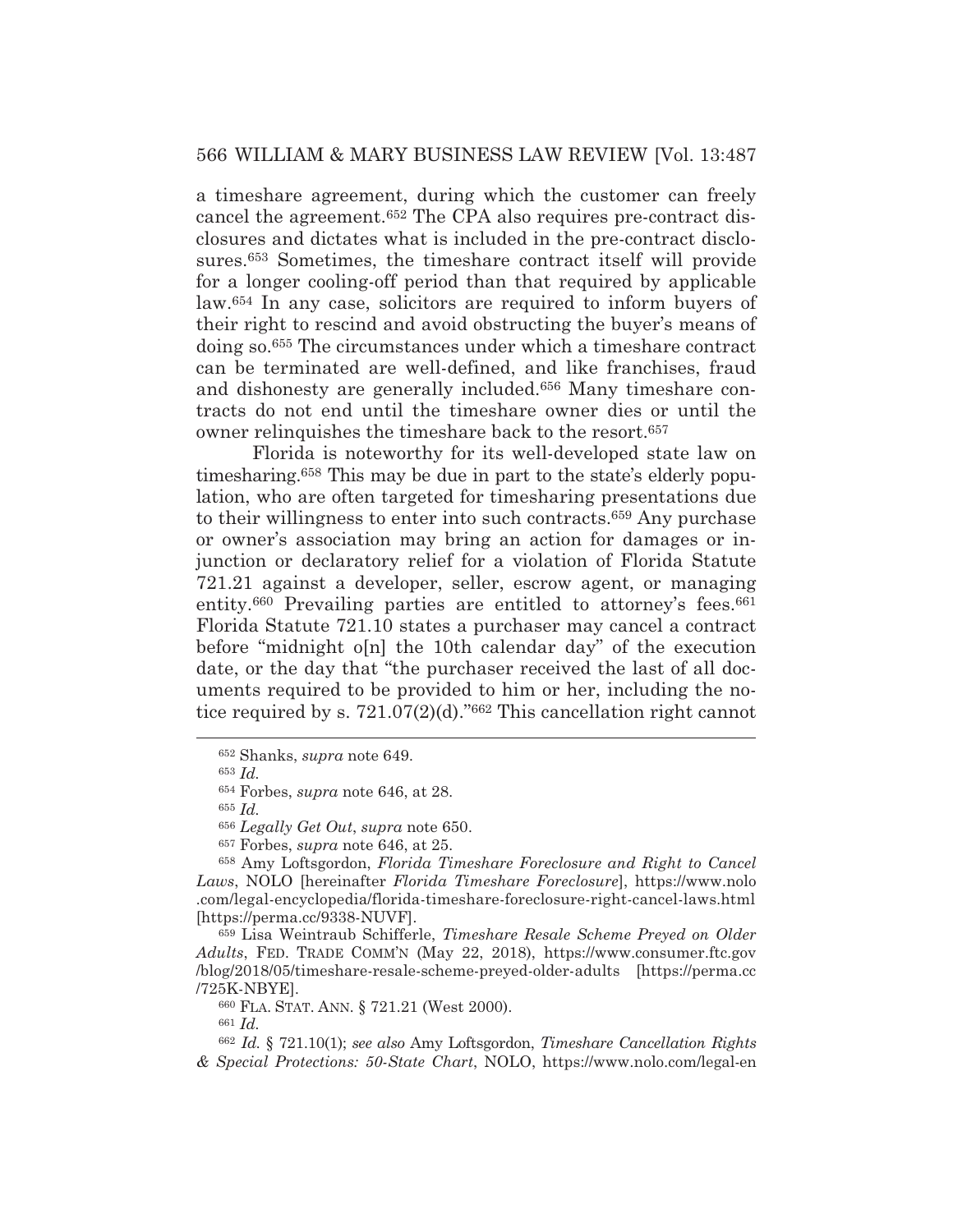"be waived by a purchaser or ... [a] person acting on behalf of the purchaser."663 The closing may not occur until after the cancellation period has expired.664 If a seller attempts to have the purchaser waive his or her cancellation right or to hold a closing before the period has expired, then the contract is voidable for one year after the cancellation period would have expired.665

 The Florida Deceptive and Unfair Trade Practice Act states that "[u]nfair methods of competition, unconscionable acts or practices, and unfair or deceptive acts or practices in the conduct of any trade or commerce are hereby declared unlawful."666 The Florida Legislature intended that this Act would give "due consideration and great weight" to interpretations of the FTC and federal courts.667 To have a claim under this Act, the violated law or statute must "proscribe unfair trade practices or unfair methods of competition," not a violation of a law or statute which may give the consumer some kind of benefit.<sup>668</sup> A person or entity is not liable under this Act if there is no evidence of deceptive or unfair conduct.<sup>669</sup>

 In *Wyndham Vacation Ownership, Inc. v. Clapp Business Law, LLC*, a timeshare sales company brought a claim under Florida's Deceptive and Unfair Trade Practices Act alleging that a law firm and a lawyer committed unfair or deceptive practice in a timeshare exit scheme.670 The plaintiff alleged: (1) the law firm and lawyer were used by a timeshare exit company to commit fruitless negotiations as well as to send boilerplate demand letters that demanded rescission of timeshare contracts and cessation of contact with owners; and (2) the law firm and lawyer

cyclopedia/timeshare-cancellation-rights-special-protections-50-state-chart.html [https://perma.cc/2NZC-CHM9] (providing a chart of how to cancel a timeshare contract by state and whether the state warrants special legal protections).

<sup>663</sup> FLA. STAT. ANN. § 721.10(1)(b) (West 2000).

<sup>664</sup> *Id.*

<sup>665</sup> *Id.*

<sup>666</sup> FLA. STAT. ANN. § 501.204(1) (West 2017).

<sup>667</sup> *Id.* § 501.204(2).

<sup>668</sup> *In re* Edgewater by the Bay, LLLP, 419 B.R. 511, 516 (Bankr. S.D. Fla. 2009).

<sup>669</sup> *See* Fid. & Guar. Ins. v. Ford Motor Co*.*, 707 F. Supp. 2d 1300, 1316 (M.D. Fla. 2010).

<sup>670</sup> *See* 411 F. Supp. 3d 1310, 1314–15 (M.D. Fla. 2019).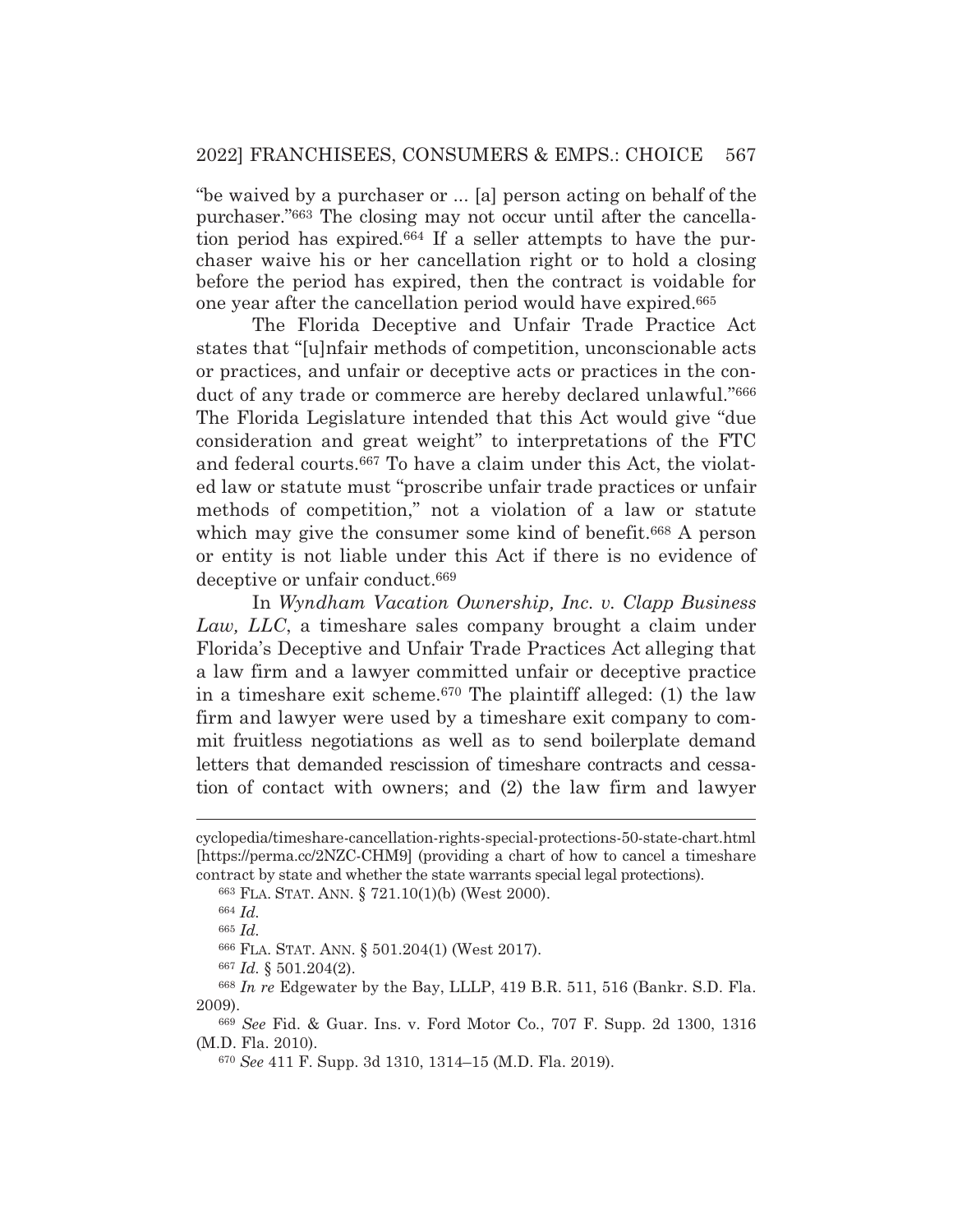stopped negotiating after sending the demand letters.671 The court found this was sufficient evidence of unfair or deceptive practices.672

 Timeshare owners have a variety of legal needs, including estate planning and cancellation of services.673 When timeshare owners encounter legal issues, they should turn to licensed attorneys and be wary of unreliable information from informal sources, e.g., the internet.<sup>674</sup> A common deceptive pricing scam involves a bait-and-switch in which a person or entity "baits" a consumer with an advertised special at an appealing price, but after the consumer is baited, the seller "switches" the price with a higher one.675 A variation of the traditional bait-and-switch involves "[h]aving the consumer sign a contract for the advertised item and then immediately pointing out the deficiencies of that product."676

 A Florida Federal Court held that disgorgement and refunds are remedies available to the FTC in a case that involved a violation of Section 13(b) of the FTC Act and Section 6(b) of the Telemarketing and Consumer Fraud and Abuse Prevention Act.677 In this case, the defendant tricked consumers into paying for assistance with selling or renting timeshares, but, in reality, the defendant did not provide the promised or paid for service.678 The court held that it did not matter whether Section 13(b) of the FTC Act provided for equitable remedies because the Act did not explicitly restrict remedies available to the FTC.679 If a seller acts in bad faith, the buyer can recover damages, like loss of the bargain damages.680

<sup>679</sup> *See id.*

<sup>671</sup> *Id.* at 1314.

<sup>672</sup> *See id.* at 1320.

<sup>673</sup> *See* Michael Hales, *Timeshare Law: A Primer for Idaho Attorneys*, ADVOC., OFF. PUBL'N OF THE IDAHO STATE BAR, Sept. 2016, at 56, 58.

<sup>674</sup> *See id.* at 58–59.

<sup>675</sup> *See* 2 DEE PRIDGEN ET AL., CONSUMER PROTECTION AND THE LAW § 11:35, at 328–29 (2020–2021 ed. 2020).

<sup>676</sup> *Id.* at 330.

<sup>677</sup> Richard P. Lawson, *Florida Federal Court Affirms FTC's Available Remedies*, LEXOLOGY (Nov. 9, 2017), https://www.lexology.com/library/detail.aspx ?g=8740b5cb-a510-4040-b834-3f7f06efc996 [https://perma.cc/W8AW-C57F].

<sup>678</sup> *See id.*

<sup>680</sup> David A. Bowen, Note, *Timeshare Ownership: Regulation and Common Sense*, 18 LOY. CONSUMER L. REV. 459, 472 (2006).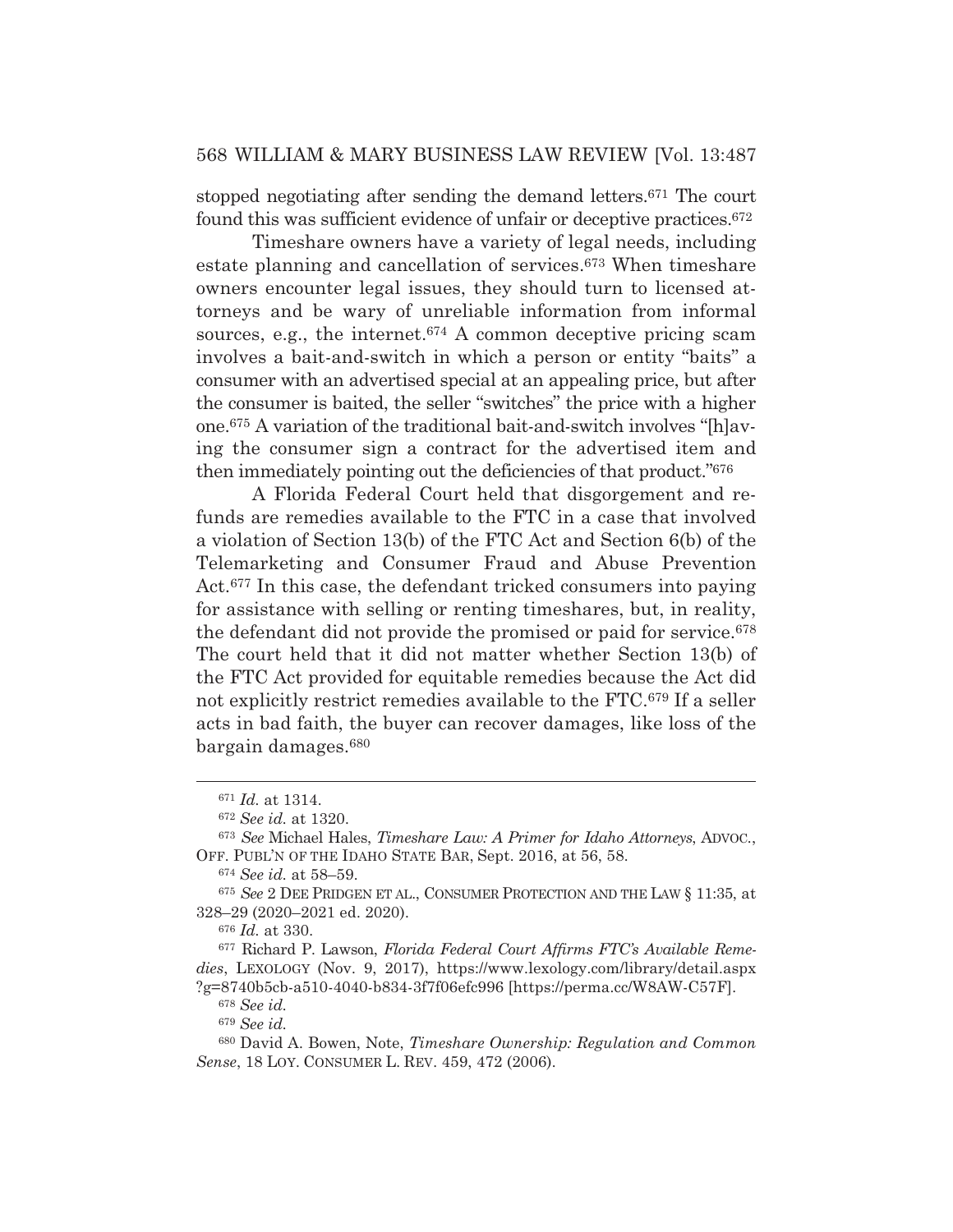## 2022] FRANCHISEES, CONSUMERS & EMPS.: CHOICE 569

 In 2013, the FTC announced "191 actions to stop fraudulent" actions involving "hawking timeshare property resale services."681 The FTC advised timeshare owners to "never pay for a promise, get everything in writing first, and pay only after your unit is sold."682 If a consumer believes that he or she needs redressability with a timeshare issue, then the consumer should look to state law.683 Florida's Timeshare Resale Accountability Act (Timesharing Act) requires disclosures to be provided by resale service providers about fees and costs for advertising, listing, and sale of the timeshare.684 In *Bell v. RDI Resort Services Corp*., a Florida Court of Appeals held for a timeshare purchaser against the managing entity for breach of contract because the original developer made oral representations. The court explained that the Timesharing Act was intended to protect timeshare buyers from all third parties.685

 Florida also requires developers to provide purchasers of a timeshare with a copy of its public offering statement.686 A public offering statement provides a detailed history of the project, including: "a description of the timeshare plan," "the duration, in years, of the timeshare plan," "whether any interest in the underlying real property will be conveyed to the purchaser," "a description of the accommodations, and" "an explanation of how the timeshare developer apportioned common expenses and ownership of the common elements."687

 One purpose of Florida's Timesharing Act is to provide prospective owners with the "procedures and disclosure requirements for the creation, sale, ... and operation of timeshare plans,"688 defined as "any arrangement, plan, scheme or similar device whereby a purchaser gives consideration for ownership

<sup>681</sup> *FTC and Dozens of Law Enforcement Partners Halt Travel and Timeshare Resale Scams in Multinational Effort*, FTC (June 6, 2013), https://www.ftc .gov/news-events/press-releases/2013/06/ftc-dozens-law-enforcement-partners -halt-travel-timeshare-resale [https://perma.cc/M68J-6KLU].

<sup>682</sup> *See id.*

<sup>683</sup> *See* Bowen, *supra* note 680, at 469–70.

<sup>684</sup> *See* FLA. STAT. ANN. § 721.205(1)(a) (West 2012).

<sup>685</sup> *See* Bowen, *supra* note 680, at 472.

<sup>686</sup> *See* FLA. STAT. ANN. § 721.07 (West 2015).

<sup>687</sup> *Florida Timeshare Foreclosure*, *supra* note 658.

<sup>688</sup> Bowen, *supra* note 680, at 470; *see also* 16 C.F.R. §§ 436–37 (2019) (explaining the disclosure requirements of franchisors).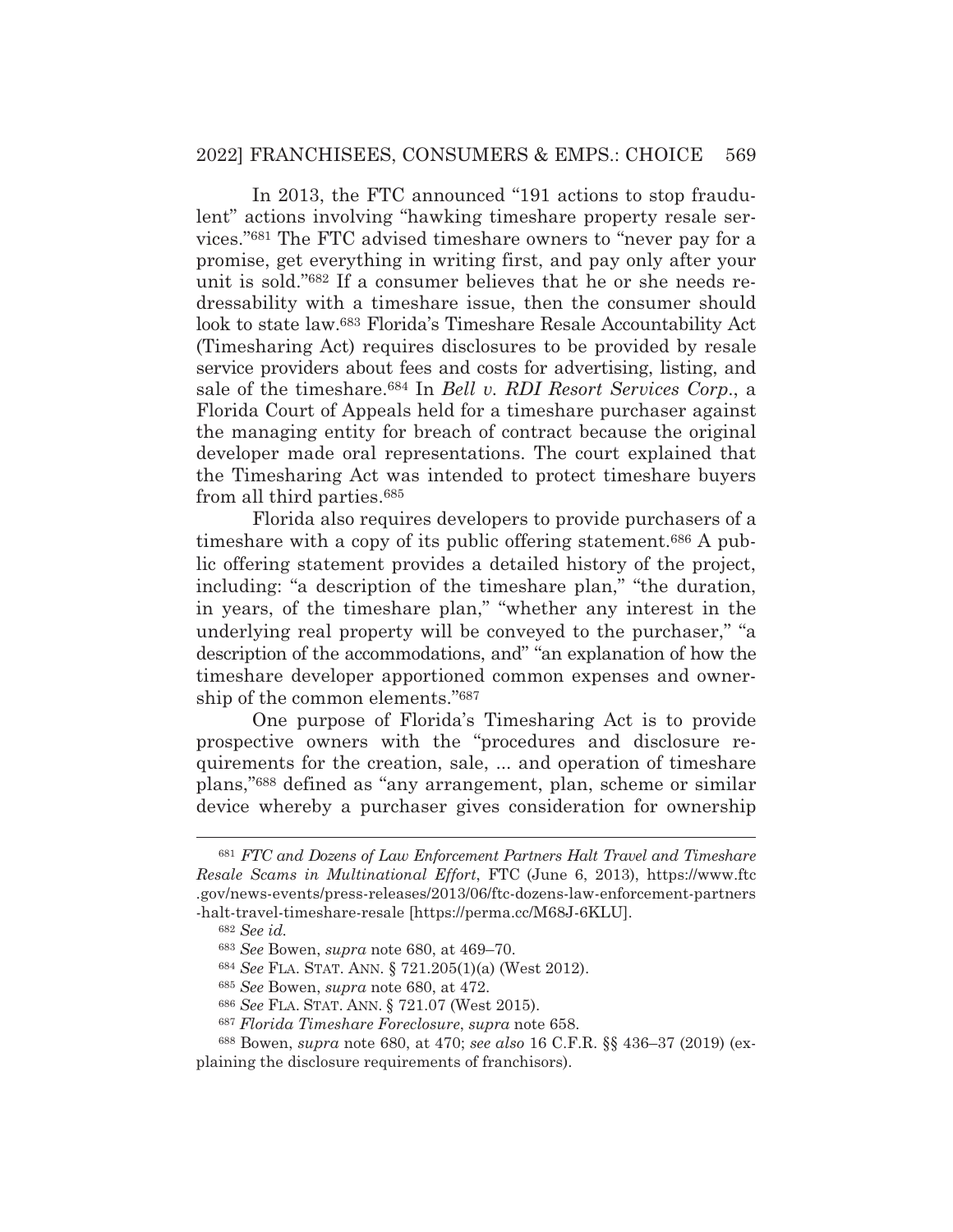rights in, or a right to use, accommodations and facilities."689 The Timesharing Act permits a buyer to initiate a private action against a person or entity.690 It provides for several forms of relief, including damages, injunctive relief, and declaratory relief against a seller, developer, escrow agent, or managing agent.691 Sellers are required by the Act to provide all buyers with a "'fully completed and executed' copy of the purchase contract."692 It also requires additional disclosures in a resale of a timeshare interest because this assists the buyer in determining all relevant parties that have an interest in the timeshare interest and defines the buyer's obligation as a timeshare owner.693 Finally, the Act provides a buyer of a timeshare interest the option to void the contract for up to a year after closing if the reseller does not comply with the provisions of the Act.694

 Timesharing, like franchising, illustrates the importance of a well-developed legal environment that addresses bargaining power disparities at contracting.695 Although franchisees are traditionally presumed to be sophisticated business entities, many are no different from prospective timeshare buyers who enter into complex business arrangements under false or mistaken expectations.696 Unsophisticated franchisees *can* informedly enter into arbitration agreements, but observers would be prudent to evaluate these agreements differently from those between highly sophisticated business entities.697

#### **CONCLUSION**

Although arguments to the contrary are intuitively compelling, contractual arbitration in its conventional form is not

<sup>689</sup> Bowen, *supra* note 680, at 470–71; *see* Susan Guillory, *What Business Licenses Does My Franchise Need?*, FRANCHISE DIRECT (Aug. 6, 2018), https:// www.franchisedirect.com/blog/whatbusinesslicensesdoesmyfranchiseneed/ [https:// perma.cc/86AP-JFWB] (stating that buying a franchise agreement gives a person a license to the franchise's brand and operating techniques).

<sup>690</sup> Bowen, *supra* note 680, at 471.

<sup>691</sup> *Id.* at 471–72.

<sup>692</sup> *Id.* at 473.

<sup>693</sup> *Id.* at 474.

<sup>694</sup> *See id.*

<sup>695</sup> *See* Bowen, *supra* note 680, at 478.

<sup>696</sup> *See supra* text accompanying notes 624, 627, and 632.

<sup>697</sup> *See supra* text accompanying notes 618–22, 627–32, and 638–39.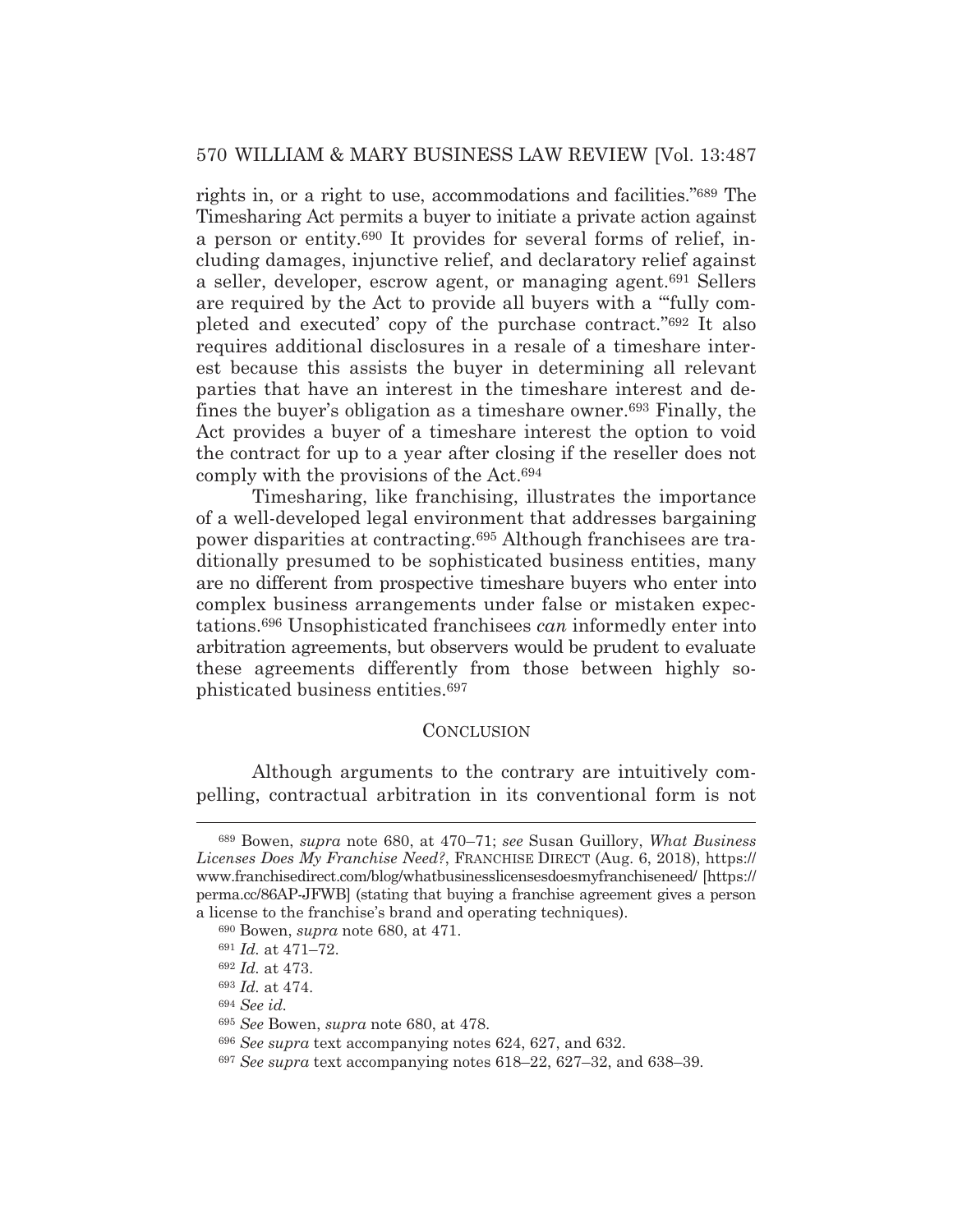inherently harmful to the governed relationship, and absolute skepticism toward its use is unwarranted.698 Fairness for the less powerful party can be provided through a combination of industry self-regulation and judicial oversight, and contractual arbitration offers many of those parties a pathway to resolve disputes for which litigation would be prohibitively expensive or time-consuming.699 While all of these dispute resolution abuses by an opportunistic player are rightfully concerning, the worst conceivable actions may be sufficiently rare and well-addressed that parties need not abandon the benefits discussed throughout this Article.700 Thus, contractual arbitration represents a mutual exchange of value for which measured, centrist arguments can be persuasive.701

 Crucially, this Article notes an emerging procedural divide between low-process and high-process claims.702 Existing scholarly interest in this topic is focused predominately on arbitration as an alternative to costly litigation in high-process claims.703 However, significant changes are more likely to occur at the threshold of cost-effectiveness.704 As technological and procedural innovations make more low-process claims feasible in arbitration, administrators will develop alternative processes for those who would sacrifice flexibility for efficiency.705 Online dispute resolution (ODR) will likely become the new standard in low-process claims for which no feasible alternative is available, and as ODR becomes increasingly capable of processing high volumes of information at low costs, it could even creep into tasks once thought reserved for expensive human attorneys.706 While these effects might be less pronounced in the high-process environment, they will almost certainly prove transformative in the low-process environment.707

<sup>698</sup> *See supra* text accompanying notes 55, 57–58, and 60.

<sup>699</sup> *See supra* text accompanying notes 7–8, 59, and 139–41.

<sup>700</sup> *See supra* text accompanying notes 638–39.

<sup>701</sup> *See supra* text accompanying notes 358–59.

<sup>702</sup> *See, e.g.*, *supra* text accompanying notes 232–38.

<sup>703</sup> *See, e.g.*, *supra* text accompanying note 7.

<sup>704</sup> *See supra* text accompanying note 228.

<sup>705</sup> *See supra* text accompanying notes 228–31.

<sup>706</sup> *See supra* text accompanying notes 221–23 and 225–30.

<sup>707</sup> *See supra* text accompanying notes 232–38.